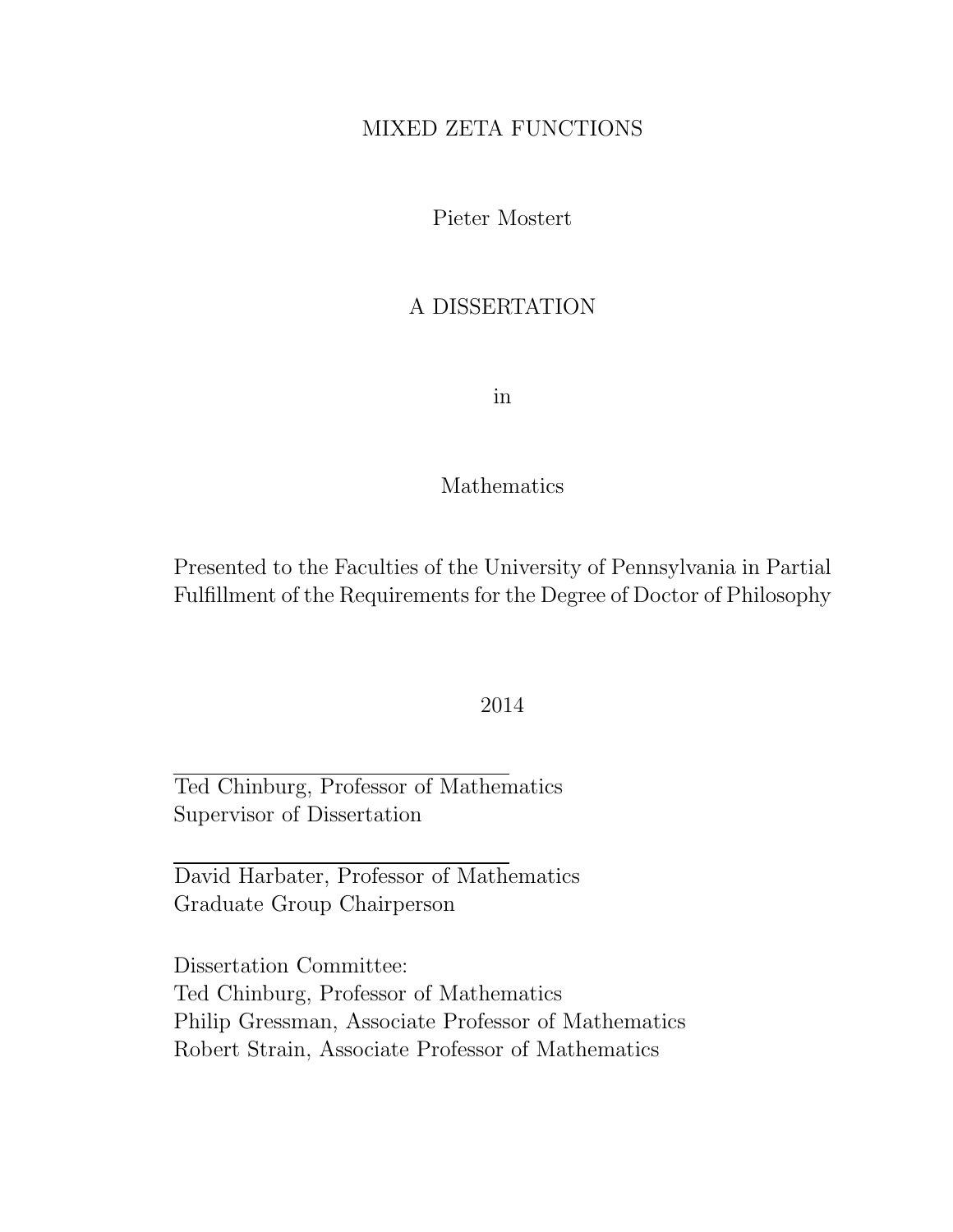## Acknowledgments

I would like to thank my thesis advisor, Ted Chinburg, for always being helpful and encouraging. I could not have asked for a more supportive advisor. I wish to thank everyone else who influenced my mathematical journey in positive ways − teachers, mentors and friends, particularly Ken Hughes, Jurie Conradie, John Webb, Nic Heideman, and Adrian Slaughter. I would also like to thank the person in the South African education department, who, in the early 90's, decided to introduce 'new maths'.

Thank you to my office mates at the University of Pennsylvania, Jonathan Kariv and Julius Poh, for your companionship over the years. Thank you to everyone who gave me advice while I decided whether or not to continue, especially Shanshan Ding, Michael Ben-Yosef, Jonathan Griffths, and Thobela Bixa.

To all my pottery teachers, fellow students and fellow assistants at the University City Arts League, thank you for preserving my sanity, and proving that there is more to life than mathematics.

Finally, I wish to thank my family for all their love and support, particularly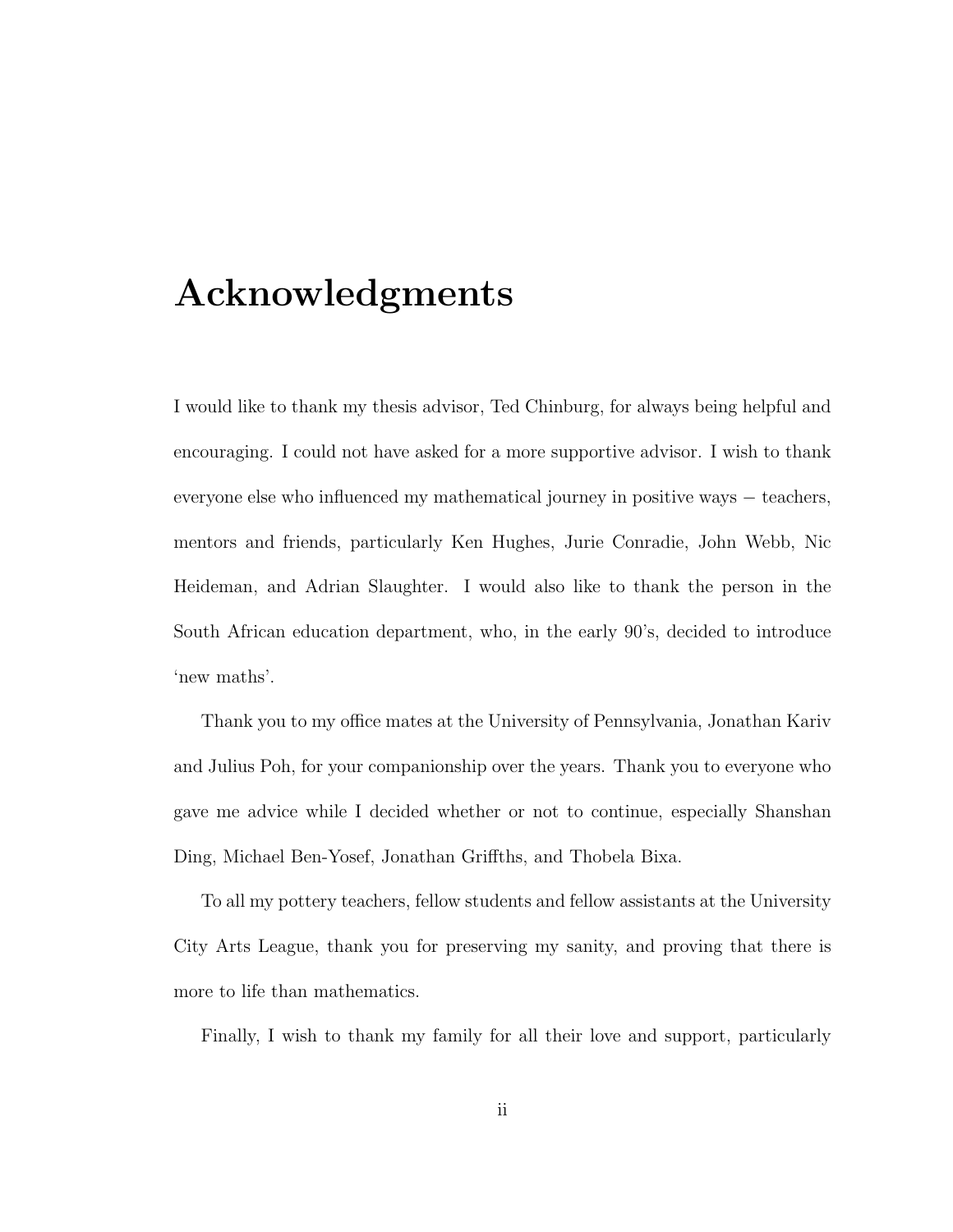over the past five years. Ma, Da, Ing, Es and Ka, this thesis is dedicated to you.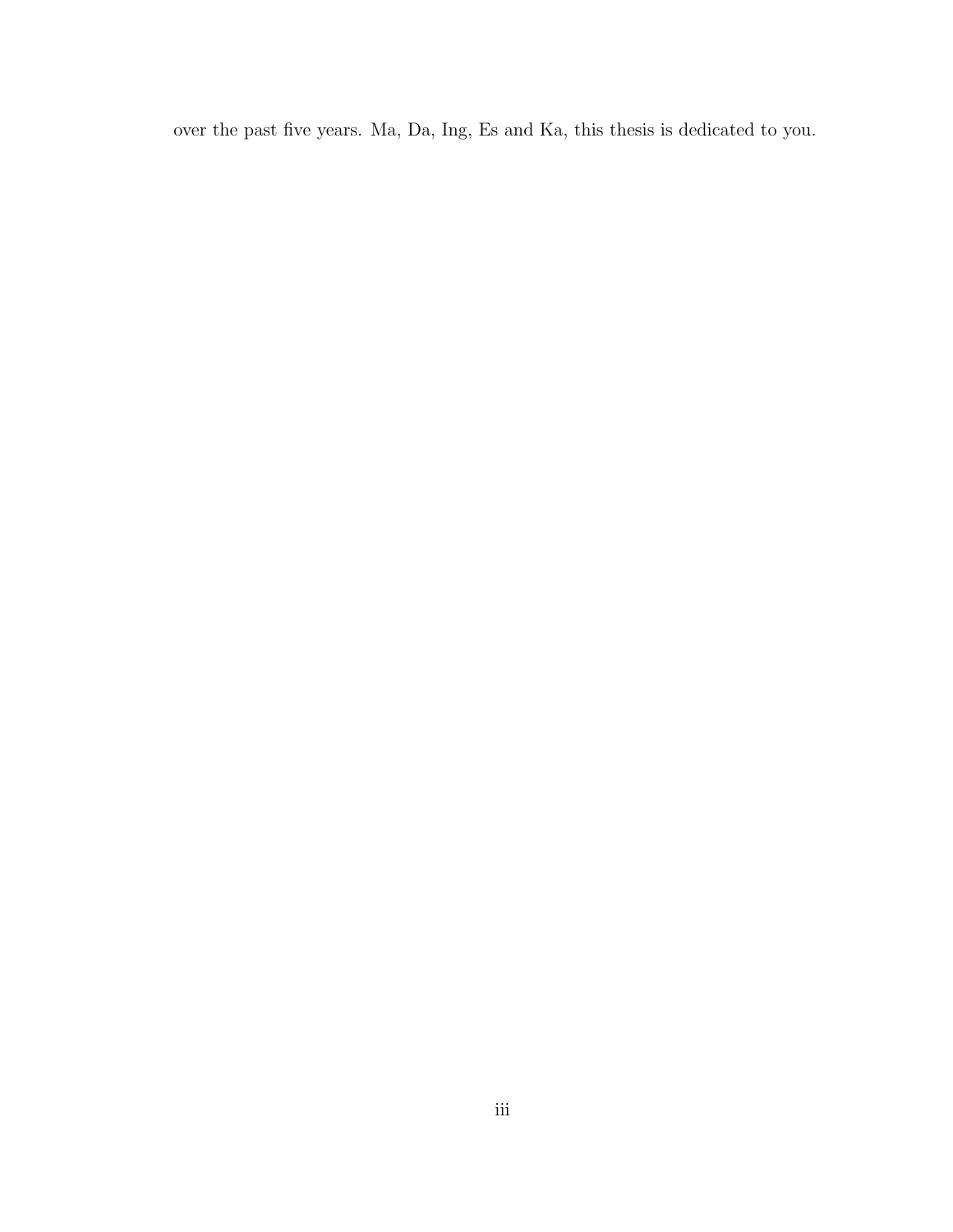### ABSTRACT

#### MIXED ZETA FUNCTIONS

#### Pieter Mostert

#### Ted Chinburg

We examine Dirichlet series which combine the data of a distance function,  $u$ , a homogeneous degree zero function,  $\varphi$ , and a multivariable Dirichlet series, K. By using an integral representation and Cauchy's residue formula, we show that under certain conditions on  $K$ , such functions extend to meromorphic functions on  $\mathbb{C}$ , or to some region strictly larger than the domain of absolute convergence, and have real poles and polynomial growth in vertical strips. When  $\varphi = 1$ , we also do this for u which come from completely nonvanishing polynomials on  $\mathbb{R}^n_{>0}$ . Using standard Tauberian results, this allows us to deduce estimates for counting functions of points in expanding regions. We show that some of these results can be generalized to multivariable mixed zeta functions, and we use these to prove relations between coefficients of Laurent series of different Dirichlet series at  $s = 0$ .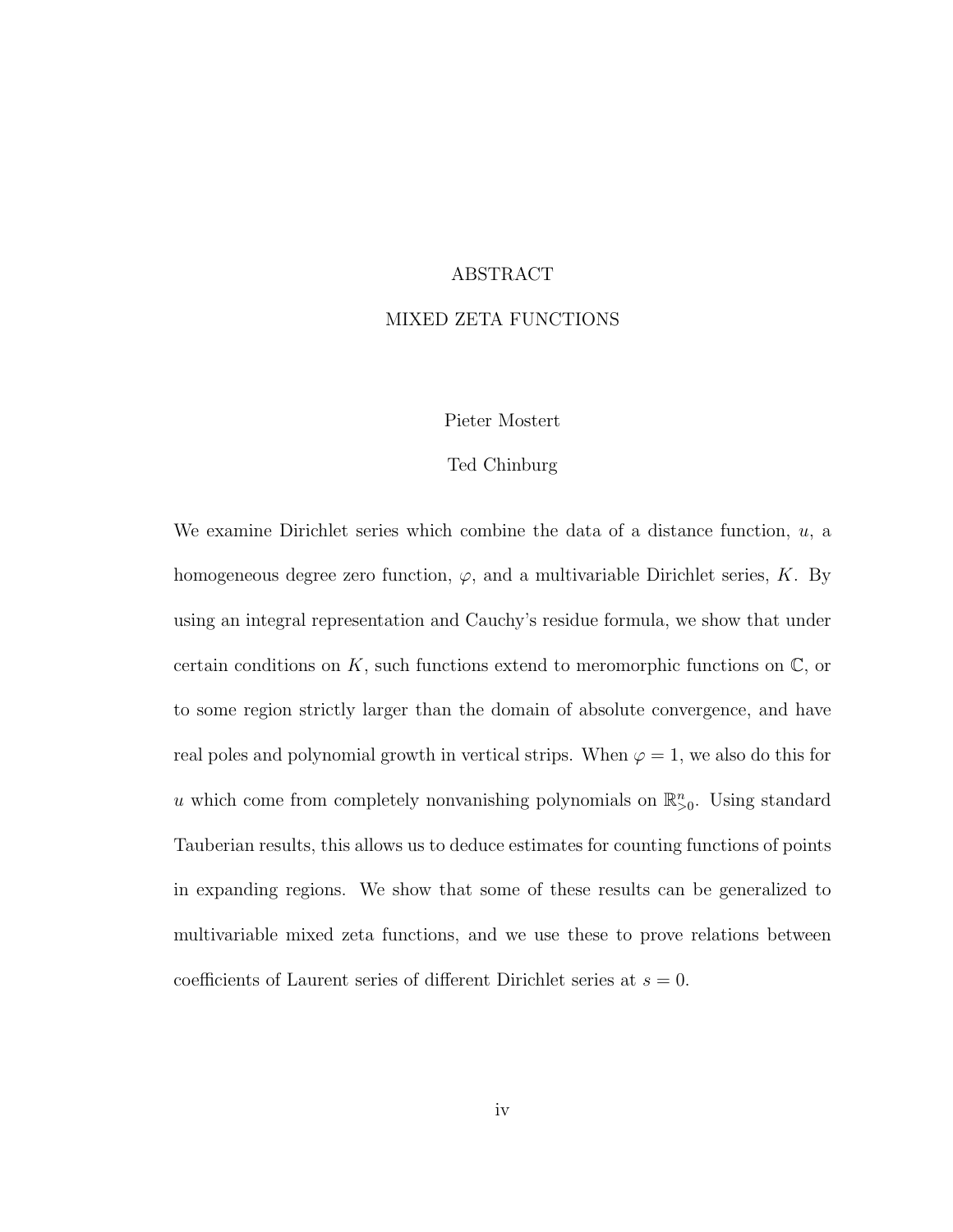# **Contents**

| $\mathbf{1}$ |     | Introduction                                                                     | 1  |  |  |
|--------------|-----|----------------------------------------------------------------------------------|----|--|--|
|              | 1.1 |                                                                                  | 3  |  |  |
| $\bf{2}$     |     | Distance zeta functions                                                          |    |  |  |
|              | 2.1 |                                                                                  | 8  |  |  |
| 3            |     | Mixed zeta functions                                                             | 16 |  |  |
|              | 3.1 |                                                                                  | 18 |  |  |
|              | 3.2 |                                                                                  | 21 |  |  |
|              | 3.3 |                                                                                  | 24 |  |  |
|              | 3.4 |                                                                                  | 32 |  |  |
|              |     | An example: The two-dimensional Epstein zeta function<br>3.4.1                   | 36 |  |  |
|              |     | Examples of meromorphic continuation where hypotheses 2<br>3.4.2                 |    |  |  |
|              |     | do not apply $\dots \dots \dots \dots \dots \dots \dots \dots \dots \dots \dots$ | 41 |  |  |
|              | 3.5 | A theorem of Hlawka                                                              | 44 |  |  |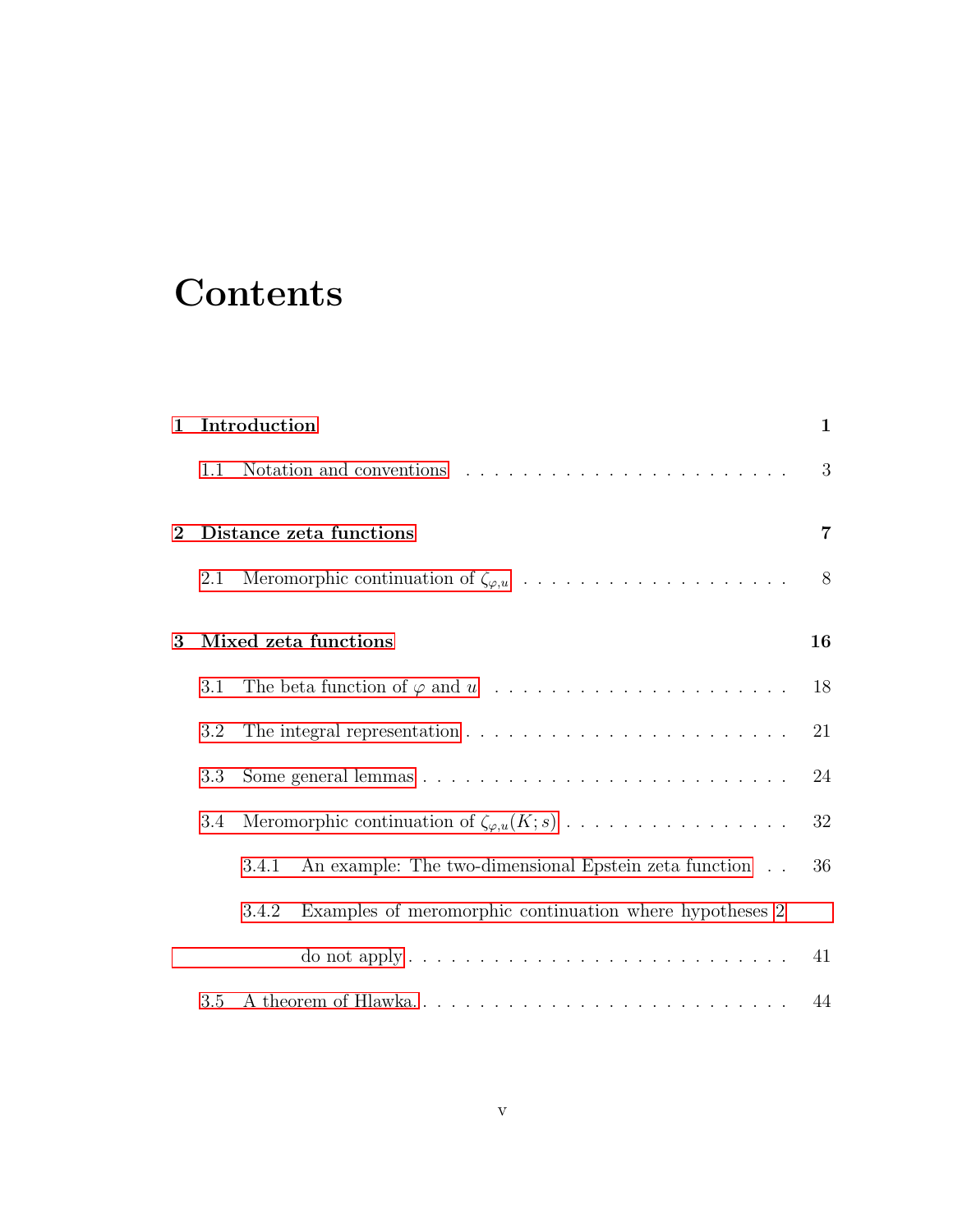| 4        |     | Dirichlet series associated to polynomials                                     | 47 |
|----------|-----|--------------------------------------------------------------------------------|----|
|          | 4.1 |                                                                                | 47 |
|          | 4.2 |                                                                                | 48 |
|          |     | Nondegenerate polynomials $\ldots \ldots \ldots \ldots \ldots \ldots$<br>4.2.1 | 49 |
|          |     | 4.2.2                                                                          | 49 |
|          |     | 4.2.3                                                                          | 50 |
|          | 4.3 |                                                                                | 51 |
|          |     | 4.3.1                                                                          | 56 |
| $\bf{5}$ |     | Counting problems                                                              | 60 |
|          | 5.1 |                                                                                | 60 |
|          | 5.2 |                                                                                | 61 |
| 6        |     | Multivariable mixed zeta functions                                             | 63 |
|          | 6.1 |                                                                                | 64 |
|          | 6.2 | Relations between Laurent coefficients of                                      |    |
|          |     |                                                                                | 68 |
|          |     | 6.2.1                                                                          | 68 |
|          |     | The discrepancy of zeta regularized products $\dots \dots \dots$<br>6.2.2      | 69 |
|          |     | 6.2.3                                                                          | 71 |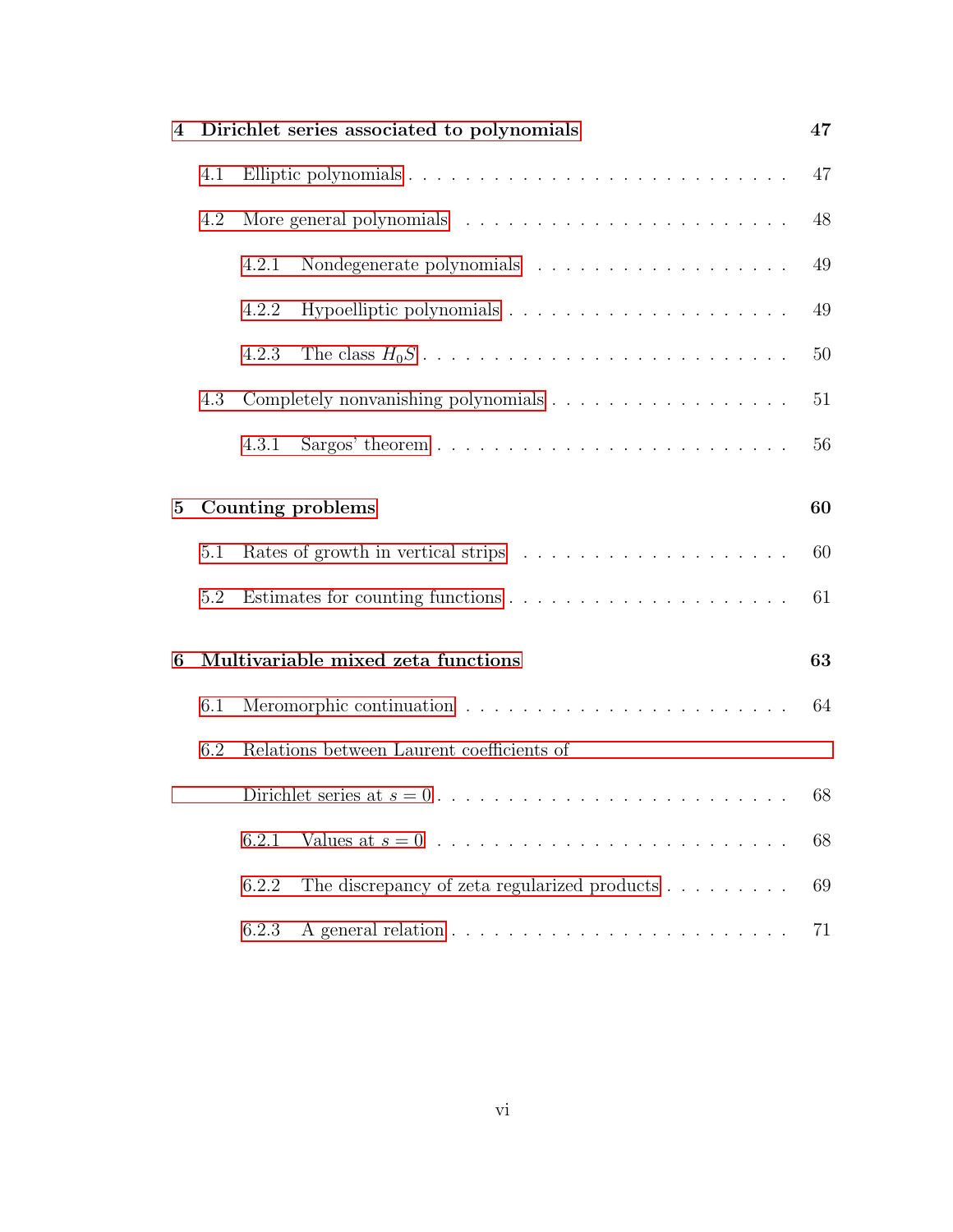## <span id="page-6-0"></span>Chapter 1

# Introduction

Our object of study is a family of generalized Dirichlet series which combine the data of certain homogeneous functions with multivariable Dirichlet series. We wish to determine whether these functions have meromorphic extensions to  $\mathbb{C}$ , and if so, describe the nature of the poles and growth rates along vertical strips. Once this has been achieved, we can deduce asymptotics for an associated counting function.

In the simplest case, if  $u$  is a continuous *n*-dimensional distance function (that is, if  $u : \mathbb{R}^n \to \mathbb{R}$  satisfies  $u(\lambda \mathbf{x}) = \lambda u(\mathbf{x})$  for all  $\lambda \geq 0$ ,  $\mathbf{x} \in \mathbb{R}^n$ , and  $u(\mathbf{x}) > 0 \iff$  $\mathbf{x} \neq \mathbf{0}$ , we may define the Dirichlet series

<span id="page-6-1"></span>
$$
\zeta_u(s) \quad := \quad \sum_{\mathbf{n} \in \mathbb{Z}^n \setminus \{\mathbf{0}\}} u(\mathbf{n})^{-s} \tag{1.0.1}
$$

for  $\Re(s) > n$ . We call this the zeta function of u, despite the fact that in general it is not known to have a functional equation or product expansion.

In chapter [2,](#page-12-0) we give a simple proof that for an arbitrary distance function which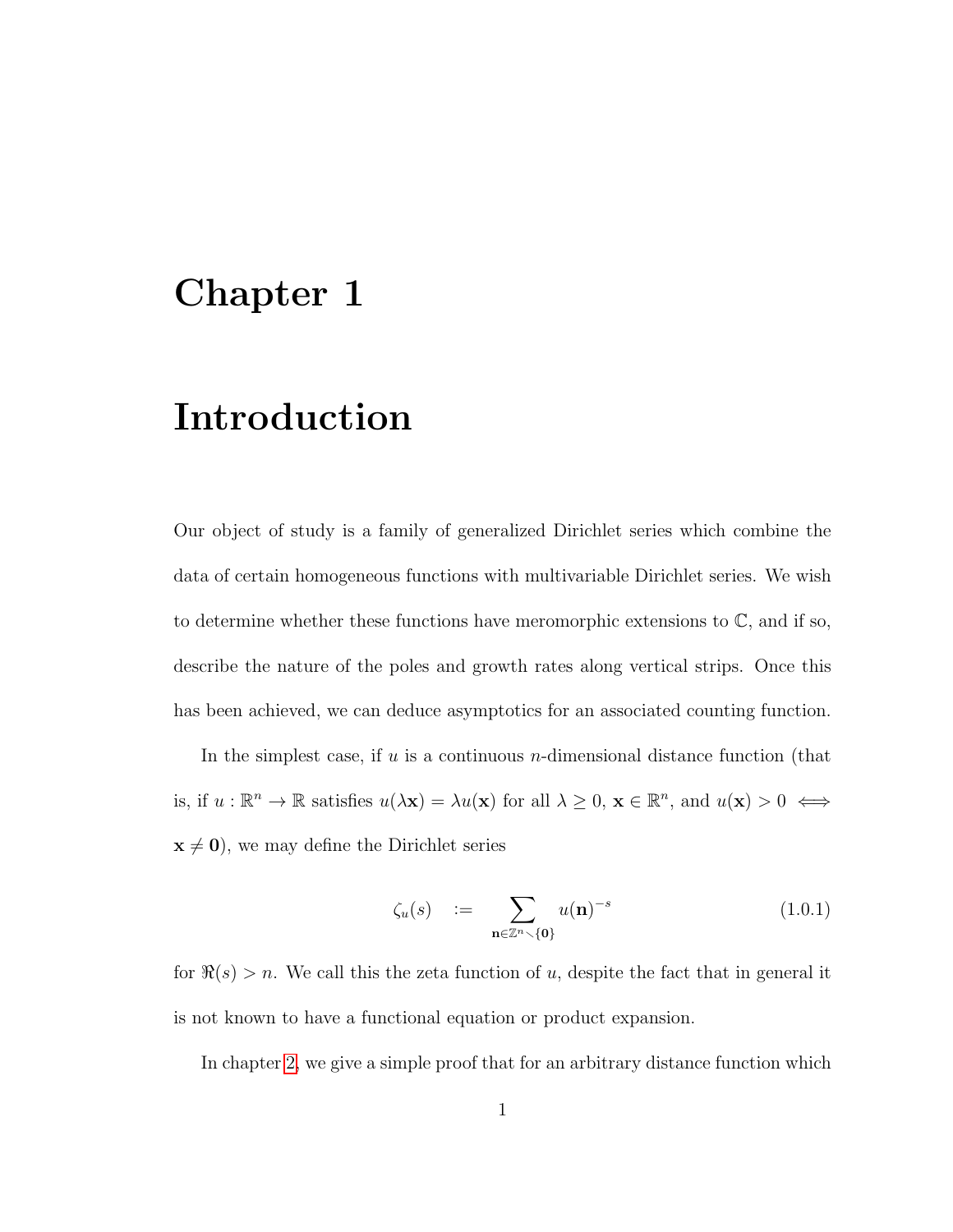is smooth away from the origin, the Dirichlet series [\(1.0.1\)](#page-6-1), modified by a smooth weight function,  $\varphi$ , extends to a meromorphic function on  $\mathbb C$  (theorem [2.1.4\)](#page-16-0). This method of proof also applies to distance zeta functions where the summation is over  $n$ -tuples of positive integers, and gives expressions for the residues of its poles, all of which are simple.

The heart of this thesis is chapter [3,](#page-21-0) where the Dirichlet series we consider are defined by summation over more general sets, with arbitrary weighting functions, provided an associated multivariable Dirichlet series K has good properties (see p. [16\)](#page-21-0). We call these mixed zeta functions. Depending on the strength of our hypotheses on  $K$ , we show that mixed zeta functions extend to meromorphic functions on C or some halfplane  $\mathbb{C}_{>\kappa}$ , where they have real poles, and polynomial growth along vertical strips (theorems [3.4.2](#page-39-0) and [3.4.1\)](#page-38-0). This is done using the Mellin transform to express the zeta function in terms of iterated contour integrals involving  $K$  and an associated 'beta' function (proposition [3.2.1\)](#page-27-0). This generalizes results of Essouabri [\[8\]](#page-80-0).

In chapter [4,](#page-52-0) we show that similar results hold when the weight function  $\varphi$ is identically 1, and u comes from a completely nonvanishing polynomial whose Newton polyhedron is of full dimension (see sections [4.2](#page-53-0) and [4.3](#page-56-0) for definitions). In this case,  $u$  is not necessarily a distance function. We demonstrate how this can be used to recover certain results of Sargos [\[31\]](#page-83-0) as a special case.

Chapter [5](#page-65-0) is very short, and simply shows how the results of chapters [3](#page-21-0) and [4](#page-52-0)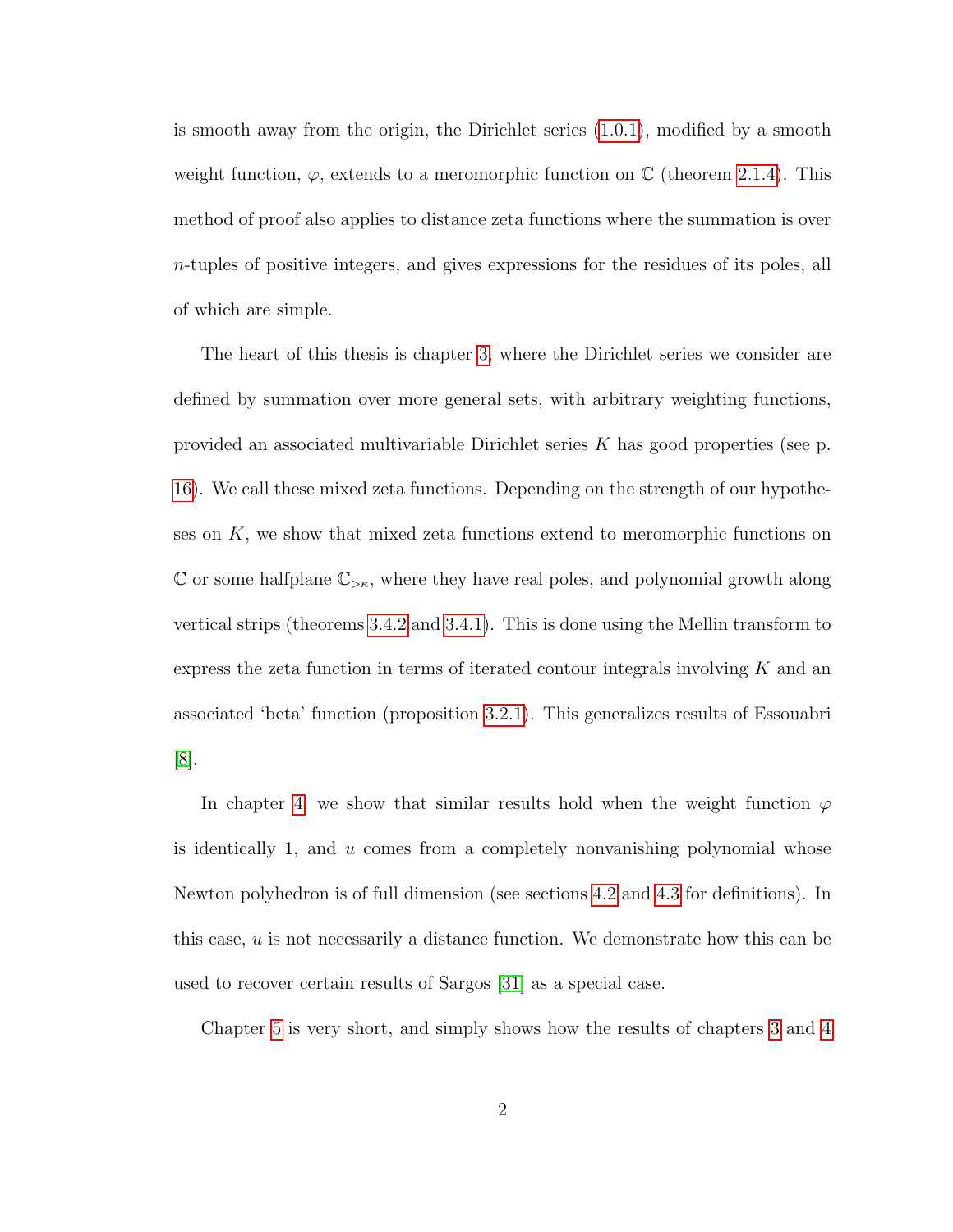allow us to deduce growth rates of certain counting functions, using know results.

In chapter [6,](#page-68-0) we consider multivariable mixed zeta functions, and use them to prove relations between the coefficients in the Laurent expansions of certain onevariable Dirichlet series at  $s = 0$ . As special cases, we recover theorem 1.1 of Friedman and Pereira [\[9\]](#page-80-1), and theorem 1.1 of Castillo-Garate and Friedman [\[2\]](#page-79-0).

Note to the reader: In the course of reading this dissertation, should you find yourself confused, know that this manuscript is in need of several days of editing. (It's me, not you).

### <span id="page-8-0"></span>1.1 Notation and conventions

- 1. If  $a \in S$ , where  $S = \mathbb{Z}$  or  $\mathbb{R}$ , then  $S_{\geq a}$  denotes the set  $\{b \in S \mid b \geq a\}$ . If  $S = \mathbb{C}$ , however, we define  $\mathbb{C}_{>a} := \{s \in \mathbb{C} \mid \Re(s) > \Re(a)\}\$ . The sets  $S_{>a}$ ,  $S_{\leq a}$ , and  $S_{\leq a}$  are defined analogously.
- 2. For  $\Omega \subseteq \mathbb{R}^r$ , we define  $\Omega_{\mathbb{C}} = {\mathbf{z} \in \mathbb{C}^n \mid \Re(\mathbf{z}) \in \Omega}.$
- 3. Let T be a finite set of cardinality  $m$ , which we will regard as indexing the coordinates in a copy of  $\mathbb{C}^m$ , in the sense that if we choose a bijection  $T \to [m] \coloneqq \{1, \ldots, m\}$ , we have a corresponding isomorphism  $\mathbb{C}^T \cong \mathbb{C}^m$ . We generally write elements of  $\mathbb{C}^T$  using boldface letters, and for  $i \in T$ , write the *i*-th coordinate using the plain font version with i as a subscript, so that, for example,  $\mathbf{a} = (a_i)_{i \in T} \in \mathbb{C}^T$ . However, if  $T = \{ * \}$  is a singleton, we do not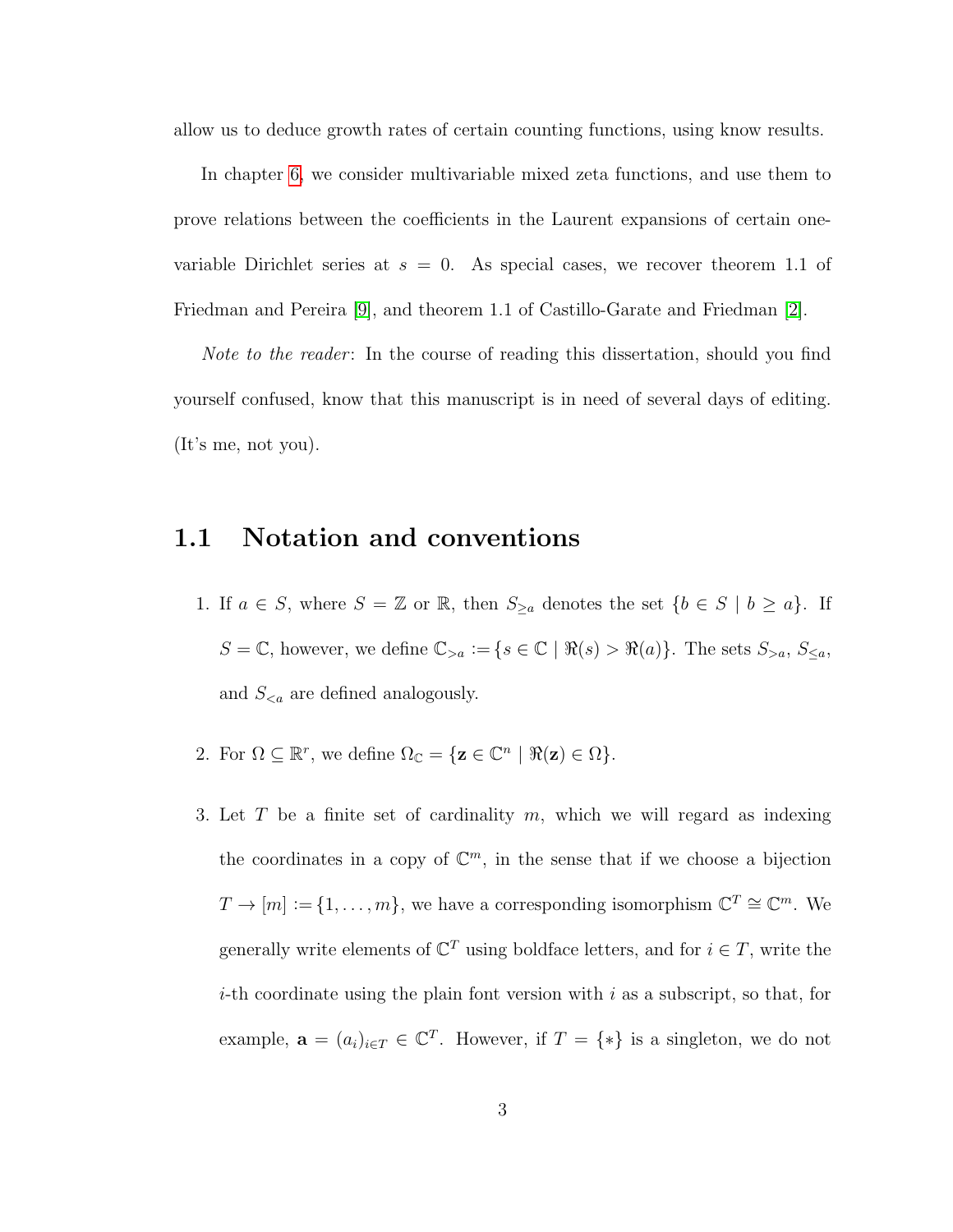distinguish between  $\mathbf{a} \in \mathbb{C}^T$  and  $a_* \in \mathbb{C}$ .

4. Let  $I \subseteq T$ . If  $\mathbf{x} = (x_i)_{i \in T} \in \mathbb{C}^T$ , set  $\mathbf{x}_I := (x_i)_{i \in I} \in \mathbb{C}^I$ . For  $\mathbf{y} \in \mathbb{C}^I$  and  $\mathbf{z} \in \mathbb{C}^{T \setminus I}$ , define their concatenation  $\mathbf{y} : \mathbf{z} \in \mathbb{C}^{T}$  by

$$
(\mathbf{y} \cdot \mathbf{z})_i = \begin{cases} y_i & i \in I \\ z_i & i \notin I. \end{cases}
$$

If we write  $(\mathbf{y}, \mathbf{z})$  for  $\mathbf{y} \in \mathbb{C}^a$ ,  $\mathbf{z} \in \mathbb{C}^b$ , we mean  $\mathbf{y} : \tilde{\mathbf{z}}$ , where  $\tilde{\mathbf{z}} \in \mathbb{C}^{[a+b]\setminus [a]}$ corresponds to **z** under the bijection  $[b] \cong [a + b] \setminus [a] : n \leftrightarrow a + n$ . (This is, of course, the usual meaning).

- 5. If  $\mathbf{x} \in \mathbb{C}^T$  and  $\mathbf{k} \in \mathbb{Z}_{\geq 0}^T$ , we define  $\mathbf{x}^{\mathbf{k}} = \prod_{i \in T} x_i^{k_i}$ ,  $\mathbf{k}! = \prod_{i \in T} k_i!$ ,  $(\mathbf{x})_{\mathbf{k}}^+ =$  $\prod_{i\in T}(x_i)_{k_i}^+$  $_{k_i}^+$ , where  $(x)_k^+$  $\frac{1}{k}$  is the rising factorial, and where the empty product is 1.
- 6. If  $A \in M_{n \times m}(\mathbb{Z}_{\geq 0})$  and  $\mathbf{x} \in \mathbb{C}^n$ , then  $\mathbf{x}^A \in \mathbb{C}^m$  is the vector whose *i*-th component is  $x^{A_i}$ , where  $A_i$  is the *i*-th column of A. Note that this implies  $(\mathbf{x}^A)^B = \mathbf{x}^{AB}$  whenever either side is defined.
- 7. For  $\mathbf{k} \in \mathbb{Z}_{\geq 0}^T$  and a smooth function  $\psi$  defined on a subset of  $\mathbb{R}^T$ , the partial derivative  $\prod_{i \in T} \left( \frac{\partial}{\partial x_i} \right)$  $\partial x_i$  $\int^{k_i} \psi(\mathbf{x})$  will be denoted by either  $\psi^{(\mathbf{k})}$  or  $\partial_{\mathbf{k}} \psi$ . For  $j \in T$ , we let  $\mathbf{e}_j$  be the j-th vector in the standard basis for  $\mathbb{R}^T$ , and write  $\partial_j = \partial_{\mathbf{e}_j} =$ ∂  $\frac{\partial}{\partial x_j}$ . If f is any function defined on a subset of  $\mathbb{R}^T$ , and  $S \subseteq T$ , define  $f|_S(\mathbf{x}) := f(\mathbf{x}:0)$  for  $\mathbf{x} \in \mathbb{R}^S$  such that  $\mathbf{x}:0$  is in the domain of f.
- 8. Set  $|\mathbf{x}| = \sum_{i \in \mathcal{I}} x_i$ , where the empty sum is 0. Although we use the same symbol for the absolute value of a complex number, this should not cause confusion. The Euclidean norm on  $\mathbb{R}^n$  will be denoted by  $\|\cdot\|$ .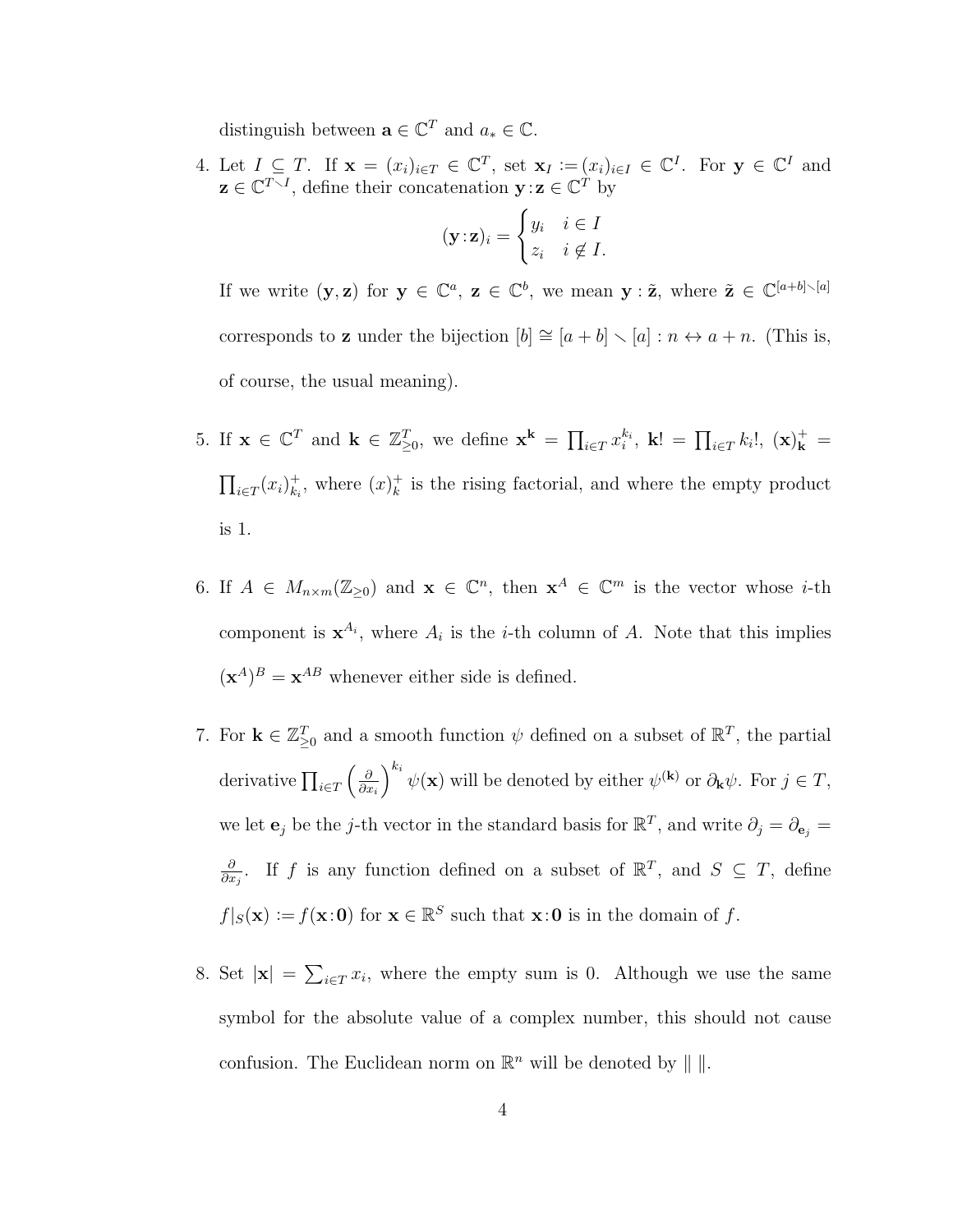- 9. We let  $\mathbf{0}_T$  and  $\mathbf{1}_T$  be the elements of  $\mathbb{Z}^T$ , all of whose components are 0 and 1 respectively. When T is clear from the context, we sometimes omit the subscript. Note that  $T$  may be empty.
- 10. To avoid a proliferation of set-theoretic complements when dealing with sums indexed by power sets, it will be convenient to define

$$
\mathcal{C}(T) = \{ (I, T \setminus I) \mid I \subseteq T \}.
$$

- 11. For a function  $F : \mathbb{R}_{>0} \to \mathbb{C}$ ,  $\mathcal{M}F(s) := \int_0^\infty F(t)t^{s-1}dt$  denotes its Mellin transform, provided the integral converges.
- 12. For  $c \in \mathbb{R}$  and F a function defined on a domain in  $\mathbb{C}$  which contains the line  $\Re(s) = c$ , we write  $\int_{(c)} F(s)ds$  for  $\frac{1}{2\pi i}$  times the integral of F along  $\Re(s) = c$ , assuming this exists. Note that this differs from the usual convention, which does not include the factor  $\frac{1}{2\pi i}$ . We include the factor to simplify expressions involving the inverse Mellin transform.
- 13. If f and g are complex valued functions on a set X, we use the 'big  $O$ ' notation  $f = O(g)$  on  $Y \subseteq X$  if there exists  $C > 0$  such that  $|f(x)| \leq C|g(x)|$  for all  $x \in Y$ . We also use the alternative notation  $f \ll g$  on Y. If f and g depend on a parameter  $\lambda$  which affects the choice of C, we write  $f = O_{\lambda}(g)$  and  $f \ll_{\lambda} g$ on  $Y$ .
- 14. By 'a sequence in X', we will mean a function  $c : A \rightarrow X$ , where A is any countable set. We write  $c(\alpha) = c_{\alpha}$  for  $\alpha \in \mathcal{A}$ , and also denote the sequence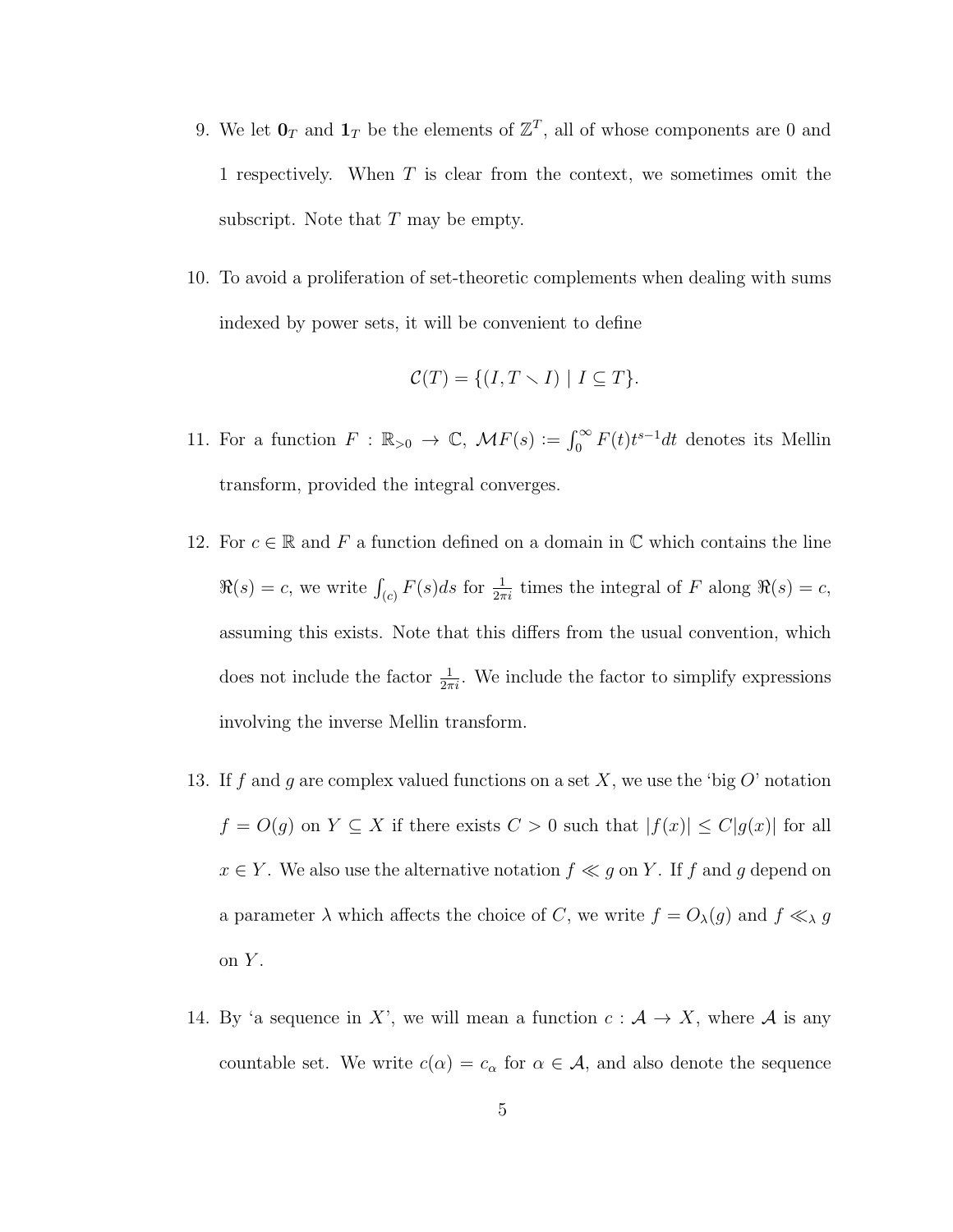by  $c = (c_{\alpha})_{\alpha \in \mathcal{A}}$ . Note that we do not require that  $\mathcal{A}$  has an ordering, so when  $X = \mathbb{C}, \sum_{\alpha \in \mathcal{A}} c_{\alpha}$  is in general not well-defined. However, if  $\sum_{\alpha \in \mathcal{A}} |c_{\alpha}| < \infty$ under some identification  $\mathcal{A} \cong \mathbb{Z}_{>0}$ , then  $\sum_{\alpha \in \mathcal{A}} c_{\alpha}$  is well-defined.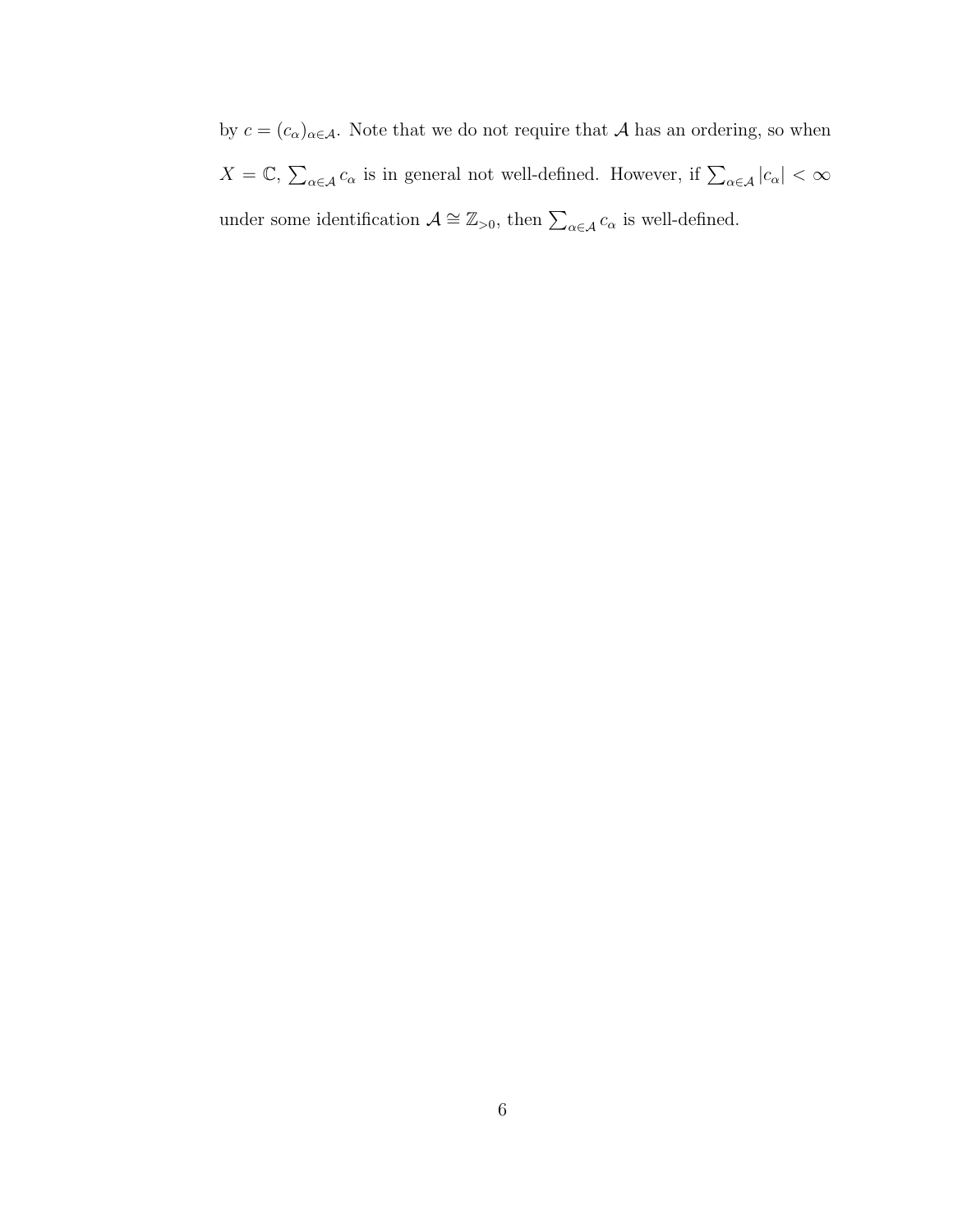## <span id="page-12-0"></span>Chapter 2

# Distance zeta functions

We let the group of positive reals act on  $\mathbb{R}^n$  by scalar multiplication. Let  $E \subseteq \mathbb{R}^n$ be  $\mathbb{R}_{>0}$ -invariant, and put  $E' = E \setminus \{0\}$ . We say that a function  $f : E' \to \mathbb{C}$  is homogeneous of degree  $d \in \mathbb{R}$  if  $f(\lambda \mathbf{x}) = \lambda^d f(\mathbf{x})$  for all  $\lambda > 0$ ,  $\mathbf{x} \in E'$ . The set of homogeneous degree d functions on E' will be denoted by  $\mathcal{H}_d(E)$ .

We say that  $u : E' \to \mathbb{R}$  is a *distance function* on E if

- $u$  is homogeneous of degree 1,
- inf{ $u(\mathbf{x}) | \mathbf{x} \in E$ ,  $\|\mathbf{x}\| = 1$ } > 0.

If we extend the domain of u to E by setting  $u(\mathbf{0}) = 0$ , we still call u a distance function. Thus we recover the definition in the introduction when  $E = \mathbb{R}^n$ . We write  $\mathcal{D}(E)$  for the set of distance functions on E. If  $u \in \mathcal{D}(E)$ , define its unit ball by  $\mathcal{B}(u) \coloneqq \{ \mathbf{x} \in E \mid u(\mathbf{x}) \leq 1 \}.$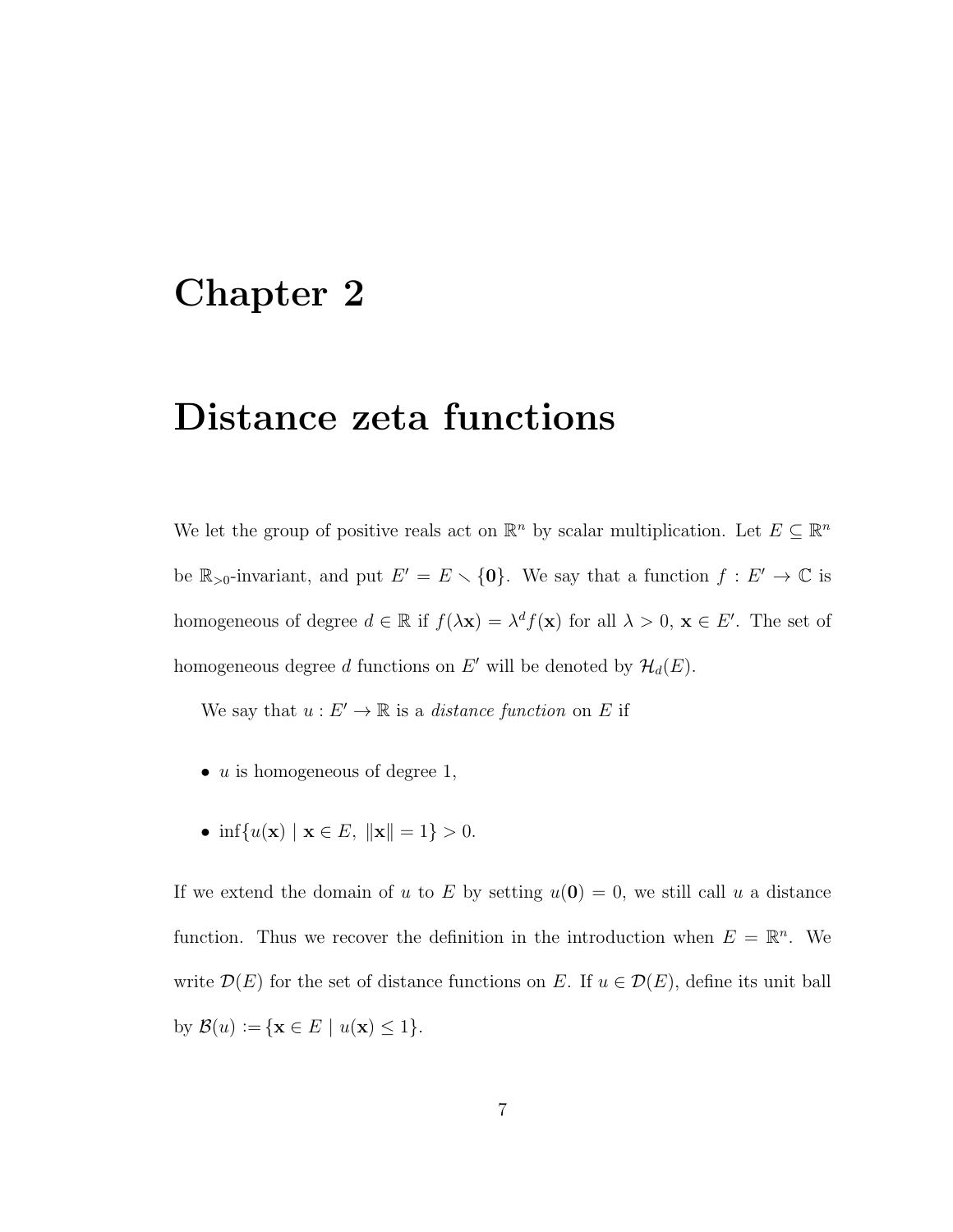Let  $\mathcal{Z}_{a,b}(E)$  be the set of pairs  $(\varphi, u)$ , where  $\varphi \in \mathcal{H}_a(E)$  is bounded on  $\mathcal{B}(\Vert \Vert) \cap E$ , and  $u^{1/b} \in \mathcal{D}(E)$ . Then for  $(\varphi, u) \in \mathcal{Z}_{a,b}(E)$ , the generalized Dirichlet series

$$
\zeta_{\varphi,u}(s) \quad := \quad \sum_{\mathbf{n} \in \mathbb{Z}^n \cap E} \varphi(\mathbf{n}) u(\mathbf{n})^{-s} \tag{2.0.1}
$$

converges for  $s \in \mathbb{C}_{\geq (n+a)/b}$ , as one sees by comparison with the series  $\sum_{\mathbf{n}\in\mathbb{Z}^n\smallsetminus\{\mathbf{0}\}}\|\mathbf{n}\|^{-\Re(s)}.$ 

Note that it is enough to consider  $(\varphi, u) \in \mathcal{Z}(E) \coloneqq \mathcal{Z}_{0,1}(E)$ , since if  $(\varphi, u) \in$  $\mathcal{Z}_{a,b}(E)$ , the functions  $\tilde{u} = u^{1/b}$  and  $\tilde{\varphi} = u^{-a/b}\varphi$  give  $(\tilde{\varphi}, \tilde{u}) \in \mathcal{Z}(E)$ , and  $\zeta_{\varphi,u}(s) =$  $\zeta_{\tilde{\varphi},\tilde{u}}(bs - a).$ 

We say  $f: E' \to \mathbb{C}$  is smooth if it extends to a smooth function on an open neighbourhood of  $E' \subset \mathbb{R}^n$ . We write  $\mathcal{H}_a^{\infty}(E)$  and  $\mathcal{D}^{\infty}(E)$  for the smooth functions in  $\mathcal{H}_a(E)$  and  $\mathcal{D}(E)$  respectively, and set  $\mathcal{Z}^{\infty}(E) = \mathcal{H}_0^{\infty}(E) \times \mathcal{D}^{\infty}(E) \subset \mathcal{Z}(E)$ .

### <span id="page-13-0"></span>2.1 Meromorphic continuation of  $\zeta_{\varphi,u}$

In the case where u is a distance function on  $\mathbb{R}^n$  which is smooth away from the origin, Herglotz [\[14\]](#page-81-0) has shown that when  $n = 2$ ,  $\zeta_u(s) := \zeta_{1,u}(s)$  extends to a meromorphic function on  $\mathbb C$  with a single pole at  $s = 2$ , which is simple and has residue  $2 \text{vol}(\mathcal{B}(u))$ .

Forgeneral n, Hlawka ([\[16\]](#page-81-1),[\[17\]](#page-81-2)) studied the Fourier transforms  $\hat{\varphi}_{\delta}$  of the func-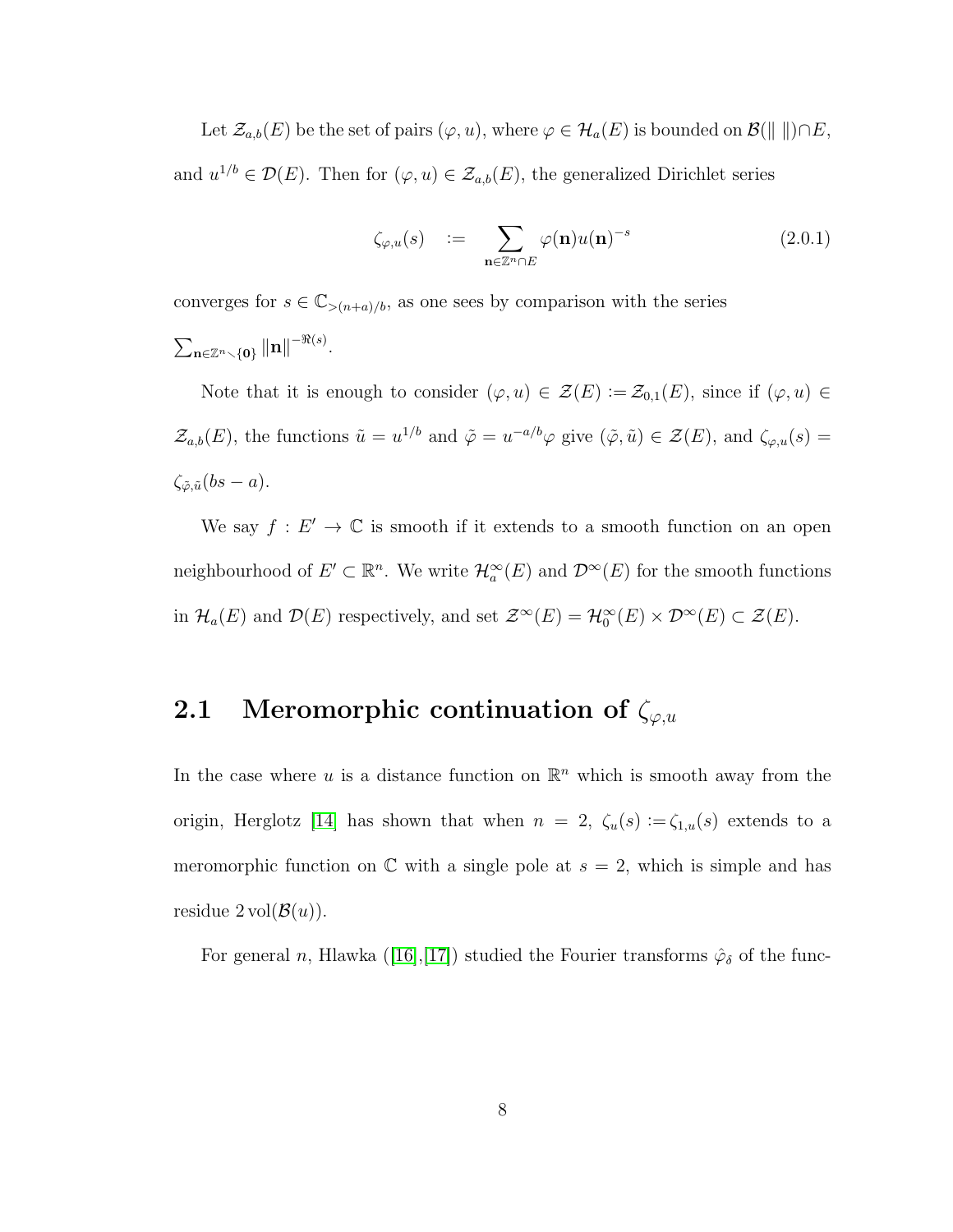tions

$$
\varphi_{\delta}(\mathbf{x}) = \frac{1}{\Gamma(\delta+1)} \begin{cases} (1 - u(\mathbf{x})^2)^{\delta} & u(\mathbf{x}) \le 1 \\ 0 & \text{otherwise.} \end{cases} , \qquad (\delta = 0, 1, ...)
$$

where u is smooth away from the origin, and the unit sphere  $\{x \in \mathbb{R}^n \mid u(x) = 1\}$ is convex with positive Gaussian curvature everywhere (when  $\delta = 0$ , Herz [\[15\]](#page-81-3) has independently obtained similar results). Based on the asymptotic expansions for  $\hat{\varphi}_{\delta}$  in [\[17\]](#page-81-2), he shows [\[18\]](#page-81-4) that  $\zeta_u(s)$  extends to a meromorphic function on  $\mathbb C$  with a simple pole at  $s = n$ , with residue  $n \text{ vol}(\mathcal{B}(u))$ . Although this is true, it appears that the asymptotic expansions in [\[17\]](#page-81-2) are incorrect for large  $\delta$  (see section [3.5\)](#page-49-0).

While it may be possible to correct the results of [\[17\]](#page-81-2), we instead adapt the method of Zagier in [\[35\]](#page-83-1) to show that for  $(\varphi, u) \in \mathcal{Z}^{\infty}(\mathbb{R}^{n})$ ,  $\zeta_{\varphi, u}$  extends to a meromorphic function on C. This will turn out to be a special case of the results we prove in chapter [3,](#page-21-0) but the method here is simpler.

<span id="page-14-1"></span>**Lemma 2.1.1.** Suppose  $(\varphi, u) \in \mathcal{Z}_{a,1}(\mathbb{R}_{\geq 0}^n)$ , where  $a > -n$ . For any  $F : \mathbb{R}_{\geq 0} \to \mathbb{C}$ satisfying

$$
F(t) = \begin{cases} O(t^{-n-a'}) & t \to 0^+, \\ O(t^{-a''}) & t \to \infty \end{cases}
$$

for some  $a' < a$  and all  $a'' > 0$ , we have

<span id="page-14-0"></span>
$$
\int_{\mathbb{R}_{>0}^n} \varphi(\mathbf{x}) F(u(\mathbf{x})) d\mathbf{x} = (n+a) \mathcal{M} F(n+a) \int_{\mathcal{B}(u)} \varphi(\mathbf{x}) d\mathbf{x}.
$$
 (2.1.1)

*Proof.* In the calculation below, we use the change of variables  $x_i \rightarrow y_i x_n$  (i =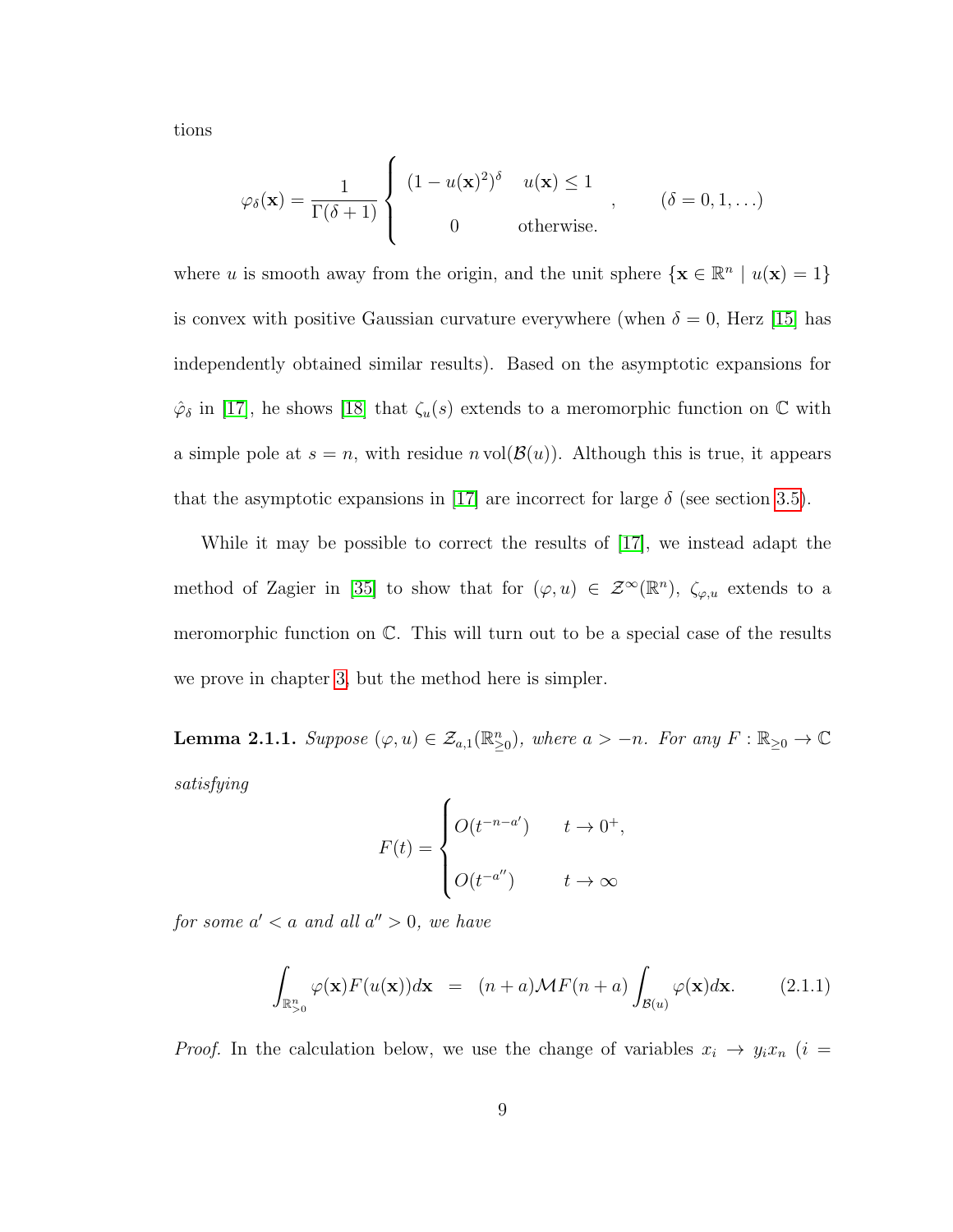$1, \ldots, n-1$ ) followed by  $x_n \to \frac{w}{u(y_1, \ldots, y_{n-1}, 1)}$ .

$$
\int_{\mathbb{R}_{>0}^{n}} \varphi(\mathbf{x}) F(u(\mathbf{x})) d\mathbf{x} \n= \int_{0}^{\infty} \int_{\mathbb{R}^{n-1}} \varphi(x_{1}, \ldots, x_{n}) F(u(x_{1}, \ldots, x_{n})) d\mathbf{x} dx_{n} \n= \int_{0}^{\infty} \int_{\mathbb{R}_{>0}^{n-1}} \varphi(y_{1}, \ldots, y_{n-1}, 1) F(x_{n} u(y_{1}, \ldots, y_{n-1}, 1)) x_{n}^{n+a-1} d\mathbf{y} dx_{n} \n= \int_{\mathbb{R}_{>0}^{n-1}} \int_{0}^{\infty} \varphi(y_{1}, \ldots, y_{n-1}, 1) F(w) w^{n+a-1} u(y_{1}, \ldots, y_{n-1}, 1)^{-n-a} dw dy \n= \mathcal{M} F(n+a) \int_{\mathbb{R}_{>0}^{n-1}} \varphi(y_{1}, \ldots, y_{n-1}, 1) u(y_{1}, \ldots, y_{n-1}, 1)^{-n-a} dy.
$$
\n(2.1.2)

If  $\mathcal{M}F(n+a) = 0$ , we are done, and if  $\mathcal{M}F(n+a) \neq 0$ , the ratio  $\frac{\int_{\mathbb{R}^n} \phi(\mathbf{x}) F(u(\mathbf{x})) d\mathbf{x}}{\mathcal{M}F(n+a)}$  $\frac{\overbrace{\mathcal{M}}(n+a)}{\mathcal{M}(\mathcal{M}+a)}$  is

independent of F, so we may replace F by  $\chi_{[0,1]}$ , the characteristic function of the unit interval, to obtain

$$
\frac{\int_{\mathbb{R}_{>0}^{n-1}} \varphi(\mathbf{x}) F(u(\mathbf{x})) d\mathbf{x}}{\mathcal{M} F(a+n)} = \frac{\int_{\mathbb{R}_{>0}^{n-1}} \varphi(\mathbf{x}) \chi_{[0,1]}(u(\mathbf{x})) d\mathbf{x}}{\mathcal{M} \chi_{[0,1]}(a+n)} = (a+n) \int_{\mathcal{B}(u)} \varphi(\mathbf{x}) d\mathbf{x}.
$$

<span id="page-15-0"></span>Remark 2.1.2. If  $(\varphi, u) \in \mathcal{Z}_{a,1}(\mathbb{R}^n)$ , then under the same hypotheses,  $(2.1.1)$  remains true with  $\mathbb{R}_{\geq 0}^n$  replaced by  $\mathbb{R}^n$ .

<span id="page-15-1"></span>Corollary 2.1.3. Suppose  $(\varphi, u) \in \mathcal{Z}_{a,1}(\mathbb{R}^n)$ . For any  $b > -n - a$ , and any F:  $\mathbb{R}_{\geq 0} \to \mathbb{C}$  satisfying  $\overline{ }$ 

$$
F(t) = \begin{cases} O(t^{-n-a'}) & t \to 0^+, \\ O(t^{-a''}) & t \to \infty \end{cases}
$$

for some  $a' < a$  and all  $a'' > 0$ , we have

$$
\int_{\mathbb{R}_{>0}^n} \varphi(\mathbf{x}) F(u(\mathbf{x})) d\mathbf{x} = (n+a+b) \mathcal{M} F(n+a) \int_{\mathcal{B}(u)} \varphi(\mathbf{x}) u(\mathbf{x})^b d\mathbf{x}.
$$
 (2.1.3)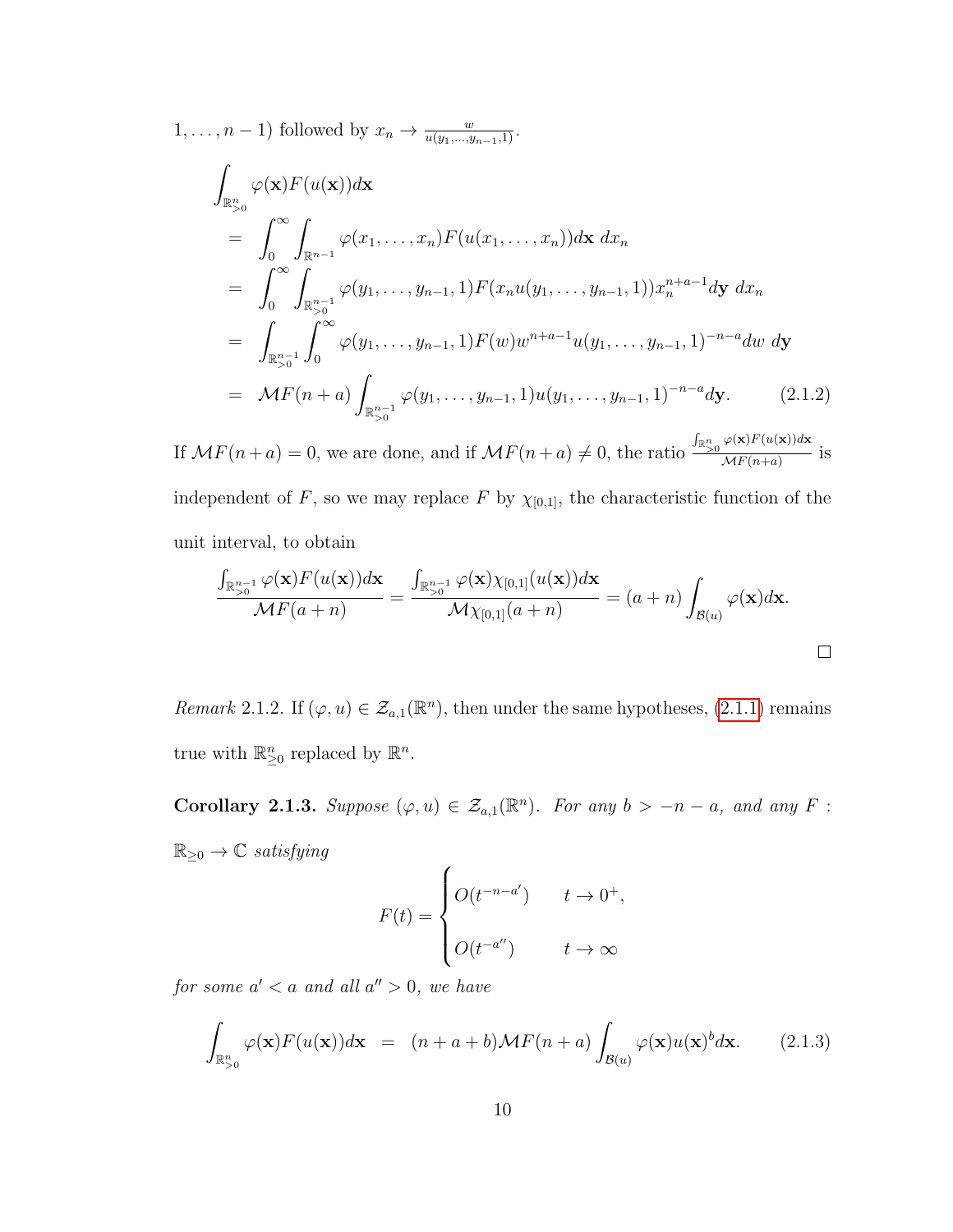*Proof.* Define  $\tilde{F}(x) = x^{-b}F(x)$ , and apply lemma [2.1.1](#page-14-1) to  $(\varphi u^b, u)$ , using  $\tilde{F}$  instead of  $F$ :

$$
\int_{\mathbb{R}_{>0}^n} \varphi(\mathbf{x}) F(u(\mathbf{x})) d\mathbf{x} = \int_{\mathbb{R}_{>0}^n} \varphi(\mathbf{x}) u(\mathbf{x})^b \tilde{F}(u(\mathbf{x})) d\mathbf{x}
$$
\n
$$
= (n+a+b) \mathcal{M} \tilde{F}(n+a+b) \int_{\mathcal{B}(u)} \varphi(\mathbf{x}) u(\mathbf{x})^b d\mathbf{x}
$$
\n
$$
= (n+a+b) \mathcal{M} F(n+a) \int_{\mathcal{B}(u)} \varphi(\mathbf{x}) u(\mathbf{x})^b d\mathbf{x}.
$$

In the proof of theorem [2.1.4](#page-16-0) below, it will be convenient to introduce normalized periodic Bernoulli functions, defined as follows. If  $P_k$  be the k-th Bernoulli polynomial, then  $B_k(x) \coloneqq \frac{P_k(\{x\})}{k!}$  $\frac{\langle \{x\} \rangle}{k!}$ , where  $\{x\}$  is the fractional part of x. Thus if  $\phi$ is a smooth function on  $[a, b] \subset \mathbb{R}$ , the Euler-Maclaurin summation formula can be written as

$$
\sum_{n=\lfloor a\rfloor+1}^{\lceil b\rceil-1} \phi(n) = \int_a^b \phi(x)dx + \sum_{r=1}^N (-1)^r B_r(x) \phi^{(r-1)}(x)\Big|_{x=a^+}^{b^-} + (-1)^{N-1} \int_a^b B_N(x) \phi^{(N)}(x)dx.
$$

<span id="page-16-0"></span>for any  $N \in \mathbb{Z}_{>0}$ . For  $\mathbf{k} \in \mathbb{Z}_{\geq 0}^T$ , and  $\mathbf{x} \in \mathbb{R}^T$ , we set  $B_{\mathbf{k}}(\mathbf{x}) \coloneqq \prod_{i \in T} B_{k_i}(x_i)$ .

**Theorem 2.1.4.** If  $(\varphi, u) \in \mathcal{Z}^{\infty}(\mathbb{R}^n)$ , then  $\zeta_{\varphi, u}(s)$  extends to a meromorphic function, analytic away from  $s = n$ , where it has a simple pole of residue  $n \int_{\mathcal{B}(u)} \varphi(\mathbf{x}) d\mathbf{x}$ .

*Proof.* Let  $\psi$  be a Schwartz function on  $\mathbb{R}^n$ . Choose  $N \in \mathbb{Z}_{>0}$ . By iterating the Euler-Maclaurin summation formula  $n$  times, we find

$$
\sum_{\mathbf{n}\in\mathbb{Z}^n}\psi(\mathbf{n}) = \int_{\mathbb{R}^n}\psi(\mathbf{x})d\mathbf{x} + \sum_{\varnothing\neq I\subseteq\{1,\ldots,n\}}(-1)^{(N-1)\#I}\int_{\mathbb{R}^n}\psi^{(N_I)}(\mathbf{x})\prod_{i\in I}B_N(x_i)d\mathbf{x}.
$$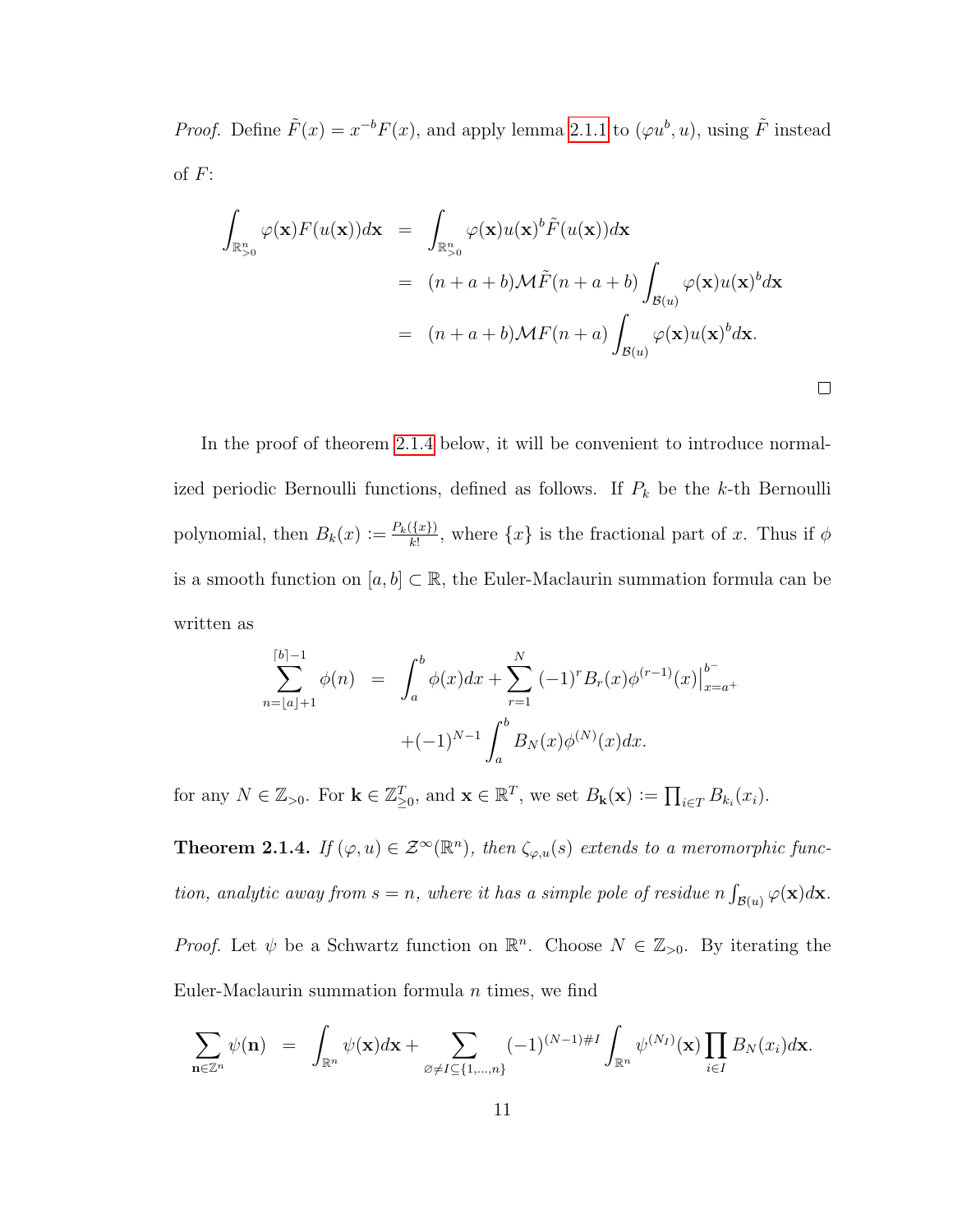If we replace  $\psi$  by  $\mathbf{x} \mapsto \psi(t\mathbf{x})$ ,  $(t > 0)$ , this gives

$$
\sum_{\mathbf{n}\in\mathbb{Z}^n} \psi(t\mathbf{n})
$$
\n
$$
= \int_{\mathbb{R}^n} \psi(t\mathbf{x})d\mathbf{x} + \sum_{\varnothing\neq I\subseteq\{1,\ldots,n\}} (-1)^{(N-1)\#I} \int_{\mathbb{R}^n} t^{N\#I} \psi^{(N_I)}(t\mathbf{x}) \prod_{i\in I} B_N(x_i) d\mathbf{x}
$$
\n
$$
= t^{-n} \int_{\mathbb{R}^n} \psi(\mathbf{x})d\mathbf{x} + \sum_{\varnothing\neq I\subseteq\{1,\ldots,n\}} (-1)^{(N-1)\#I} t^{N\#I-n} \int_{\mathbb{R}^n} \psi^{(N_I)}(\mathbf{x}) \prod_{i\in I} B_N(x_i/t) d\mathbf{x}
$$
\n
$$
= t^{-n} \int_{\mathbb{R}^n} \psi(\mathbf{x})d\mathbf{x} + O(t^{N-n}), \quad (t \to 0^+).
$$

Let  $F: \mathbb{R}_{\geq 0} \to \mathbb{R}$  be a function satisfying:

<span id="page-17-0"></span>F is smooth, and for all  $k \in \mathbb{Z}_{\geq 0}$  and  $a \in \mathbb{Z}$ ,  $F^{(k)}(x) = O_k(x^a)$  on  $\mathbb{R}_{> 0}$ . (2.1.4) For example,

$$
F_1(x) := \begin{cases} e^{-x-1/x} & x > 0 \\ 0 & x = 0 \end{cases}
$$
 (2.1.5)

is one such function. Note that the Mellin transform of  $F$  is an entire function.

If we set  $\varphi(\mathbf{0}) = u(\mathbf{0}) = 0$ , then  $\psi(\mathbf{x}) = \varphi(\mathbf{x})F(u(\mathbf{x}))$  is a Schwartz function on  $\mathbb{R}^n$ . Therefore

$$
\Theta_{\varphi,u}^F(t) \quad := \quad \sum_{\mathbf{n}\in\mathbb{Z}^n\smallsetminus\{0\}} \varphi(\mathbf{n}) F(tu(\mathbf{n})) \ = \ t^{-n}\int_{\mathbb{R}^n} \varphi(\mathbf{x}) F(u(\mathbf{x}))d\mathbf{x} + O(t^{N-n}),
$$

as  $t \to 0^+$ . By taking the Mellin transform, we obtain, for some function  $A_{\varphi,u}^F(s)$ which is analytic on  $\Re(s) > n - N$ ,

$$
\frac{1}{s-n} \int_{\mathbb{R}^n} \varphi(\mathbf{x}) F(u(\mathbf{x})) d\mathbf{x} + A_{\varphi,u}^F(s) = \int_0^\infty \Theta_{\varphi,u}^F(t) t^{s-1} dt
$$
  
\n
$$
= \sum_{\mathbf{n} \in \mathbb{Z}^n \setminus \{\mathbf{0}\}} \varphi(\mathbf{n}) \int_0^\infty F(tu(\mathbf{n})) t^{s-1} dt
$$
  
\n
$$
= \sum_{\mathbf{n} \in \mathbb{Z}^n \setminus \{\mathbf{0}\}} \varphi(\mathbf{n}) u(\mathbf{n})^{-s} \int_0^\infty F(\tau) \tau^{s-1} d\tau
$$
  
\n
$$
= \zeta_{\varphi,u}(s) \mathcal{M} F(s).
$$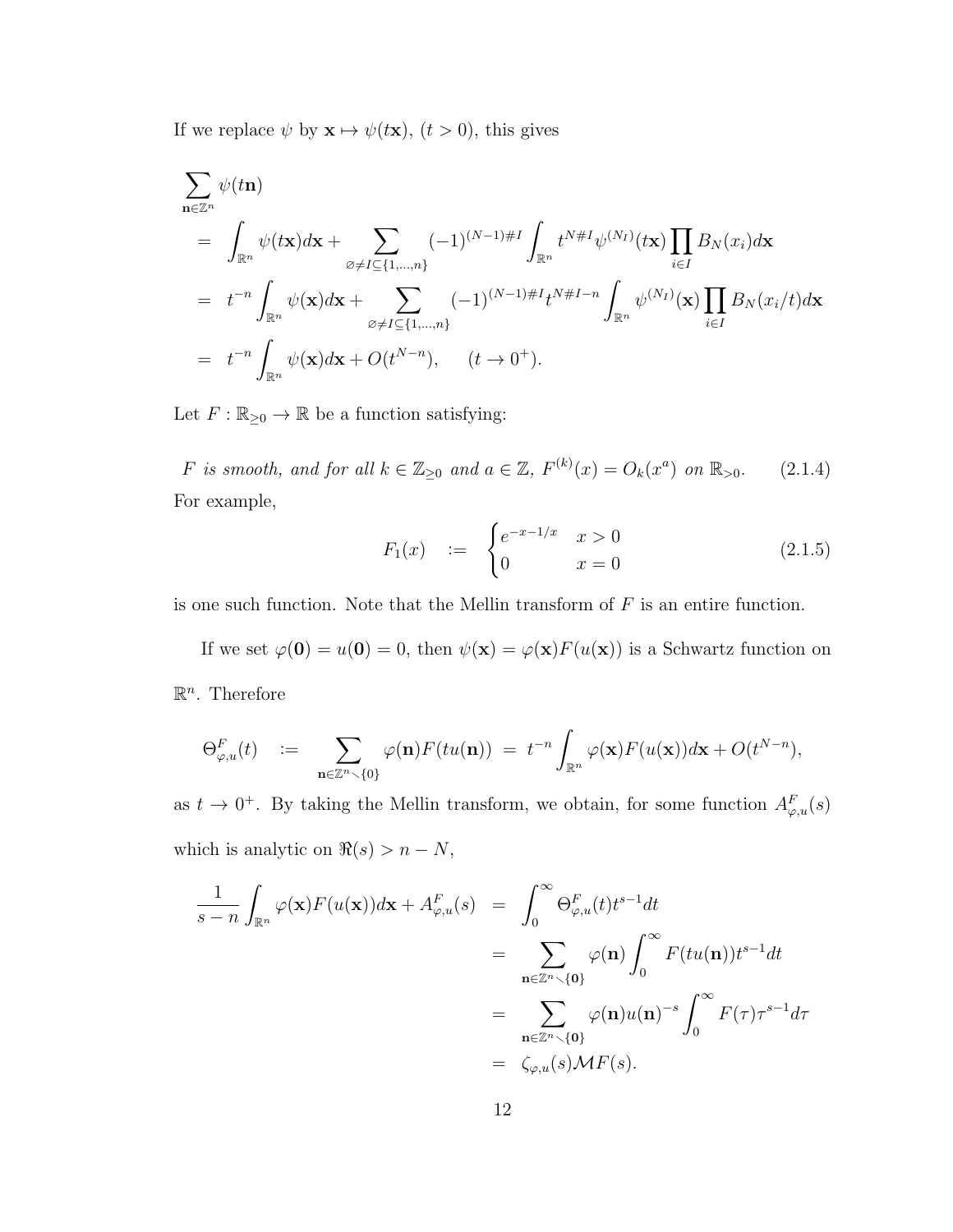Since N is arbitrary,  $A_{\varphi,u}^F(s)$  extends to an entire function, and we see that  $\zeta_{\varphi,u}(s)$ extends to a meromorphic function with a simple pole at  $s = n$ , which has residue  $n \int_{\mathcal{B}(u)} \varphi(\mathbf{x}) d\mathbf{x}$  by remark [2.1.2.](#page-15-0)

All other poles are contained in the set  $Z(\mathcal{M}F)$  of zeros of  $\mathcal{M}F$ . This is true for any function F as above; in particular, it holds for the function  $F_{\lambda}(x) \coloneqq F_1(x^{\lambda}),$ where  $\lambda > 0$ . Since  $\mathcal{M}F_{\lambda}(s) = \mathcal{M}F_1(s/\lambda)/\lambda$ , we have  $Z(\mathcal{M}F_{\lambda}) = \lambda Z(\mathcal{M}F_1)$ , and because the zero set is discrete,  $\cap_{\lambda>0}Z(\mathcal{M}F_{\lambda})$  either contains only 0, or is empty. But since  $\mathcal{M}F_1(s) > 0$  on the real axis, the intersection is empty, and we conclude that there are no poles of  $\zeta_{\varphi,u}(s)$  other than at  $s = n$ .  $\Box$ 

Next, we examine  $\zeta_{\varphi,u}$  for  $(\varphi, u) \in \mathcal{Z}^{\infty}(\mathbb{R}_{\geq 0}^n)$ .

**Theorem 2.1.5.** If  $(\varphi, u) \in \mathcal{Z}^{\infty}(\mathbb{R}_{>0}^n)$ , then  $\zeta_{\varphi, u}(s)$  extends to a meromorphic function with at most simple poles, contained in  $\mathbb{Z}_{\leq n}$ . For  $p \in \mathbb{Z}_{\leq n}$ , the residue of  $\zeta_{\varphi,u}(s)$  at  $s=p$  is

<span id="page-18-0"></span>
$$
\sum_{(I,J)\in\mathcal{C}([n])}\sum_{\mathbf{k}\in\{0,\dots,n-p\}^J,\#I-|\mathbf{k}|=p}(-1)^{|\mathbf{k}|}B_{\mathbf{k}+\mathbf{1}}(\mathbf{0})\int_{\mathcal{B}(u|_{I})}[u\,\partial^{\mathbf{0}:\mathbf{k}}(\varphi u^{-p})]|_{I}(\mathbf{x})d\mathbf{x}.\tag{2.1.6}
$$

*Proof.* With the notation above, the Euler-Maclaurin formula gives, for  $N \in \mathbb{Z}_{>0}$ ,

$$
\Theta_{\varphi,u}^{F}(t) \quad := \quad \sum_{\mathbf{n} \in \mathbb{Z}_{>0}^{n}} \psi(t\mathbf{n})
$$
\n
$$
= \quad \sum_{(I,J) \in \mathcal{C}([n])} \sum_{\mathbf{k} \in \{0,\dots,N\}^{J}} t^{|\mathbf{k}| - \#I} (-1)^{|\mathbf{k}|} B_{\mathbf{k}+\mathbf{1}}(\mathbf{0}) \int_{\mathbb{R}_{>0}^{I}} \psi^{(\mathbf{0}:\mathbf{k})}(\mathbf{x}:\mathbf{0}) d\mathbf{x} + O(t^{N-n}),
$$

as  $t \to 0^+$ . As before,  $\zeta_{\varphi,u}(s) \mathcal{M}F(s)$  is the Mellin transform of this expression, so  $\zeta_{\varphi,u}(s)$  extends to a meromorphic function with at most simple poles, contained in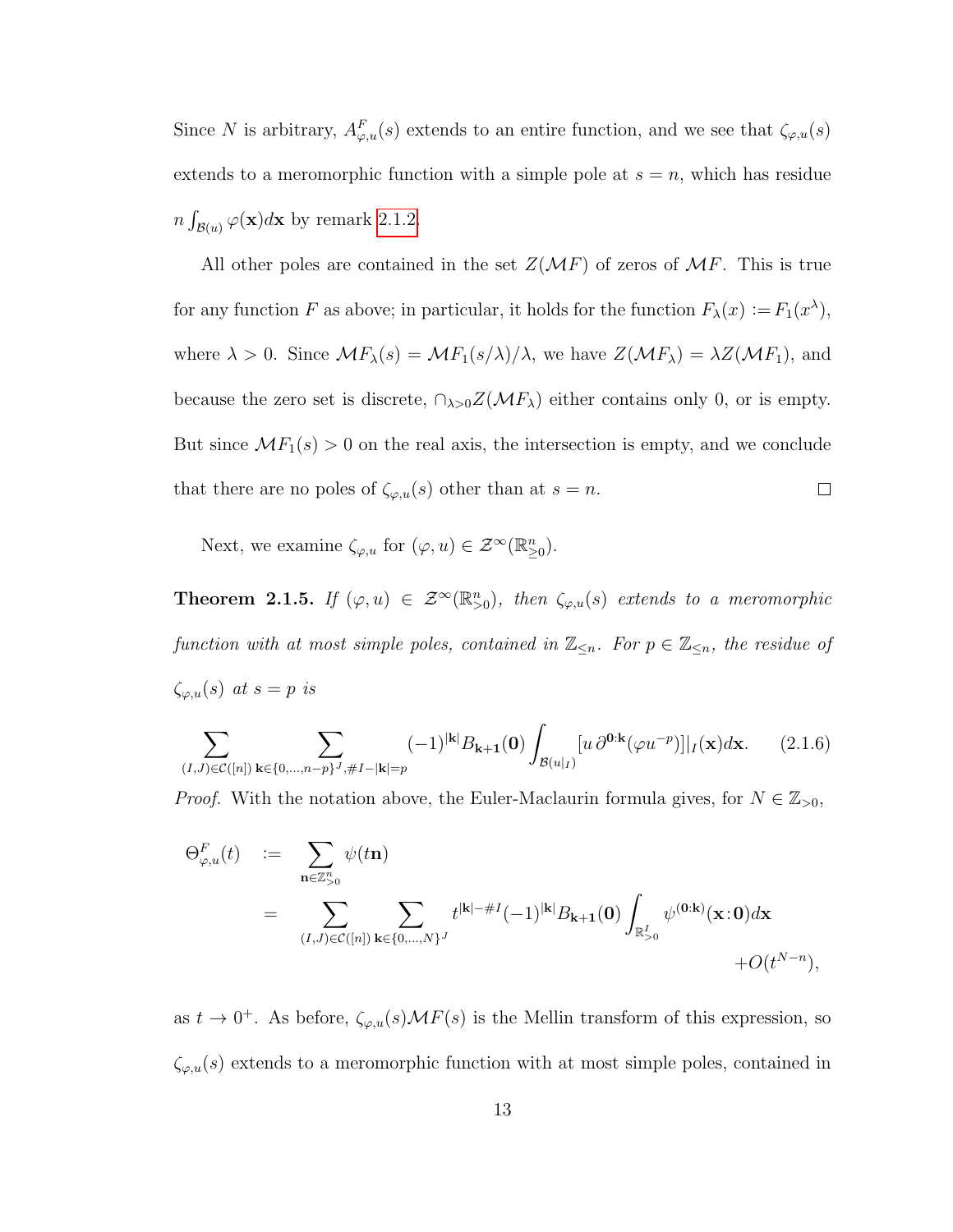$\mathbb{Z}_{\leq n}$ . For  $p \in \mathbb{Z}_{\leq n}$ , the residue of  $\zeta_{\varphi,u}(s)$  at  $s = p$  is

<span id="page-19-1"></span>
$$
\frac{1}{\mathcal{M}F(p)} \sum_{(I,J)\in\mathcal{C}([n])} \sum_{\mathbf{k}\in\{0,\dots,n-p\}^J,\#I-|\mathbf{k}|=p} (-1)^{|\mathbf{k}|} B_{\mathbf{k}+\mathbf{1}}(\mathbf{0}) \int_{\mathbb{R}_{>0}^I} \psi^{(\mathbf{0}:\mathbf{k})}(\mathbf{x};\mathbf{0}) d\mathbf{x},\qquad(2.1.7)
$$

for any F satisfying hypotheses [\(2.1.4\)](#page-17-0) and such that  $\mathcal{M}F(p) \neq 0$ .

Fix 
$$
p \in \mathbb{Z}_{\leq n}
$$
, and set  $\tilde{F}(x) = x^p F(x)$ , so that  $\psi(\mathbf{x}) = \varphi(\mathbf{x}) u(\mathbf{x})^{-p} \tilde{F}(u(\mathbf{x}))$ .

For  $\mathbf{k} \in \mathbb{Z}_{\geq 0}^n$ , we can write  $\psi^{(\mathbf{k})} = \sum_{j=0}^{|\mathbf{k}|} \phi_{\mathbf{k},j} \tilde{F}^{(j)} \circ u$ , where  $\phi_{\mathbf{k},j}$  is smooth and homogeneous of degree  $j - |\mathbf{k}| - p$ . The functions  $\phi_{\mathbf{k},j}$  can be defined inductively by

$$
\phi_{\mathbf{0},0} = \varphi u^{-p}, \quad \phi_{\mathbf{k}+\mathbf{e}_i,j} = \phi_{\mathbf{k},j}^{(\mathbf{e}_i)} + \phi_{\mathbf{k},j-1} u^{(\mathbf{e}_i)},
$$

where  $\phi_{\mathbf{k},j} = 0$  if  $j < 0$  or  $j > |\mathbf{k}|$ . In particular,  $\phi_{\mathbf{k},0} = \partial^{\mathbf{k}}(\varphi u^{-p})$ .

If  $(I, J) \in \mathcal{C}([n])$ ,  $\mathbf{k} \in \{0, \ldots, n-p\}^J$  and  $\#I - |\mathbf{k}| = p$ , then

<span id="page-19-0"></span>
$$
\int_{\mathbb{R}_{>0}^{I}} \psi^{(\mathbf{0}:k)}(\mathbf{x}:0) d\mathbf{x} \n= \sum_{j=0}^{|k|} \int_{\mathbb{R}_{>0}^{I}} (\phi_{\mathbf{0}:k,j} \tilde{F}^{(j)} \circ u)|_{I}(\mathbf{x}) d\mathbf{x} \n= \mathcal{M}\tilde{F}(0) \int_{\mathcal{B}(u|_{I})} (\phi_{\mathbf{0}:k,0} u)|_{I}(\mathbf{x}) d\mathbf{x} + \sum_{j=1}^{|k|} \mathcal{M}(\tilde{F}^{(j)})(j) j \int_{\mathcal{B}(u|_{I})} \phi_{\mathbf{0}:k,j}|_{I}(\mathbf{x}) d\mathbf{x} \n= \mathcal{M}F(p) \int_{\mathcal{B}(u|_{I})} [u \, \partial^{\mathbf{0}:k}(\varphi u^{-p})]|_{I}(\mathbf{x}) d\mathbf{x},
$$
\n(2.1.8)

where in the second line, we have used corollary [2.1.3](#page-15-1) for the first term, and lemma [2.1.1](#page-14-1) for the rest. Substituting  $(2.1.8)$  in  $(2.1.7)$  gives  $(2.1.6)$ .  $\Box$ 

We give expressions for the first few residues below.

Corollary 2.1.6. For  $i \neq j \in [n]$ , let  $S(j) = [n] \setminus \{j\}$  and  $S(i, j) = [n] \setminus \{i, j\}$ .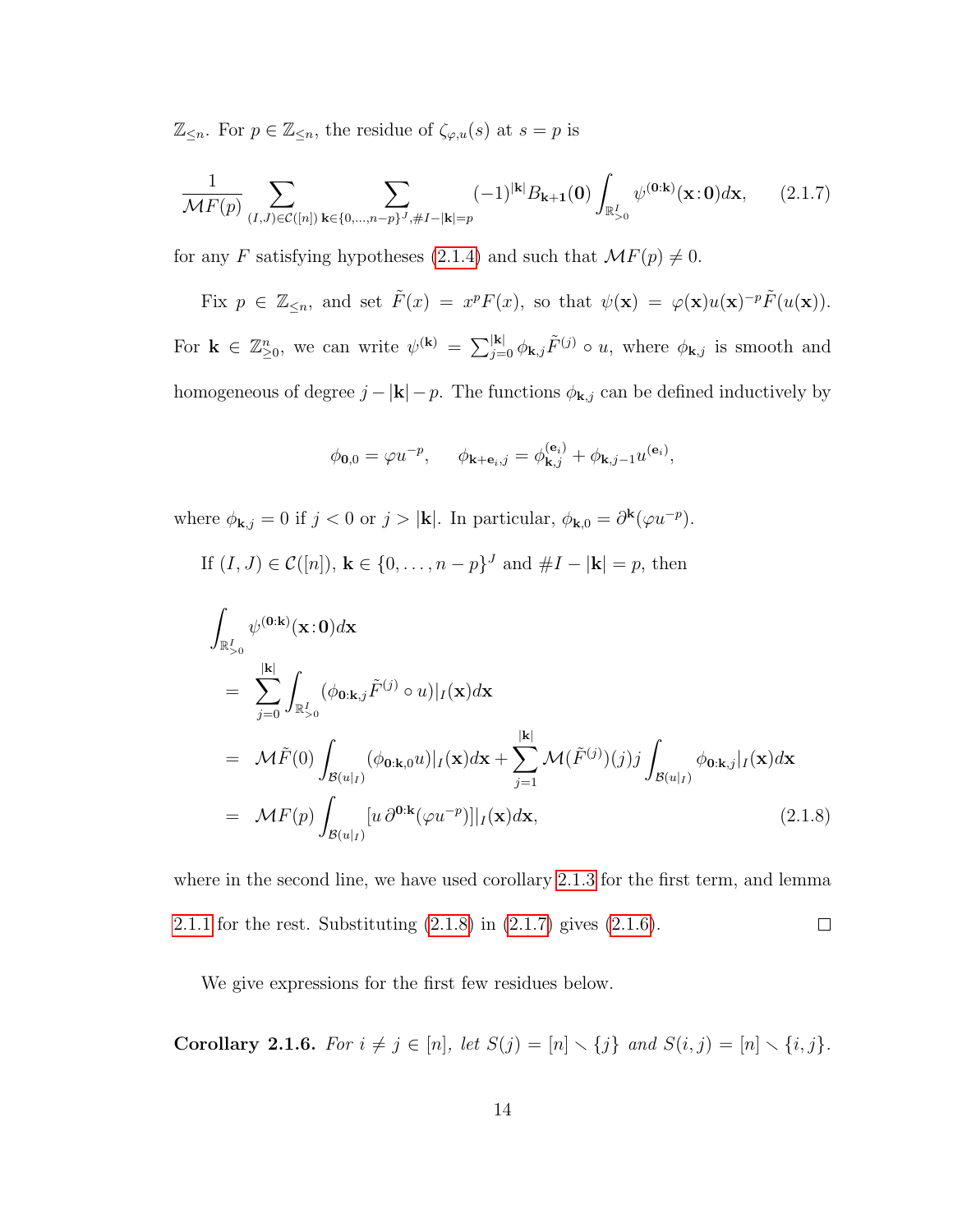The residue of  $\zeta_{\varphi,u}(s)$  is

$$
n \int_{\mathcal{B}(u)} \varphi(\mathbf{x}) d\mathbf{x} \quad at \ s = n,
$$

$$
-\frac{n-1}{2} \sum_{j=1}^{n} \int_{\mathcal{B}(u|_{S(j)})} \varphi|_{S(j)}(\mathbf{x}) d\mathbf{x} \quad at \ s = n-1.
$$

At  $s = n - 2$ , it is

$$
-\frac{1}{12}\sum_{j=1}^{n}\int_{\mathcal{B}(u|_{S(j)})}[\varphi^{(\mathbf{e}_j)}u - (n-2)\varphi u^{(\mathbf{e}_j)}]|_{S(j)}(\mathbf{x})d\mathbf{x}
$$

$$
+\frac{n-2}{4}\sum_{i
$$

Corollary 2.1.7. When  $\varphi \equiv 1$ ,  $\zeta_{\varphi,u}(s)$  is regular at  $s = 0$ .

*Proof.* If  $\mathbf{k} \neq \mathbf{0}$ , the integrand in [\(2.1.6\)](#page-18-0) vanishes, and if  $\mathbf{k} = \mathbf{0}$  then  $I = \emptyset$ , so the integral is also zero.  $\Box$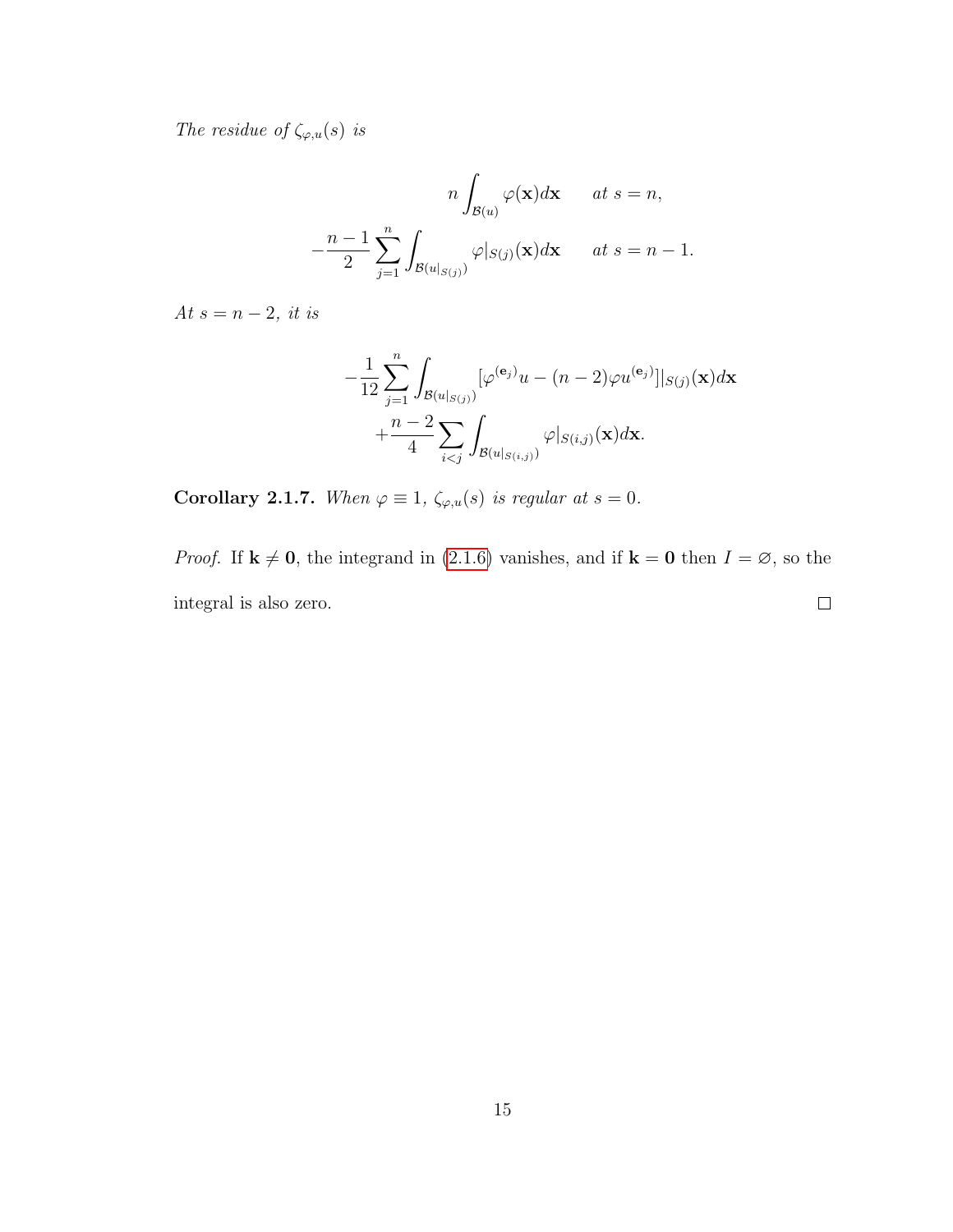## <span id="page-21-0"></span>Chapter 3

# Mixed zeta functions

Mixed zeta functions are Dirichlet series which combine the data of a pair  $(\varphi, u) \in$  $\mathcal{Z}^{\infty}(\mathbb{R}_{\geq 0})$  and a multivariable Dirichlet series K, which we now define.

Such multivariable series will be defined by pairs of sequences  $(m, c)$ , where  $\mathbf{m} = (\mathbf{m}_{\alpha})_{\alpha \in \mathcal{A}}$  for  $\mathbf{m}_{\alpha} \in \mathbb{R}_{>0}^n$ , and  $c = (c_{\alpha})_{\alpha \in \mathcal{A}}$  for  $c_{\alpha} \in \mathbb{C}$ , and which satisfy

#### <span id="page-21-1"></span>Hypotheses 1.

There exists  $N > 0$  such that for all  $\sigma \in \mathbb{R}^n_{>N}$ ,

<span id="page-21-2"></span>
$$
\sum_{\alpha \in \mathcal{A}} \frac{|c_{\alpha}|}{\mathbf{m}_{\alpha}^{\sigma}} < \infty. \tag{3.0.1}
$$

Under these hypotheses,

$$
K(\mathbf{s}) = K(\mathbf{m}, c; \mathbf{s}) := \sum_{\alpha \in \mathcal{A}} \frac{c_{\alpha}}{\mathbf{m}_{\alpha}^{\mathbf{s}}} \tag{3.0.2}
$$

defines an analytic function of **s** in the region  $\mathbb{C}_{\geq N}^n$ . We will write  $N_K = N$ . From now on, when we write  $K(\mathbf{m}, c; \mathbf{s})$ , we will implicitly assume that hypotheses [1](#page-21-1) hold.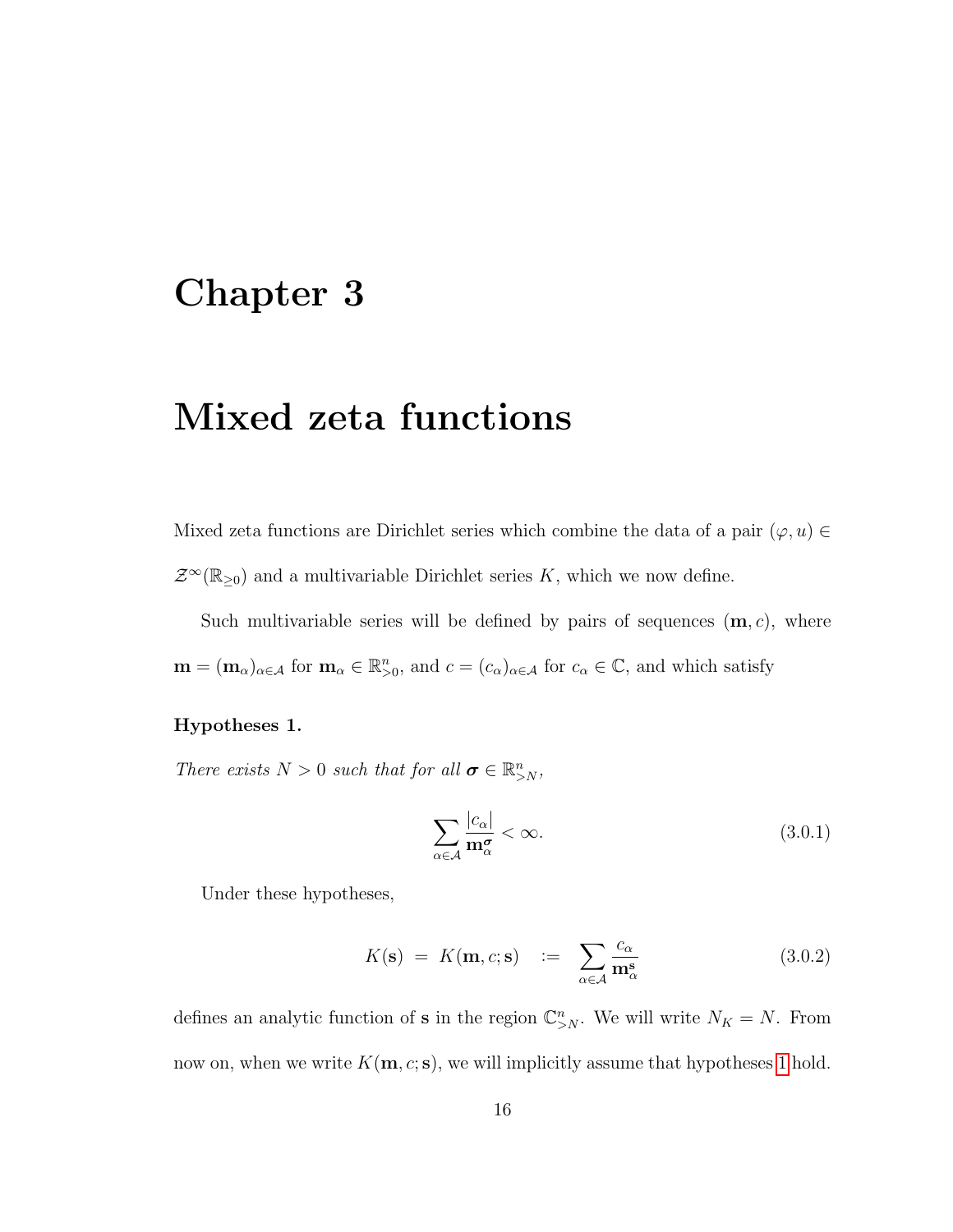If  $(\varphi, u) \in \mathcal{Z}(\mathbb{R}^n_{\geq 0})$ , define

<span id="page-22-0"></span>
$$
\zeta_{\varphi,u}(K;s) = \sum_{\alpha \in \mathcal{A}} c_{\alpha} \frac{\varphi(\mathbf{m}_{\alpha})}{u(\mathbf{m}_{\alpha})^s}, \quad s \in \mathbb{C}_{>nN_K}.
$$
\n(3.0.3)

Since  $u$  is a distance function,

$$
u(\mathbf{x}) \gg \|\mathbf{x}\| \gg \mathbf{x}^{n-1}\mathbf{1}
$$
\n(3.0.4)

for  $\mathbf{x} \in \mathbb{R}_{>0}^n$  (the second estimate follows from the quadratic-geometric inequality). Thus, for  $s \in \mathbb{C}_{>nN_K}$ ,

$$
|c_{\alpha}\varphi(\mathbf{m}_{\alpha})u(\mathbf{m}_{\alpha})^{-s}| = O\left(|c_{\alpha}|\mathbf{m}_{\alpha}^{-N'\mathbf{1}}\right), \quad N' = \Re(s)/n > N_K,
$$

and hence [\(3.0.1\)](#page-21-2) implies that the series in [\(3.0.3\)](#page-22-0) converges absolutely, and defines an analytic function on  $\mathbb{C}_{\ge nN_K}$ . Following Essouabri [\[8\]](#page-80-0), we call this a *mixed zeta*  $function<sup>1</sup>$  $function<sup>1</sup>$  $function<sup>1</sup>$ .

In proposition [3.2.1,](#page-27-0) we will show that when  $(\varphi, u) \in \mathcal{Z}^{\infty}(\mathbb{R}^n_{\geq 0}), \zeta_{\varphi, u}(K; s)$  has an integral representation which involves a 'beta' function associated to  $(\varphi, u)$ . If K satisfies additional hypotheses, we will show that  $\zeta_{\varphi,u}(K; s)$  extends to a meromorphic function with a larger domain (theorems [3.4.1](#page-38-0) and [3.4.2\)](#page-39-0).

<span id="page-22-1"></span><sup>1</sup>The definition in [\[8\]](#page-80-0) is more restrictive than ours. The Dirichlet series considered by Essouabri can be obtained from ours by taking  $\varphi(\mathbf{x}) = 1$ ,  $u(\mathbf{x}) = \sum_{j=1}^{n} b_j x_j$ , where  $b_1, \ldots, b_n > 0$ ,  $\mathcal{A} = \mathbb{Z}_{>0}^n$ , and  $\mathbf{m}_\mathbf{a} = \mathbf{a}^M$  for a matrix M of non-negative integers, none of whose rows are zero, and such that the sum of the entries in each column is the same. In other words,  $u(\mathbf{m}_a)$  is a homogeneous polynomial with non-negative coefficients which depends effectively on all variables.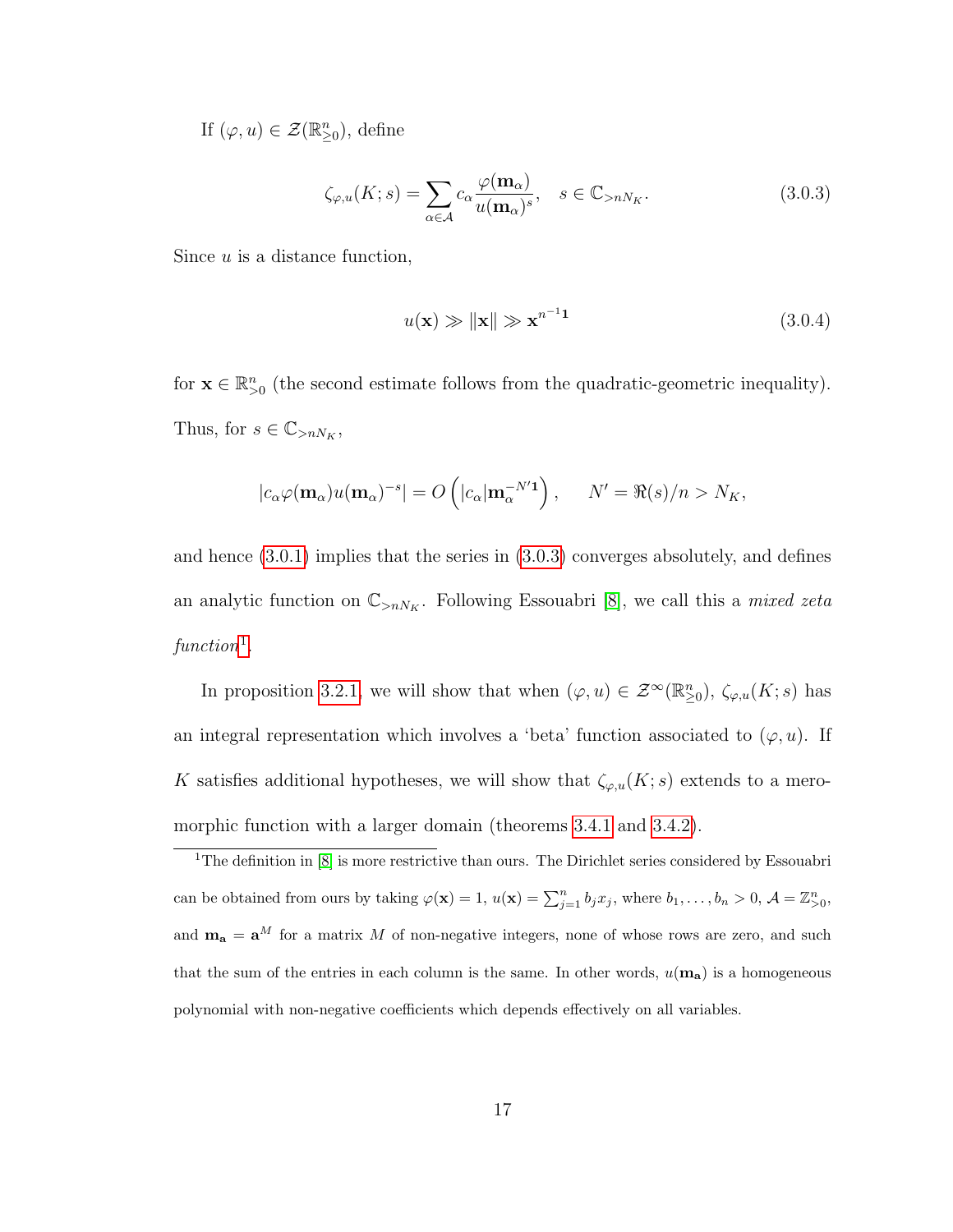## <span id="page-23-0"></span>3.1 The beta function of  $\varphi$  and u

Suppose  $(\varphi, u) \in \mathcal{Z}(\mathbb{R}_{>0}^n)$ . Fix  $z_1, \ldots, z_n \in \mathbb{C}_{>0}$ . Then the differential form

$$
\varphi(t_1,\ldots,t_n)u(t_1,\ldots,t_n)^{-z_1-\ldots-z_n}|t_1|^{z_1-1}\ldots|t_n|^{z_n-1}dt_1\ldots dt_n
$$

on  $\mathbb{R}_{>0}^n$  is invariant with respect to the action of  $\mathbb{R}_{>0}$  on  $\mathbb{R}_{>0}^n$ , so defines a differential form  $\omega_{z_1,\dots,z_n}$  on  $\mathbb{R}^n_{>0}/\mathbb{R}_{>0}$ . Set

$$
B_{\varphi,u}(z_1,\ldots,z_n) \quad := \quad \int_{\mathbb{R}^n_{>0}/\mathbb{R}_{>0}} \omega_{z_1,\ldots,z_n}.\tag{3.1.1}
$$

To see that this is well-defined, pick  $i \in \{1, \ldots, n\}$ , and define the chart

$$
\gamma_i : \mathbb{R}_{>0}^n / \mathbb{R}_{>0} \to \mathbb{R}_{>0}^{n-1} : [t_1 : \ldots : t_n] \mapsto \frac{1}{t_i} (t_1, \ldots, \hat{t}_i, \ldots, t_n),
$$

(where the hat means omit). Then

$$
B_{\varphi,u}(z_1,\ldots,z_n) = \int_{\mathbb{R}_{>0}^{n-1}} \varphi u^{-z_1-\ldots-z_n}(t_1,\ldots,t_{i-1},1,t_{i+1},\ldots,t_n) \prod_{j\neq i} t_j^{z_j-1} dt_1 \ldots dt_i \ldots dt_n,
$$

and the integral converges, since, for  $c_1 = \sup\{|\varphi(\mathbf{t})| \mid \mathbf{t} \in \mathbb{R}_{\geq 0}^n\}$  and

$$
c_2 = \min \{ u(\mathbf{t}) \mid \mathbf{t} \in \mathbb{R}_{\geq 0}^n, \sum_{j=1}^n t_j = 1 \},
$$
  

$$
\int_{\mathbb{R}_{>0}^{n-1}} \left| \varphi u^{-z_1 - \dots - z_n} (t_1, \dots, t_{i-1}, 1, t_{i+1}, \dots, t_n) \prod_{j \neq i} t_j^{z_j - 1} \right| dt_1 \dots \widehat{dt}_i \dots dt_n
$$
  

$$
\leq c_1 c_2^{-\Re(z_1 + \dots + z_n)} \int_{\mathbb{R}_{\geq 0}^{n-1}} (t_1 + \dots + t_{i-1} + 1 + t_{i+1} + \dots + t_n)^{-\Re(z_1 + \dots + z_n)}
$$
  

$$
\times \prod_{j \neq i} t_j^{\Re(z_j) - 1} dt_1 \dots \widehat{dt}_i \dots dt_n
$$
  

$$
= c_1 c_2^{-\Re(z_1 + \dots + z_n)} \frac{\prod_{j=1}^n \Gamma(\Re(z_j))}{\Gamma(\sum_{j=1}^n \Re(z_j))}.
$$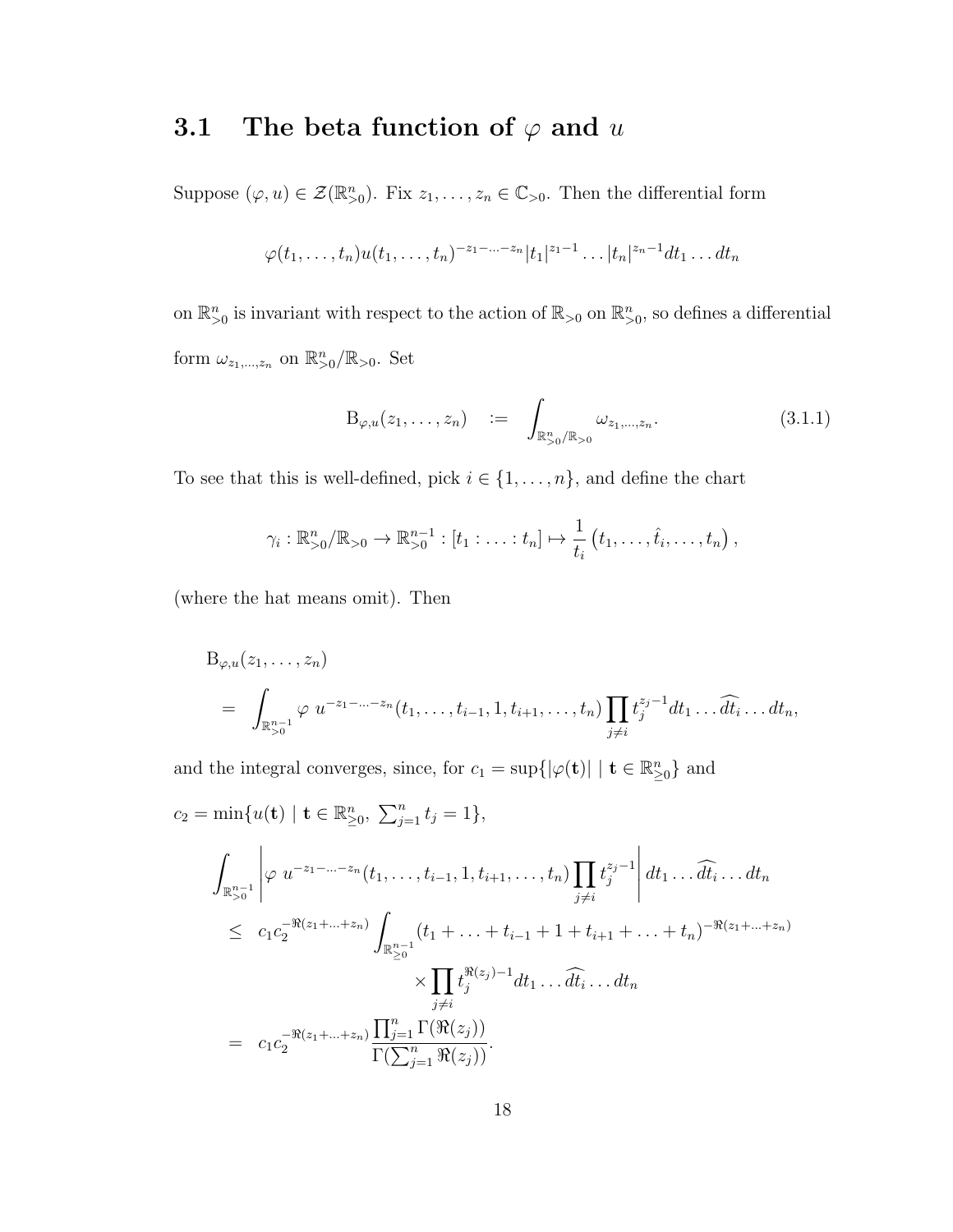Remark 3.1.1. If  $\varphi(\mathbf{t}) = 1$  and  $u(\mathbf{t}) = |\mathbf{t}|$ , then  $B_{\varphi,u}(z_1,\ldots,z_n) = \frac{\Gamma(z_1)\cdots\Gamma(z_n)}{\Gamma(z_1+\cdots+z_n)}$ ; in particular, if  $n = 2$ ,  $B_{\varphi,u}(z_1, z_2) = B(z_1, z_2)$ , which is why we call this the beta function of  $\varphi$  and u.

It will be useful to give the following alternative expression for  $B_{\varphi,u}$ . For  $z \in \mathbb{C}_{>0}^n$ ,  $k \in \mathbb{Z}_{\geq 0}$ , put

<span id="page-24-0"></span>
$$
G_{\varphi,u}^{k}(\mathbf{z}) := \int_{\mathbb{R}_{\geq 0}^{n}} \varphi(\mathbf{y}) u(\mathbf{y})^{k} e^{-u(\mathbf{y})} \mathbf{y}^{\mathbf{z}-1} d\mathbf{y}.
$$
 (3.1.2)

Then

$$
\Gamma(|\mathbf{z}| + k)B_{\varphi,u}(\mathbf{z})
$$
\n
$$
= \int_0^\infty e^{-t}t^{|\mathbf{z}|+k-1}dt \int_{\mathbb{R}_{\geq 0}^{n-1}} \varphi u^{-|\mathbf{z}|}(\mathbf{x}:1)(\mathbf{x}:1)^{\mathbf{z}-\mathbf{1}} d\mathbf{x}
$$
\n
$$
= \int_{\mathbb{R}_{\geq 0}^{n-1}} \int_0^\infty e^{-y_n u(\mathbf{x}:1)} \varphi u^k(\mathbf{x}:1)(\mathbf{x}:1)^{\mathbf{z}-\mathbf{1}} y_n^{|\mathbf{z}|+k-1} dy_n dx \qquad (t = y_n u(\mathbf{x}:1))
$$
\n
$$
= \int_{\mathbb{R}_{\geq 0}^n} e^{-u(\mathbf{y})} \varphi u^k(\mathbf{y}) \mathbf{y}^{\mathbf{z}-\mathbf{1}} d\mathbf{y} \qquad (x_i = y_i/y_n \text{ for } i = 1,\dots,n-1)
$$
\n
$$
= G_{\varphi,u}^k(\mathbf{z}),
$$

so

<span id="page-24-1"></span>
$$
B_{\varphi,u}(z_1,\ldots,z_n) = \frac{G_{\varphi,u}^k(z_1,\ldots,z_n)}{\Gamma(z_1+\ldots+z_n+k)}.
$$
 (3.1.3)

Remark 3.1.2. For  $\lambda \in \mathbb{R}_{>0}^n$ , define  $\delta_{\lambda}: \mathbb{R}^n \to \mathbb{R}^n : \mathbf{x} \mapsto (\lambda_1 x_1, \dots, \lambda_n x_n)$ . Then [\(3.1.2\)](#page-24-0) and [\(3.1.3\)](#page-24-1) imply

<span id="page-24-2"></span>
$$
B_{\varphi \circ \delta_{\lambda}, u \circ \delta_{\lambda}}(z) = \lambda^{-z} B_{\varphi, u}(z).
$$
 (3.1.4)

We write  $G_{\varphi, u} = G_{\varphi, u}^0$ , and from [\(3.1.3\)](#page-24-1), it follows that

$$
G_{\varphi,u}^k(z_1,\ldots,z_n) = (z_1 + \ldots + z_n)_k^+ G_{\varphi,u}(z_1,\ldots,z_n).
$$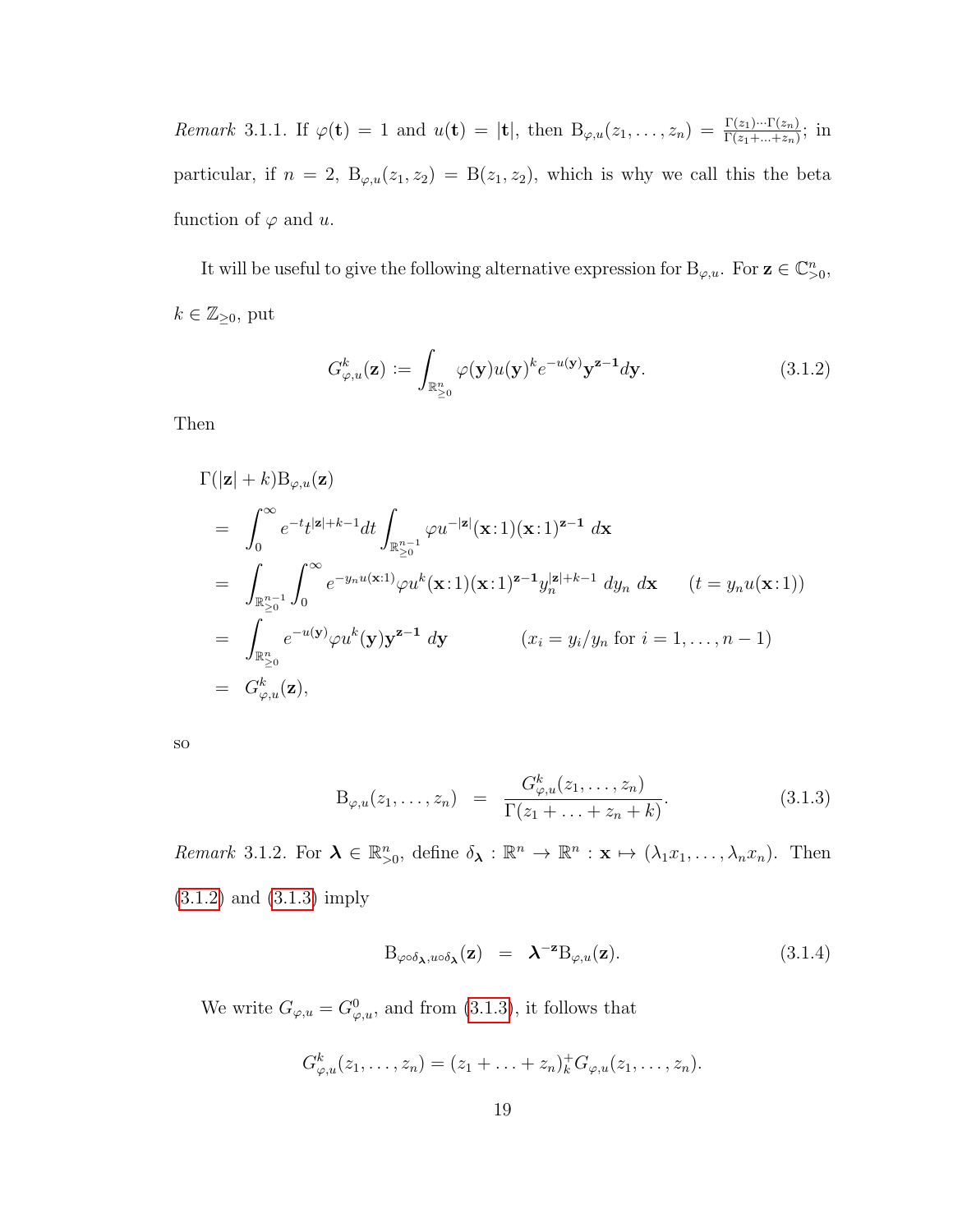We are now ready to prove a functional equation between different beta functions.

**Proposition 3.1.3.** If  $(\varphi, u) \in \mathcal{Z}^{\infty}(\mathbb{R}_{\geq 0}^n)$ , then for each  $\mathbf{k} \in \mathbb{Z}_{\geq 0}^n$ , there exist  $\psi_{\mathbf{k},j} \in$  $\mathcal{H}_0^{\infty}(\mathbb{R}_{\geq 0}^n), (j = 0, \ldots, |\mathbf{k}|), which satisfy$ 

<span id="page-25-0"></span>
$$
(\mathbf{z})_{\mathbf{k}}^{+} \mathbf{B}_{\varphi,u}(\mathbf{z}) = \sum_{j=0}^{|\mathbf{k}|} |\mathbf{z}|^{j} \mathbf{B}_{\psi_{\mathbf{k},j},u}(\mathbf{z} + \mathbf{k}), \quad \mathbf{z} \in \mathbb{C}_{>0}^{n}.
$$
 (3.1.5)

*Proof.* We prove this by induction on **k**. If **k** = **0**, then [\(3.1.5\)](#page-25-0) holds with  $\psi_{0,0} = \varphi$ . If  $z \in \mathbb{C}_{>0}^n$ , then by integration by parts,

$$
z_j G_{\varphi, u}^1(\mathbf{z}) = \int_{\mathbb{R}_{>0}^n} \varphi(\mathbf{x}) u(\mathbf{x}) e^{-u(\mathbf{x})} z_j \mathbf{x}^{\mathbf{z}-1} d\mathbf{x}
$$
  
\n
$$
= - \int_{\mathbb{R}_{>0}^n} \partial_j (\varphi(\mathbf{x}) u(\mathbf{x}) e^{-u(\mathbf{x})}) \mathbf{x}^{\mathbf{z}+\mathbf{e}_j-1} d\mathbf{x}
$$
  
\n
$$
= - \int_{\mathbb{R}_{>0}^n} (\partial_j (\varphi u) - \varphi u \partial_j u) (\mathbf{x}) e^{-u(\mathbf{x})} \mathbf{x}^{\mathbf{z}+\mathbf{e}_j-1} d\mathbf{x}
$$
  
\n
$$
= -G_{\partial_j(\varphi u), u}^0(\mathbf{z}+\mathbf{e}_j) + G_{\varphi \partial_j u, u}^1(\mathbf{z}+\mathbf{e}_j).
$$

After dividing by  $\Gamma(|z|+1)$ , we obtain, from [\(3.1.3\)](#page-24-1),

.

$$
z_j B_{\varphi, u}(\mathbf{z}) = -B_{\partial_j(\varphi u), u}(\mathbf{z} + \mathbf{e}_j) + (|\mathbf{z}| + 1) B_{\varphi \partial_j u, u}(\mathbf{z} + \mathbf{e}_j)
$$
  

$$
= |\mathbf{z}| B_{\varphi \partial_j u, u}(\mathbf{z} + \mathbf{e}_j) - B_{u \partial_j \varphi, u}(\mathbf{z} + \mathbf{e}_j). \tag{3.1.6}
$$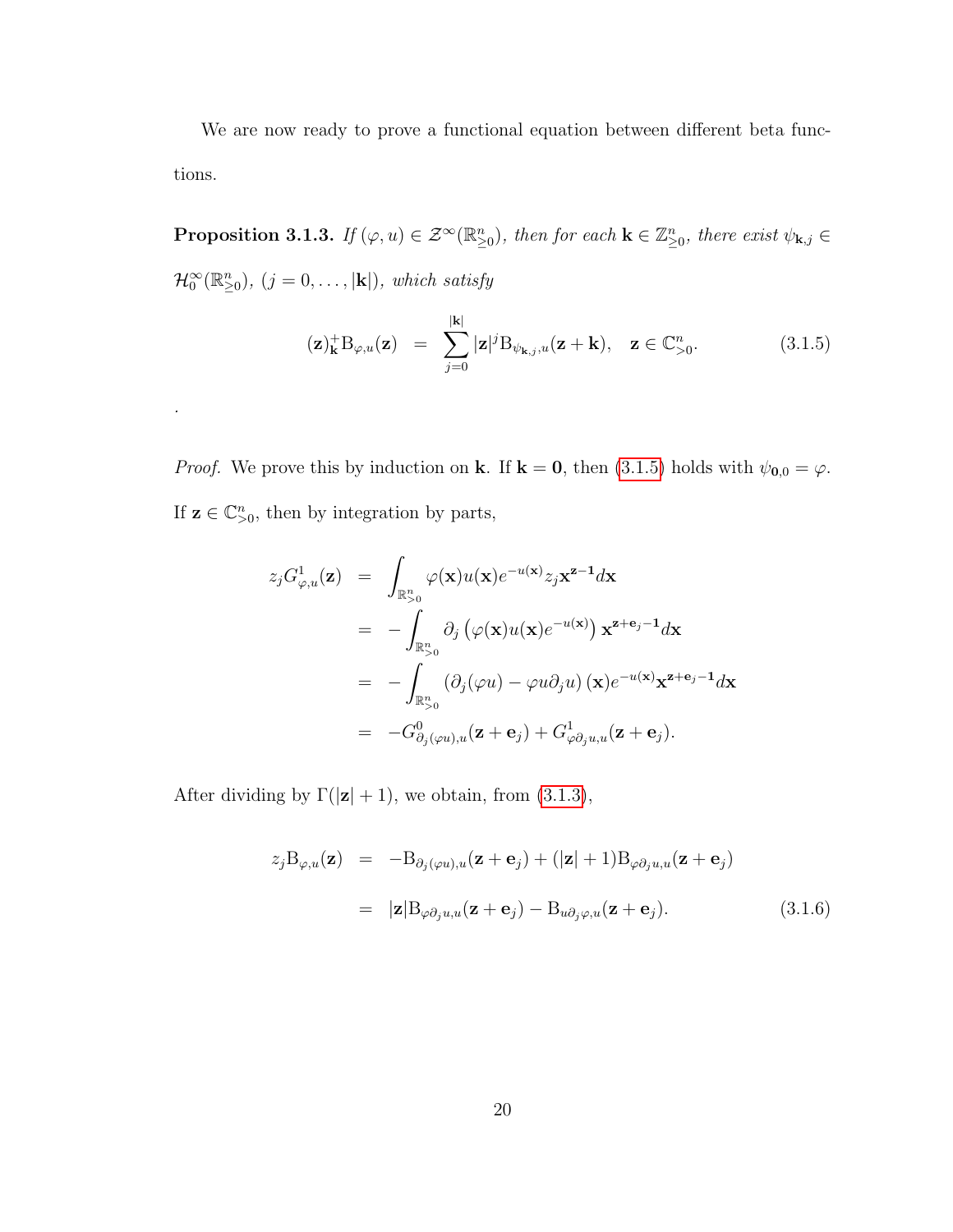If [\(3.1.5\)](#page-25-0) holds for **k**, then for  $z \in \mathbb{C}_{>0}^n$ ,

$$
\begin{array}{lcl} (\mathbf{z})_{\mathbf{k}+\mathbf{e}_j}^+ \mathrm{B}_{\varphi, u}(\mathbf{z}) & = & \displaystyle \sum_{\ell=0}^{|\mathbf{k}|} |\mathbf{z}|^\ell (s_j + k_j) \mathrm{B}_{\psi_{\mathbf{k},\ell}, u}(\mathbf{z}+\mathbf{k}) \\ \\ & = & \displaystyle \sum_{\ell=0}^{|\mathbf{k}|} |\mathbf{z}|^\ell \left( |\mathbf{z}+\mathbf{k}| \mathrm{B}_{\psi_{\mathbf{k},\ell}\partial_j u, u}(\mathbf{z}+\mathbf{k}+\mathbf{e}_j) - \mathrm{B}_{u\partial_j \psi_{\mathbf{k},\ell}, u}(\mathbf{z}+\mathbf{k}+\mathbf{e}_j) \right) \\ \\ & = & \displaystyle \sum_{\ell=0}^{|\mathbf{k}+\mathbf{e}_j|} |\mathbf{z}|^\ell \mathrm{B}_{\psi_{\mathbf{k}+\mathbf{e}_j,\ell}, u}(\mathbf{z}+\mathbf{k}+\mathbf{e}_j), \end{array}
$$

where

$$
\psi_{\mathbf{k}+\mathbf{e}_j,\ell} \quad := \quad (\psi_{\mathbf{k},\ell-1} + |\mathbf{k}| \psi_{\mathbf{k},\ell}) \partial_j u - u \partial_j \psi_{\mathbf{k},\ell} \tag{3.1.7}
$$

 $\Box$ 

(and we define  $\psi_{{\bf k},-1}=\psi_{{\bf k},|{\bf k}|+1}=0).$ 

Remark 3.1.4. A simple inductive proof shows that the functions  $\psi_{\mathbf{k},\ell}$  are characterised by

$$
\sum_{\ell=0}^{|\mathbf{k}|} s^{\ell} \psi_{\mathbf{k},\ell} = (-1)^{|\mathbf{k}|} u^{|\mathbf{k}|+s} \partial^{\mathbf{k}} (\varphi u^{-s}). \tag{3.1.8}
$$

## <span id="page-26-0"></span>3.2 The integral representation

We will denote the pointwise product of  $\mathbf{x}, \mathbf{y} \in \mathbb{C}^n$  by  $\mathbf{x} \circ \mathbf{y} = (x_1y_1, \dots, x_ny_n)$ . For  $\boldsymbol{\tau} \in \mathbb{R}_{>0}^n$ , let

$$
\theta(\boldsymbol{\tau}) = \theta_{\varphi,u}(K;\boldsymbol{\tau}) := \sum_{\alpha \in \mathcal{A}} c_{\alpha} \varphi(\boldsymbol{\tau} \circ \mathbf{m}_{\alpha}) e^{-u(\boldsymbol{\tau} \circ \mathbf{m}_{\alpha})},
$$

which converges absolutely since

$$
e^{-u(\tau\circ\mathbf{m}_{\alpha})}\leq e^{-C|\tau\circ\mathbf{m}_{\alpha}|}=O_{\tau}(\mathbf{m}_{\alpha}^{-2N_K\mathbf{1}}).
$$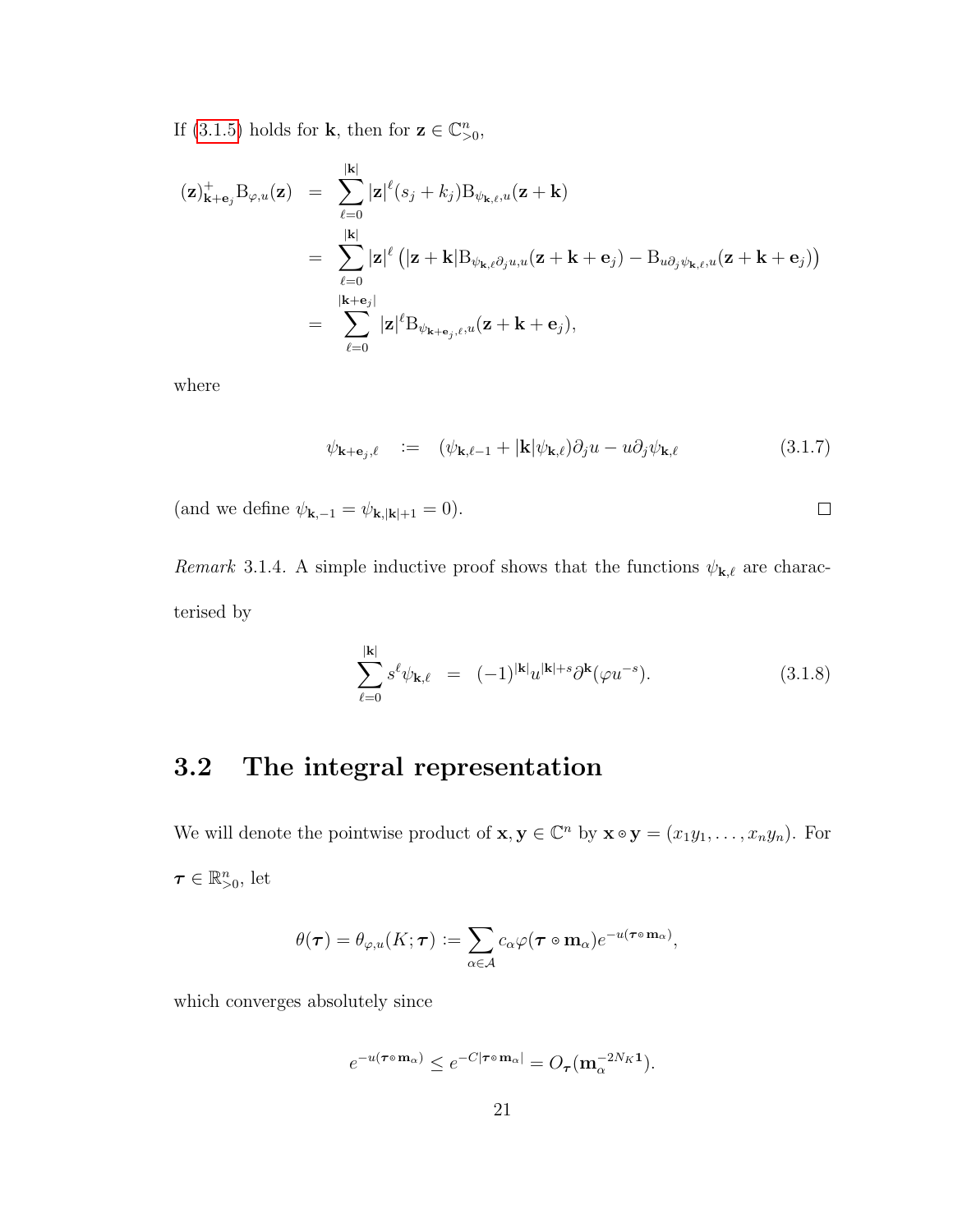(Here we use the fact that for any  $\lambda > 0$ ,  $e^{-cm} = O_{c,\lambda}(m^{-\lambda})$  for  $m > 0$ ). Then

$$
\Theta_{\varphi,u}(K;t) := \theta_{\varphi,u}(K;t,\ldots,t) = \sum_{\alpha \in \mathcal{A}} c_{\alpha} \varphi(\mathbf{m}_{\alpha}) e^{-tu(\mathbf{m}_{\alpha})}, \quad t > 0
$$

is the exponential series corresponding to  $\zeta_{\varphi,u}(K;s),$  so that

$$
\Gamma(s)\zeta_{\varphi,u}(K;s) = \int_0^\infty \Theta_{\varphi,u}(K;t)t^{s-1}dt.
$$

<span id="page-27-0"></span>**Proposition 3.2.1.** Suppose K is as above, and  $(\varphi, u) \in \mathcal{Z}^{\infty}(\mathbb{R}_{\geq 0}^n)$ . If  $c > N_K$ , then for  $\Re(s) > nc$ ,

$$
\zeta_{\varphi,u}(K;s) = \int_{(c)} \cdots \int_{(c)} K(z_1, \ldots, z_{n-1}, s - z_1 - \ldots - z_{n-1})
$$
  
 
$$
\times \mathcal{B}_{\varphi,u}(z_1, \ldots, z_{n-1}, s - z_1 - \ldots - z_{n-1}) dz_1 \ldots dz_{n-1}.
$$
 (3.2.1)

*Proof.* Suppose  $\mathbf{z} \in \mathbb{C}_{>N_K}^n$ . We take the *n*-fold Mellin transform of  $\theta(\tau_1, \ldots, \tau_n)$ with respect to  $\tau_1, \ldots, \tau_n$ , switch the order of integration and summation, and then use the change of variable  $\mathbf{x} = \boldsymbol{\tau} \circ \mathbf{m}_{\alpha}$ :

<span id="page-27-1"></span>
$$
\int_{\mathbb{R}_{\geq 0}^n} \theta(\tau) \tau^{z-1} d\tau = \sum_{\alpha \in \mathcal{A}} c_{\alpha} \int_{\mathbb{R}_{\geq 0}^n} \varphi(\tau \circ \mathbf{m}_{\alpha}) e^{-u(\tau \circ \mathbf{m}_{\alpha})} \tau^{z-1} d\tau
$$
\n
$$
= \sum_{\alpha \in \mathcal{A}} c_{\alpha} \mathbf{m}_{\alpha}^{-z} \int_{\mathbb{R}_{\geq 0}^n} \varphi(\mathbf{x}) e^{-u(\mathbf{x})} \mathbf{x}^{z-1} d\mathbf{x}
$$
\n
$$
= K(\mathbf{z}) G_{\varphi, u}(\mathbf{z}) = K(\mathbf{z}) \Gamma(|\mathbf{z}|) B_{\varphi, u}(\mathbf{z}). \tag{3.2.2}
$$

We now take the *n*-fold inverse Mellin transform of [\(3.2.2\)](#page-27-1), and set  $\tau_1 = \ldots = \tau_n =$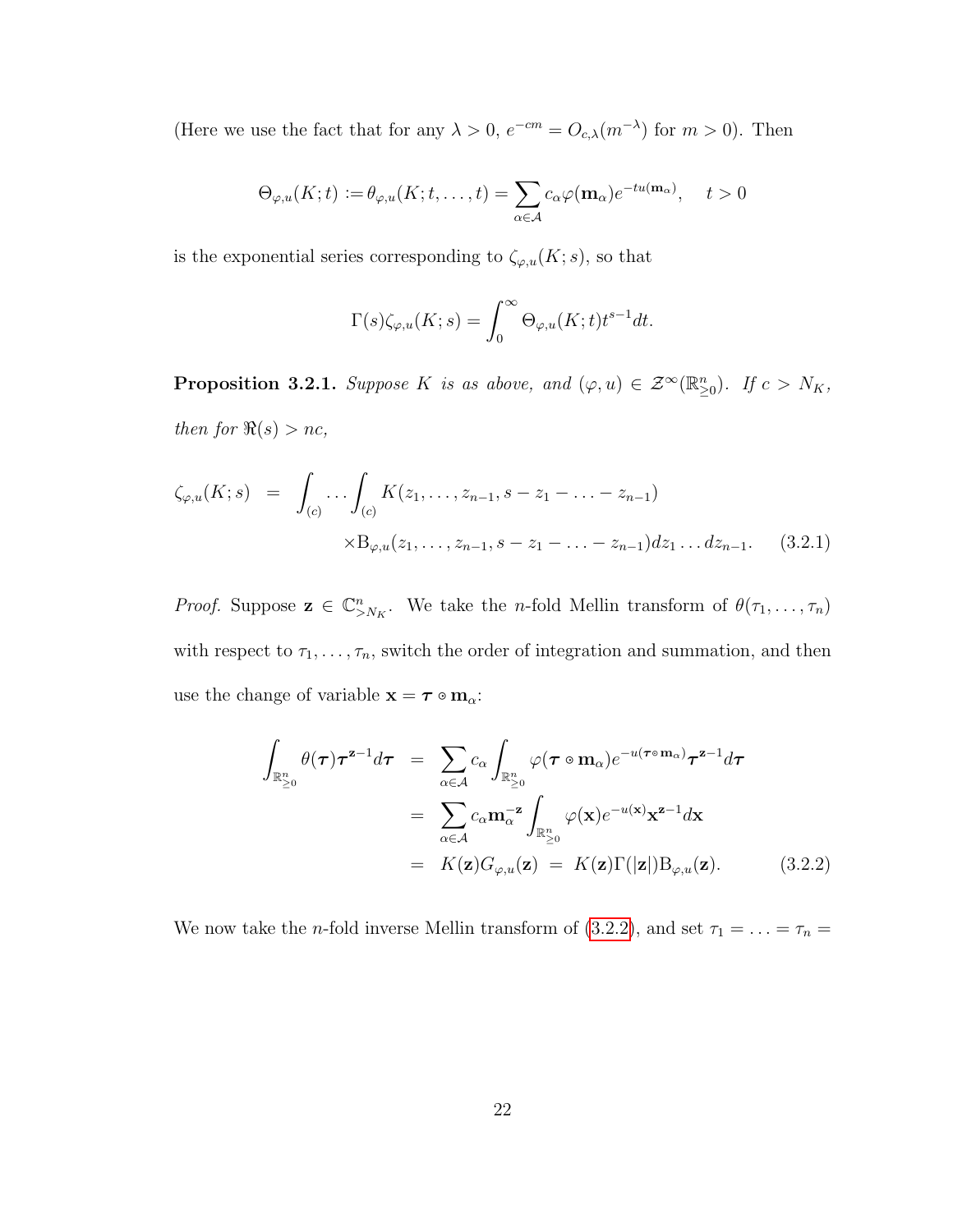$t > 0$ . If  $c > N_K$ ,

$$
\Theta_{\varphi,u}(t) = \theta(t, ..., t)
$$
\n
$$
= \int_{(c)} \dots \int_{(c)} t^{-z_1} \dots t^{-z_n} K(z_1, ..., z_n)
$$
\n
$$
\times \Gamma(z_1 + ... + z_n) B_{\varphi,u}(z_1, ..., z_n) dz_1 ... dz_n
$$
\n
$$
= \int_{(nc)} t^{-z} \Gamma(z) \int_{(c)} \dots \int_{(c)} K(z_1, ..., z_{n-1}, z - z_1 - ... - z_{n-1}) dz_1 ... dz_{n-1} dz.
$$
\n
$$
\times B_{\varphi,u}(z_1, ..., z_{n-1}, z - z_1 - ... - z_{n-1}) dz_1 ... dz_{n-1} dz.
$$

Therefore, for  $\Re(s) > nc$ ,

$$
\Gamma(s)\zeta_{\varphi,u}(K;s) = \int_0^\infty \Theta_{\varphi,u}(t)t^{s-1}dt
$$
  
=  $\Gamma(s)\int_{(c)}\ldots\int_{(c)}K(z_1,\ldots,z_{n-1},s-z_1-\ldots-z_{n-1})$   
 $\times B_{\varphi,u}(z_1,\ldots,z_{n-1},s-z_1-\ldots-z_{n-1})dz_1\ldots dz_{n-1},$ 

 $\Box$ 

which proves the proposition.

Remark 3.2.2. This implies

$$
\zeta_{\varphi \circ \delta_{\mathbf{x}:1}, u \circ \delta_{\mathbf{x}:1}}(K; s) = \int_{(\mathbf{c})} K(\mathbf{z}, s - \mathbf{z}) \mathcal{B}_{\varphi \circ \delta_{\mathbf{x}:1}, u \circ \delta_{\mathbf{x}:1}}(\mathbf{z}, s - \mathbf{z}) d\mathbf{z}
$$
  
= 
$$
\int_{(\mathbf{c})} K(\mathbf{z}, s - \mathbf{z}) \mathcal{B}_{\varphi, u}(\mathbf{z}, s - \mathbf{z})(\mathbf{x}:1)^{-\mathbf{z}} d\mathbf{z} \qquad \text{(by (3.1.4))}.
$$

By applying the  $n - 1$  fold Mellin transform, we see that

$$
K(\mathbf{z}, s-\mathbf{z})B_{\varphi, u}(\mathbf{z}, s-\mathbf{z}) = \int_{\mathbb{R}_{\geq 0}^{n-1}} \zeta_{\varphi \circ \delta_{\mathbf{x}:1}, u \circ \delta_{\mathbf{x}:1}}(K; s)(\mathbf{x}:1)^{\mathbf{z}-1} d\mathbf{x},
$$

so for  $\mathbf{z} \in \mathbb{C}^n_{>N_K}$ ,

$$
K(\mathbf{z})\mathrm{B}_{\varphi,u}(\mathbf{z}) = \int_{\mathbb{R}_{\geq 0}^{n-1}} \zeta_{\varphi \circ \delta_{\mathbf{x}:1},u \circ \delta_{\mathbf{x}:1}}(K;|\mathbf{z}|)(\mathbf{x}:1)^{\mathbf{z}-1} d\mathbf{x}.
$$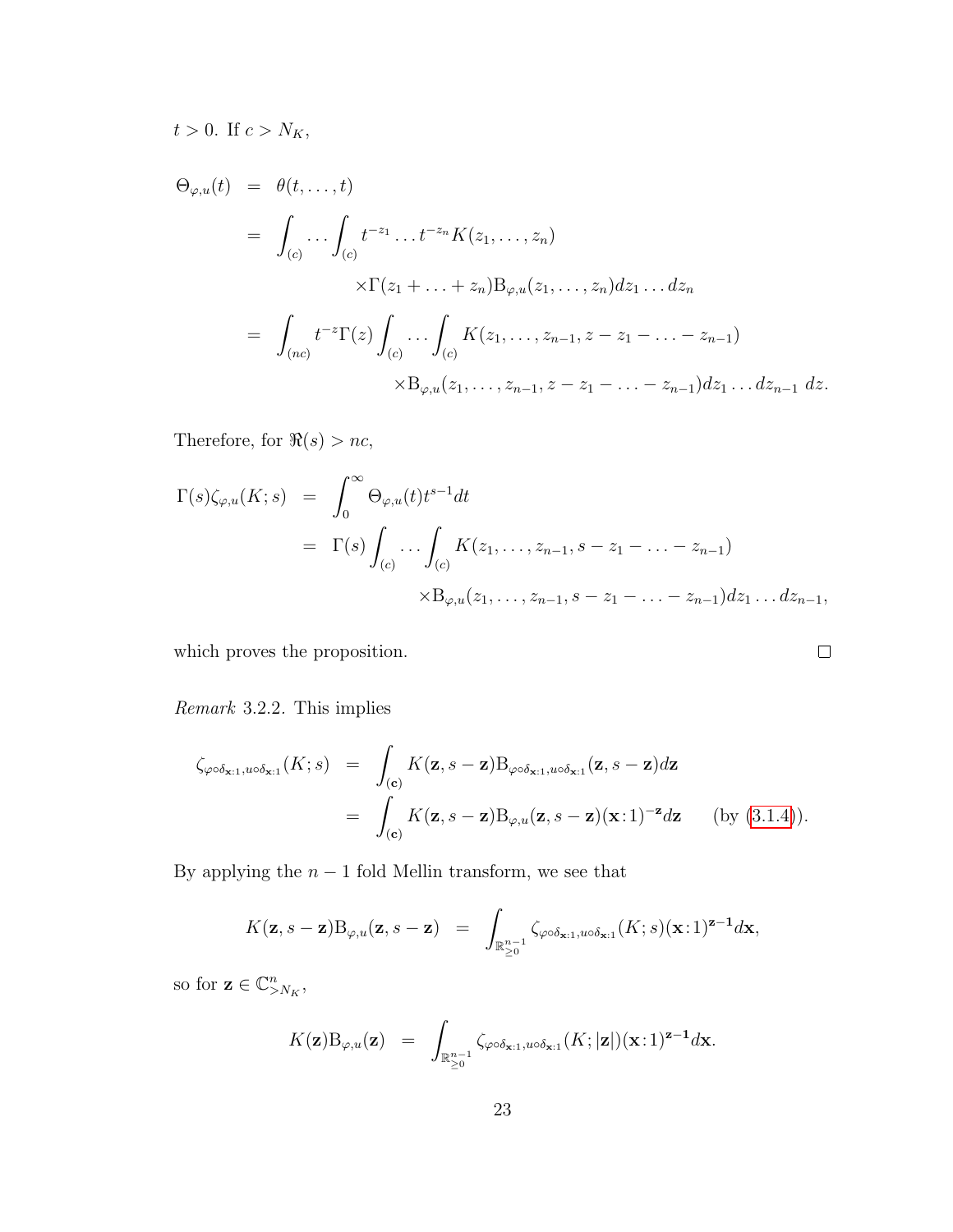In section [3.4,](#page-37-0) we will show that if  $(\varphi, u) \in \mathcal{Z}^{\infty}(\mathbb{R}^n_{\geq 0})$ , then under certain conditions on K,  $\zeta_{\varphi,u}(K; s)$  extends to a meromorphic function on a larger region (theo-rem [3.4.1\)](#page-38-0). If K satisfies stronger conditions,  $\zeta_{\varphi,u}(K;s)$  extends to a meromorphic function on  $\mathbb C$  (theorem [3.4.2\)](#page-39-0). We will see later that the hypotheses on K and u can be weakened.

Given what we know about  $B_{\varphi,u}$ , the proofs of theorems [3.4.1](#page-38-0) and [3.4.2](#page-39-0) will be fairly immediate consequences of some general lemmas [\(3.3.3](#page-32-0) and [3.3.5\)](#page-36-0), the proofs of which are a bit technical.

### <span id="page-29-0"></span>3.3 Some general lemmas

<span id="page-29-1"></span>We start with a preliminary lemma.

**Lemma 3.3.1.** Let  $I_1, \ldots, I_n \subset \mathbb{R}$  be compact intervals. If  $I_1 = [a_1, b_1]$ , let  $I_1(\delta) =$  $[a_1 + \delta, b_1 - \delta],$  for  $\delta > 0$ . Suppose  $J(s_1, \ldots, s_n)$  is an analytic function on a neighbourhood of  $\mathcal{E}_{I_1,...,I_n} := (\prod_{j=1}^n I_j)_{\mathbb{C}}$  which satisfies the growth condition

$$
J(s_1,\ldots,s_n)=O_{\lambda}\left((1+|\Im(s_n)|)^{f(\lambda)}\prod_{i=1}^{n-1}(1+|\Im(s_i)|)^{-\lambda}\right), \quad \forall \lambda>0,
$$

on  $\mathcal{E}_{I_1,...,I_n}$  for some function  $f : \mathbb{R}_{>0} \to \mathbb{R}$ . Then for  $k \in \mathbb{Z}_{>0}$  and  $\delta, \lambda > 0$ ,

$$
\partial_{s_1}^k J(s_1,\ldots,s_n) = O_{\delta,\lambda}\left( (1+|\Im(s_n)|)^{f(\lambda)} \prod_{i=2}^{n-1} (1+|\Im(s_i)|)^{-\lambda} \right), \tag{3.3.1}
$$

on  $\mathcal{E}_{I_1(\delta),I_2,...,I_n}$ .

*Proof.* We use Cauchy's formula to estimate the derivative. For  $T > 0$ , let  $C_T$ be the rectangular contour which bounds the region  $\Re(s) \in I_1$ ,  $|\Im(s)| \leq T$ . If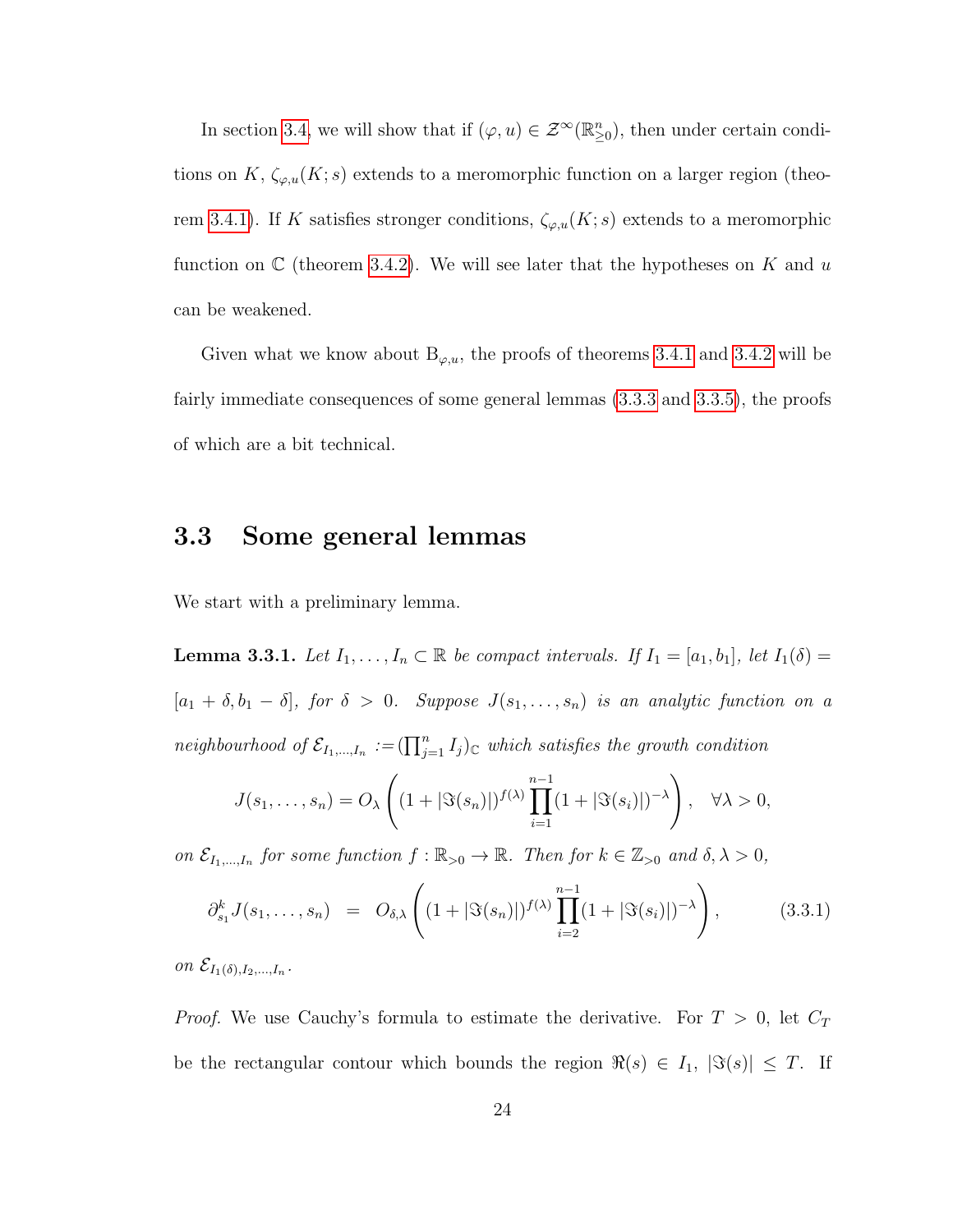$\Re(s_1) \in I_1(\delta)$  and  $\Re(\xi) \in \partial I_1$ , then

$$
|\xi - s_1| \ge \frac{1}{\sqrt{2}}(|\Re(\xi - s_1)| + |\Im(\xi - s_1)|) \ge \frac{1}{\sqrt{2}}(\delta + |\Im(\xi) - \Im(s_1)|).
$$

If  $(s_1, \ldots, s_n) \in \mathcal{E}_{I_1(\delta), I_2, \ldots, I_n}$ , then for  $T > |\Im(s_1)|+1$ , we can use Cauchy's derivative formula with the contour  $C_T$  to estimate

 $|\partial_{s_1}^k J(s_1,\ldots,s_n)| =$   $\frac{(-1)^{k}k!}{2πi}$   $\int_{C_T}$  $J(\xi, s_2, \ldots, s_n)$  $\frac{(\xi, 0, 2, \dots, 0, n)}{(\xi - s_1)^{k+1}} d\xi$   $\ll_{\lambda} \ (1 + |\Im(s_n)|)^{f(\lambda)}$ n−1<br>∏  $i=2$  $(1 + |\Im(s_i)|)^{-\lambda}$ 

$$
\times \left[ \int_{-T}^{T} \frac{(1+|t|)^{-\lambda}}{(\delta+|t-\Im(s_1)|)^{k+1}} dt + \int_{a_1}^{b_1} (1+T)^{-\lambda} dt \right].
$$

In the limit  $T\rightarrow\infty,$  the term in square parentheses is equal to

$$
\int_{-\infty}^{\infty} \frac{(1+|t|)^{-\lambda}}{(\delta+|t-\tau|)^{k+1}} dt = \int_{-\infty}^{\infty} \frac{(1+|t+\tau|)^{-\lambda}}{(\delta+|t|)^{k+1}} dt \le \int_{-\infty}^{\infty} \frac{1}{(\delta+|t|)^{k+1}} dt = \frac{2\delta^{-k}}{k}.
$$

If  $L(s)$  is a product of degree 1 real polynomials:

<span id="page-30-1"></span>
$$
L(\mathbf{s}) = \prod_{i=1}^{m} L_i(\mathbf{s})^{n_i}, \quad L_i(\mathbf{s}) = \sum_{j=1}^{n} a_{i,j} s_j - b_i,
$$
 (3.3.2)

let  $\mathcal{I}_L$  be the set of all affine subspaces of  $\mathbb{R}^n$  obtained by intersecting a non-empty subset of the real hyperplanes  $H_i = \{ \mathbf{x} \in \mathbb{R}^n \mid L_i(\mathbf{x}) = 0 \}.$ 

Let  $J(\mathbf{s})$  be a meromorphic function defined on  $\Omega_{\mathbb{C}} \subseteq \mathbb{C}^n$ , where  $\Omega \subseteq \mathbb{R}^n$  is open and convex. We call  $\Omega_{\mathbb{C}}$  a *tube domain*. Suppose *J* satisfies the following hypotheses:

#### <span id="page-30-0"></span>Hypotheses 2.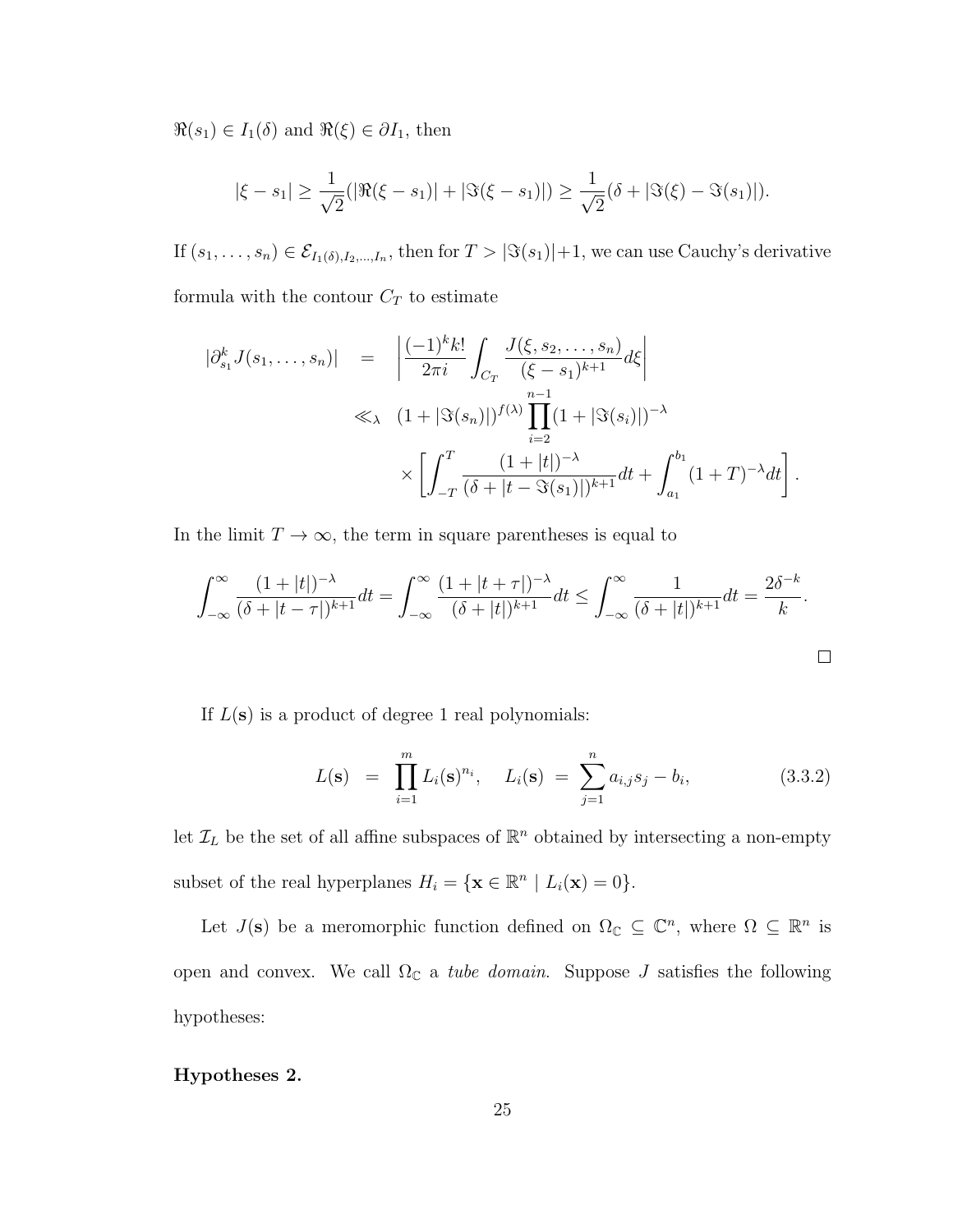• There exists a polynomial  $L(\mathbf{z})$  as in [\(3.3.2\)](#page-30-1), such that

(a) 
$$
\tilde{J}(\mathbf{z}) := L(\mathbf{z})J(\mathbf{z})
$$
 is analytic on  $\Omega_{\mathbb{C}}$ ,

(b) For every  $\mathbf{x} \in \Omega$ , there exists a compact neighbourhood,  $D \subset \Omega$ , and a function  $f : \mathbb{R}_{>0} \to \mathbb{R}$  such that for all  $\lambda > 0$ ,

<span id="page-31-1"></span>
$$
\tilde{J}(\mathbf{z}) = O_{D,\lambda}\left( (1+|\Im(z_n)|)^{f(\lambda)} \prod_{i=1}^{n-1} (1+|\Im(z_i)|)^{-\lambda} \right), \quad \mathbf{z} \in D_{\mathbb{C}}.\tag{3.3.3}
$$

Remark 3.3.2.

- (i) If (a) holds, then up to multiplication by elements of  $\mathbb{R}^{\times}$ , there exists a unique minimal<sup>[2](#page-31-0)</sup> real polynomial, L, such that  $L(s)J(z)$  is analytic on  $\Omega_{\mathbb{C}}$ . We call this the denominator of J.
- (ii) Condition (b) is equivalent to being able to cover  $\Omega$  with open sets D such that [\(3.3.3\)](#page-31-1) holds for some  $f = f_D$ .
- (iii) The truth of (b) does not depend on the choice of  $L$  in (a).
- (iv) We may replace  $\Im(z)$  by z in [\(3.3.3\)](#page-31-1), since if  $\Re(z)$  is bounded,  $1 + |z| \ll$  $1 + |\Im(z)| \ll 1 + |z|.$

For  $i \in [n]$ , let  $\pi_i : \Omega \to \mathbb{R}$  be the projection onto the *i*-th coordinate, and  $\overline{\omega}_i : \Omega \to \mathbb{R}^{n-1}$  the projection onto the  $n-1$  coordinates other than i. Let  $\mathcal{C}_L$  be the set of connected components of  $\{x \in \Omega \mid L(x) \neq 0\}$ . For  $C \in \mathcal{C}_L$  and  $\mathbf{c} \in \mathcal{C}_n(C)$ ,

<span id="page-31-0"></span><sup>2</sup>Ordered by divisibility.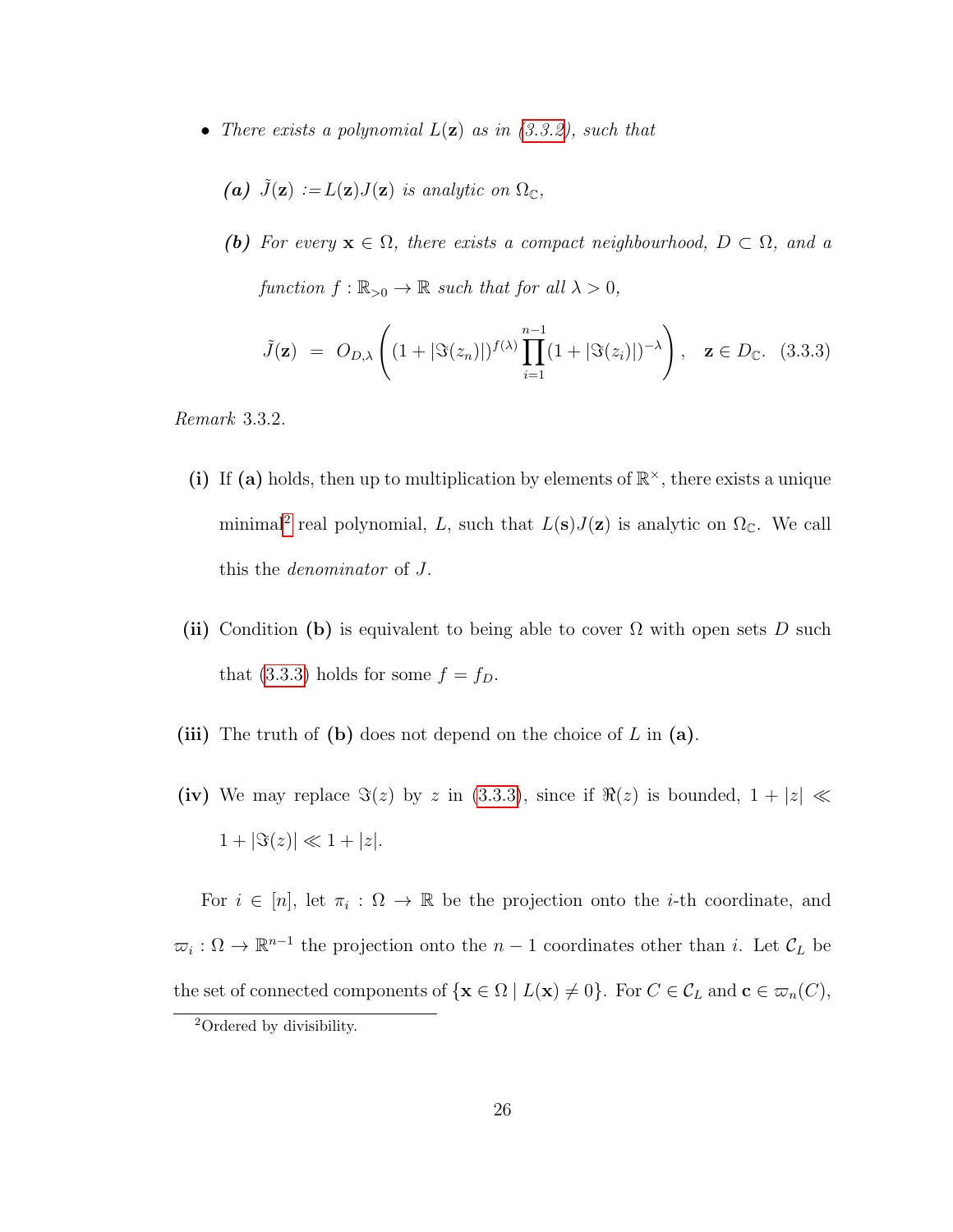we may define an analytic function  $\mathcal{F}_{\mathbf{c}}$  on  $\pi_n(\varpi_n^{-1}(\mathbf{c}) \cap C)_{\mathbb{C}} \subset \mathbb{C}$  by

<span id="page-32-1"></span>
$$
\mathcal{F}_{\mathbf{c}}(s) = \int_{(c_1)} \dots \int_{(c_{n-1})} J(z_1, \dots, z_{n-1}, s) dz_{n-1} \dots dz_1.
$$
 (3.3.4)



The residue theorem implies that for  $\mathbf{c}, \mathbf{c}' \in \varpi_n(C)$ , the functions  $\mathcal{F}_{\mathbf{c}}$  and  $\mathcal{F}_{\mathbf{c}'}$ agree on the intersection of their domains, so this defines an analytic function on  $\pi_n(C)_{\mathbb{C}}$ , which we call  $\mathcal{F}_C$ .

We will call an affine subspace in  $\mathbb{R}^n$  *horizontal* if A is perpendicular to  $e_n$ . If  $F \subset \mathbb{R}^n$  is a polyhedron, we say F is horizontal if the smallest affine subspace containing  $F$  is horizontal.

Let  $\lambda_{\inf} = \inf \pi_n(C) \in \mathbb{R} \cup \{-\infty\}$ , and define  $C_{\inf} = \{ \mathbf{x} \in \overline{C} \mid x_n = \lambda_{\inf} \}$ . Define  $\lambda_{\sup}$  and  $C_{\sup}$  analogously, and note that the domain of  $\mathcal{F}_C$  is

$$
\{s \in \mathbb{C} \mid \lambda_{\inf} < \Re(s) < \lambda_{\sup} \}.
$$

<span id="page-32-0"></span>Lemma 3.3.3. Suppose J satisfies hypotheses [2.](#page-30-0) With the notation above, for any  $C \in \mathcal{C}_L$  with  $dist(\mathbf{d}, \mathbb{R}^n \setminus \Omega) > 0$  for some  $\mathbf{d} \in C_{\inf}$ , there exists  $\epsilon > 0$  such that  $\mathcal{F}_C$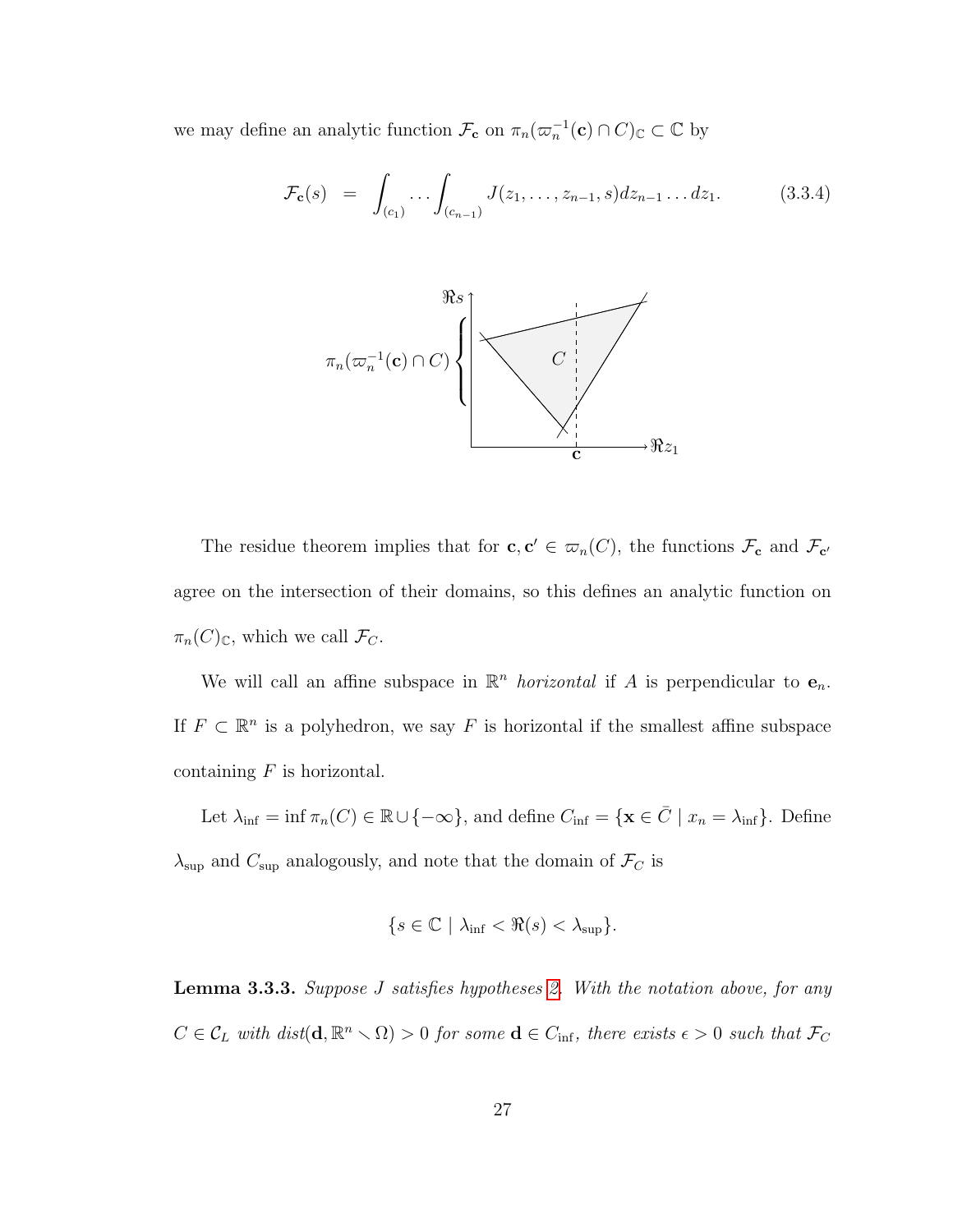extends to a meromorphic function  $\widehat{\mathcal{F}}_C$  on

$$
\{s \in \mathbb{C} \mid \lambda_{\inf} - \epsilon < \Re(s) < \lambda_{\sup} \}.
$$

Let  $I \subset (\lambda_{\inf} - \epsilon, \lambda_{\sup})$  be a compact interval. Then there exists  $\mu > 0$  such that

$$
\widehat{\mathcal{F}}_C(\sigma + it) = O(|t|^{\mu}) \text{ for } \sigma \in I, |t| \ge 1. \tag{3.3.5}
$$

Remark 3.3.4. By decreasing  $\epsilon$  if necessary, we may assume that the meromorphic function has at most one pole, at  $s = \lambda_{\text{inf}}$ . By symmetry, we can extend the domain of  $\mathcal{F}_C$  beyond  $\Re(s) = \lambda_{\sup}$  if there exists  $\mathbf{d} \in C_{\sup}$  with  $dist(\mathbf{d}, \mathbb{R}^n \setminus \Omega) > 0$ .

*Proof.* We need to show that we can define a meromorphic function on a tube neighbourhood of  $\lambda_{\text{inf}}$  which coincides with  $\mathcal{F}_C$  on the intersection of their domains. The proof will be by induction on the dimension, n. For  $n = 1$ , the conclusion holds by assumption. Suppose the lemma holds for  $n-1$ . If  $C_{\text{inf}} = \emptyset$  there is nothing to prove, so suppose  $C_{\inf} \neq \emptyset$ . We may also assume that no factor  $L_k(s)$  of  $L(s)$  is of the form  $a_{k,n}s + b_k$ , else this can be taken outside the integral in [\(3.3.4\)](#page-32-1). In other words, we may assume none of the hyperplanes  $H_k$  are horizontal.

Choose a point  $\mathbf{d} \in C_{\inf}$  such that  $\text{dist}(\mathbf{d}, \mathbb{R}^n \setminus \Omega) > 0$ , and let I be the set of indices of those hyperplanes  $H_k$  which intersect **d**. Shrink  $\Omega$  so that  $\mathbf{d} \in \Omega_{\mathbb{R}}$ and  $H_k \cap \Omega_{\mathbb{R}} = \emptyset$  iff  $k \notin I$ . This may shrink the domain of  $\mathcal{F}_C$ , but it still has  $\Re(s) = \lambda_{\text{inf}}$  as its lower boundary. Pick a point

<span id="page-33-0"></span>
$$
\mathbf{c} \in \varpi_n(C) \smallsetminus \bigcup_{A \in \mathcal{I}_L, \text{codim} A \ge 2} \varpi_n(A) \tag{3.3.6}
$$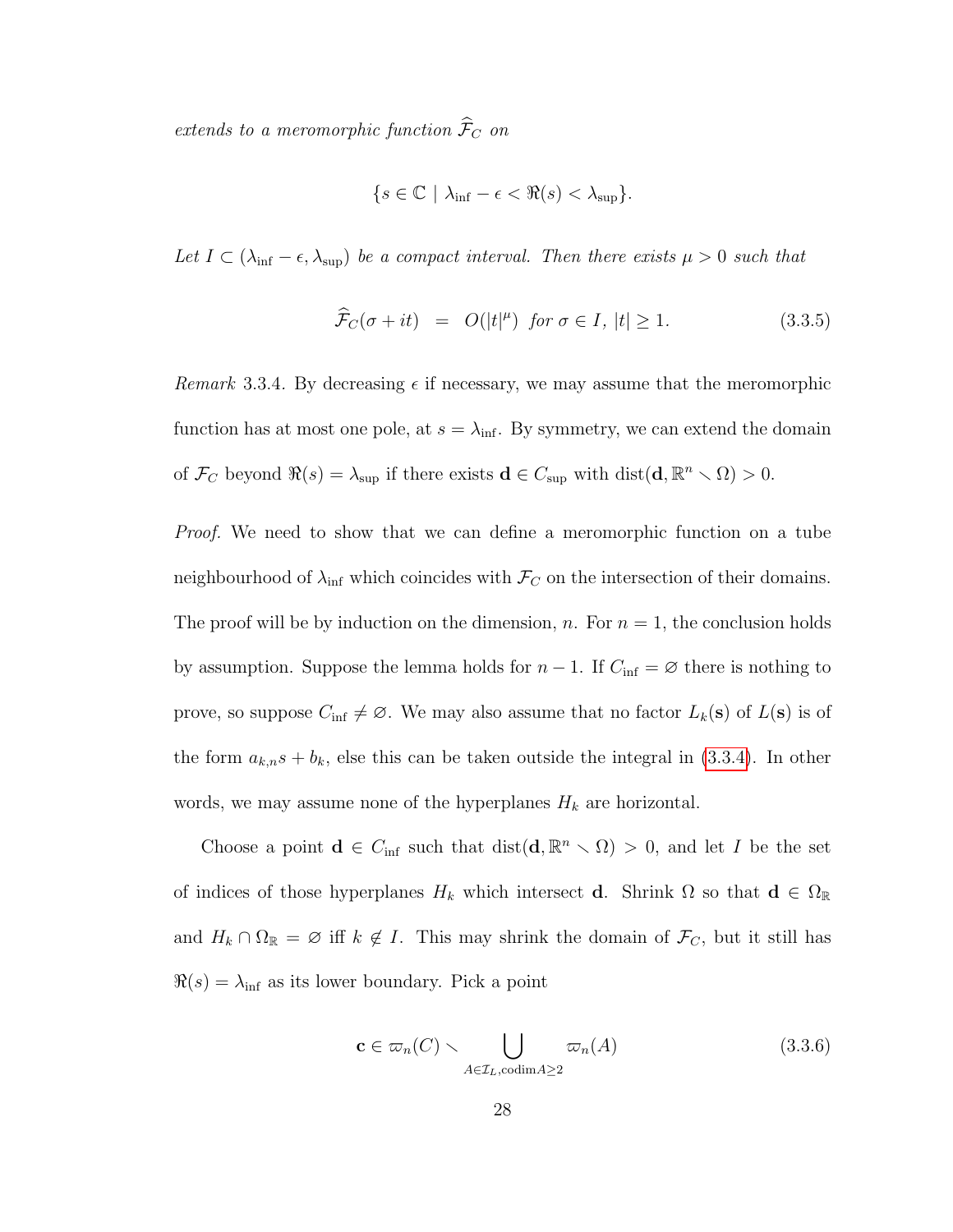such that  $\lambda_{\inf} \in \pi_n(\varpi_n^{-1}(\mathbf{c}))$ . Then for some  $t_0 \in \mathbb{R}$ ,  $(\mathbf{c}, t_0) \in C$ . Consider the point  $(c, t)$  as t varies within the interval  $\pi_n(\varpi_n^{-1}(c))$ . As t decreases, starting from  $t_0$ , label the connected components the point travels through with increasing indices,  $0, 1, \ldots$ , so that  $t' < t$  for all  $(c, t) \in C_k$ ,  $(c, t') \in C_{k+1}$ . Let r be the smallest index for which  $\lambda_{\text{inf}} \in \pi_n(C_r)$ .

The condition [\(3.3.6\)](#page-33-0) ensures that for  $k = 0, \ldots, r - 1$  the polytopes  $\overline{C}_k$  and  $\overline{C}_{k+1}$  have a common facet,  $F_k$ , contained in a hyperplane, which we may take to be  $H_k$  (after relabelling, if necessary). The domains of  $\mathcal{F}_{C_k}$  and  $\mathcal{F}_{C_{k+1}}$  have intersection equal to  $\pi_n(C_k) \cap \pi_n(C_{k+1}) = \text{int } \pi_n(F_k)$ , which is non-empty, since  $H_k$ is not horizontal. Recall that  $H_k = \{ \mathbf{x} \in \mathbb{R}^n \mid \sum_{j=1}^n a_{k,j} x_j = b_k \}$ , where we may assume  $a_{k,1} \neq 0$ . Thus, if  $\Re(s) \in \text{int } \pi_n(F_k)$ , the residue theorem gives

<span id="page-34-0"></span>
$$
\mathcal{F}_{C_k}(s) - \mathcal{F}_{C_{k+1}}(s) = \int_{(c_{n-1})} \dots \int_{(c_2)} J_k(z_2, \dots, z_{n-1}, s) dz_2 \dots dz_{n-1}, \qquad (3.3.7)
$$

where  $(c_1, \ldots, c_{n-1}) \in \varpi_n(\pi_n^{-1}(\Re(s)) \cap \text{relint} F_k)$ , and

$$
J_k(z_2,\ldots,z_{n-1},s):=\text{Res}_{z_1=a_{k,n-1}^{-1}(b_k-\sum_{j=2}^{n-1}a_{k,j}z_j-a_{k,n}s)}J(z_1,\ldots,z_{n-1},s),
$$

defined on  $\varpi_1(\Omega \cap H_k)$ . We claim that  $J_k$  satisfies hypotheses [2.](#page-30-0)

If this is true, then by induction, the right hand side of [\(3.3.7\)](#page-34-0) extends to a meromorphic function  $\phi_k$  on

$$
\{s \in \mathbb{C} \mid \lambda_{\inf} - \epsilon_k < \Re(s) < \sup \pi_n(F_k)\}
$$

for some  $\epsilon_k > 0$ . Thus  $\mathcal{F}_C = \mathcal{F}_{C_0} = \sum_{k=0}^{r-1} \phi_k + \mathcal{F}_{C_r}$  on the intersection of their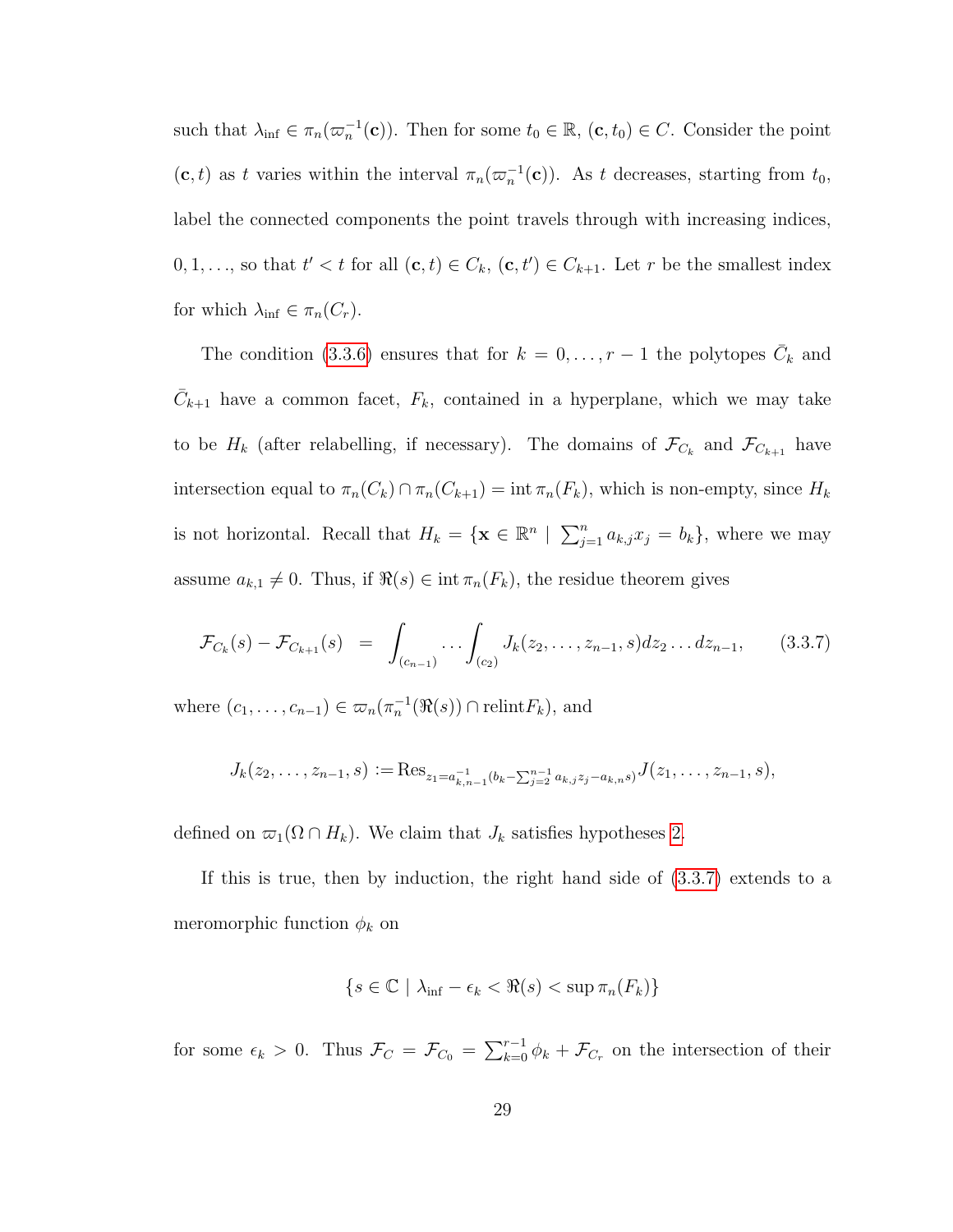domains, and since the right hand side is defined on a tube neighbourhood of  $\lambda_{\rm inf}$ , the lemma will follow.

To see that  $J_k$  satisfies hypotheses [2,](#page-30-0) let

$$
\theta_k = \theta_k(\mathbf{z}, s) = a_{k,1}^{-1}(b_k - \sum_{j=2}^{n-1} a_{k,j} z_j - a_{k,n} s),
$$

and write  $L(\mathbf{z}, s) = L_k(\mathbf{z}, s)^{n_k} L_k(\mathbf{z}, s) = a_{k,1}^{n_k}(z_1 - \theta_k)^{n_k} L_k(\mathbf{z}, s)$ , so that

$$
J_k(z_2, \ldots, z_{n-1}, s) = \text{Res}_{z_1 = \theta_k} J(\mathbf{z}, s)
$$
  
\n
$$
= a_{k,1}^{-n_k} \text{Res}_{z_1 = \theta_k} \frac{L_k(\mathbf{z}, s)^{-1} \tilde{J}(\mathbf{z}, s)}{(z_1 - \theta_k)^{n_k}}
$$
  
\n
$$
= \frac{a_{k,1}^{-n_k}}{(n_k - 1)!} \partial_{z_1}^{n_k - 1} \left[ L_k(\mathbf{z}, s)^{-1} \tilde{J}(\mathbf{z}, s) \right] \Big|_{z_1 = \theta_k}
$$
  
\n
$$
= \frac{a_{k,1}^{-n_k}}{(n_k - 1)! L_k(\mathbf{z}, s)^{n_k}} \sum_{j=0}^{n_k - 1} P_{k,j}(\mathbf{z}, s) \partial_{z_1}^j \tilde{J}(\mathbf{z}, s) \Big|_{z_1 = \theta_k}
$$

for some polynomials  $P_{k,j}$ . Note that condition (b) of hypotheses [2](#page-30-0) implies that  $\tilde{J}$ satisfies the hypotheses of lemma [3.3.1,](#page-29-1) so for all  $\lambda > 0$ ,  $j = 0, \ldots, n_k - 1$ , we have  $\partial_{z_1}^j \tilde{J}(\mathbf{z},s) = O_{\lambda,j}((1+|\Im(s)|)^{f(\lambda)} \prod_{i=2}^{n-1} (1+|\Im(z_i)|)^{-\lambda})$  when  $z_1, \ldots, z_{n-1}, s$  have real parts restricted to compact intervals.

In this region,  $P_{k,j}|_{z_1=\theta_k}(\mathbf{z},s) \ll (1+|\Im(s)|)^{\deg P_{k,j}} \prod_{i=2}^{n-1} (1+|\Im(z_i)|)^{\deg P_{k,j}}$ , so if  $d = \max \deg P_{k,j}$ , then

$$
L_k(\mathbf{z},s)^{n_k}|_{z_1=\theta_k} J_k(z_2,\ldots,z_{n-1},s)
$$
  
\n
$$
\ll (1+|\Im(s)|)^d \prod_{i=2}^{n-1} (1+|\Im(z_i)|)^d \times (1+|\Im(s)|)^{f(\lambda)} \prod_{i=2}^{n-1} (1+|\Im(z_i)|)^{-\lambda}
$$
  
\n
$$
\ll (1+|\Im(s)|)^{d+f(\lambda)} \prod_{i=2}^{n-1} (1+|\Im(z_i)|)^{d-\lambda},
$$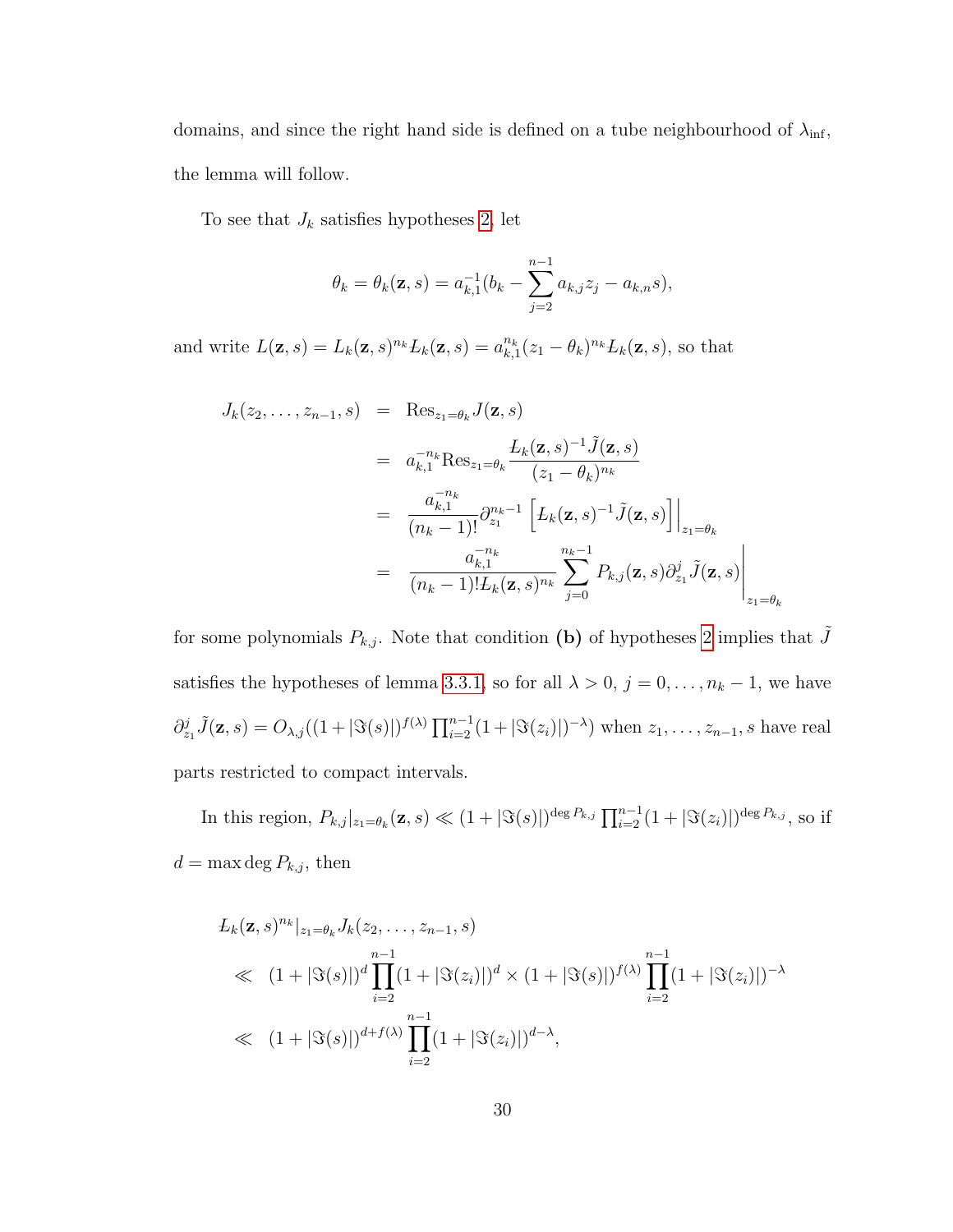which shows that  $J_k$  satisfies hypotheses [2.](#page-30-0)

It remains to prove  $(3.3.5)$ . By  $(3.3.7)$  and induction, it is enough to show that [\(3.3.5\)](#page-33-0) holds for  $I \subset \pi_n(C)$  equal to a compact neighbourhood of each point  $x \in \pi_n(C)$ . Pick  $\mathbf{c} \in \pi_n(\pi_n^{-1}(x))$ , and let I be a compact neighbourhood of x contained in  $\pi_n(\varpi_n^{-1}(c))$ . Then  $D = \{c\} \times I \subset C$  is compact, so if  $\Re(s) \in I$ , then for any  $\lambda > 1$ ,

$$
\int_{(\mathbf{c})} |J(\mathbf{z},s)| d\mathbf{z} \ll \int_{(\mathbf{c})} |\tilde{J}(\mathbf{z},s)| d\mathbf{z} \ll_{D,\lambda} (1+|\Im(s)|)^{f(\lambda)} \int_{(\mathbf{c})} \prod_{i=1}^{n-1} (1+|\Im(z_i)|)^{-\lambda} d\mathbf{z} \ll_{\lambda} (1+|\Im(s)|)^{f(\lambda)}.
$$

The previous lemma was concerned with showing that the domain of a function can be made strictly larger, with no other conditions on the size of the new domain. The next lemma deals with the opposite extreme.

<span id="page-36-0"></span>**Lemma 3.3.5.** Let *J* be a meromorphic function on  $\mathbb{C}^n$ , and suppose there exists a sequence of open tube domains  $(\Omega_1)_{\mathbb{C}} \subset (\Omega_2)_{\mathbb{C}} \subset \ldots \subseteq \mathbb{C}^n$  whose union is  $\mathbb{C}^n$ , such that  $J|_{(\Omega_j)_{\mathbb{C}}}$  satisfies hypotheses [2](#page-30-0) for each  $j = 1, 2, \ldots$ 

Let L be the denominator of  $J|_{(\Omega_1)_\mathbb{C}}$ , and for  $C \in \mathcal{C}_L$ , define  $\mathcal{F}_C$  as before. Then  $\mathcal{F}_C$  extends to a meromorphic function on  $\mathbb{C}$ , with poles contained in  $\bigcup_{A\in\mathcal{H}_L}\pi_n(A)$ , where  $\mathcal{H}_L$  is the set of horizontal affine subspaces in  $\mathcal{I}_L$ .

If  $I \subset \mathbb{R}$  is a compact interval, then there exists  $\mu > 0$  such that

$$
\widehat{\mathcal{F}}_C(\sigma + it) = O(1+|t|^{\mu}) \text{ for } \sigma \in I, |t| \ge 1. \tag{3.3.8}
$$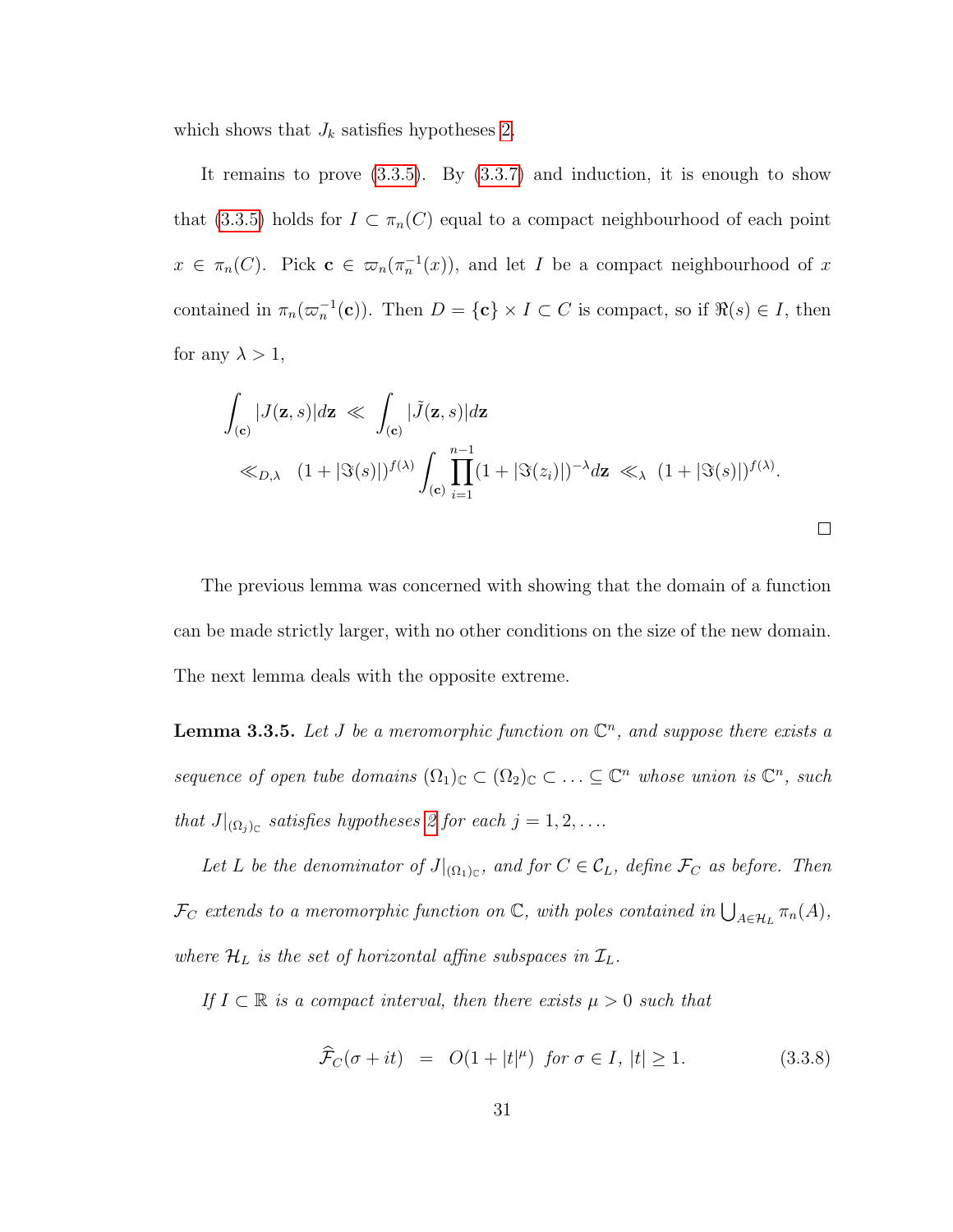*Proof.* The proof is mostly the same as that of lemma [3.3.3.](#page-32-0) For  $j$  fixed, pick

$$
\mathbf{c} \in \varpi_n(C) \smallsetminus \bigcup_{A \in \mathcal{I}_{L_j}, \text{codim} A \ge 2} \varpi_n(A),
$$

where  $L_j$  is the denominator of  $J|_{(\Omega_j)_{\mathbb{C}}}$ . Thus we can find a sequence  $C_0 = C, C_1, \ldots$ ...,  $C_r$  as before, but where now inf  $\pi_n(C_r) = \inf \pi_n(\Omega_j \cap \varpi_n^{-1}(c))$ . By induction, we may assume that  $\mathcal{F}_{C_i} - \mathcal{F}_{C_{i+1}} = \phi_i$  has a meromorphic extension to  $\mathbb C$  with the required properties, so the function

$$
\widehat{\mathcal{F}_C}(s) = \sum_{i=0}^{k-1} \phi_i(s) + \mathcal{F}_{C_k}(s), \quad \Re(s) \in \pi_n(C_k)
$$

is a well-defined meromorphic function on  $\pi_n(\cup_{k=0}^r C_k)$  with the required properties, and which agrees with  $\mathcal{F}_C$  on  $\pi_n(C)$ .

Since we can do this for each  $j$ , we obtain the desired meromorphic continuation of  $\mathcal{F}_C$ .  $\Box$ 

## 3.4 Meromorphic continuation of  $\zeta_{\varphi,u}(K;s)$

Now consider the following hypotheses on a meromorphic function,  $K$ , defined on a tube domain  $\Omega_{\mathbb{C}} \subseteq \mathbb{C}^n$ :

#### <span id="page-37-0"></span>Hypotheses 3.

• There exists a non-zero polynomial L as in  $(3.3.2)$  such that

(a) 
$$
\tilde{K}(\mathbf{s}) := L(\mathbf{s})K(\mathbf{s})
$$
 is analytic on  $\Omega_{\mathbb{C}}$ ,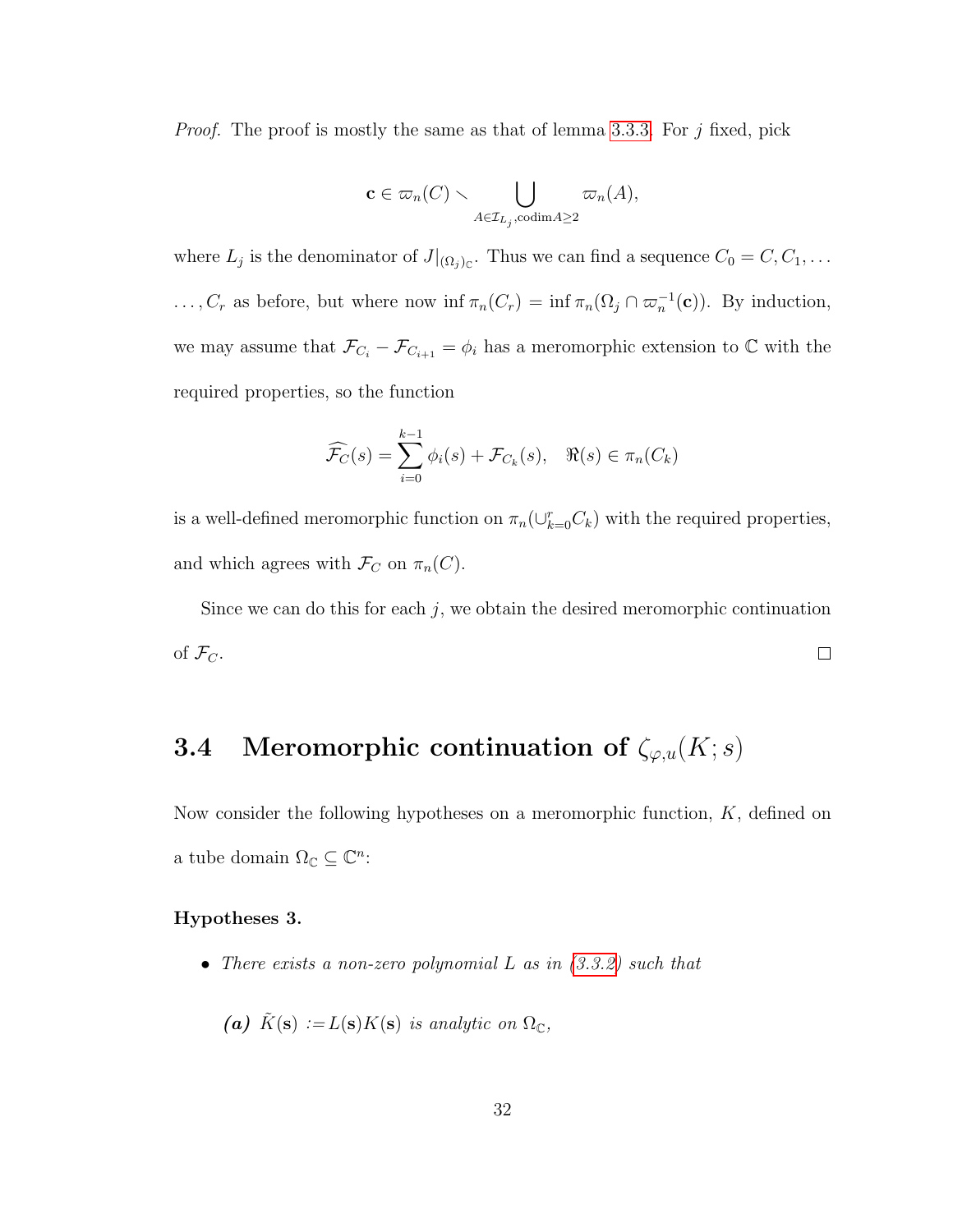(b)  $\Omega$  can be covered by compact subsets D, for which there exist  $\lambda = \lambda_D \in$  $\mathbb{R}^n_{>0}$  such that

$$
\tilde{K}(\mathbf{s}) = O_D\left(\prod_{i=1}^n (1 + |\Im(s_i)|)^{\lambda_i}\right) \quad \text{for } \mathbf{s} \in D_{\mathbb{C}}.
$$

If  $K(\mathbf{s}) = K(\mathbf{m}, c, \mathbf{s})$  extends to a meromorphic function on  $\Omega_{\mathbb{C}}$  which satisfies hypotheses [3,](#page-37-0) with denominator L, let  $\Sigma_K$  be the connected component of  $(N_K+1)\mathbf{1}$ in  $\{ \mathbf{x} \in \Omega \cap \mathbb{R}_{>0}^n \mid L(\mathbf{x}) \neq 0 \}$ , and let  $\rho = \inf \{ |\mathbf{x}| \mid \mathbf{x} \in \Sigma_K \}$ .

<span id="page-38-0"></span>**Theorem 3.4.1.** Suppose  $(\varphi, u) \in \mathcal{Z}^{\infty}(\mathbb{R}_{\geq 0}^n)$ . With the hypotheses on K above,  $\zeta_{\varphi,u}(K; s)$  extends to an analytic function on  $\Re(s) > \rho$ . If, in addition, there exists a point  $\mathbf{x} \in \Omega$  in the boundary of  $\Sigma_K$  with  $|\mathbf{x}| = \rho$ , then  $\zeta_{\varphi,u}(K; s)$  extends to a meromorphic function on  $\Re(s) > \rho - \epsilon$ , for some  $\epsilon > 0$ .

In either case, for each compact interval I in the extended domain of  $\zeta_{\varphi,u}(K; s)$ , there exists  $\mu > 0$  such that

$$
\zeta_{\varphi,u}(K;s) \ll |\Im(s)|^{\mu} \quad \text{for } \Re(s) \in I \text{ and } \Im(s) \ge 1.
$$

Proof. The theorem will follow from the integral representation [3.2.1](#page-27-0) and lemma [3.3.3](#page-32-0) once we show that  $J(\mathbf{z}, s) := B_{\varphi, u}(\mathbf{z}, s - |\mathbf{z}|)$  satisfies hypotheses [2](#page-30-0) with  $\hat{\Omega} =$  $\{(\mathbf{z},s)\in\mathbb{C}^n\mid(\mathbf{z},s-|\mathbf{z}|)\in\Omega\}$ . Recall that we showed in [\(3.1.5\)](#page-25-0) that for  $\mathbf{k}\in\mathbb{Z}_{\geq0}^n$ ,

$$
(\mathbf{z})_{\mathbf{k}}^{+}B_{\varphi,u}(\mathbf{z}) = \sum_{j=0}^{|\mathbf{k}|} |\mathbf{z}|^{j}B_{\psi_{\mathbf{k},j},u}(\mathbf{z}+\mathbf{k}), \quad \mathbf{z} \in \mathbb{C}_{>0}^{n}.
$$

By analytic continuation, this holds for  $\mathbf{z} \in \prod_{j=1}^n \mathbb{C}_{> -k_j}$ .

Note that we may restrict  $\Omega$  so that  $\Omega \subseteq \mathbb{R}_{>p+1}^n$  for some  $p \in \mathbb{Z}_{\geq 0}$ . We claim that hypotheses [2](#page-30-0) are satisfied with  $L(\mathbf{z}, s) = (\mathbf{z}, s - |\mathbf{z}|)_{p_1}^+$ . Indeed, for  $\mathbf{z} \in \Omega_{\mathbb{C}}$ ,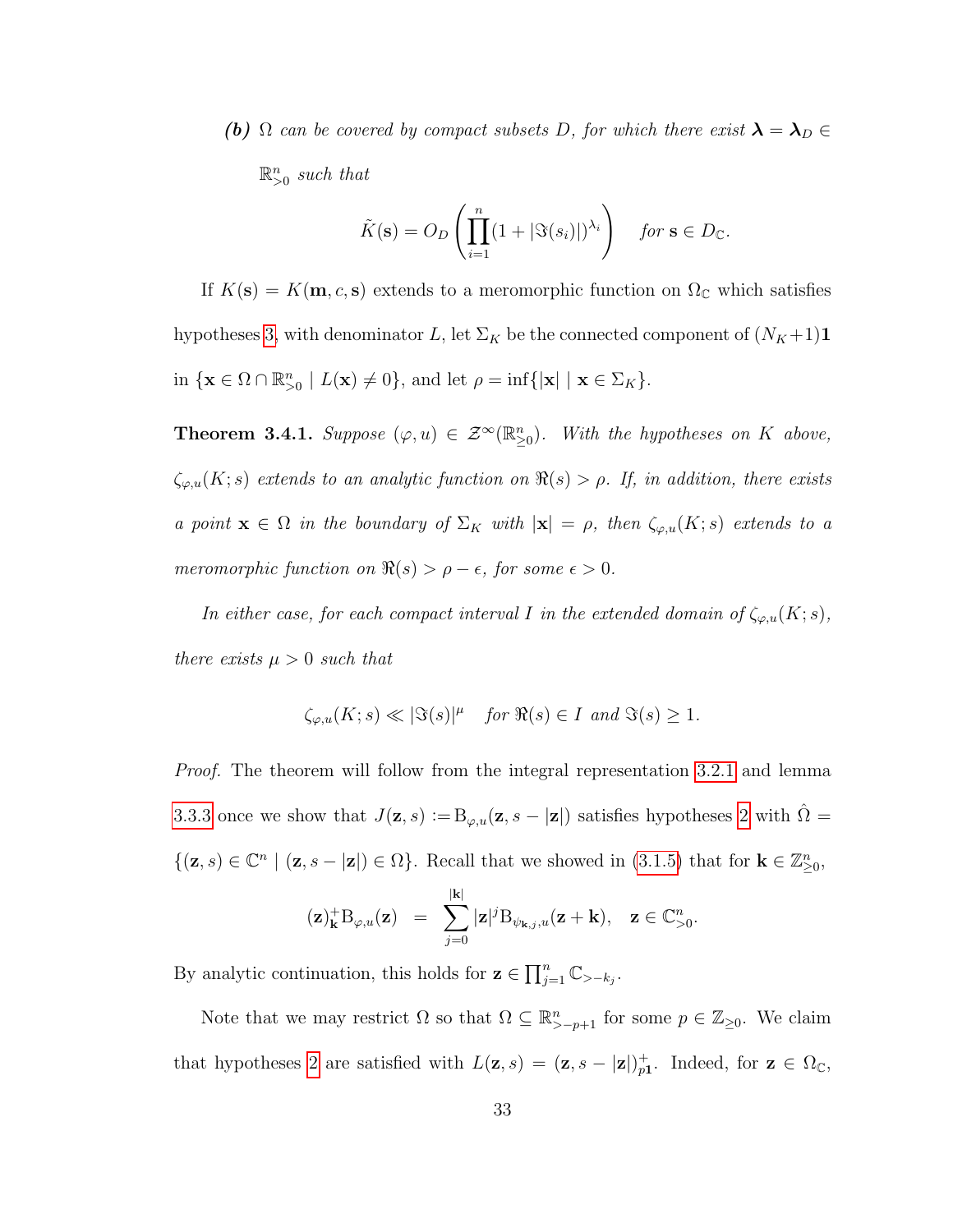$(\mathbf{z})^+_{p_1} \mathbf{B}_{\varphi,u}(\mathbf{z})$  is analytic, and for  $\mathbf{k} \in \mathbb{Z}_{\geq 0}^n$  and  $\mathbf{z} \in D_{\mathbb{C}}$  with D compact,

$$
\begin{array}{rcl}\n\left(\mathbf{z}\right)_{p\mathbf{1}}^{+} \mathrm{B}_{\varphi,u}(\mathbf{z}) & = & \frac{1}{\left(\mathbf{z}+p\mathbf{1}\right)_{\mathbf{k}}^{+}} \sum_{j=0}^{\left|p\mathbf{1}+\mathbf{k}\right|} |\mathbf{z}|^{j} \mathrm{B}_{\psi_{p\mathbf{1}+\mathbf{k},j},u}(\mathbf{z}+p\mathbf{1}+\mathbf{k}) \\
&\ll_{D,\mathbf{k}} \left(1+|\mathbf{z}|\right)^{\left|p\mathbf{1}+\mathbf{k}\right|} \prod_{j=1}^{n} \left(1+\left|\Im(z_{j})\right|\right)^{-k_{j}}.\n\end{array}
$$

Therefore

$$
L(\mathbf{z},s)J(\mathbf{z},s) \ll_{D,\mathbf{k}} (1+|s|)^{|p1+\mathbf{k}|} \prod_{j=1}^{n-1} (1+|\Im(z_j)|)^{-k_j}
$$

 $\Box$ 

With stronger hypotheses, we can ensure that  $\zeta_{\varphi,u}(K; s)$  extends to a meromorphic function on  $\mathbb{C}$ . Let K be a meromorphic function on  $\mathbb{C}^n$ .

<span id="page-39-0"></span>**Hypotheses 4.** There exists a sequence of tube domains  $(\Omega_1)_{\mathbb{C}} \subset (\Omega_2)_{\mathbb{C}} \subset \ldots \subseteq \mathbb{C}^n$ whose union is  $\mathbb{C}^n$ , and such that for each  $j \in \mathbb{Z}_{>0}$ ,  $K|_{\Omega_j}$  satisfies hypotheses [3.](#page-37-0)

<span id="page-39-1"></span>**Theorem 3.4.2.** Let  $K(s) = K(m, c, s)$ , and suppose  $K(s)$  extends to a meromorphic function on  $\mathbb{C}^n$  which satisfies hypotheses [4.](#page-39-0) If  $(\varphi, u) \in \mathcal{Z}^{\infty}(\mathbb{R}^n_{>0})$ , then  $\zeta_{\varphi,u}(K; s)$  extends to a meromorphic function on  $\mathbb C$  with real poles and polynomial growth in vertical strips.

Proof. This follows from lemma [3.3.5](#page-36-0) and the proof of theorem [3.4.1,](#page-38-0) since the proof shows  $B_{\varphi, u}(\mathbf{z}, s - |\mathbf{z}|)$  satisfies hypotheses [2.](#page-30-0)  $\Box$ 

#### Examples

Theorems [3.4.1](#page-38-0) and [3.4.2](#page-39-1) would not be much use if hypotheses [3](#page-37-0) and [4](#page-39-0) were never satisfied, so we give several ways of constructing  $(m, c)$  such that  $K(m, c; s)$  satisfies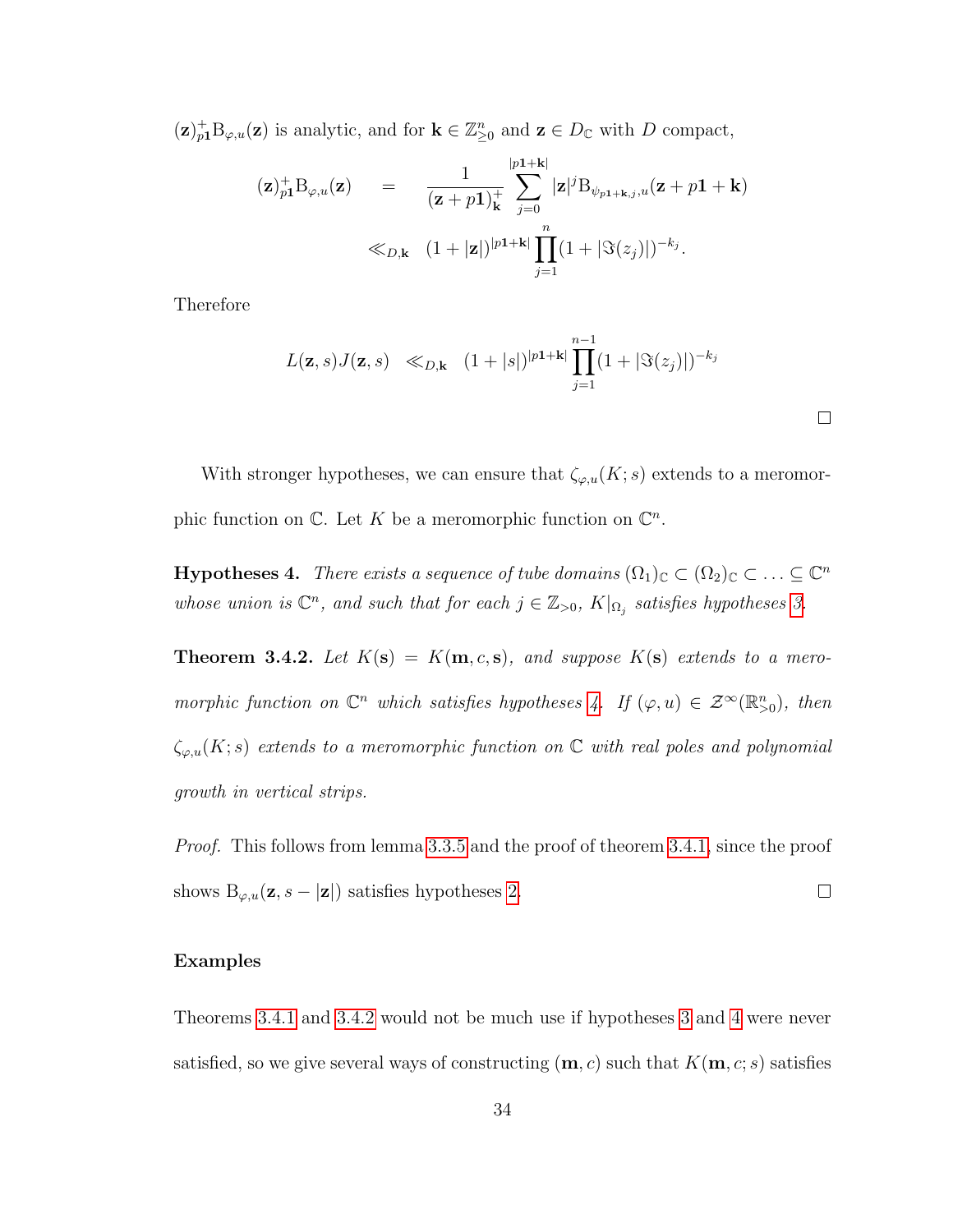the hypotheses. We will only refer to hypotheses [4](#page-39-0) below, but everything remains true for hypotheses [3.](#page-37-0)

<span id="page-40-1"></span>1. Suppose  $K_1(\mathbf{s}) = K_1(\mathbf{m}^{(1)}, c^{(1)}; \mathbf{s})$  and  $K_2(\mathbf{s}) = K_2(\mathbf{m}^{(2)}, c^{(2)}; \mathbf{s})$  satisfy hy-potheses [4.](#page-39-0) If  $m_{\alpha_1,\alpha_2} = m_{\alpha_1}^{(1)} : m_{\alpha_2}^{(2)}$  and  $c_{\alpha_1,\alpha_2} = c_{\alpha_1}^{(1)} c_{\alpha_2}^{(2)}$ , then

$$
K(\mathbf{m}, c; \mathbf{s} : \mathbf{s}') = K_1(\mathbf{s}) K_2(\mathbf{s}')
$$

also satisfies the hypotheses.

In particular, suppose we have *n* complex sequences  $(c_{j,a})_{a=0}^{\infty}$ , and *n* sequences of positive reals  $(\lambda_{j,a})_{a=0}^{\infty}$   $(j = 1, \ldots, n)$  such that each Dirichlet series  $\sum_{a=0}^{\infty}$  $c_{j,a}$  $\frac{c_{j,a}}{\lambda_{j,a}^{sj}}$  converges absolutely for  $\Re(s)$  sufficiently large, and extends to a meromorphic function on  $\mathbb C$  with real poles and polynomial growth in each vertical strip of finite width. For  $\mathbf{a} \in \mathbb{Z}_{\geq 0}^n$ , set  $\mathbf{m}_\mathbf{a} = (\lambda_{1,a_1}, \ldots, \lambda_{n,a_n})$ and  $c_{\mathbf{a}} = \prod_{j=1}^{n} c_{j,a_j}$ . Then

$$
K(s_1,\ldots,s_n)=\prod_{j=1}^n\sum_{a\in\mathbb{Z}_{\geq 0}}\frac{c_{j,a}}{\lambda_{j,a}^{s_j}},
$$

and so  $K$  satisfies hypotheses  $4^3$ .

2. Suppose  $K(m, c; s)$  satisfies hypotheses [4.](#page-39-0) If M is an  $n \times n'$  matrix with non-negative entries, none of whose rows are zero, then

$$
K(\mathbf{m}^M, c; \mathbf{s}') = K(\mathbf{m}, c; M\mathbf{s}')
$$

<span id="page-40-0"></span>also satisfies the hypotheses, where  $({\bf m}^M)_{\alpha} = {\bf m}_{\alpha}^M$ .

<sup>&</sup>lt;sup>3</sup>Various authors have considered Dirichlet series similar to  $\zeta_u(K; s)$  that arise for such K, where u is replaced by a polynomial with coefficients in  $\mathbb{C}_{>0}$ , and where the growth condition is weakened. See  $[27]$ ,  $[28]$ ,  $[30]$  and  $[34]$ , for example.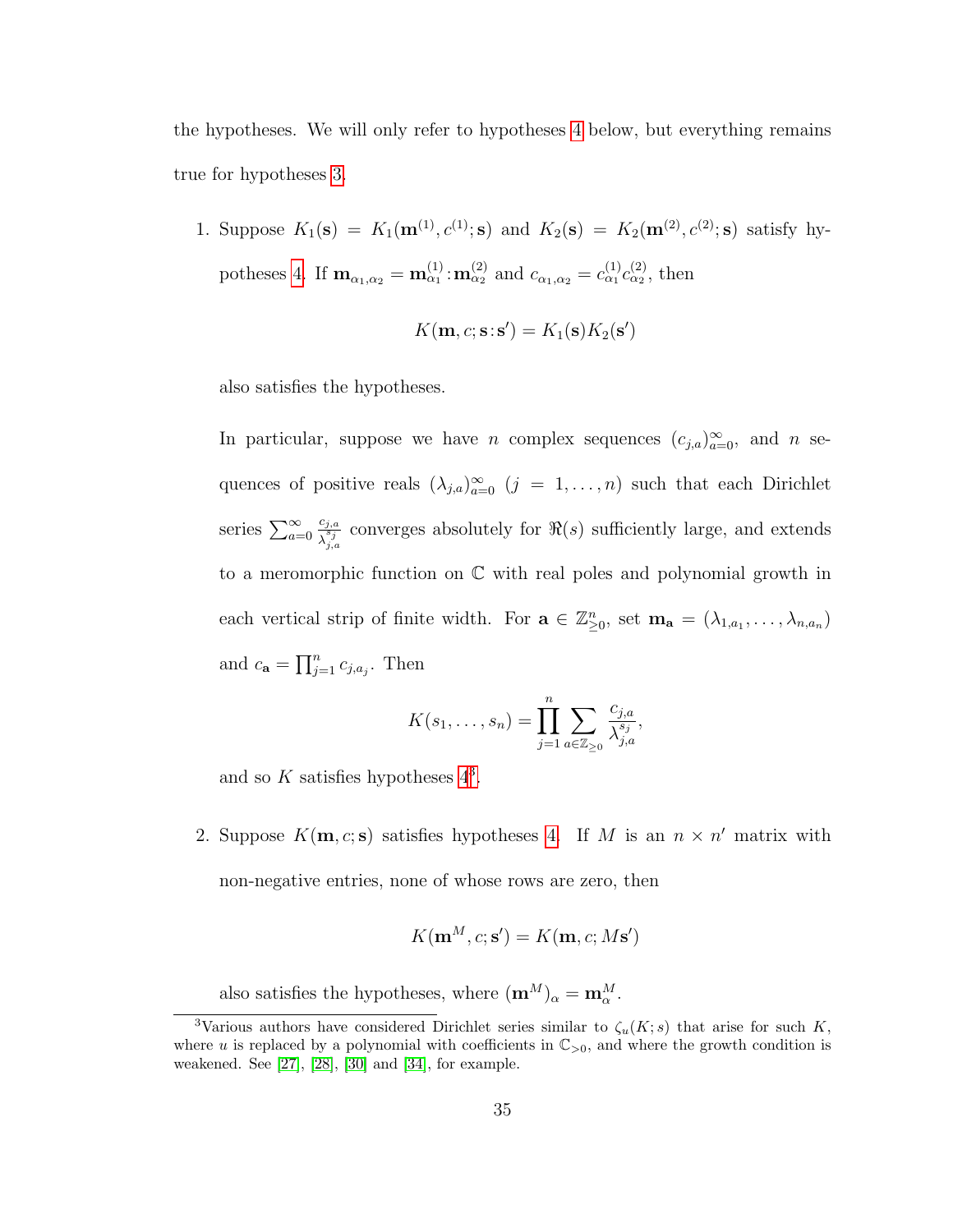3. Suppose  $K(\mathbf{m}, c; \mathbf{s})$  satisfies hypotheses [4.](#page-39-0) Fix  $\mathbf{z} \in \mathbb{C}^n$ , and define  $\tilde{c}_{\alpha} = c_{\alpha} \mathbf{m}_{\alpha}^{\mathbf{z}}$ . Then

$$
K(\mathbf{m}, \tilde{c}; \mathbf{s}) = K(\mathbf{m}, c; \mathbf{s} - \mathbf{z})
$$

also satisfies the hypotheses.

4. In chapter [6](#page-68-0) we will see that if  $K(m, c; s)$  satisfies hypotheses [4](#page-39-0) and  $\varphi \in$  $\mathcal{H}_0^{\infty}(\mathbb{R}_{\geq 0}^n), u_j \in \mathcal{D}^{\infty}(\mathbb{R}_{\geq 0}^n)$  for  $j = 1, \ldots, r$ , then the hypotheses are satisfied with  $\hat{c}_{\alpha} = c_{\alpha} \varphi(\mathbf{m}_{\alpha})$  and  $\hat{\mathbf{m}}_{\alpha} = (u_1(\mathbf{m}_{\alpha}), \dots, u_r(\mathbf{m}_{\alpha})).$ 

Note that if  $\widehat{K} = K(\widehat{\mathbf{m}}, \widehat{c};)$ , then for  $(\widehat{\varphi}, \widehat{u}) \in \mathcal{Z}^{\infty}(\mathbb{R}_{\geq 0}^{r}),$ 

$$
\zeta_{\widehat{\varphi},\widehat{u}}(\widehat{K};s)=\zeta_{\check{\varphi},\check{u}}(K;s),
$$

where  $\check{\varphi}(\mathbf{x}) = \varphi(\mathbf{x})\hat{\varphi}(u_1(\mathbf{x}), \dots, u_r(\mathbf{x}))$  and  $\check{u}(\mathbf{x}) = \hat{u}(u_1(\mathbf{x}), \dots, u_r(\mathbf{x})),$  so applying this construction directly does not produce new mixed zeta functions. However, if we apply the transformations in 2 and 3 above, we do get new mixed zeta functions.

# 3.4.1 An example: The two-dimensional Epstein zeta function

Let  $Q = \begin{pmatrix} a & b/2 \\ b/2 & c \end{pmatrix}$  $\binom{a}{b/2}$  be positive definite, so that  $\Delta := 4ac - b^2 > 0$ . Write  $u_{\pm}(\mathbf{x}) =$  $\sqrt{ax_1^2 \pm bx_1x_2+cx_2^2}$ . The (two-dimensional) Epstein zeta function is defined by

$$
Z_Q(s) = \sum_{\mathbf{n} \in \mathbb{Z}^2 \setminus \{\mathbf{0}\}} (\mathbf{n}^T Q \mathbf{n})^s
$$
  
=  $2 \left[ (a^{-s} + c^{-s}) \zeta(2s) + \zeta_{1,u_+}(K; 2s) + \zeta_{1,u_-}(K; 2s) \right],$  (3.4.1)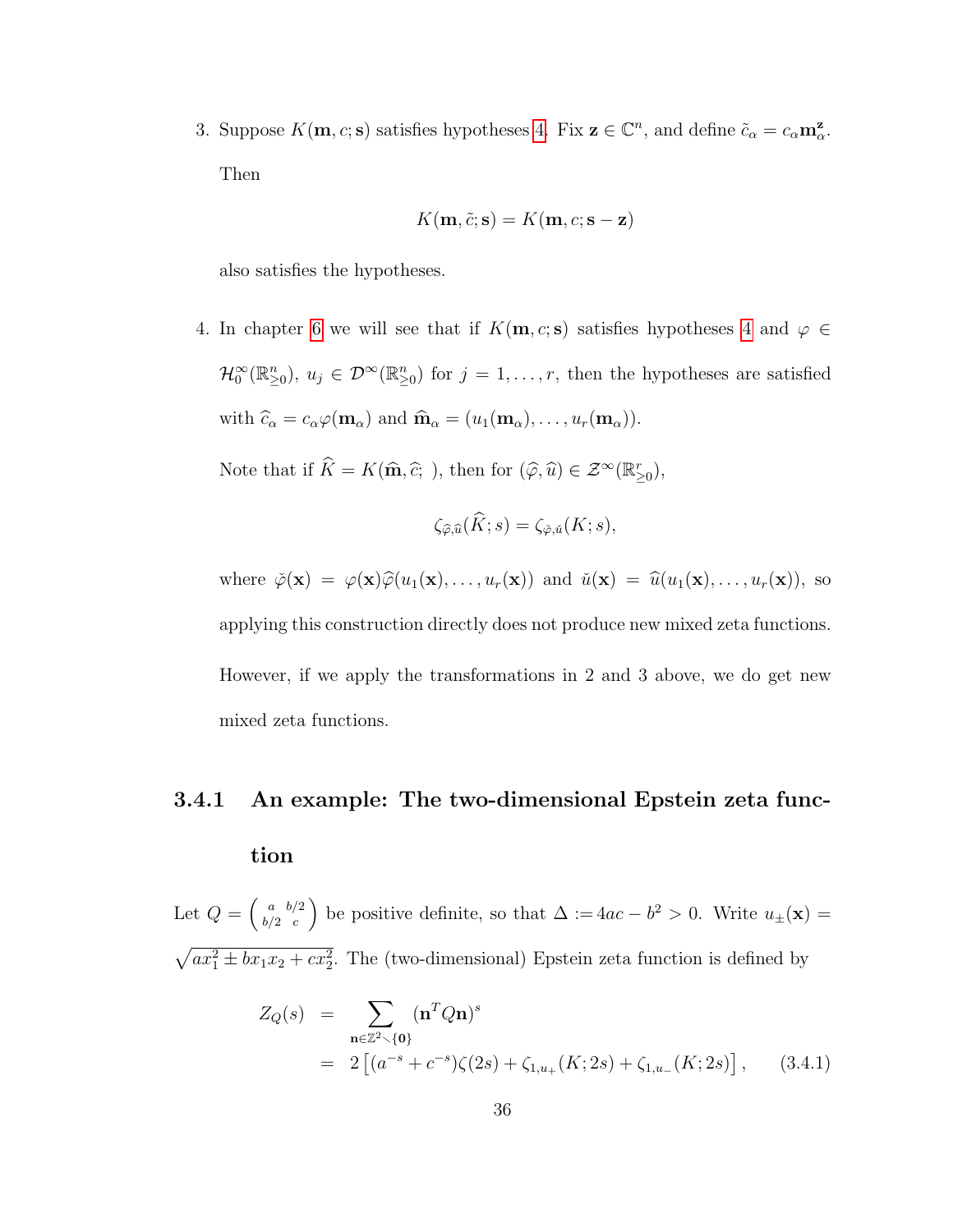where  $K(s_1, s_2) = \zeta(s_1)\zeta(s_2)$ .

Set  $B_u := B_{1,u_+} + B_{1,u_-}$ , so that

<span id="page-42-1"></span>
$$
\frac{1}{2}Z_Q(s/2) = (a^{-s/2} + c^{-s/2})\zeta(s) + \int_{(c_0)} \zeta(z_1)\zeta(s-z_1)B_u(z_1, s-z_1)dz_1 \qquad (3.4.2)
$$

for  $c_0 > 1$ ,  $\Re(s) > c_0 + 1$ . By the residue theorem,

<span id="page-42-2"></span>
$$
\frac{1}{2}Z_Q(s/2) = (a^{-s/2} + c^{-s/2})\zeta(s) + \zeta(s-1)B_u(1, s-1) \n+ \int_{(c_1)} \zeta(z_1)\zeta(s-z_1)B_u(z_1, s-z_1)dz_1,
$$
\n(3.4.3)

for  $0 < c_1 < 1$  and  $\Re(s) > c_1 + 1$ . If we fix  $1 < \Re(s) < 2$ , then the residue theorem implies

<span id="page-42-0"></span>
$$
\frac{1}{2}Z_Q(s/2) = (a^{-s/2} + c^{-s/2})\zeta(s) + \zeta(s-1)[B_u(1, s-1) + B_u(s-1, 1)] + \int_{(c_2)} \zeta(z_1)\zeta(s-z_1)B_u(z_1, s-z_1)dz_1,
$$
\n(3.4.4)

for  $\Re(s)-1 < c_2 < 1$ . By analytic continuation, [\(3.4.4\)](#page-42-0) holds for  $c_2 < \Re(s) < c_2+1$ . The following diagram illustrates the transition from [\(3.4.2\)](#page-42-1) to [\(3.4.3\)](#page-42-2) to [\(3.4.4\)](#page-42-0).

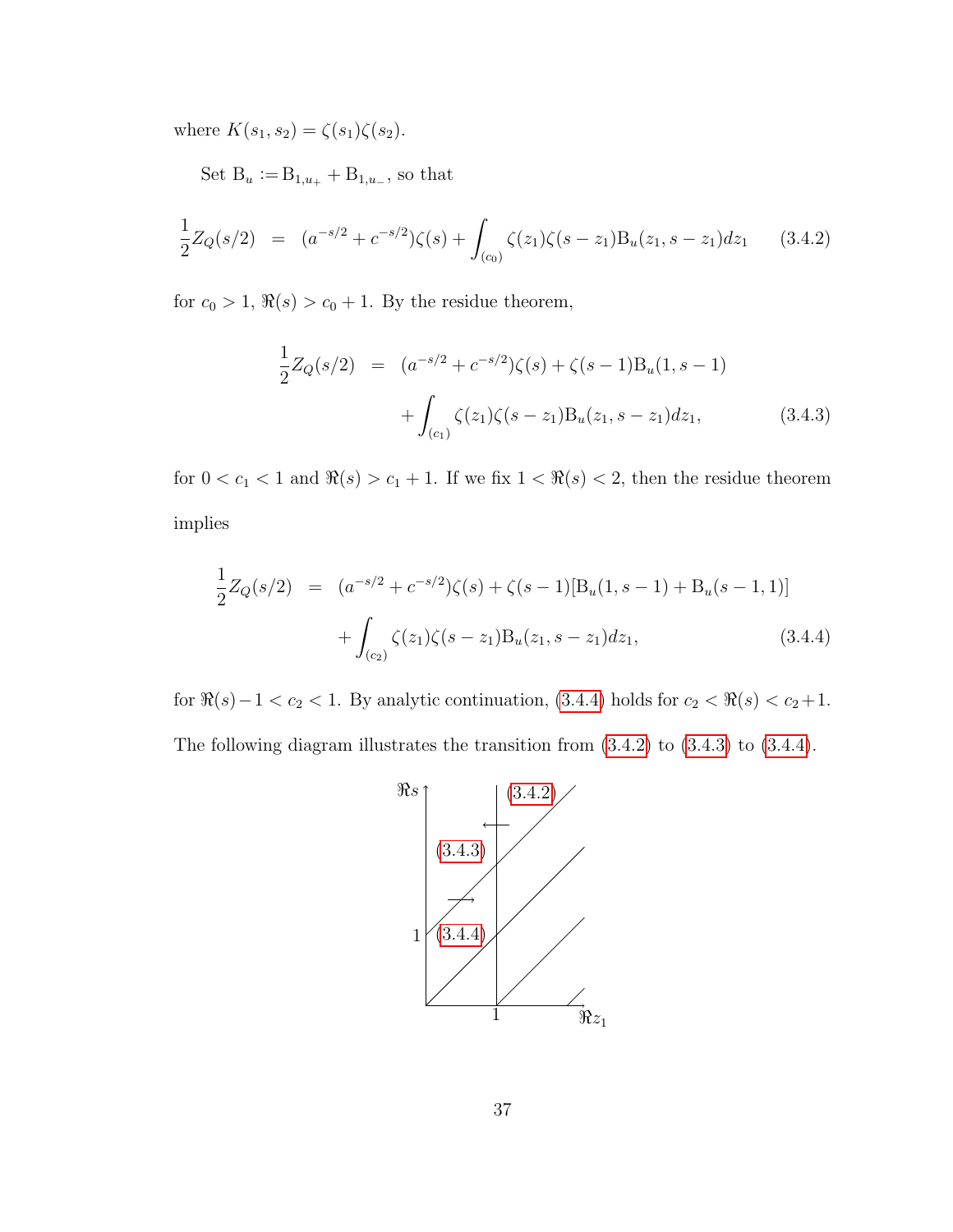Next, we express  $B_u(z_1, z_2)$  in terms of a hypergeometric function. First consider the case  $a = c = 1$ ,  $b = \lambda \in (-2, 2)$ . Since  $(t + 1)^2 \ge 4t > \lambda^2 t$ , it follows from the binomial expansion that

$$
(t + \lambda t^{1/2} + 1)^{\alpha} + (t - \lambda t^{1/2} + 1)^{\alpha} = 2 \sum_{n=0}^{\infty} {\alpha \choose 2n} \lambda^{2n} t^{n} (t + 1)^{\alpha - 2n}.
$$

Thus, for  $z_1, z_2 \in \mathbb{C}_{>0}$  and  $z = z_1 + z_2$ ,

<span id="page-43-0"></span>
$$
B_u(z_1, z_2) = \int_0^\infty \left[ u(t, 1)^{-z} + u(-t, 1)^{-z} \right] t^{z_1 - 1} dt
$$
  
\n
$$
= \frac{1}{2} \int_0^\infty \left[ (t + \lambda t^{1/2} + 1)^{-z/2} + (t - \lambda t^{1/2} + 1)^{-z/2} \right] t^{z_1/2 - 1} dt
$$
  
\n
$$
= \int_0^\infty \sum_{n=0}^\infty \left( \frac{-z/2}{2n} \right) \lambda^{2n} (t + 1)^{-z/2 - 2n} t^{n + z_1/2 - 1} dt
$$
  
\n
$$
= \sum_{n=0}^\infty \left( \frac{-z/2}{2n} \right) \lambda^{2n} B \left( \frac{z_1}{2} + n, \frac{z_2}{2} + n \right)
$$
  
\n
$$
= \sum_{n=0}^\infty \left( \frac{-z/2}{2n} \right) \lambda^{2n} \frac{(z_1/2)_n^+(z_2/2)_n^+}{(z/2)_{2n}^+} B \left( \frac{z_1}{2}, \frac{z_2}{2} \right)
$$
  
\n
$$
= B \left( \frac{z_1}{2}, \frac{z_2}{2} \right) \sum_{n=0}^\infty \frac{(z_1/2)_n^+(z_2/2)_n^+}{(1/2)_n^+ n! 4^n} \lambda^{2n}
$$
  
\n
$$
= B \left( \frac{z_1}{2}, \frac{z_2}{2} \right) F \left( \frac{z_1}{2}, \frac{z_2}{2}; \frac{1}{2}; \frac{\lambda^2}{4} \right), \qquad (3.4.5)
$$

where  $F = {}_2F_1$  is Gauss' hypergeometric function. For the general case, we can write

$$
\sqrt{ax^2 + bxy + cy^2} = \sqrt{x^2 + \lambda xy + y^2} \circ \delta_{(\sqrt{a}, \sqrt{c})}, \quad \lambda = \frac{b}{\sqrt{ac}},
$$

so by [\(3.1.4\)](#page-24-0) and [\(3.4.5\)](#page-43-0),

$$
B_u(z_1, z_2) = a^{-z_1/2} c^{-z_2/2} B\left(\frac{z_1}{2}, \frac{z_2}{2}\right) F\left(\frac{z_1}{2}, \frac{z_2}{2}; \frac{1}{2}; \frac{b^2}{4ac}\right). \tag{3.4.6}
$$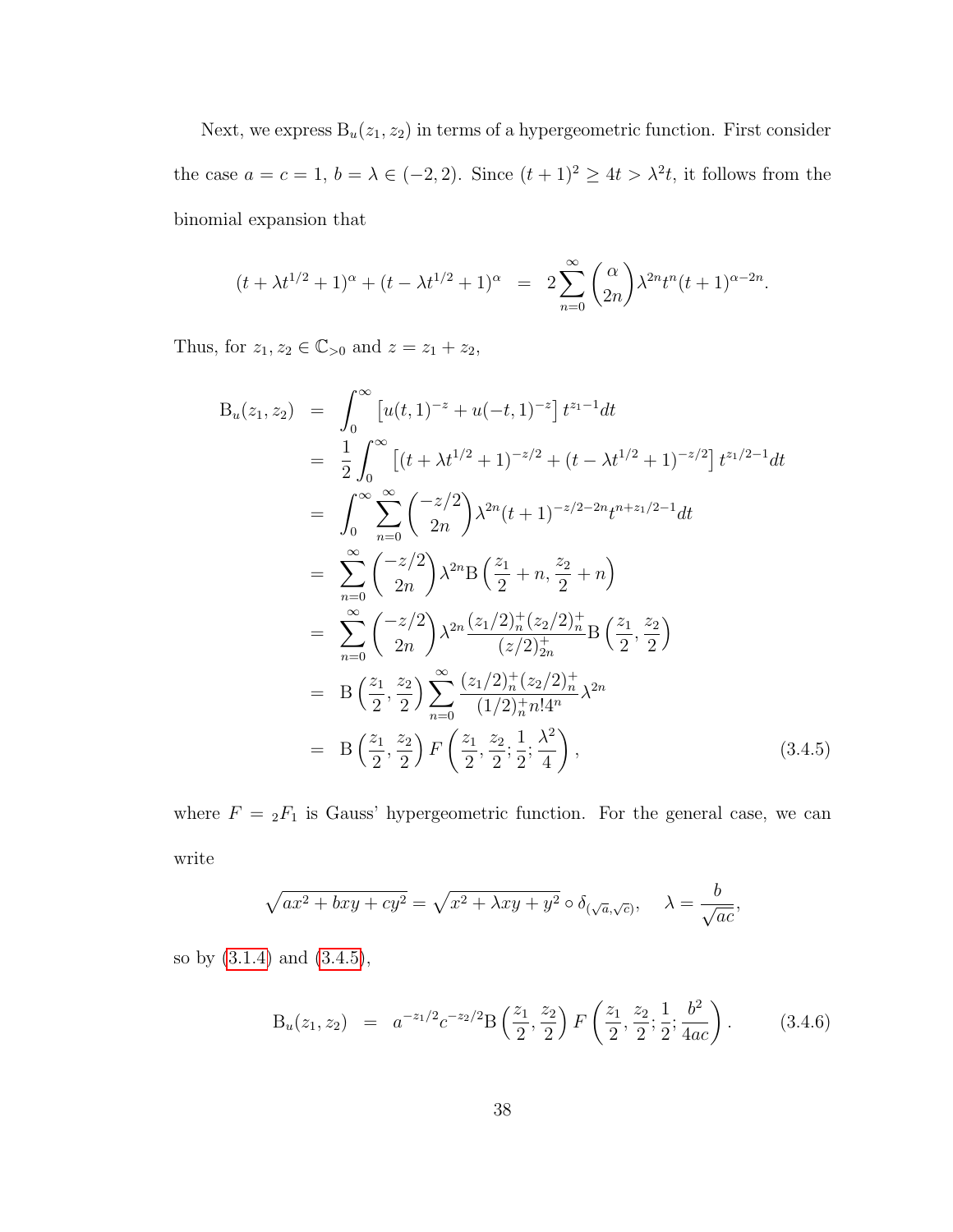Since  ${}_2F_1(a, b; a; z) = {}_1F_0(b; ; z) = (1 - z)^{-b}$ ,

<span id="page-44-0"></span>
$$
B_u(1, s-1) = a^{-1/2}c^{-(s-1)/2}B\left(\frac{1}{2}, \frac{s-1}{2}\right)F\left(\frac{1}{2}, \frac{s-1}{2}; \frac{1}{2}; \frac{b^2}{4ac}\right)
$$
  

$$
= a^{-1/2}c^{-(s-1)/2}\frac{\Gamma(1/2)\Gamma((s-1)/2)}{\Gamma(s/2)}\left(1 - \frac{b^2}{4ac}\right)^{(1-s)/2}
$$
  

$$
= 2^s(s-1)a^{s/2-1}\sqrt{\pi}\frac{\Gamma((s-1)/2)}{\Gamma(s/2)}\Delta^{(1-s)/2}.
$$
 (3.4.7)

Now we demonstrate how the function equation of the Epstein zeta function can be derived using Euler's transformation

$$
F(a, b; c; z) = (1 - z)^{c-a-b} F(c-a, c-b; c; z)
$$
\n(3.4.8)

and the functional equation for the Riemann zeta function. For simplicity, we will only consider the case  $a = c = 1$ ,  $b = \lambda \in (-2, 2)$ . Note that Euler's transformation implies

<span id="page-44-1"></span>
$$
F\left(\frac{1-z_1}{2}, \frac{1-z_2}{2}; \frac{1}{2}; \frac{\lambda^2}{4}\right) = \left(\frac{\Delta}{4}\right)^{(z_1+z_2-1)/2} F\left(\frac{z_1}{2}, \frac{z_2}{2}; \frac{1}{2}; \frac{\lambda^2}{4}\right). \tag{3.4.9}
$$

Since  $u_{Q^{-1}}(x, y) = \frac{2}{\sqrt{2}}$  $\frac{2}{\Delta}\sqrt{x^2 - \lambda xy + y^2}, \ \xi(s; Q^{-1}) = \left(\frac{2}{\sqrt{x^2 - \lambda^2}}\right)$ ∆  $\int^{-s} \xi(s; Q)$ . We wish to show that if  $\xi(s; Q) = \pi^{-s/2} \Gamma(s/2) Z_Q(s/2)$ , then

$$
\xi(2-s,Q) = (\det Q)^{-1/2} \xi(s; Q^{-1}) = \left(\frac{2}{\sqrt{\Delta}}\right)^{1-s} \xi(s; Q).
$$

It is enough to show this for s with  $1/2 < \Re(s) < 3/2$ , so we may use [\(3.4.4\)](#page-42-0). Set  $\rho(s) = \pi^{-s/2} \Gamma(s/2) \zeta(s)$ , so that  $\rho(s) = \rho(1-s)$ . Then [\(3.4.4\)](#page-42-0) becomes

$$
\frac{1}{2}\xi(s;Q) = T_1(s;Q) + T_2(s;Q) + T_3(s;Q),
$$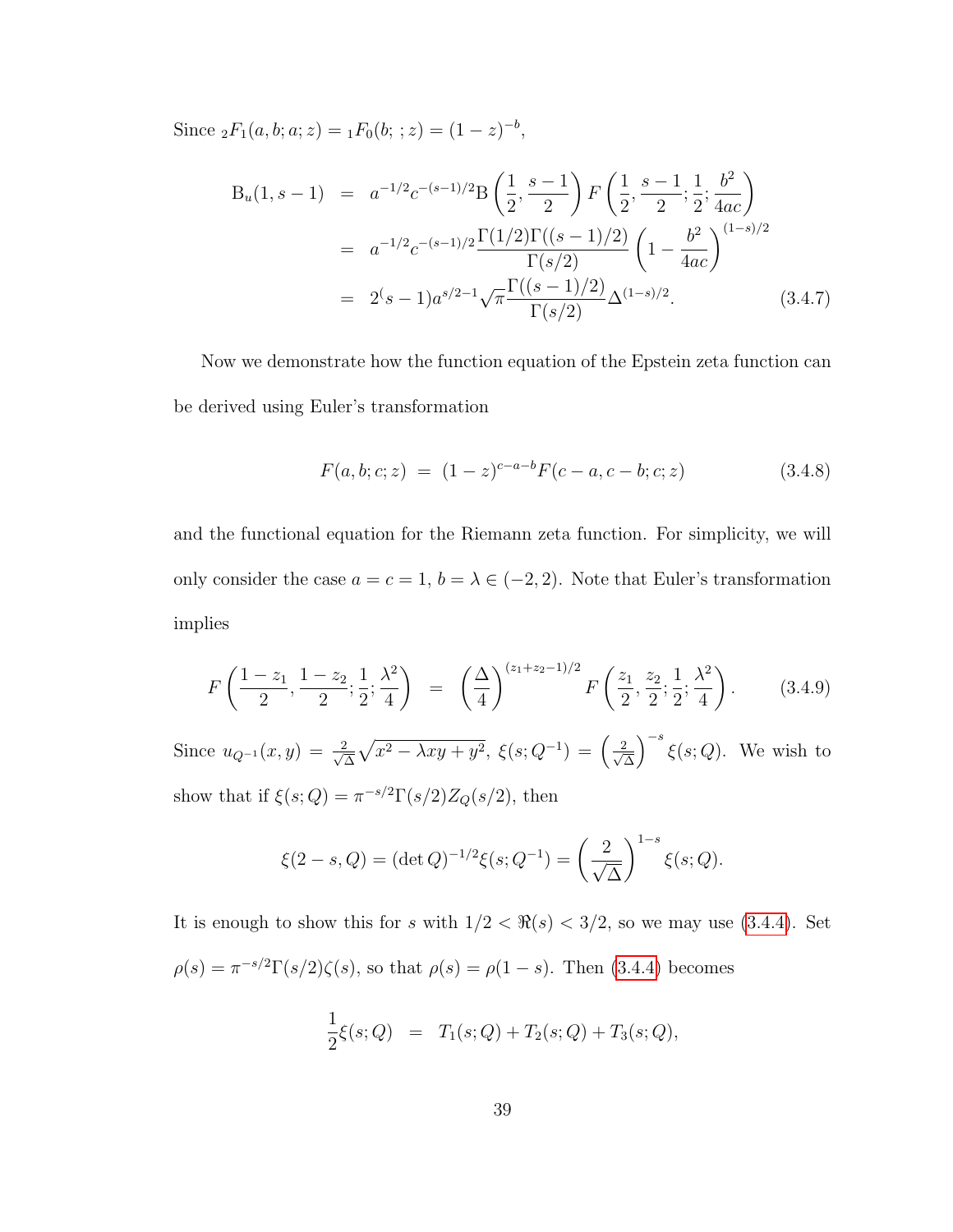where

$$
T_1(s; Q) = \pi^{-s/2} \Gamma(s/2) 2\zeta(s) = 2\rho(s),
$$
  
\n
$$
T_2(s; Q) = 2\pi^{(1-s)/2} \zeta(s-1) \Gamma((s-1)/2) \left(\frac{\sqrt{\Delta}}{2}\right)^{1-s} \text{ (using (3.4.7))},
$$
  
\n
$$
T_3(s; Q) = \pi^{-s/2} \Gamma(s/2) \int_{(1/2)} \zeta(z_1) \zeta(s-z_1) B_{u_Q}(z_1, s-z_1) dz_1
$$
  
\n
$$
= \int_{(1/2)} \rho(z_1) \rho(s-z_1) F\left(\frac{z_1}{2}, \frac{s-z_1}{2}; \frac{1}{2}; \frac{\lambda^2}{4}\right) dz_1.
$$

Then

$$
T_1(2-s; Q) = 2\rho(2-s) = 2\rho(s-1)
$$
  
=  $2\pi^{-(s-1)/2}\Gamma((s-1)/2)\zeta(s-1) = \left(\frac{2}{\sqrt{\Delta}}\right)^{1-s}T_2(s; Q),$ 

so  $T_2(2-s; Q) = \left(\frac{2}{\sqrt{2}}\right)^2$ ∆  $\int^{1-s} T_1(s; Q)$ . Finally,

$$
T_3(2-s; Q) = \int_{(1/2)} \rho(z_1)\rho(2-s-z_1)F\left(\frac{z_1}{2}, \frac{2-s-z_1}{2}; \frac{1}{2}; \frac{\lambda^2}{4}\right)dz_1
$$
  
\n
$$
= \int_{(1/2)} \rho(1-z_1)\rho(1+z_1-s)F\left(\frac{1-z_1}{2}, \frac{1+z_1-s}{2}; \frac{1}{2}; \frac{\lambda^2}{4}\right)dz_1
$$
  
\n
$$
= \int_{(1/2)} \rho(z_1)\rho(s-z_1)\left(\frac{\Delta}{4}\right)^{(s-1)/2}F\left(\frac{z_1}{2}, \frac{s-z_1}{2}; \frac{1}{2}; \frac{\lambda^2}{4}\right)dz_1
$$
  
\n
$$
= \left(\frac{2}{\sqrt{\Delta}}\right)^{1-s}T_3(s; Q).
$$

In the second line, we have used the change of variable  $z_1 \mapsto 1 - z_1$ , and in the third line, we have used [\(3.4.9\)](#page-44-1) and the functional equation of the Riemann zeta function.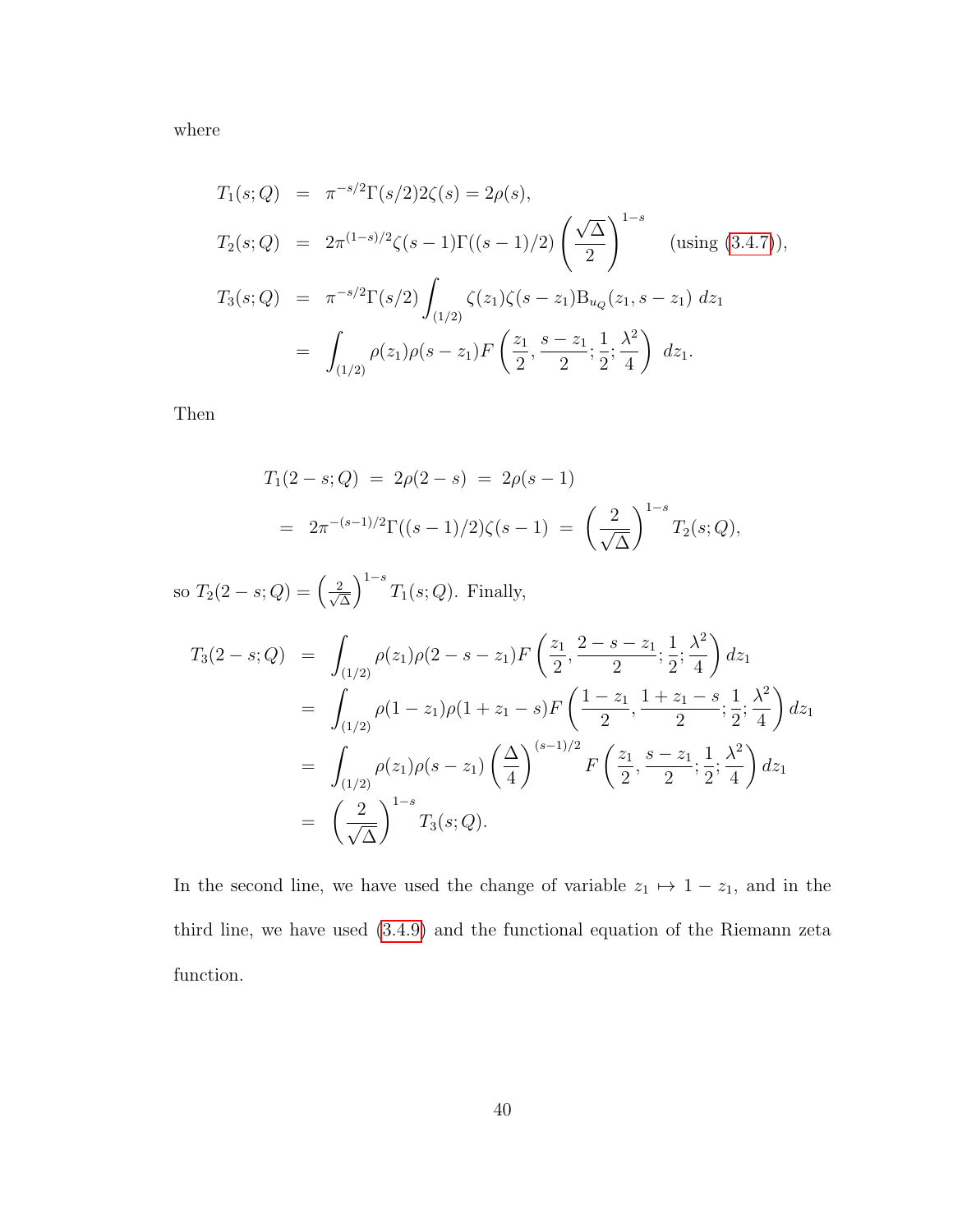# 3.4.2 Examples of meromorphic continuation where hypotheses [2](#page-30-0) do not apply

We give two examples which show that the hypotheses on  $K$  are not the most general under which we can deduce the meromorphic continuation of  $\zeta_{\varphi,u}(K; s)$ . In both examples, the function  $K$  has infinitely many zeros on vertical strips of the form  $\Re(s) = -m$ , for  $m \in \mathbb{Z}_{\geq 0}$ .

#### Example 1

Fix  $\theta > 1$ , and set  $\mathcal{A} = \mathbb{Z}_{\geq 0}$ ,  $\mathbf{m}_a = (\theta^a, 1)$ ,  $c_a = 1$  and  $u(x, y) = x + y$ . (A more general example of this form is considered by Peter in [\[30\]](#page-82-2)). Then

$$
\zeta_u(K;s) = \sum_{a=1}^{\infty} \frac{1}{(\theta^a + 1)^s}, \quad K(s_1, s_2) = \sum_{a=1}^{\infty} \theta^{-as_1} = \frac{1}{\theta^{s_1} - 1}.
$$

If we write  $\beta = 2\pi i/\log \theta$ , then  $K(s_1, s_2)$  has poles in the set  $s_1 = \beta n$ ,  $n \in \mathbb{Z}$ , with residue  $1/\log \theta$ . Fix s for the moment. In the region  $\Re(z) < \Re(s), z \mapsto$ 1  $\frac{1}{\theta^z-1}B(z,s-z)$  has simple poles at  $z = \beta n$ ,  $n \in \mathbb{Z} \setminus \{0\}$  and at  $z \in \mathbb{Z}_{\leq 0}$ , and a double pole at  $z = 0$ . The residue of the double pole is  $\frac{1}{2} - \frac{\gamma + \psi(s)}{\log \theta}$  $\frac{\partial^{\psi(s)}}{\partial \log \theta}$ , where  $\psi(s) = \Gamma'(s)/\Gamma(s)$ .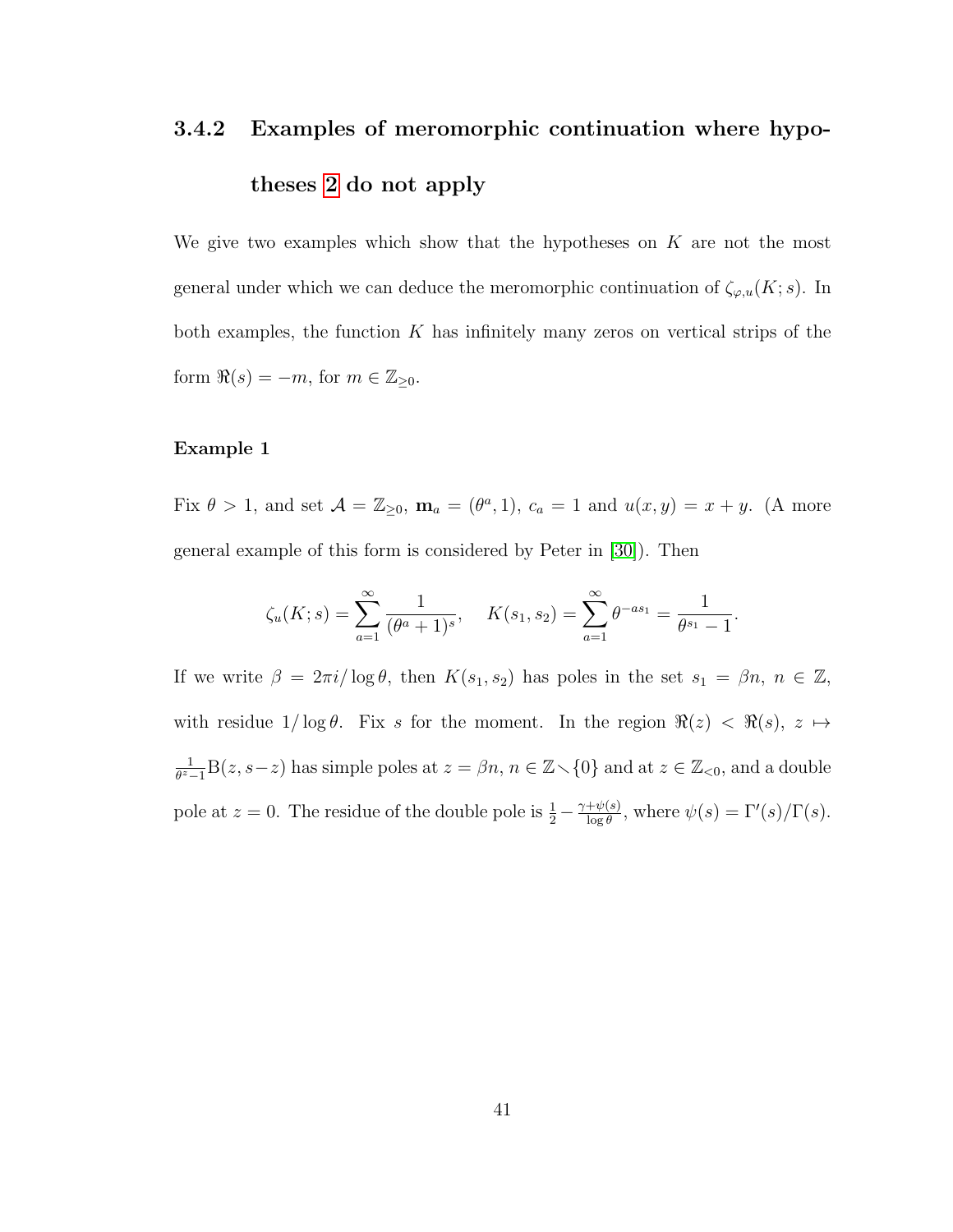For  $s \in \mathbb{C}_{>0}$ ,

$$
\zeta_u(K;s) = \int_{(1/2)} \frac{1}{\theta^z - 1} B(z, s - z) dz
$$
  
= 
$$
\sum_{n \in \mathbb{Z} \setminus \{0\}} \frac{B(\beta n, s - \beta n)}{\log \theta} + \frac{1}{2} - \frac{\gamma + \psi(s)}{\log \theta} + \int_{(-1/2)} \frac{1}{\theta^z - 1} B(z, s - z) dz
$$
  
= 
$$
\sum_{n \in \mathbb{Z} \setminus \{0\}} \frac{B(\beta n, s - \beta n)}{\log \theta} + \frac{1}{2} - \frac{\gamma + \psi(s)}{\log \theta} + \sum_{j=1}^k \frac{(-1)^j (s)_j^+}{(\theta^j - 1) j!}
$$
  
+ 
$$
\int_{(-k-1/2)} \frac{1}{\theta^z - 1} B(z, s - z) dz
$$

The last line gives the meromorphic extension to  $\Re(s) > -k - 1/2$ , where  $k \in \mathbb{Z}_{\geq 0}$ . Since  $\frac{(-1)^{j}(s)^{+}_{j}}{(\theta^{j}-1)^{j}} = {j \choose j} (\theta^{j}-1)^{-1} = O(\theta^{-j})$  for s restricted to a compact set, we can take the limit as  $k \to \infty$ :

$$
\zeta_u(K;s) = \sum_{n \in \mathbb{Z} \setminus \{0\}} \frac{\mathcal{B}(\beta n, s - \beta n)}{\log \theta} + \frac{1}{2} - \frac{\gamma + \psi(s)}{\log \theta} + \sum_{j=1}^{\infty} \frac{(-1)^j (s)_j^+}{(\theta^j - 1) j!}.
$$

Of course, we have the much simpler representation

$$
\zeta_u(K;s) = \sum_{k=0}^{\infty} \binom{-s}{k} \frac{1}{\theta^{s+k} - 1},
$$

but this does not give the bounds on the growth along vertical strips.

#### Example 2

Let  $\mathcal{A} = \mathbb{Z}_{>0}^2$ ,  $\mathbf{m}_{(n,m)} = (n,m)$ , and let  $c_{(n,m)}$  be the characteristic function of  $\{(n,m) \in \mathbb{Z}_{>0}^2 \mid n > \theta m\}$ , where  $\theta > 0$  is a quadratic irrational. The Euler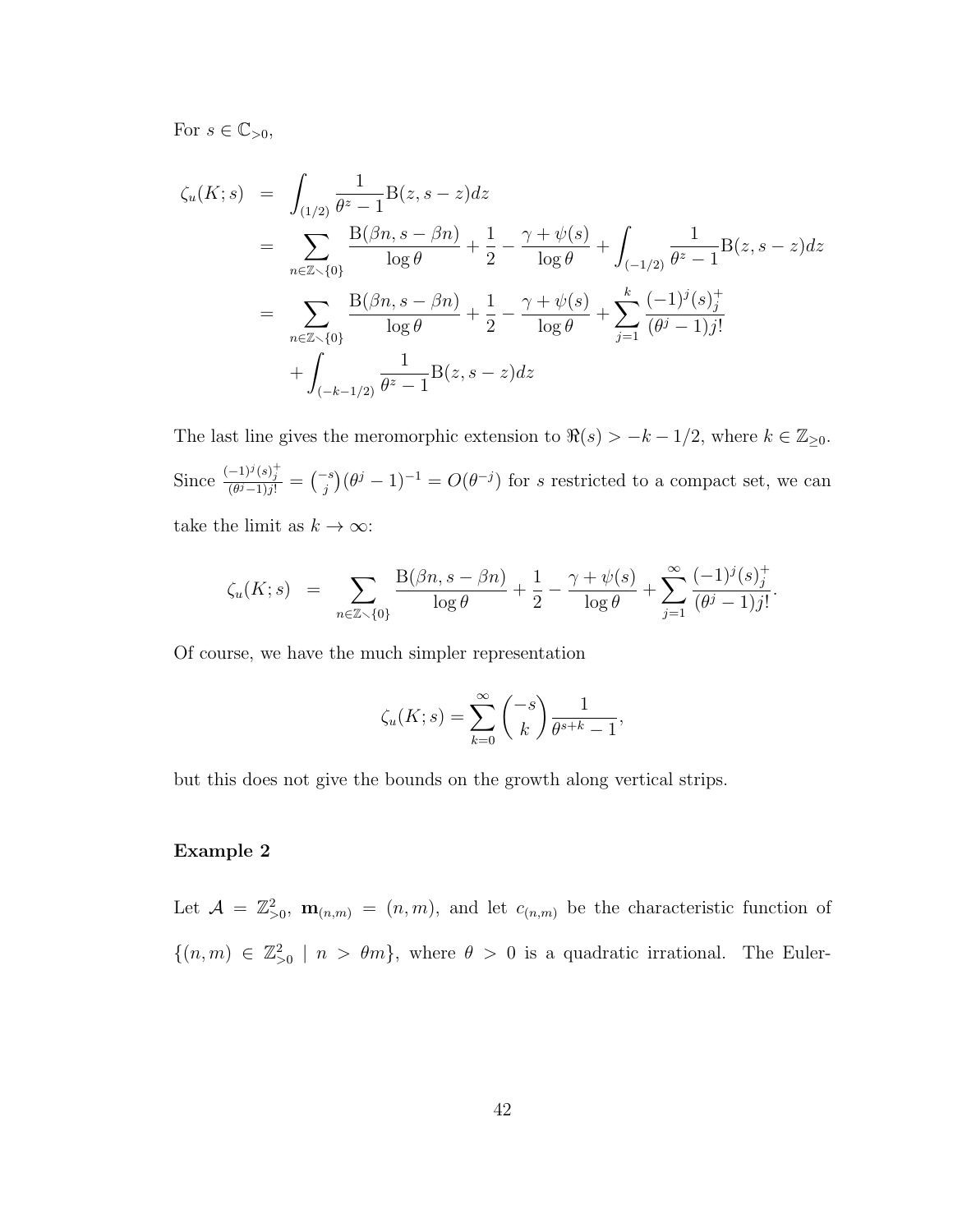Maclaurin formula gives

$$
\sum_{m>\theta m} n^{-s_1} m^{-s_2} = \sum_{m=1}^{\infty} m^{-s_2} \left[ \int_{\theta m}^{\infty} x^{-s_1} dx + \sum_{k=0}^{N-1} (s_1)_k^+ B_{k+1}(\theta m) (\theta m)^{-s_1-k} - (s_1)_N^+ \int_{\theta m}^{\infty} B_N(x) x^{-s_1-N} dx \right]
$$
  

$$
= \frac{\theta^{1-s_1}}{s_1 - 1} \zeta(s_1 + s_2 - 1) + \sum_{k=0}^{N-1} (s_1)_k^+ \theta^{-s_1-k} \sum_{m=1}^{\infty} B_{k+1}(\theta m) m^{-s_1-s_2-k} - (s_1)_N^+ \mathcal{R}_N(s_1, s_2),
$$

where  $\mathcal{R}_N(s_1, s_2) = \sum_{m=1}^{\infty} O(m^{-s_1 - s_2 - N})$  is an analytic function on  $\Re(s_1 + s_2)$  $1 - N$ , which is bounded by a function of  $\Re(s_1 + s_2)$ . Therefore

$$
K(z,s-z) = \frac{\theta^{1-z}}{z-1}\zeta(s-1) + \sum_{k=0}^{N-1} (z)_k^+ \theta^{-z-k} Z_{k+1}(\theta, s+k) - (z)_N^+ \mathcal{R}_N(z, s-z),
$$

where  $Z_k(\theta, s) \coloneqq \sum_{m=1}^{\infty} B_k(\theta m) m^{-s}$ . Thus it suffices to prove that for  $k \in \mathbb{Z}_{>0}$ ,  $Z_k(\theta, s)$  extends to a meromorphic function with polynomial growth in vertical strips. This was conjectured by Hardy and Littlewood [\[11\]](#page-80-0), and follows from a result of Mahler [\[26\]](#page-82-3), as pointed out by G. Tenenbaum (see [\[7\]](#page-80-1)). This also follows by adapting an argument of G. Lowther given in [\[24\]](#page-82-4).

As with the previous example, one can use [\(3.2.1\)](#page-27-1) to show that  $\zeta_{\varphi,u}(K; s)$  extends to a meromorphic function on  $\mathbb C$  when  $(\varphi, u) \in \mathcal Z^{\infty}(\mathbb{R}^n_{\geq 0})$ . If  $F = \mathbb Q(\theta)$ , then the poles are contained in  $2\mathbb{Z}_{\leq 0} + \frac{2\pi i}{\log n}$  $\frac{2\pi i}{\log n}$ , where  $\eta$  is the unique fundamental unit of the number ring  $\mathcal{O}_F$  which is greater than 1. In the special case where u and  $\varphi$  come from homogenizing an elliptic polynomial (see chapter [4\)](#page-52-0) and a ratio of elliptic polynomials respectively, we recover Mahler's [\[26\]](#page-82-3).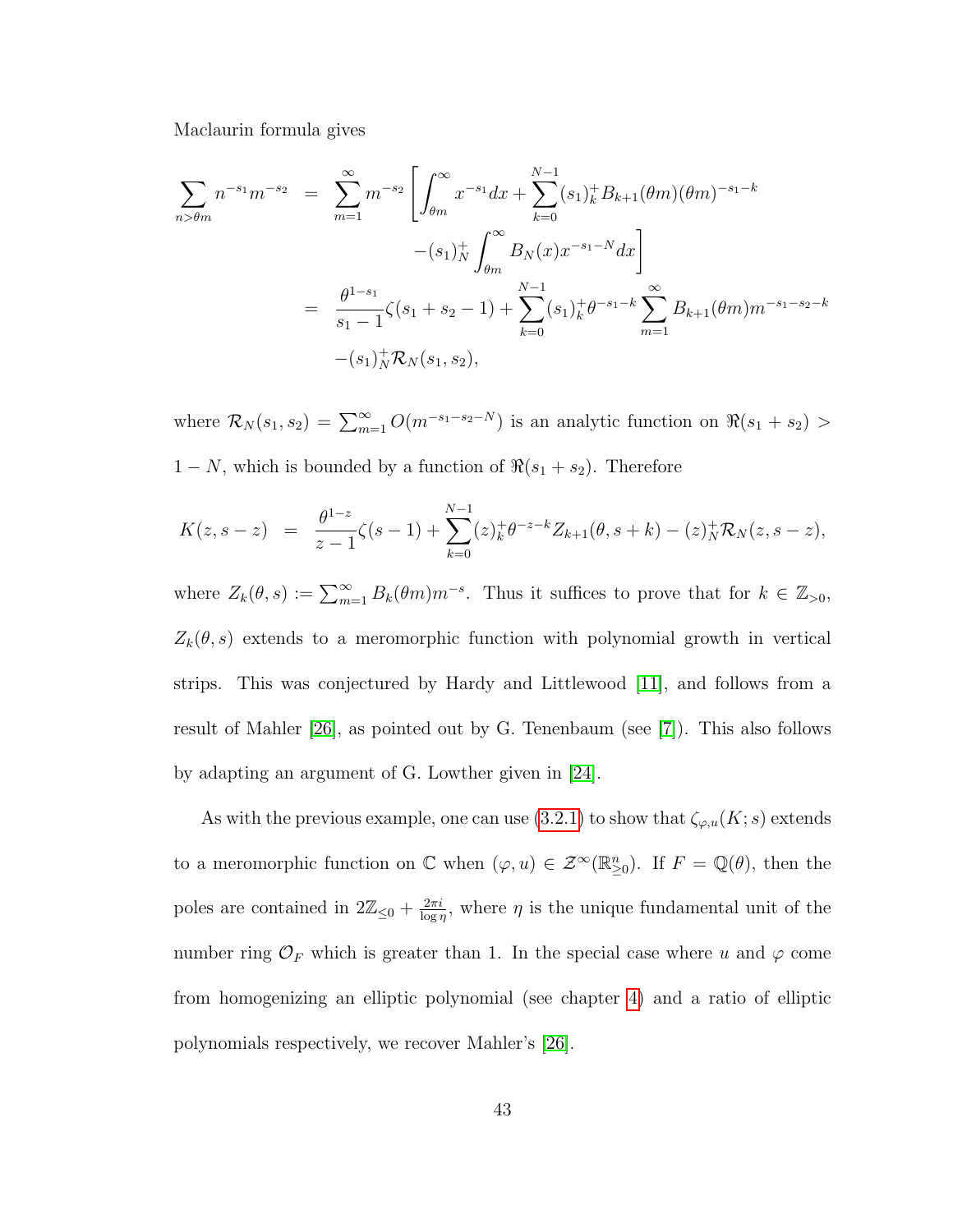## 3.5 A theorem of Hlawka.

As mentioned in section [2.1,](#page-13-0) Hlawka [\[18\]](#page-81-0) considers distance functions u which are smooth away from 0, and such that  $\mathcal{B}(u)$  is convex and the product of the principal curvatures of the unit sphere  $\partial \mathcal{B}(u)$  is positive everywhere. Among other things, he concludes that  $\zeta_u(s) := \zeta_{1,u}(s)$  vanishes at negative even integers. However, we will show that this cannot be true.

For  $\lambda > 0$ , define  $u_{\lambda}(x, y) = \sqrt[4]{x^4 + \lambda x^2 y^2 + y^4}$ . One can check that the curvature condition is equivalent to having  $0 < \lambda < 6$ . We will show that if  $u_{\lambda,\theta}(x,y) := u_{\lambda}(x,\theta y)$ , then there exists  $\theta > 0$  and  $\lambda \in (0,2)$  for which  $\zeta_{u_{\lambda,\theta}}(-2) \neq 0$ .

We can calculate  $B_{u_{\lambda}}$  as follows. If  $0 < \lambda < 2$ , then  $\Big|$  $\lambda t^{1/2}$  $t+1$  $\begin{array}{c} \begin{array}{c} \begin{array}{c} \end{array} \\ \begin{array}{c} \end{array} \end{array} \end{array}$  $< 1$  for all  $t \geq 0$ , so we can apply the binomial expansion to  $(t + \lambda t^{1/2} + 1)^{-z/4} = (t + 1)^{-z/4} \left(1 + \frac{\lambda t^{1/2}}{t+1}\right)^{-z/4}$ to compute

<span id="page-49-0"></span>
$$
B_{u_{\lambda}}(z_1, z_2) = \int_0^{\infty} (t^4 + \lambda t^2 + 1)^{-z/4} t^{z_1 - 1} dt \quad (z := z_1 + z_2)
$$
  
\n
$$
= \frac{1}{4} \int_0^{\infty} (t + \lambda t^{1/2} + 1)^{-z/4} t^{z_1/4 - 1} dt
$$
  
\n
$$
= \frac{1}{4} \int_0^{\infty} \sum_{n=0}^{\infty} {\binom{-z/4}{n}} (t + 1)^{-z/4 - n} t^{n/2 + z_1/4 - 1} \lambda^n dt
$$
  
\n
$$
= \frac{1}{4} \sum_{n=0}^{\infty} {\binom{-z/4}{n}} B\left(\frac{n}{2} + \frac{z_1}{4}, \frac{n}{2} + \frac{z_2}{4}\right) \lambda^n.
$$
 (3.5.1)

Changing the order of integration and summation above can be justified using Stirling's approximation, and this also shows that the series in [\(3.5.1\)](#page-49-0) converges to a meromorphic function on  $\mathbb{C}^2$ , with poles at  $z_i = -2n, n \in \mathbb{Z}_{\geq 0}, i = 1, 2$ . Therefore, for fixed s with  $\Re(s) > 5/2$ , the only pole of  $\zeta(z_1)\zeta(s-z_1)B_{u_\lambda}(z_1, s-z_1)$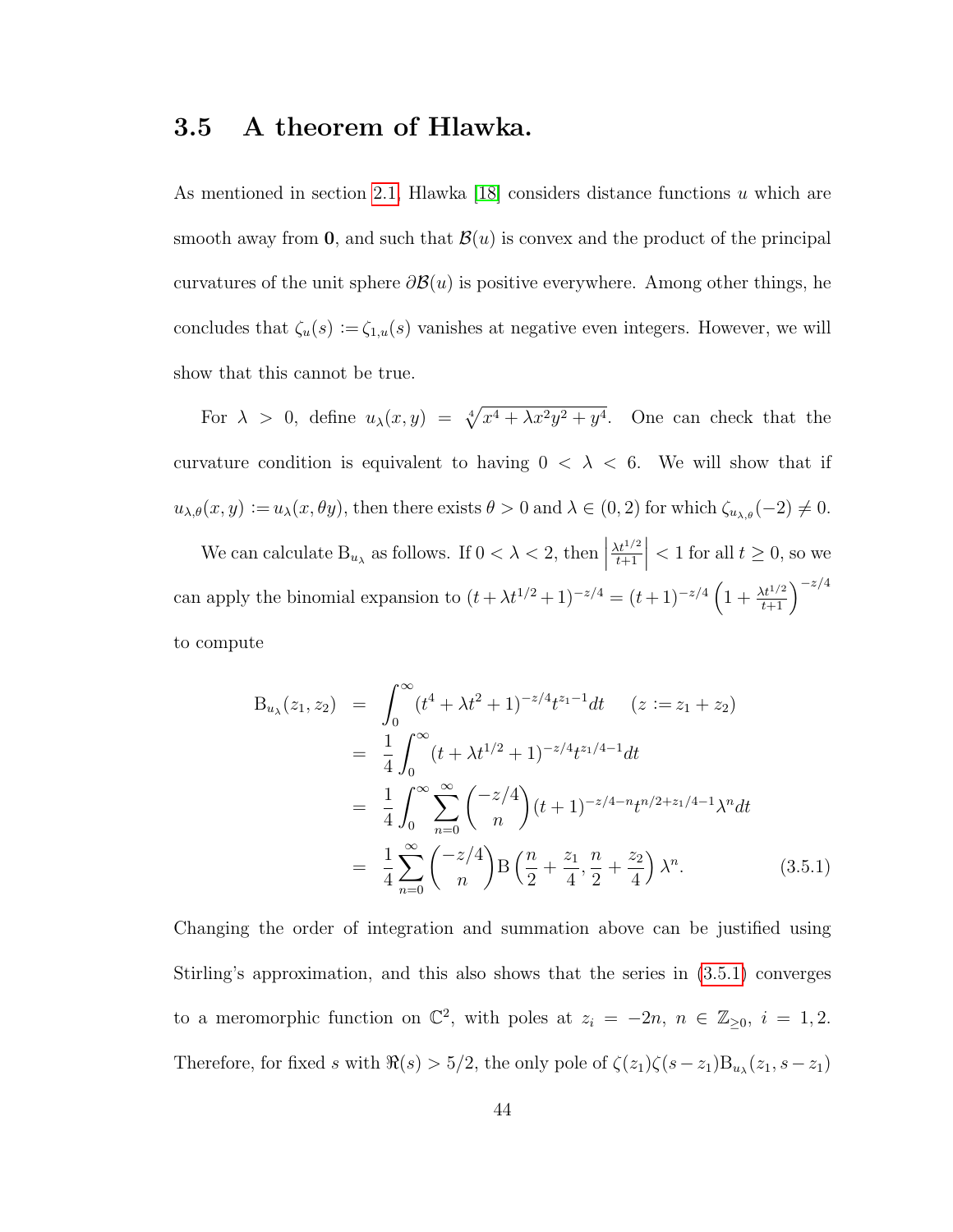with  $\Re(z_1) < 1$  is at  $z_1 = 0$ , where the residue is  $\zeta(0)\zeta(s) = -\frac{1}{2}$  $\frac{1}{2}\zeta(s).$ 

Starting from [\(3.5.1\)](#page-49-0), we can show, using several hypergeometric identities, that

$$
B_{u_{\lambda}}(z_1, z_2) = \frac{1}{2} B\left(\frac{z_1}{2}, \frac{z_2}{2}\right) F\left(\frac{z_1}{2}, \frac{z_2}{2}; \frac{z}{4} + \frac{1}{2}; \frac{2-\lambda}{4}\right).
$$

However, for our purposes it is enough to note that  $B_{u_\lambda}(1, -3)$  is non-zero for some  $\lambda \in (0, 2)$ , since the power series defining  $B_{u_{\lambda}}(1, -3)$  has a non-zero first term. For  $\Re(s) > 5/2$ ,

$$
\zeta_{u_{\lambda,\alpha}}(s) = 4 \int_{(3/2)} \zeta(z_1)\zeta(s-z_1)B_{u_{\lambda,\alpha}}(z_1, s-z_1)dz_1 + 2[1+\alpha^{-s}]\zeta(s)
$$
  
\n
$$
= 4 \int_{(3/2)} \zeta(z_1)\zeta(s-z_1)B_{u_{\lambda}}(z_1, s-z_1)\alpha^{z_1-s}dz_1 + 2[1+\alpha^{-s}]\zeta(s)
$$
  
\n
$$
= 4 \int_{(1/2)} \zeta(z_1)\zeta(s-z_1)B_{u_{\lambda}}(z_1, s-z_1)\alpha^{z_1-s}dz_1
$$
  
\n
$$
+4\zeta(s-1)B_{u_{\lambda}}(1, s-1)\alpha^{1-s} + 2[1+\alpha^{-s}]\zeta(s)
$$
  
\n
$$
= 4 \int_{(-7/2)} \zeta(z_1)\zeta(s-z_1)B_{u_{\lambda}}(z_1, s-z_1)\alpha^{z_1-s}dz_1
$$
  
\n
$$
+4\zeta(s-1)B_{u_{\lambda}}(1, s-1)\alpha^{1-s} + 2\zeta(s).
$$

The last line gives the meromorphic extension of  $\zeta_{u_{\lambda,\alpha}}(s)$  to  $\Re(s) > -5/2$ , so

$$
\zeta_{u_{\lambda,\alpha}}(-2) = 4 \int_{(-7/2)} \zeta(z_1)\zeta(-2-z_1)B_{u_{\lambda}}(z_1, -2-z_1)\alpha^{z_1+2}dz_1
$$
  
+4\zeta(-3)B\_{u\_{\lambda}}(1, -3)\alpha^3.

Choose  $\lambda$  such that  $B_{u_{\lambda}}(1, -3) \neq 0$ . If  $\zeta_{u_{\lambda,\alpha}}(-2)$  were equal to zero, we would have

$$
\int_{(-7/2)} \zeta(z_1)\zeta(-2-z_1)B_{u_\lambda}(z_1, -2-z_1)\alpha^{z_1+2}dz_1 = -\zeta(-3)B_{u_\lambda}(1, -3)\alpha^3
$$

for all  $\alpha > 0$ . However, the left-hand side is  $O(\alpha^{-3/2})$ , so this is impossible. In fact,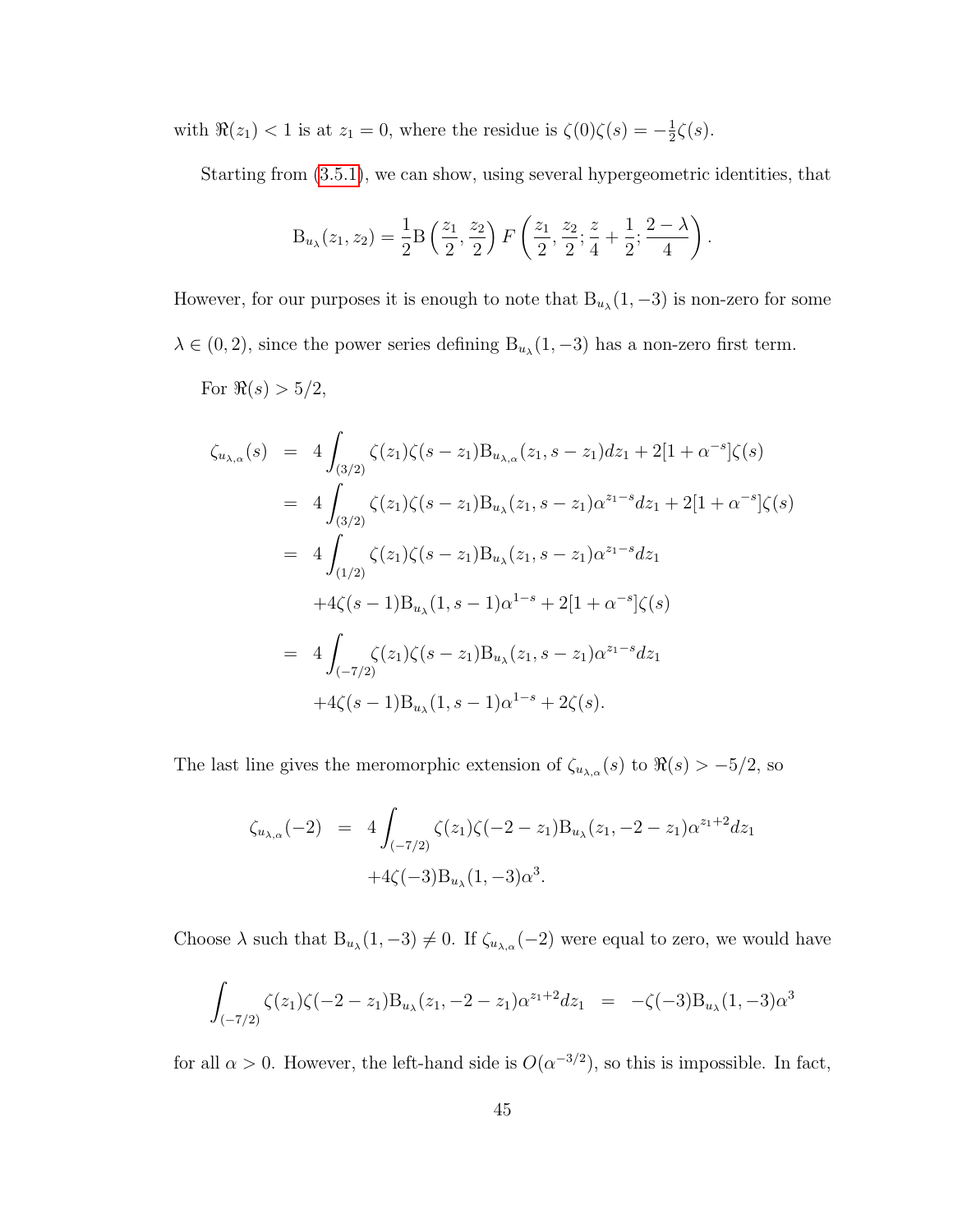the left hand side decays faster than any polynomial in  $\alpha$ , since we are free to move the line of integration arbitrarily far to the left.

It appears that the error in Hlawka's argument arises in([\[17\]](#page-81-1), §2, Satz 2), where Satz 1 of §1 is applied to the distance function  $(\mathbf{x} : \mathbf{y}) \mapsto \sqrt{f(\mathbf{x})^2 + ||\mathbf{y}||^2}$ , which is not necessarily smooth at points where  $x = 0$ .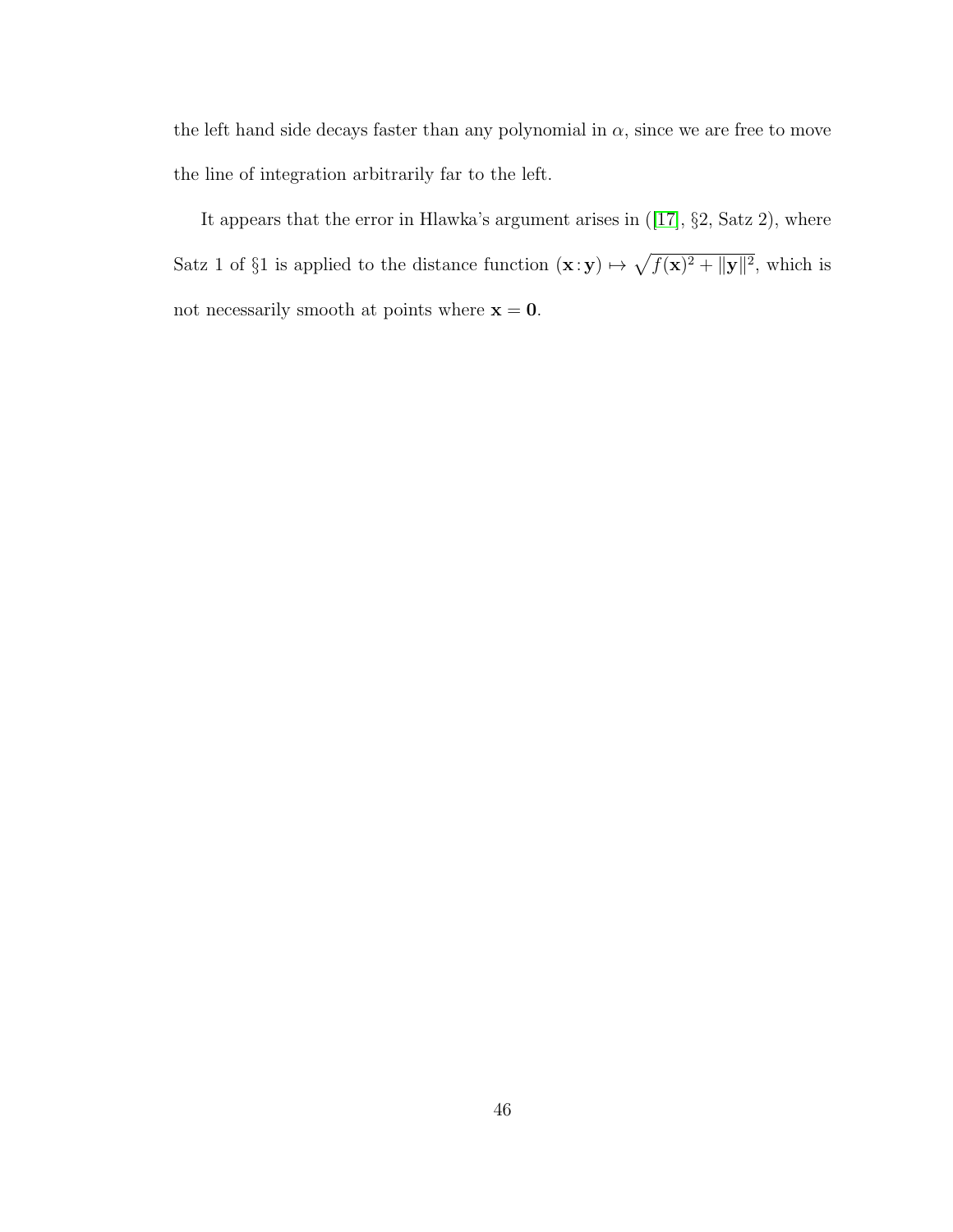# <span id="page-52-0"></span>Chapter 4

# Dirichlet series associated to polynomials

## 4.1 Elliptic polynomials

A polynomial is *elliptic* on  $\mathbb{R}^n_{\geq 0}$  if it is positive on  $\mathbb{R}^n_{\geq 0}$  and the highest degree homogeneous part is positive on  $\mathbb{R}^n_{\geq 0} \setminus \{0\}$ . In [\[25\]](#page-82-5), Mahler showed that if  $P, Q \in$  $\mathbb{R}[x_1,\ldots,x_n]$  are polynomials with P non-constant and elliptic on  $\mathbb{R}^n_{\geq 0}$ , then the Dirichlet series  $\sum_{\mathbf{m}\in\mathbb{Z}_{>0}^n}$  $Q(\mathbf{m})$  $\frac{Q(\mathbf{m})}{P(\mathbf{m})^s}$ , which converges for  $\Re(s) > (n + \deg Q)/\deg P$ , has a meromorphic continuation to C. We can recover this result from theorem [3.4.2,](#page-39-1) as follows.

If P is a degree d polynomial which is elliptic on  $\mathbb{R}^n_{\geq 0}$ , the homogenized polynomial  $\tilde{P}(\mathbf{x}:x_{n+1}) := x_{n+1}^d P(\mathbf{x}/x_{n+1})$  determines a distance function  $u_P = \tilde{P}^{1/d}$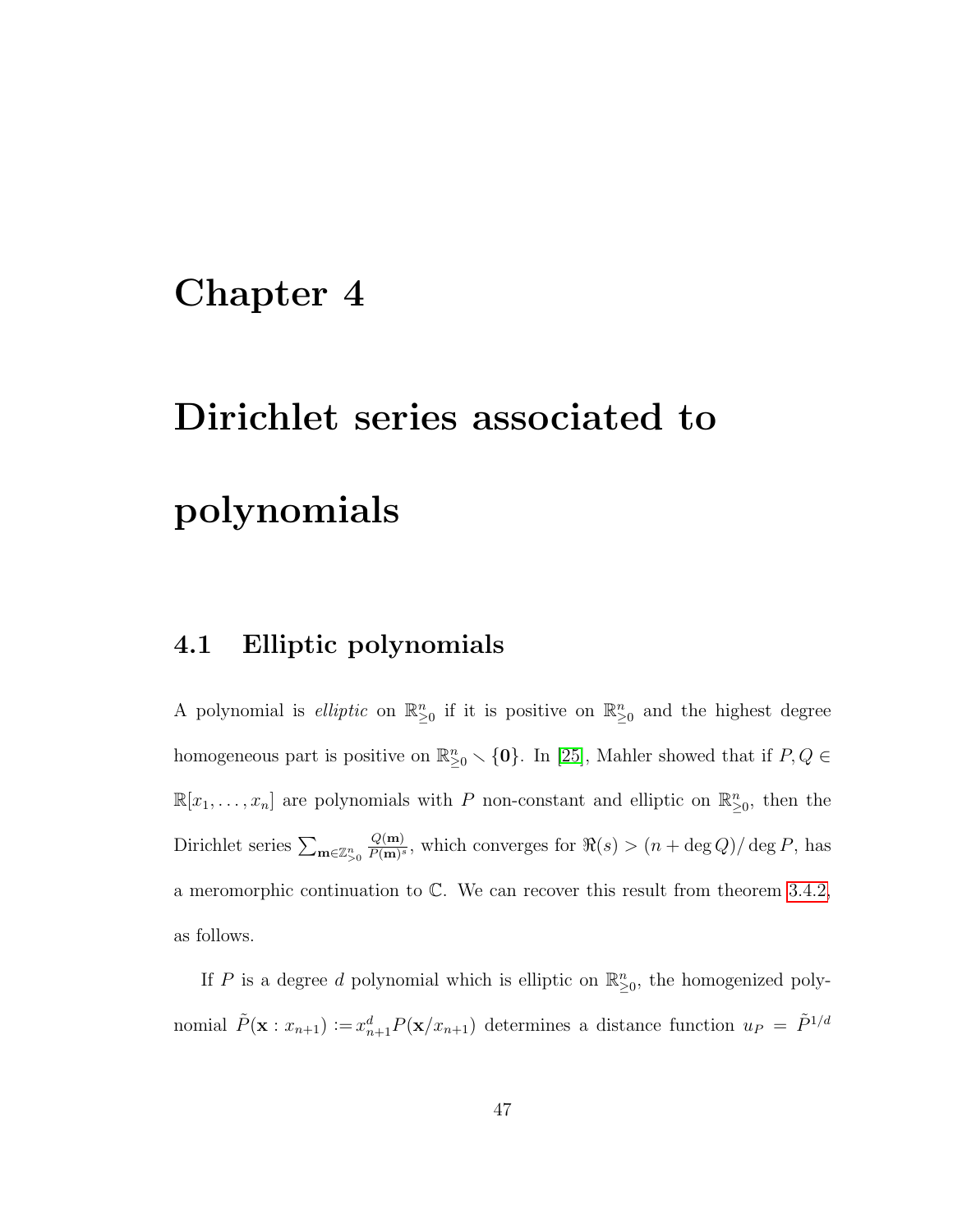on  $\mathbb{R}_{\geq 0}^{n+1}$ . Set  $\mathcal{A} = \mathbb{Z}_{\geq 0}^n$ ,  $c_{\mathbf{a}} = Q(\mathbf{a})$  and  $\mathbf{m}_{\mathbf{a}} = (\mathbf{a}, 1) \in \mathbb{Z}_{\geq 0}^{n+1}$  for  $\mathbf{a} \in \mathbb{Z}_{\geq 0}^n$ . If  $Q(\mathbf{x}) = \sum_{\mathbf{k}} b_{\mathbf{k}} \mathbf{x}^{\mathbf{k}} \in \mathbb{R}[x_1, \dots, x_n],$  then

$$
K(\mathbf{s}:s_{n+1}) = \sum_{\mathbf{a}\in\mathbb{Z}_{\geq 0}^n} \frac{Q(\mathbf{a})}{\mathbf{a}^{\mathbf{s}}} = \sum_{\mathbf{k}} b_{\mathbf{k}} \prod_{j=1}^n \zeta(s_j - k_j)
$$

satisfies hypotheses [4,](#page-39-0) and

<span id="page-53-1"></span>
$$
\sum_{\mathbf{a}\in\mathbb{Z}_{>0}^n} Q(\mathbf{a}) P(\mathbf{a})^{-s} = \zeta_{u_P}(K; sd). \tag{4.1.1}
$$

## 4.2 More general polynomials

A number of authors have extended Mahler's result to larger classes of polynomials, which we now describe. We note that the theorems of Sargos, Lichtin and Essouabri which we will refer to below, are more refined than the versions we will state here.

If  $P = \sum_{\mathbf{k} \in \mathbb{Z}_{\geq 0}^n} a_{\mathbf{k}} \mathbf{x}^{\mathbf{k}} \in \mathbb{C}[x_1, \dots, x_n]$  is a polynomial, its support is

$$
supp(P) = \{ \mathbf{k} \in \mathbb{Z}_{\geq 0}^n \mid a_{\mathbf{k}} \neq 0 \},
$$

and its Newton polyhedron  $\Delta(P) = \text{conv}(\text{supp}(P))$  is the convex hull of its support. We say that  $\Delta(P)$  is *of full dimension* if dim span $\Delta(P) = n$ . The *Newton polyhedron* at infinity is

$$
\Gamma_{\infty}(P) = \text{conv}(\text{supp}(P) - \mathbb{R}_{\geq 0}^n).
$$

Note that if  $P^{[\mathbf{a}]}(\mathbf{x}) := P(\mathbf{a} + \mathbf{x})$  is the shift of P by  $\mathbf{a} \in \mathbb{R}^n$ , then  $\Gamma_{\infty}(P^{[\mathbf{a}]}) = \Gamma_{\infty}(P)$ , and for generic<sup>[1](#page-53-0)</sup>  $a$ ,

$$
\Delta(P^{[\mathbf{a}]}) = \Gamma_{\infty}(P) \cap \mathbb{R}_{\geq 0}^n.
$$

<span id="page-53-0"></span><sup>&</sup>lt;sup>1</sup>specifically, for **a** such that  $\partial^{\bf k}P({\bf a})\neq 0$  for all **k** which are vertices of  $\Gamma_\infty(P)\cap \mathbb{R}_{\geq 0}^n$ .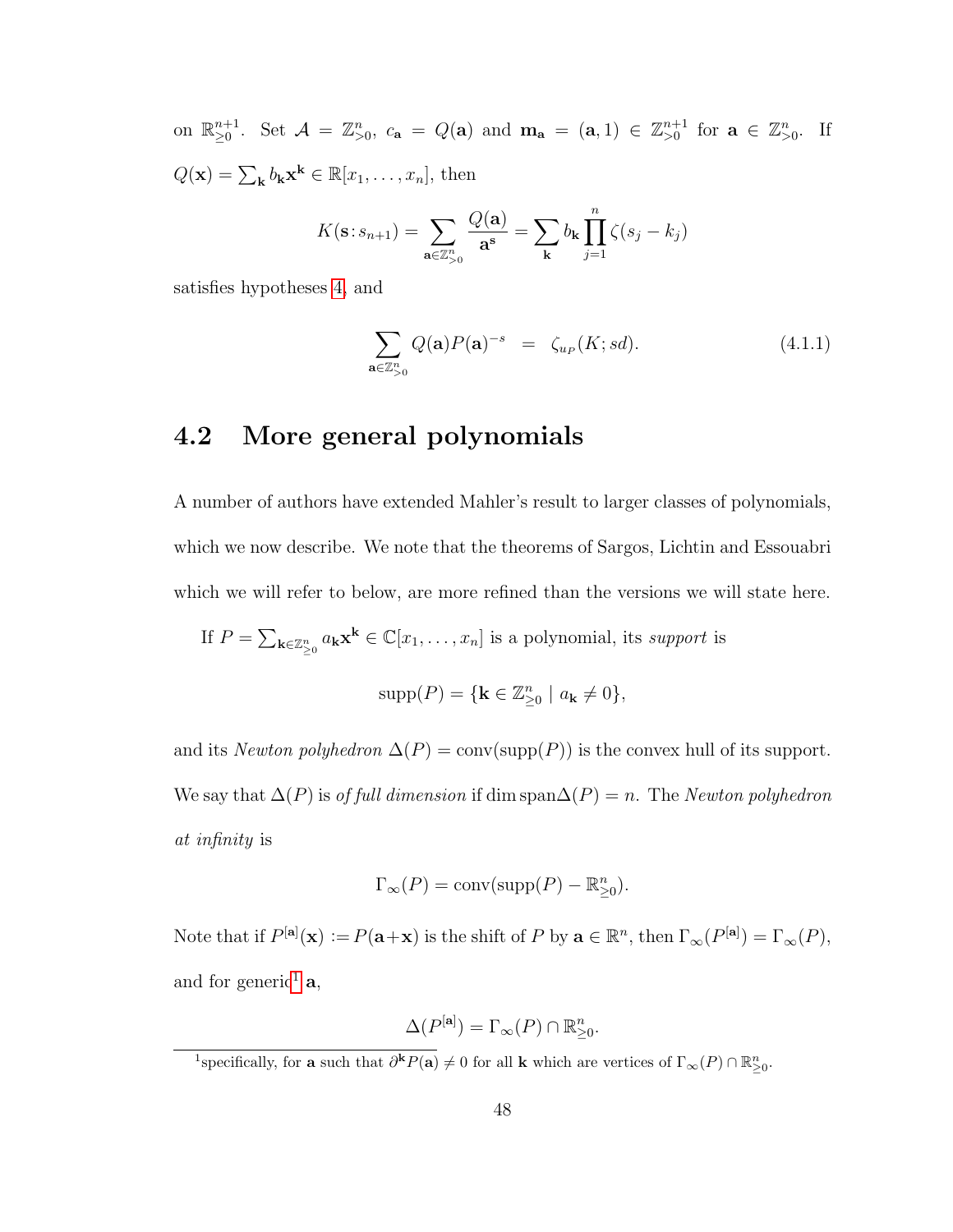We write  $P^* = \sum_{\mathbf{k} \in \mathcal{V}(P)} \mathbf{x}^{\mathbf{k}}$ , where  $\mathcal{V}(P)$  is the set of vertices of  $\Gamma_\infty(P)$ .

#### 4.2.1 Nondegenerate polynomials

If  $X \subseteq \mathbb{R}^n$ , a polynomial P is said to be *nondegenerate with respect to its Newton* polygon at infinity on X (or just nondegenerate on X) if  $P^* = O(P)$  on X. If we do not specify X, it should be understood to be  $J<sup>n</sup>$ , where  $J = [1, \infty)$ . As shown in [\[3\]](#page-79-0), nondegeneracy on  $J^n$  is equivalent to having  $\frac{\partial^k P}{P}$  $\frac{\kappa_P}{P}(\mathbf{x}) = O(\mathbf{x}^{-\mathbf{k}})$  on  $J^n$  for all  $\mathbf{k} \in \mathbb{Z}_{\geq 0}^n$ .

Every elliptic polynomial is nondegenerate, but not conversely. For example,  $x^2 + y$  is nondegenerate, but is not elliptic. Thus the following extends Mahler's result.

#### <span id="page-54-0"></span>Theorem 4.2.1. (Sargos,  $[31]$ )

If  $P, Q \in \mathbb{R}[x_1, \ldots, x_n]$ , where P is nondegenerate and  $P(\mathbf{x}) \to \infty$  as  $|\mathbf{x}| \to \infty$  on  $J^n$ , the series  $\sum_{\mathbf{m}\in\mathbb{Z}_{>0}^n}$  $Q(\mathbf{m})$  $\frac{Q(m)}{P(m)^s}$  defines an analytic function on  $\mathbb{C}_{\geq \eta}$  for some  $\eta > 0$ , and extends to a meromorphic function on  $\mathbb C$  with rational poles and polynomial growth in vertical strips.

#### 4.2.2 Hypoelliptic polynomials

A polynomial P is hypoelliptic if there exists  $b \in (0, 1)$  such that

- (i)  $P(\mathbf{x}) \to \infty$  as  $\|\mathbf{x}\| \to \infty$ ,  $\mathbf{x} \in [b, \infty)^n$
- (ii) For all  $\mathbf{k} \in \mathbb{Z}_{\geq 0}^n \setminus \{\mathbf{0}\},\, \frac{P^{(\mathbf{k})}}{P}$  $\frac{P^{(k)}}{P}(\mathbf{x}) \to 0$  as  $\|\mathbf{x}\| \to \infty$  on  $[b,\infty)^n$ .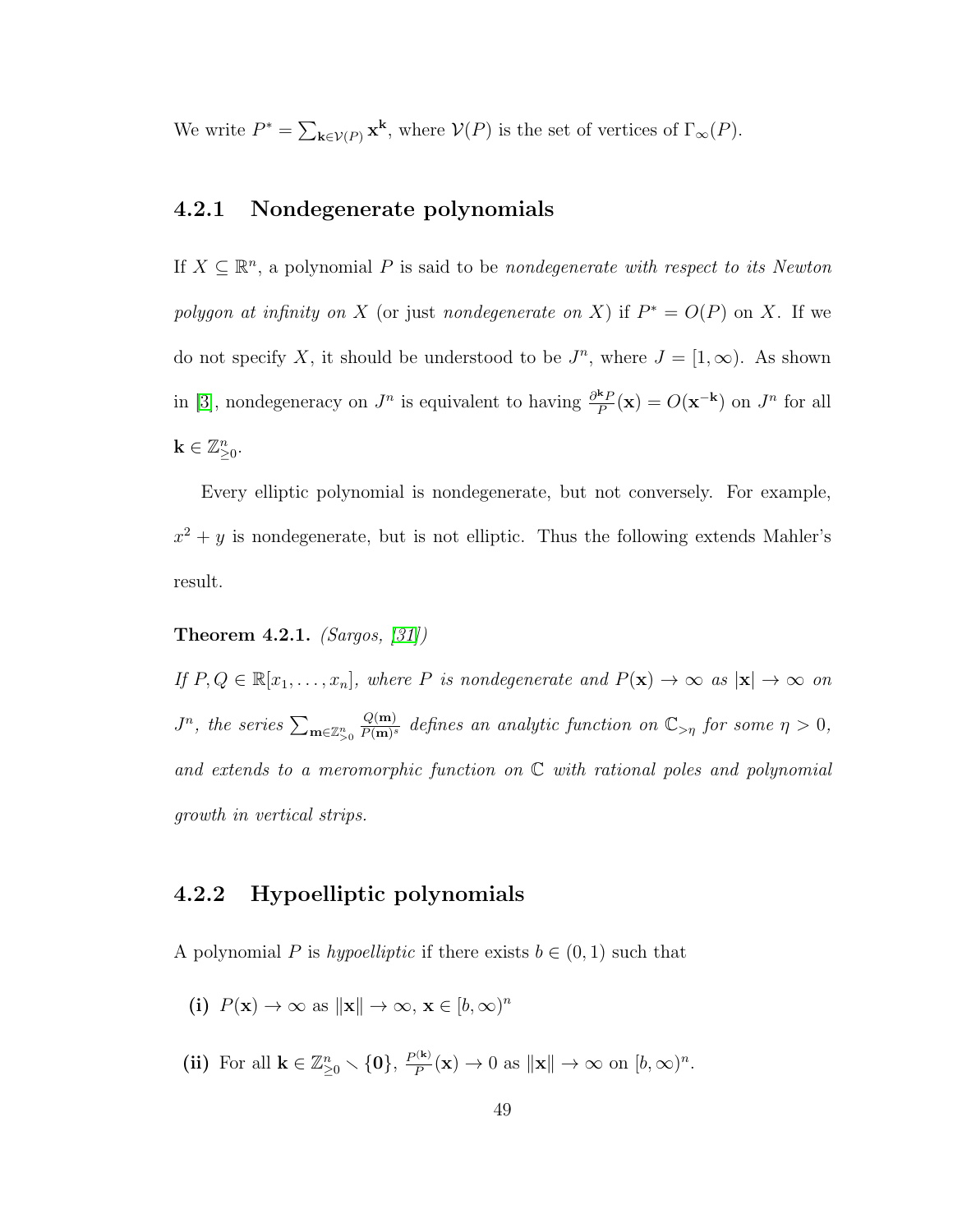Every elliptic polynomial in hypoelliptic, but not conversely. For example,  $(x-y)^2$ +  $x$  is hypoelliptic, but is degenerate, hence not elliptic. There is no inclusion relation between the classes of nondegenerate and hypoelliptic polynomials, since  $xy$  is non-degenerate and not hypoelliptic. Lichtin [\[22\]](#page-82-6) showed that for  $P, Q \in \mathbb{R}[x_1, \ldots, x_n]$ with P hypoelliptic, the series  $\sum_{\mathbf{m}\in\mathbb{Z}_{>0}^n}$  $Q(\mathbf{m})$  $\frac{Q(m)}{P(m)^s}$  defines an analytic function on  $\mathbb{C}_{\geq \eta}$ for some  $\eta > 0$ , and extends to a meromorphic function on C with rational poles and polynomial growth in vertical strips.

#### 4.2.3 The class  $H_0S$

Essouabri [\[5\]](#page-79-1) defined the class  $H_0S$  to be those polynomials P for which there exists  $b \in (0,1)$  such that

(i) 
$$
P(\mathbf{x}) \to \infty
$$
 as  $\|\mathbf{x}\| \to \infty$ ,  $\mathbf{x} \in [b, \infty)^n$ 

and such that one of the following equivalent conditions is satisfied:

- (ii) The distance between  $[b,\infty)^n$  and the set of complex zeros of P is positive.
- (ii)' There exists  $\epsilon > 0$  such that for  $\mathbf{x} \in [b, \infty)^n$  and  $\mathbf{y} \in B(\mathbf{0}, \epsilon)$ ,  $P(\mathbf{x} + i\mathbf{y}) \neq 0$ .
- (ii)<sup>*''*</sup> For all  $\mathbf{k} \in \mathbb{Z}_{\geq 0}^n$ ,  $\frac{P^{(\mathbf{k})}}{P}$  $\frac{P^{(k)}}{P}(\mathbf{x}) = O(1)$  as  $\|\mathbf{x}\| \to \infty$  on  $[b, \infty)^n$ .

In [\[5\]](#page-79-1), Essouabri shows that for  $P \in H_0S$ ,  $\sum_{\mathbf{m}\in\mathbb{Z}_{\geq 0}^n} P(\mathbf{m})^{-s}$  defines an analytic function on  $\mathbb{C}_{>\eta}$  for some  $\eta > 0$ , and extends to a meromorphic function on  $\mathbb{C}$ , with rational poles and polynomial growth in vertical strips.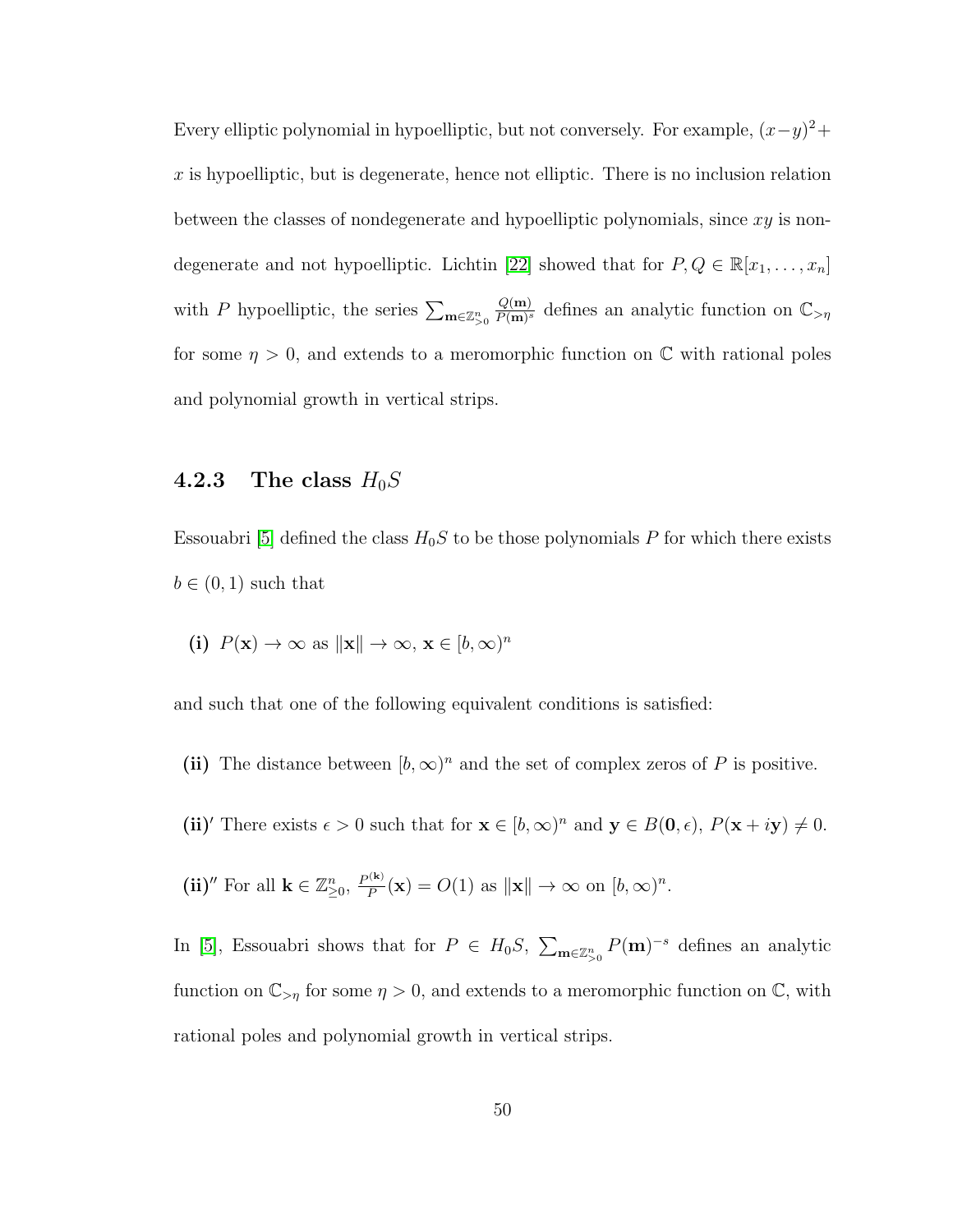### 4.3 Completely nonvanishing polynomials

We now introduce a class of polynomials which are closely related to nondegenerate polynomials.

For  $P \in \mathbb{R}[x_1,\ldots,x_n]$  and  $\Gamma$  a face of  $\Delta(P)$ , we let  $P_{\Gamma}$  denote the truncated polynomial  $\sum_{\mathbf{k}\in\mathbb{Z}_{\geq0}^n\cap\Gamma} a_{\mathbf{k}}\mathbf{x}^{\mathbf{k}}$ . Following [\[29\]](#page-82-7), we say that P is *completely nonvanish*ing on a set  $X \subset \mathbb{R}^n$ , if P has no zeros in X, and if, for all faces  $\Gamma$  of  $\Delta(P)$ , the truncated polynomial  $P_{\Gamma}$  has no zeros in X.

The following theorem is theorem 2.2 of [\[31\]](#page-83-1) chapter III in the case where  $P$  is real.

<span id="page-56-1"></span>**Theorem 4.3.1.** Suppose  $P \in \mathbb{R}[x_1, \ldots, x_n]$  is positive on  $J^n$ . Then the following properties are equivalent:

- (i) P is nondegenerate on  $J^n$ .
- (ii) For every facet<sup>[2](#page-56-0)</sup> F of  $\Gamma_{\infty}(P)$ ,  $P_F$  is nondegenerate on  $J^n$ .
- (iii) For every face F of  $\Gamma_{\infty}(P)$ ,  $P_F$  is positive on  $J^n$ .

<span id="page-56-2"></span>Remark 4.3.2. By replacing P by  $P \circ \delta_{\lambda}$ , for  $\lambda \in \mathbb{R}_{>0}^n$ , we see that theorem [4.3.1](#page-56-1) remains true with  $J^n$  replaced by  $\prod_{j=1}^n[\lambda_j,\infty)$ . Thus, if P is positive and nondegenerate on  $\mathbb{R}^n_{>0}$ ,  $P_F$  is positive on  $\mathbb{R}^n_{>0}$  for every face F of  $\Gamma_\infty(P)$ .

<span id="page-56-0"></span><sup>2</sup>A warning to English-speaking readers of [\[31\]](#page-83-1) (and French papers concerning polyhedra in general): Sargos uses the terminology of Bourbaki, where a facet is a face in French, and a face is a facette.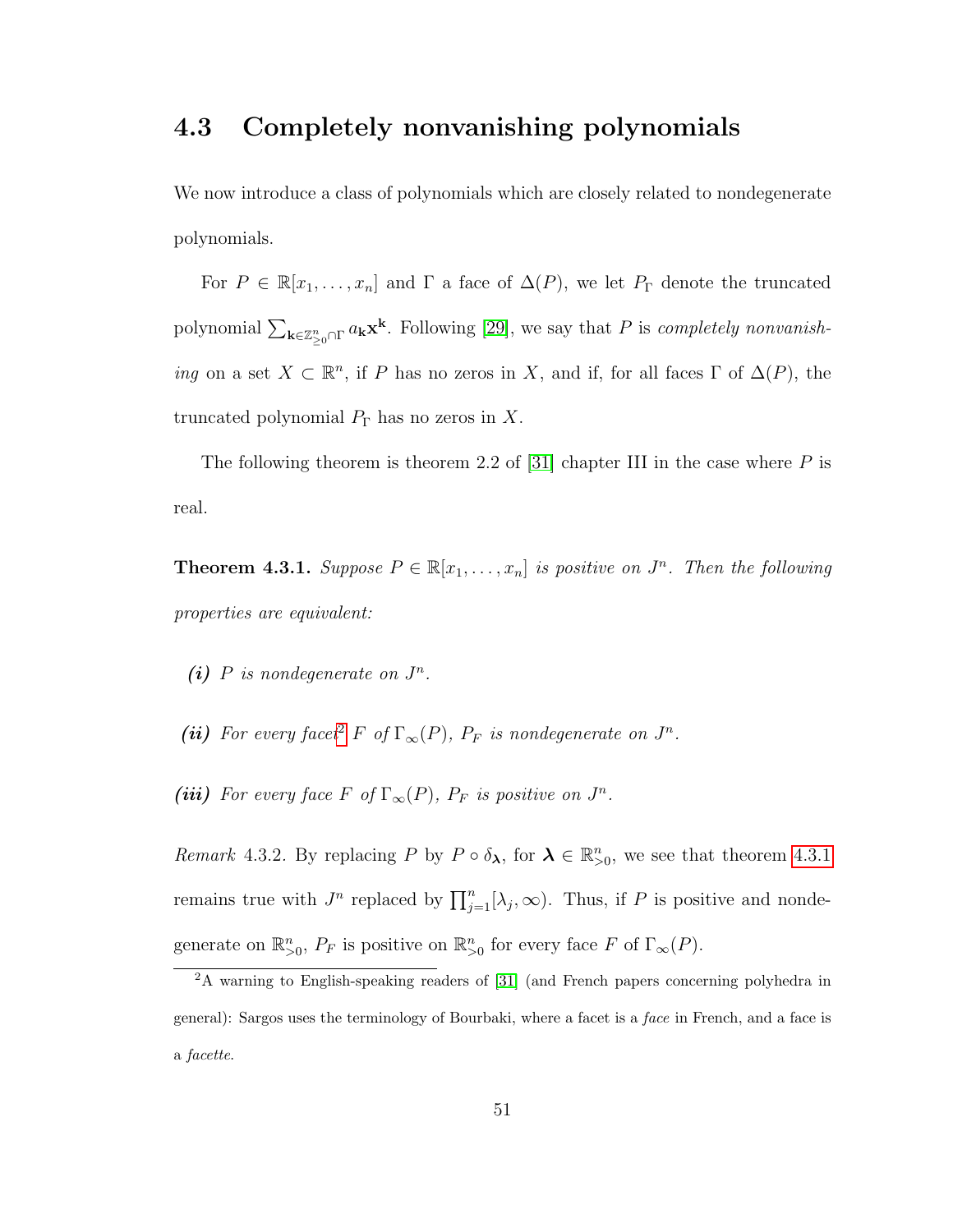Theorem [4.3.1](#page-56-1) implies that every polynomial which is completely nonvanishing on  $J<sup>n</sup>$  is nondegenerate. While the converse is not true, we will show that we can still relate nondegenerate polynomials to completely nonvanishing polynomials on  $\mathbb{R}^n_{>0}$ . This will be done in section [4.3.1.](#page-61-0) The reason for considering completely nonvanishing polynomials is that their homogenizations determine well-behaved beta functions, provided their Newton polyhedra are of full dimension.

Let  $\Delta_{\infty}(P) \subset \mathbb{R}_{\geq 0}^{n+1}$  be the convex cone generated by supp $(\tilde{P})$ , where  $\tilde{P}$  is the homogenization of P. The following theorem is a restatement of theorem 2.2 of [\[1\]](#page-79-2), in the special case  $m = 1$ :

<span id="page-57-0"></span>**Theorem 4.3.3.** Suppose  $P \in \mathbb{R}[x_1, \ldots, x_n]$  is completely nonvanishing on  $\mathbb{R}^n_{>0}$ , and that its Newton polyhedron is of full dimension. Let  $d = \deg P$ . Then

$$
\mathrm{B}_P(\mathbf{z}) \,:=\, \int_{\mathbb{R}^n_{\geq 0}} P(\mathbf{t})^{-|\mathbf{z}|/d} (\mathbf{t}\,:\,1)^{\mathbf{z}-\mathbf{1}} d\mathbf{t}
$$

converges to an analytic function in the tube domain  $int(\Delta_{\infty}(P))_{\mathbb{C}}$ .

Let  $\Gamma_1, \ldots, \Gamma_N$  be the facets of  $\Delta_{\infty}(P)$ . We can write

$$
\Delta_{\infty}(P) = \bigcap_{i=1}^{N} \{ \mathbf{x} \in \mathbb{R}^{n+1} \mid \langle \mathbf{x}, \boldsymbol{\mu}_i \rangle \ge 0 \},\tag{4.3.1}
$$

where  $\mu_i \in \mathbb{Z}^{n+1}$  is an inward-pointing normal vector to  $\Gamma_i$ , and where  $\langle \mathbf{x}, \mathbf{y} \rangle =$  $x_1y_1 + \ldots + x_{n+1}y_{n+1}$  is the diagonal bilinear form.

The next proposition can be derived from([\[1\]](#page-79-2), theorem 2.4) and its proof, but we give a more direct proof, using the ideas in [\[1\]](#page-79-2).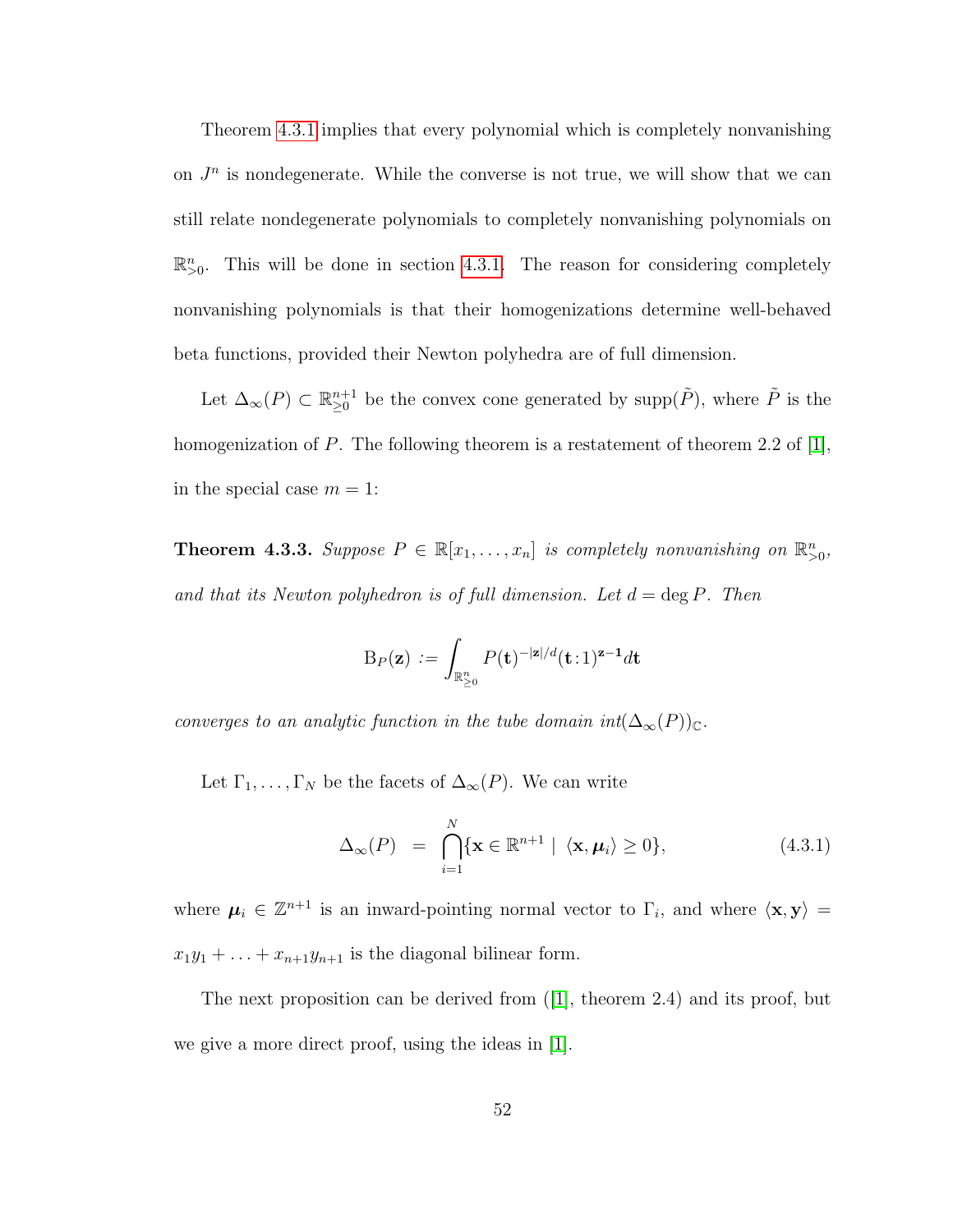Proposition 4.3.4. Suppose the same hypotheses as in theorem [4.3.3](#page-57-0) hold. For each  $\mathbf{k} \in \mathbb{Z}_{\geq 0}^N$ , there exists a finite set  $S_{\mathbf{k}} \subset \mathbb{Z}^{n+1}$  such that  $\langle \mathbf{h}, \mu_i \rangle \geq k_i$  for  $\mathbf{h} \in S_{\mathbf{k}}$ ,  $i = 1, \ldots, N$ , and there exist polynomials  $Q_{\mathbf{k},\mathbf{h}}$  for each  $\mathbf{h} \in S_{\mathbf{k}}$ , of degree at most  $|\mathbf{k}|$ , such that

<span id="page-58-0"></span>
$$
\prod_{i=1}^{N} (\langle \mathbf{z}, \boldsymbol{\mu}_i \rangle)_{k_i}^+ B_P(\mathbf{z}) = \sum_{\mathbf{h} \in S_{\mathbf{k}}} Q_{\mathbf{k}, \mathbf{h}}(|\mathbf{z}|) B_P(\mathbf{z} + \mathbf{h}) \tag{4.3.2}
$$

for  $z \in \Delta_{\infty}(P)$ .

*Proof.* Let  $\tilde{P}(\mathbf{x}) = \sum_{\mathbf{h}} \alpha_{\mathbf{h}} \mathbf{x}^{\mathbf{h}}$ . Then for  $i \in [n]$ ,

$$
\Gamma(|\mathbf{z}|/d)B_P(\mathbf{z}) = \int_{\mathbb{R}_{\geq 0}^{n+1}} e^{-\widetilde{P}(\mathbf{y})} \mathbf{y}^{\mathbf{z}-1} d\mathbf{y}
$$
\n
$$
= z_i^{-1} \int_{\mathbb{R}_{\geq 0}^{n+1}} e^{-\widetilde{P}(\mathbf{y})} \widetilde{P}^{(\mathbf{e}_i)}(\mathbf{y}) \mathbf{y}^{\mathbf{z}+\mathbf{e}_i-1} d\mathbf{y}
$$
\n
$$
= z_i^{-1} \sum_{\mathbf{h} \in \text{supp}(\widetilde{P})} \alpha_{\mathbf{h}} h_i \Gamma(|\mathbf{z} + \mathbf{h}|/d) B_P(\mathbf{z} + \mathbf{h}),
$$

where we have used integration by parts in the second line. Note that  $|\mathbf{h}| = d$  for  $\mathbf{h}\in \text{supp}(\widetilde{P}),$  so  $\Gamma(|\mathbf{z}+\mathbf{h}|/d)=\Gamma(|\mathbf{z}|/d)|\mathbf{z}|/d,$  hence

$$
z_i \mathbf{B}_P(\mathbf{z}) = \frac{|\mathbf{z}|}{d} \sum_{\mathbf{h} \in \text{supp}(\widetilde{P})} \alpha_{\mathbf{h}} h_i \mathbf{B}_P(\mathbf{z} + \mathbf{h}).
$$

Therefore, for  $j = 1, \ldots, N$ ,

$$
\langle \mathbf{z}, \boldsymbol{\mu}_j \rangle B_P(\mathbf{z}) = \frac{|\mathbf{z}|}{d} \sum_{\mathbf{h} \in \text{supp}(\tilde{P}) \backslash \Gamma_j} \alpha_{\mathbf{h}} \langle \mathbf{h}, \boldsymbol{\mu}_j \rangle B_P(\mathbf{z} + \mathbf{h}), \tag{4.3.3}
$$

We can now prove  $(4.3.2)$  by induction on  $|\mathbf{k}|$ . For  $|\mathbf{k}| = 0$  it is trivially true. Suppose it holds for |**k**|. Fix  $j \in [N]$ , and set  $\mathbf{k}^* = \mathbf{k} + \mathbf{e}_j$ . Write  $S_{\mathbf{k}}$  as the disjoint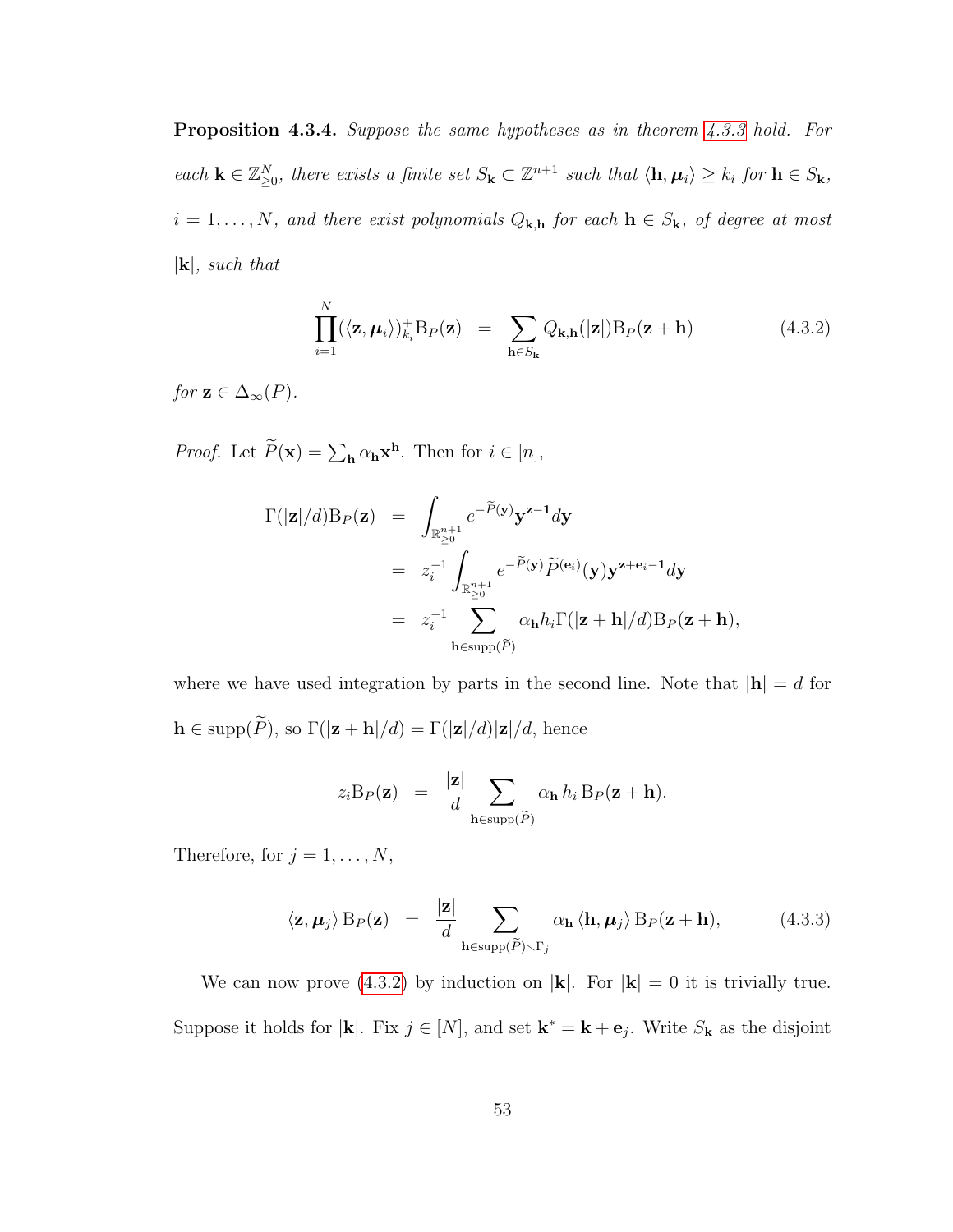union  $S_{\mathbf{k},j} \cup S'_{\mathbf{k},j}$ , where  $\mathbf{h} \in S_{\mathbf{k},j}$  iff  $\langle \mathbf{h}, \boldsymbol{\mu}_j \rangle > k_j$  (so  $\mathbf{h} \in S'_{\mathbf{k},j}$  iff  $k_j - \langle \mathbf{h}, \boldsymbol{\mu}_j \rangle = 0$ ). Then

$$
\prod_{i=1}^{N} (\langle \mathbf{z}, \mu_i \rangle)_{k_i^*}^+ B_P(\mathbf{z}) = \sum_{\mathbf{h} \in S_{\mathbf{k}}} Q_{\mathbf{k},\mathbf{h}}(|\mathbf{z}|) (\langle \mathbf{z}, \mu_j \rangle + k_j) B_P(\mathbf{z} + \mathbf{h})
$$
\n
$$
= \sum_{\mathbf{h} \in S_{\mathbf{k}}} Q_{\mathbf{k},\mathbf{h}}(|\mathbf{z}|) (\langle \mathbf{z} + \mathbf{h}, \mu_j \rangle + k_j - \langle \mathbf{h}, \mu_j \rangle) B_P(\mathbf{z} + \mathbf{h})
$$
\n
$$
= \sum_{\mathbf{h} \in S_{\mathbf{k}}} Q_{\mathbf{k},\mathbf{h}}(|\mathbf{z}|) \langle \mathbf{z} + \mathbf{h}, \mu_j \rangle B_P(\mathbf{z} + \mathbf{h})
$$
\n
$$
+ \sum_{\mathbf{h} \in S_{\mathbf{k},j}} Q_{\mathbf{k},\mathbf{h}}(|\mathbf{z}|) (k_j - \langle \mathbf{h}, \mu_j \rangle) B_P(\mathbf{z} + \mathbf{h})
$$
\n
$$
= \sum_{\mathbf{h} \in S_{\mathbf{k}}} Q_{\mathbf{k},\mathbf{h}}(|\mathbf{z}|) \frac{|\mathbf{z}|}{d} \sum_{\mathbf{h}' \in \text{supp}(\tilde{P}) \setminus \Gamma_j} \alpha_{\mathbf{h}'} \langle \mathbf{h}', \mu_j \rangle B_P(\mathbf{z} + \mathbf{h} + \mathbf{h}')
$$
\n
$$
+ \sum_{\mathbf{h} \in S_{\mathbf{k},j}} Q_{\mathbf{k},\mathbf{h}}(|\mathbf{z}|) (k_j - \langle \mathbf{h}, \mu_j \rangle) B_P(\mathbf{z} + \mathbf{h}).
$$

If we set  $S_{\mathbf{k}^*} = (S_{\mathbf{k}} + (\text{supp}(\tilde{P}) \setminus \Gamma_j)) \cup S_{\mathbf{k},j}$ , then it is clear that we can find polynomials  $Q_{\mathbf{k}^*,\mathbf{h}}$  for  $\mathbf{h} \in S_{\mathbf{k}^*}$ , of degree at most  $|\mathbf{k}| + 1 = |\mathbf{k}^*|$ , such that  $(4.3.2)$ holds.

It remains to show that for  $\mathbf{h} \in S_{\mathbf{k}^*}, i = 1, \ldots, N$ , we have  $\langle \mathbf{h}, \boldsymbol{\mu}_i \rangle \geq k_i^* = k_i + \delta_{i,j}$ . If  $\mathbf{h} \in S_{\mathbf{k}}$  and  $\mathbf{h}' \in \text{supp}(\widetilde{P}) \setminus \Gamma_j$ , then

$$
\langle \mathbf{h} + \mathbf{h}', \boldsymbol{\mu}_i \rangle = \langle \mathbf{h}, \boldsymbol{\mu}_i \rangle + \langle \mathbf{h}', \boldsymbol{\mu}_i \rangle \geq k_i + \delta_{i,j},
$$

while if  $\mathbf{h} \in S_{\mathbf{k},j}$ , then by definition,  $\langle \mathbf{h}, \boldsymbol{\mu}_i \rangle \geq k_i + \delta_{i,j}$ .

 $\Box$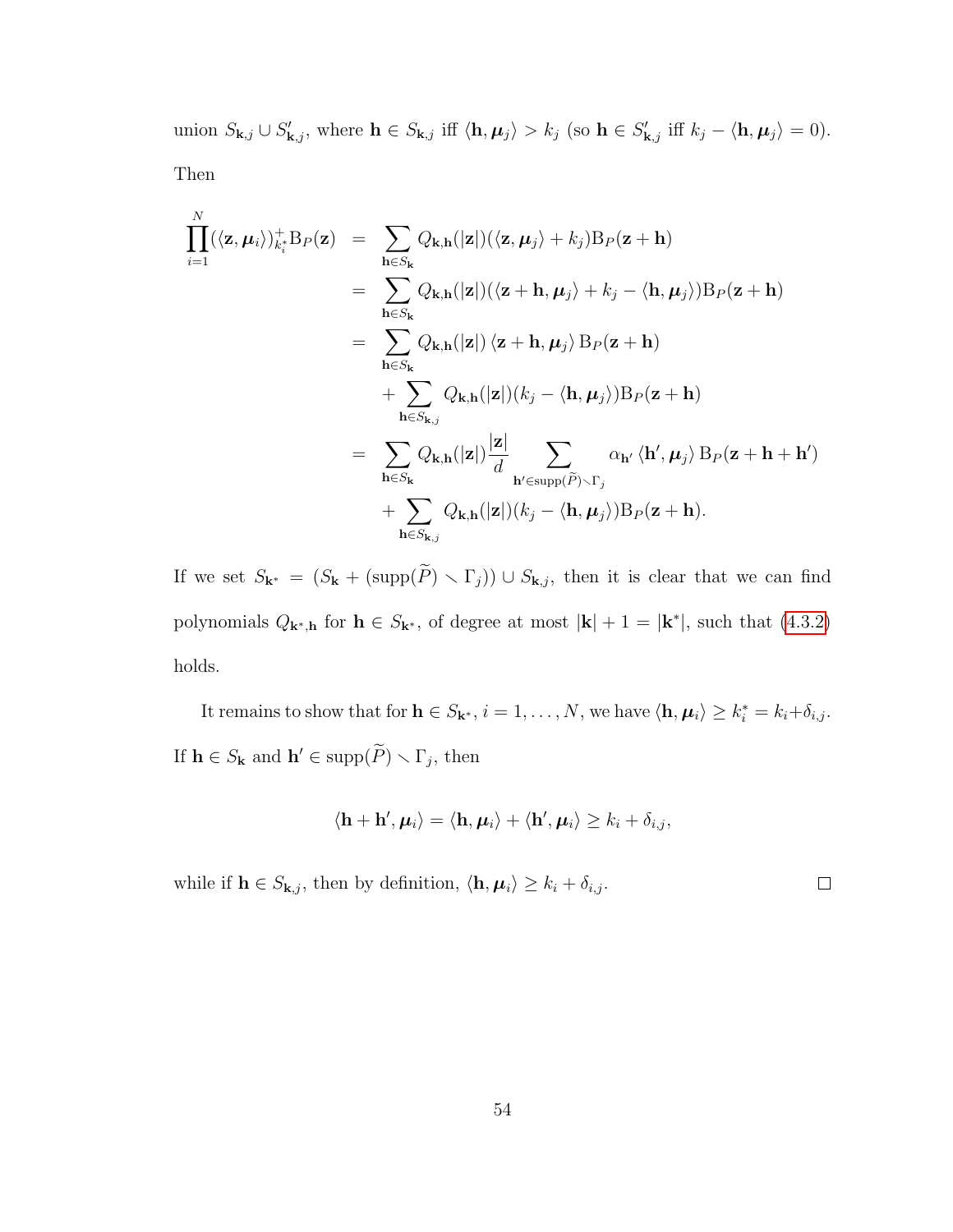The right-hand side of [\(4.3.2\)](#page-58-0) defines an analytic function for  $z \in \mathbb{C}^{n+1}$  with

<span id="page-60-0"></span>
$$
\Re(\mathbf{z}) \in \bigcap_{\mathbf{h} \in S_{\mathbf{k}}} (\Delta_{\infty}(P) - \mathbf{h})
$$
  
\n
$$
= \bigcap_{\mathbf{h} \in S_{\mathbf{k}}} \bigcap_{i=1}^{N} \{ \mathbf{x} \in \mathbb{R}^{n+1} \mid \langle \mathbf{x} + \mathbf{h}, \mu_{i} \rangle \ge 0 \}
$$
  
\n
$$
= \bigcap_{i=1}^{N} \bigcap_{\mathbf{h} \in S_{\mathbf{k}}} \{ \mathbf{x} \in \mathbb{R}^{n+1} \mid \langle \mathbf{x}, \mu_{i} \rangle \ge -\langle \mathbf{h}, \mu_{i} \rangle \}
$$
(4.3.4)

Since  $\langle \mathbf{h}, \boldsymbol{\mu}_i \rangle \geq k_i$  for all  $\mathbf{h} \in S_{\mathbf{k}}$ ,  $i = 1, \ldots, N$ , [\(4.3.4\)](#page-60-0) will contain the region

$$
\bigcap_{i=1}^N \{ \mathbf{x} \in \mathbb{R}^{n+1} \mid \langle \mathbf{x}, \boldsymbol{\mu}_i \rangle \geq -k_i \}.
$$

We thus obtain the meromorphic continuation of  $B_P(z)$ .

The following proposition is a modified version of proposition [3.2.1;](#page-27-1) likewise for its proof.

**Proposition 4.3.5.** Suppose  $K = K(m, c; )$ , and  $P \in \mathbb{R}[x_1, \ldots, x_n]$  is completely nonvanishing on  $\mathbb{R}^n_{>0}$  and of full dimension. Let  $C_K$  be the connected component of  $\mathbb{R}^n$  v $\cup$ {polar divisors of K} which contains  $(N_K+1)$ 1, and let  $\Sigma_{K,P} = C_K \cap \Delta_\infty(P)$ . If  $\mathbf{c} \in \varpi_n(int(\Sigma_{K,P}))$ , then for  $s \in \mathbb{C}$  with  $(\mathbf{c}, \Re(s) - |\mathbf{c}|) \in int(\Sigma_{K,P})$ ,

$$
\zeta_{\varphi,u}(K;s) = \int_{(\mathbf{c})} K(\mathbf{z},s-|\mathbf{z}|) \mathcal{B}_{\varphi,u}(\mathbf{z},s-|\mathbf{z}|) d\mathbf{z}.
$$
 (4.3.5)

As before, we can apply lemma [3.3.3](#page-32-0) to conclude that

<span id="page-60-1"></span>**Theorem [4.](#page-39-0)3.6.** Suppose  $K(m, c; \cdot)$  satisfies hypotheses 4. If  $\rho_0 = \min\{|x| \mid x \in$  $\Sigma_{K,P}$ , then  $\zeta_{\varphi,u}(K; s)$  has a meromorphic continuation to  $\mathbb C$  with real poles and polynomial growth in vertical strips, and is analytic in  $\mathbb{C}_{\geq \rho_0}$ .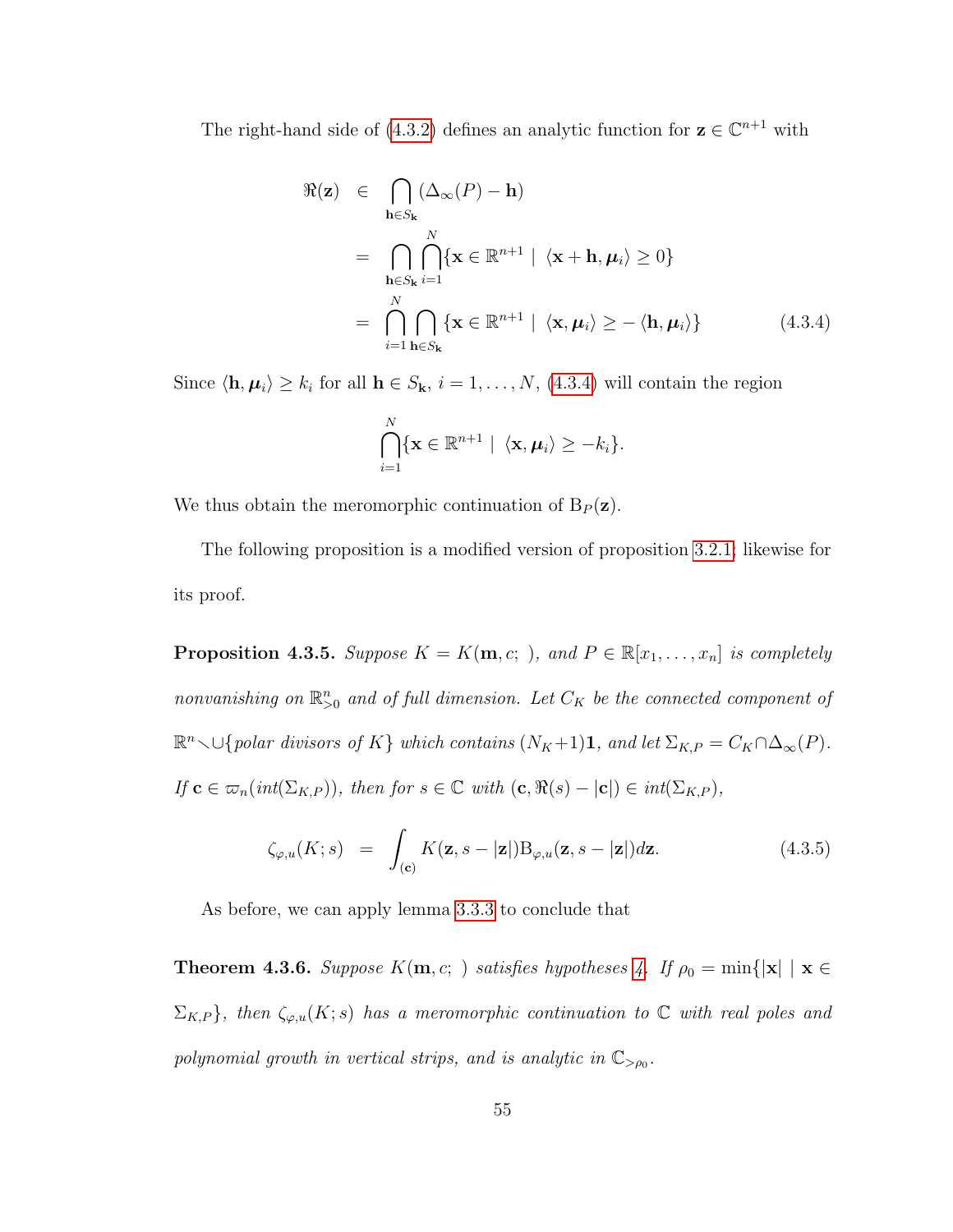#### <span id="page-61-0"></span>4.3.1 Sargos' theorem

With some more work, we can use theorem [4.3.6](#page-60-1) to give a new proof of theorem [4.2.1.](#page-54-0) For  $A \in GL_n(\mathbb{R})$ , define  $\omega_A : \mathbb{R}^n_{>0} \to \mathbb{R}^n_{>0} : \mathbf{x} \mapsto \mathbf{x}^A$ . Note that for  $\boldsymbol{\lambda} \in \mathbb{R}^n_{>0}$ ,  $\omega_A\circ\delta_{\pmb{\lambda}}=\delta_{\pmb{\lambda}^A}\circ\omega_A.$ 

The following theorem is theorem 2.1. of Sargos [\[32\]](#page-83-2) in the case  $r = 1$ :

<span id="page-61-2"></span>**Theorem 4.3.7.** Let  $\Delta$  be a bounded integral polyhedron in  $\mathbb{R}^n_{\geq 0}$ . Then there exists a finite subset  $\mathcal{M} \subset GL_n(\mathbb{Q}) \cap M_{n \times n}(\mathbb{Z}_{\geq 0})$  such that the following two properties are satisfied:

- (i) The family  $(\omega_A(J^n))_{A\in\mathcal{M}}$  is, up to a set of measure zero, a partition of  $J^n$ .
- (ii) For each  $A \in \mathcal{M}$ , the polyhedron  $A\Delta$  has a largest<sup>[3](#page-61-1)</sup> vertex.

**Lemma 4.3.8.** If  $P \in \mathbb{R}[x_1, \ldots, x_n]$  is nondegenerate on  $J^n$ , it is nondegenerate on  $[\eta, \infty)^n$  for some  $\eta \in (0, 1)$ .

The proof below uses ideas from the proof of theorem 2.2 of [\[31\]](#page-83-1), chapter III.

*Proof.* We first show that this is true when P has a largest monomial, say  $x^d$ . By assumption, there exists  $\lambda > 0$  such that  $\mathbf{x}^d \le \lambda P(\mathbf{x})$  on  $J^n$ . Then  $\hat{P}(\mathbf{x}) := P(\mathbf{x}^{-1})\mathbf{x}^d$ is bounded below by  $1/\lambda$  on  $(0, 1]^n$ . Since  $\widehat{P}$  is a polynomial in  $\mathbb{R}[x_1, \ldots, x_n]$ , it is continuous, so there exists  $\epsilon > 0$  such that  $\widehat{P}(\mathbf{x}) \ge 1/(2\lambda)$  on  $[-\epsilon, 1 + \epsilon]^n$ , and so the lemma follows with  $\eta = 1/(1 + \epsilon)$ .

<span id="page-61-1"></span><sup>&</sup>lt;sup>3</sup> with respect to the product partial order.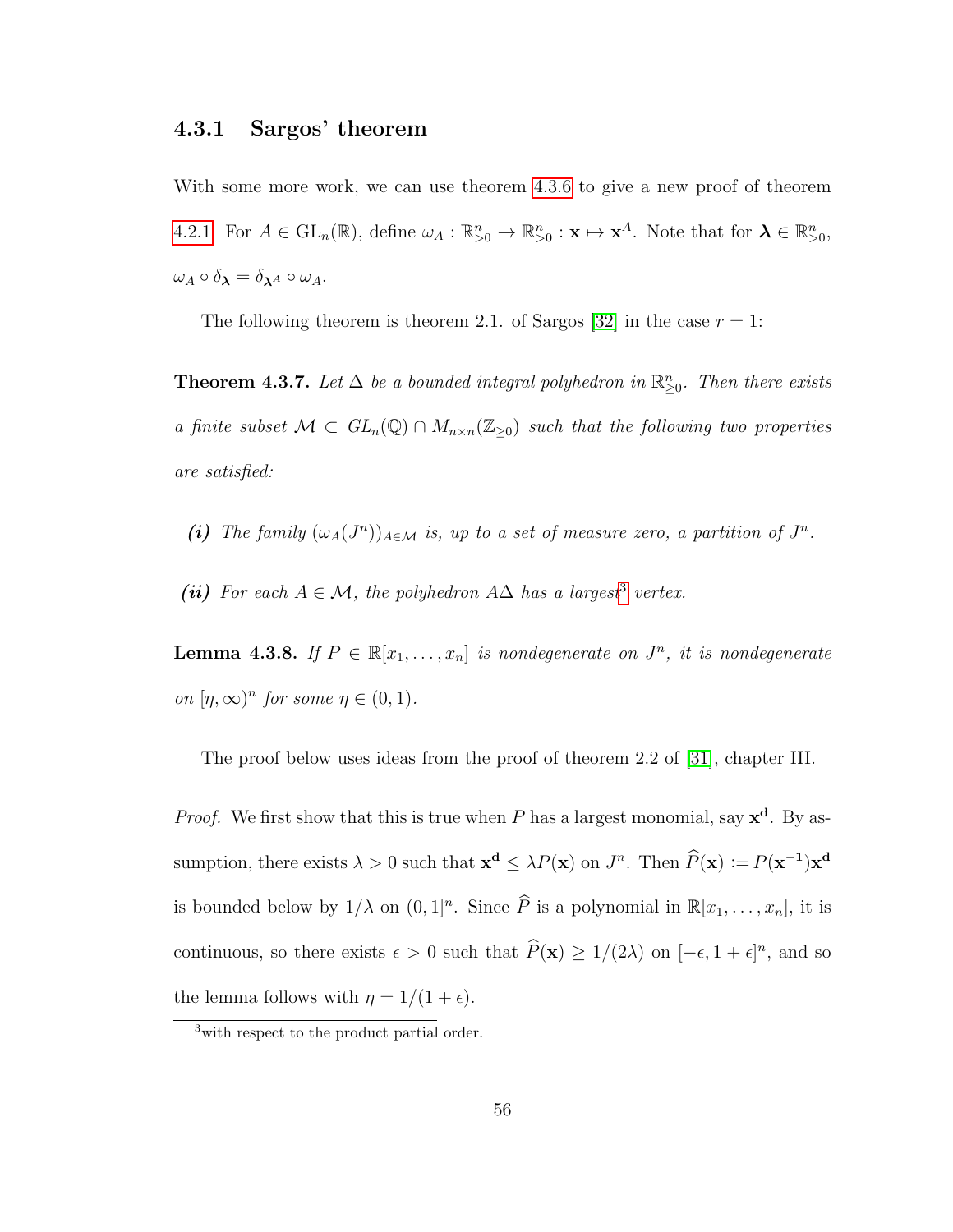For the general case, we use the fact that there exists a finite collection  $\mathcal{M} \subset$  $GL_n(\mathbb{Q}) \cap M_{n \times n}(\mathbb{Z}_{\geq 0})$  such that (i) and (ii) of theorem [4.3.7](#page-61-2) hold for  $\Delta = \Delta(P)$ . For each  $A \in \mathcal{M}$ ,  $\Delta(P \circ \omega_A) = A\Delta(P)$  has a largest monomial, so  $P \circ \omega_A$  has a largest monomial. Thus, for some  $\eta_A \in (0,1)$ ,  $(P \circ \omega_A)^* \ll P \circ \omega_A$  on  $[\eta_A, \infty)^n$ . But  $P^* \circ \omega_A \ll (P^* \circ \omega_A)^* = (P \circ \omega_A)^*$  on  $[\eta_A, \infty)^n$ , so  $P^* \ll P$  on  $\omega_A([\eta_A, \infty)^n)$ . Choose  $\eta < 1$  such that for each  $A \in \mathcal{M}$ ,  $\eta := (\eta \mathbf{1})^{A^{-1}} > \eta_A \mathbf{1}$ . Then

$$
[\eta, \infty)^n = \delta_{\eta 1}(J^n) = \bigcup_{A \in \mathcal{M}} \delta_{\eta 1}(\omega_A(J^n)) = \bigcup_{A \in \mathcal{M}} \omega_A(\delta_{\eta}(J^n)) \subset \bigcup_{A \in \mathcal{M}} \omega_A([\eta_A, \infty)^n),
$$
  
so  $P^* \ll P$  on  $[\eta, \infty)^n$ .

<span id="page-62-0"></span>**Proposition 4.3.9.** Suppose P is positive on  $J^n$  and  $P(x) \to \infty$  as  $|x| \to \infty$  on  $J^n$ . If P is nondegenerate on  $J^n$ , then for some  $\boldsymbol{\eta} \in [0,1)^n$ ,  $P^{[\boldsymbol{\eta}]}$  is completely nonvanishing on  $\mathbb{R}^n_{>0}$  and  $\Delta(P^{[\eta]})$  is of full dimension.

*Proof.* If P is positive and nondegenerate on  $J^n$  and  $P(\mathbf{x}) \to \infty$  as  $|\mathbf{x}| \to \infty$  on  $J^n$ , then P is positive and nondegenerate on  $[\eta_0, \infty)^n$  for some  $\eta_0 \in (0, 1)$ , by the previous lemma, and we may choose  $\boldsymbol{\eta} \in [\eta_0, 1)^n$  such that  $\Delta(P^{[\boldsymbol{\eta}]}) = \Gamma_{\infty}(P) \cap \mathbb{R}_{\geq 0}^n$ . The assumption  $P(\mathbf{x}) \to \infty$  as  $|\mathbf{x}| \to \infty$  on  $J^n$  implies that P depends effectively on all variables, so  $\Delta(P^{[\eta]})$  is of full dimension.

Therefore, on  $\mathbb{R}^n_{\geq 0}$ ,  $P^{[\eta]} \gg (P^*)^{[\eta]} > P^* = (P^{[\eta]})^*$ , where we use the fact that  $P^*$  has positive coefficients and  $\boldsymbol{\eta} \in \mathbb{R}_{>0}^n$  to conclude  $(P^*)^{[\boldsymbol{\eta}]} > P^*$ . Thus  $P^{[\boldsymbol{\eta}]}$  is positive and nondegenerate on  $\mathbb{R}^n_{\geq 0}$ , so by remark [4.3.2,](#page-56-2)  $(P^{[\eta]})_F$  is positive on  $\mathbb{R}^n_{>0}$ for all faces F of  $\Gamma_{\infty}(P^{[\eta]})$ . To conclude that  $P^{[\eta]}$  is completely nonvanishing on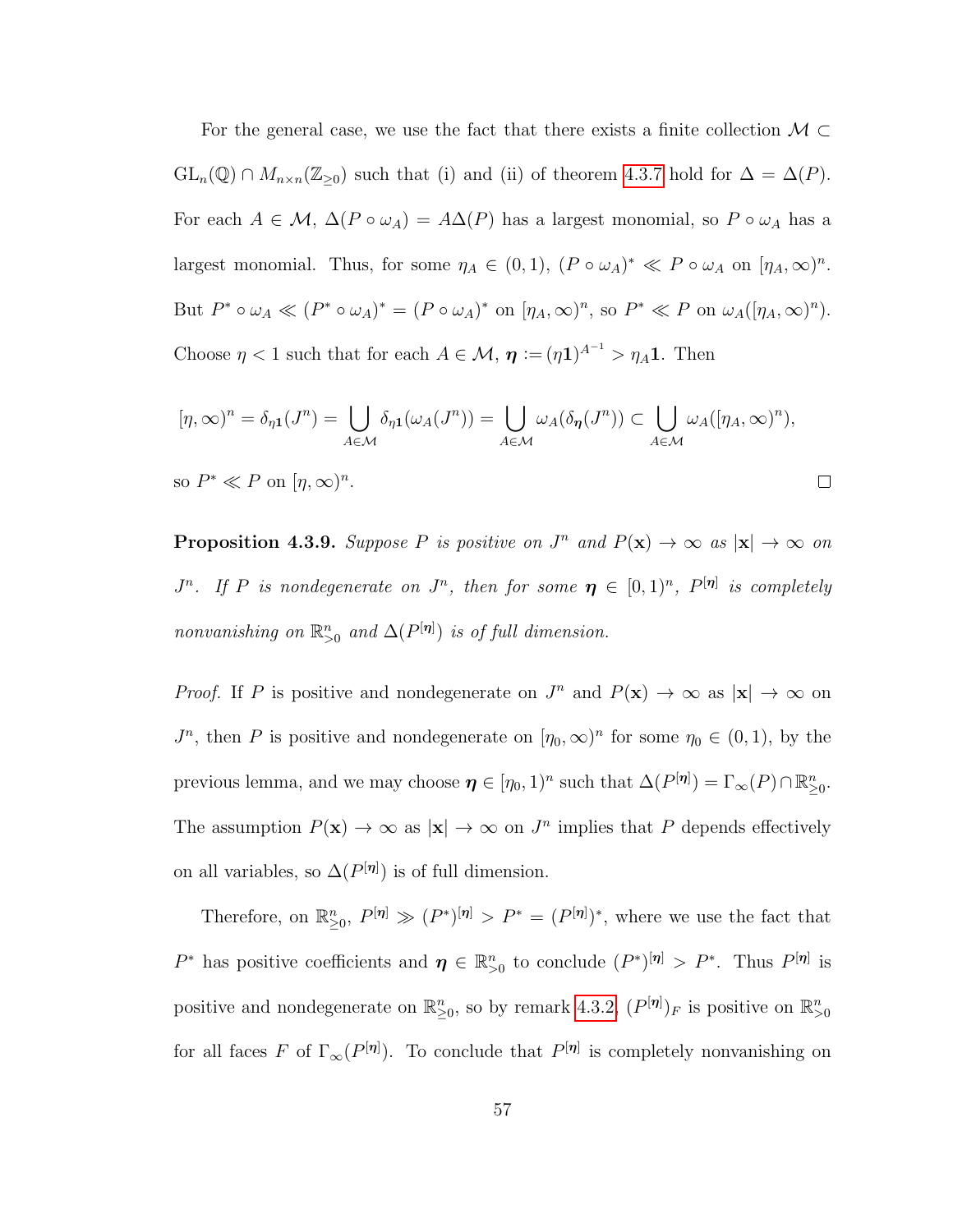$\mathbb{R}_{>0}^n$ , we need to show that  $(P^{[\eta]})_F$  is positive on  $\mathbb{R}_{>0}^n$  for all faces F of  $\Delta(P^{[\eta]})$ which lie in one of the coordinate hyperplanes.

Let  $H_i$  be the coordinate hyperplane  $x_i = 0$ . We may assume that  $F \subset H_i$  iff  $i > m$ . If we write  $\boldsymbol{\eta} = (\boldsymbol{\eta}', \boldsymbol{\eta}'')$  and  $\mathbf{x} = (\mathbf{x}', \mathbf{x}'')$ , then

$$
(P^{[\eta]})_{\cap_{i=m+1}^n H_i} = P^{[\eta]}|_{\mathbf{x}''=\mathbf{0}} = (P|_{\mathbf{x}''=\eta''})^{[\eta']}.
$$

Let  $Q = P|_{\mathbf{x}''=\eta''}$ . If we write  $F = F' \times \{0_{n-m}\}\$ for a face  $F'$  of  $\Delta(P^{[\eta]}|_{\mathbf{x}''=0}) \subset$  $\mathbb{R}^{n-m}$ , then  $(P^{[\eta]})_F = ((P^{[\eta]})_{\cap_{i=m+1}^n H_i})_{F'} = (Q^{[\eta']} )_{F'}.$  If we can show that Q is nondegenerate on  $\prod_{j=1}^{m} [\eta_j,\infty)$ , then by lemma [4.3.1,](#page-56-1)  $(P^{[\eta]})_F$ , regarded as a function of **x'**, will be positive on  $\mathbb{R}^m_{>0}$ , and so, as a function of **x**, will be positive on  $\mathbb{R}^n_{>0}$ .

Write  $P = \sum_{\mathbf{k}} R_{\mathbf{k}}(\mathbf{x}^{"}) \mathbf{x}^{'\mathbf{k}}$ . Then if  $\mathcal{V}_{m}(P)$  is the set of vertices of  $\Gamma_{\infty}(P) \cap \mathbb{R}^{m}$ ,  $Q^* = \sum_{\mathbf{k}\in\mathcal{V}_m(P)} \mathbf{x}^{\prime\mathbf{k}},$  while  $P^*|_{\mathbf{x}''=\boldsymbol{\eta}''} = \sum_{\mathbf{k}\in\mathcal{V}_m(P)} R_{\mathbf{k}}^*(\boldsymbol{\eta}'') \mathbf{x}^{\prime\mathbf{k}}.$  Therefore

$$
Q^* \ll P^*|_{\mathbf{x}''=\boldsymbol{\eta}''} \ll P|_{\mathbf{x}''=\boldsymbol{\eta}''}=Q
$$

on  $\prod_{j=1}^m [\eta_j,\infty)$ .  $\Box$ 

Therefore, if  $P \in \mathbb{R}[x_1, \ldots, x_n]$  is positive and nondegenerate on  $J^n$  and  $P(\mathbf{x}) \to$  $\infty$  as  $|\mathbf{x}| \to \infty$  on  $J^n$ , we may write

$$
\sum_{\mathbf{a}\in\mathbb{Z}_{>0}^n}P(\mathbf{a})^{-s}=\sum_{\mathbf{a}\in\mathbb{Z}_{>0}^n-\eta}P^{[\eta]}(\mathbf{a})^{-s}=\zeta_{P^{[\eta]}}(K;s),
$$

where  $\eta$  is as in proposition [4.3.9,](#page-62-0) and

$$
K(\mathbf{z}) = \sum_{\mathbf{a} \in \mathbb{Z}_{>0}^n - \eta} (\mathbf{a} : 1)^{-\mathbf{z}} = \prod_{i=1}^n \zeta(z_i, 1 - \eta_i)
$$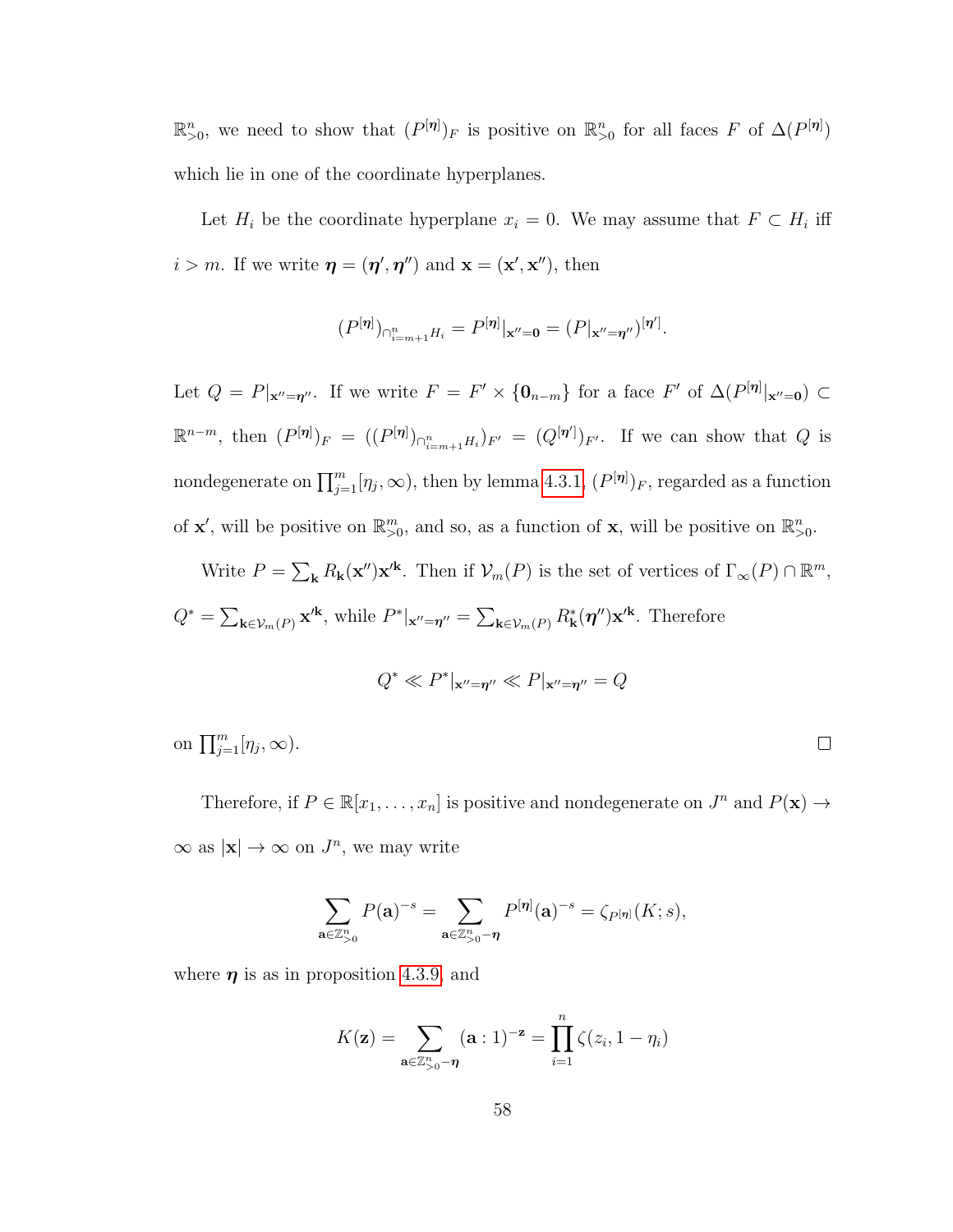is a product of Hurwitz zeta functions.

If  $Q \in \mathbb{C}[x_1,\ldots,x_n]$  and P is as above, we can also express  $\sum_{\mathbf{a}\in\mathbb{Z}_{>0}^n} Q(\mathbf{a}) P(\mathbf{a})^{-s}$ as a mixed zeta function, as in [\(4.1.1\)](#page-53-1).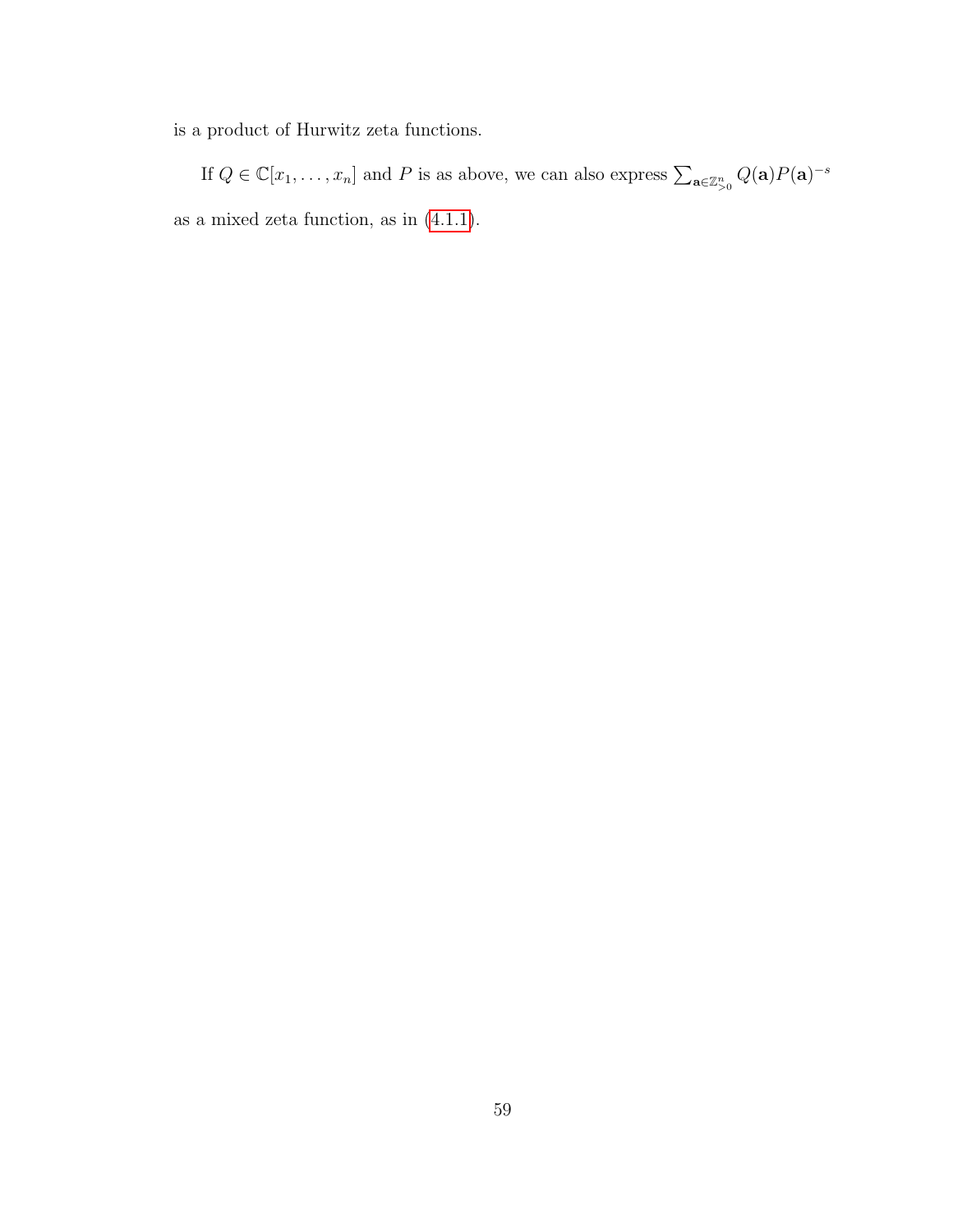# Chapter 5

# Counting problems

We will show that if  $(\varphi, u) \in \mathbb{Z}^{\infty}(\mathbb{R}_{\geq 0}^n)$  and  $K = K(\mathbf{m}, c; )$  satisfies hypotheses [3,](#page-37-0) then one can give estimates for the growth of the weighted counting function

$$
\mathcal{N}_{\varphi,u}(K;t):=\sum_{\alpha\in\mathcal{A},u(\mathbf{m}_\alpha)
$$

If  $\mathcal{A} = \mathbb{Z}_{\geq 0}^n$  and  $\mathbf{m}_a = \mathbf{a}$ , then this amounts to finding an estimate for the growth of weighted sums over the integer lattice points inside  $t\mathcal{B}(u) \cap \mathbb{R}_{>0}^n$ .

## 5.1 Rates of growth in vertical strips

The following lemma a minor modification of a lemma of Sargos([\[32\]](#page-83-2), lemme 6.1).

**Lemma 5.1.1.** Let  $f(s)$  be a function which is holomorphic in  $\mathbb{C}_{>\kappa}$ , for some  $\kappa \in \mathbb{R}$ . Suppose there exist  $\sigma_a > \kappa$  and  $A > 0$ , such that

(i)  $f(\sigma + it) = O(1)$  for  $\sigma > \sigma_a$ ,  $|t| > 1$ ,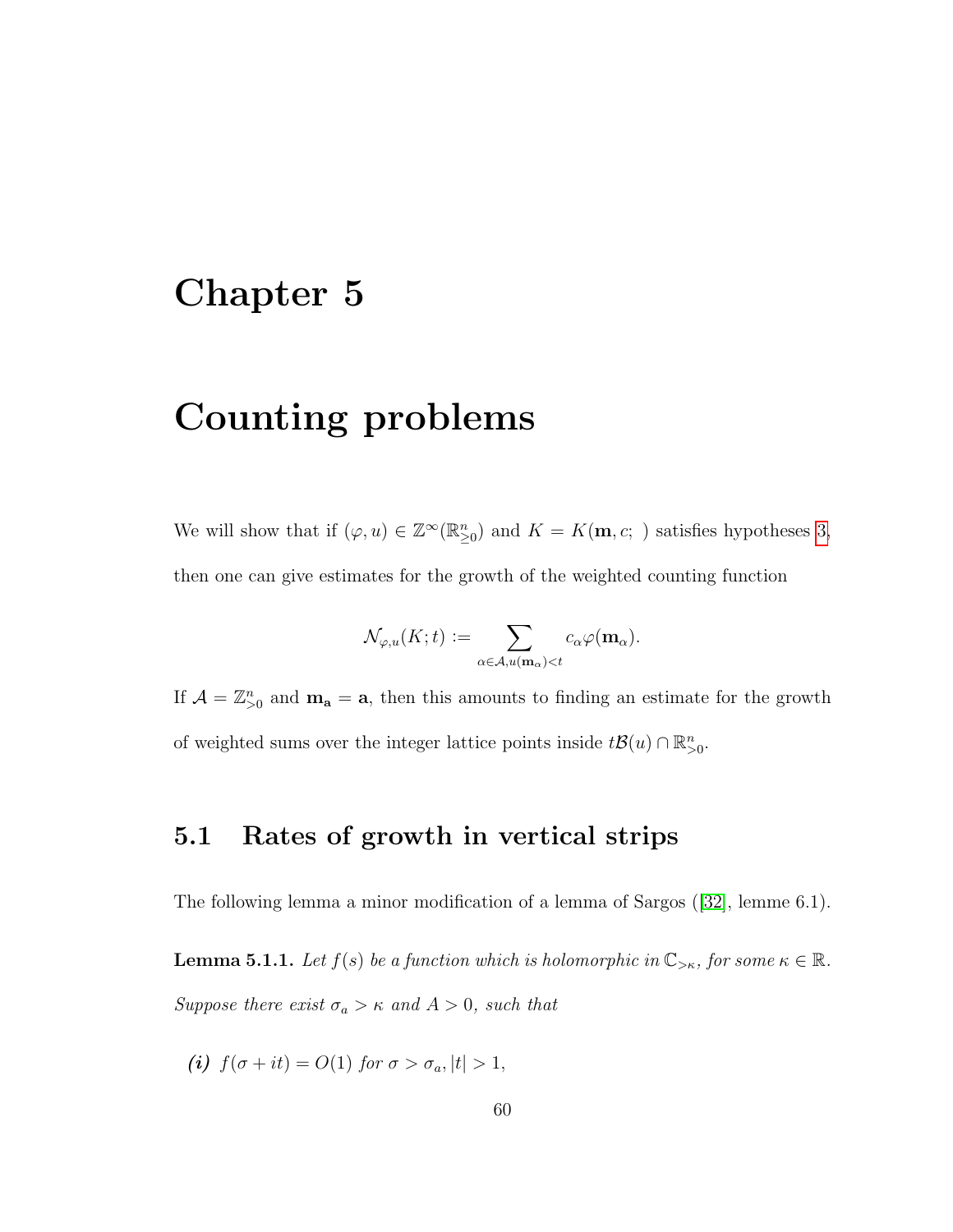$$
(ii) f(\sigma + it) = O_{\sigma}(|t|^A) \text{ for } \sigma > \kappa, |t| > 1.
$$

Then, for all  $\epsilon > 0$ , we have

$$
f(\sigma + it) = O_{\epsilon}(1 + |t|^{B(\sigma_a - \sigma) + \epsilon}) \quad (\sigma > \kappa, |t| > 1),
$$

where  $B = A/(\sigma_a - \kappa)$ .

## 5.2 Estimates for counting functions

A version of the following lemma is stated in([\[6\]](#page-80-2), prop 3.1), and can be proved by modifying the proof of([\[23\]](#page-82-8), theorem B-4), which in turn is based on the proof of a Tauberian theorem due to Landau([\[20\]](#page-81-2)).

**Lemma 5.2.1.** Let  $(a_k)_k$  be a sequence of complex numbers, and  $0 < \lambda_1 < \lambda_2 < \ldots$ a sequence of reals, such that

$$
Z(s) = \sum_{k=1}^{\infty} a_k \lambda_k^{-s}
$$

satisfies

- (i)  $Z(s)$  converges absolutely in a half-plane of the form  $\mathbb{C}_{>\alpha}$ . We let  $\sigma_a$  denote the abscissa of absolute convergence.
- (ii) There exists  $\delta > 0$  such that  $Z(s)$  extends to a meromorphic function on  ${\Re(s) > \sigma_a - \delta}$ , with a finite number of poles, which are all real. We denote the poles of  $s^{-1}Z(s)$  in this half-plane by  $\sigma_0 > \ldots > \sigma_r$ .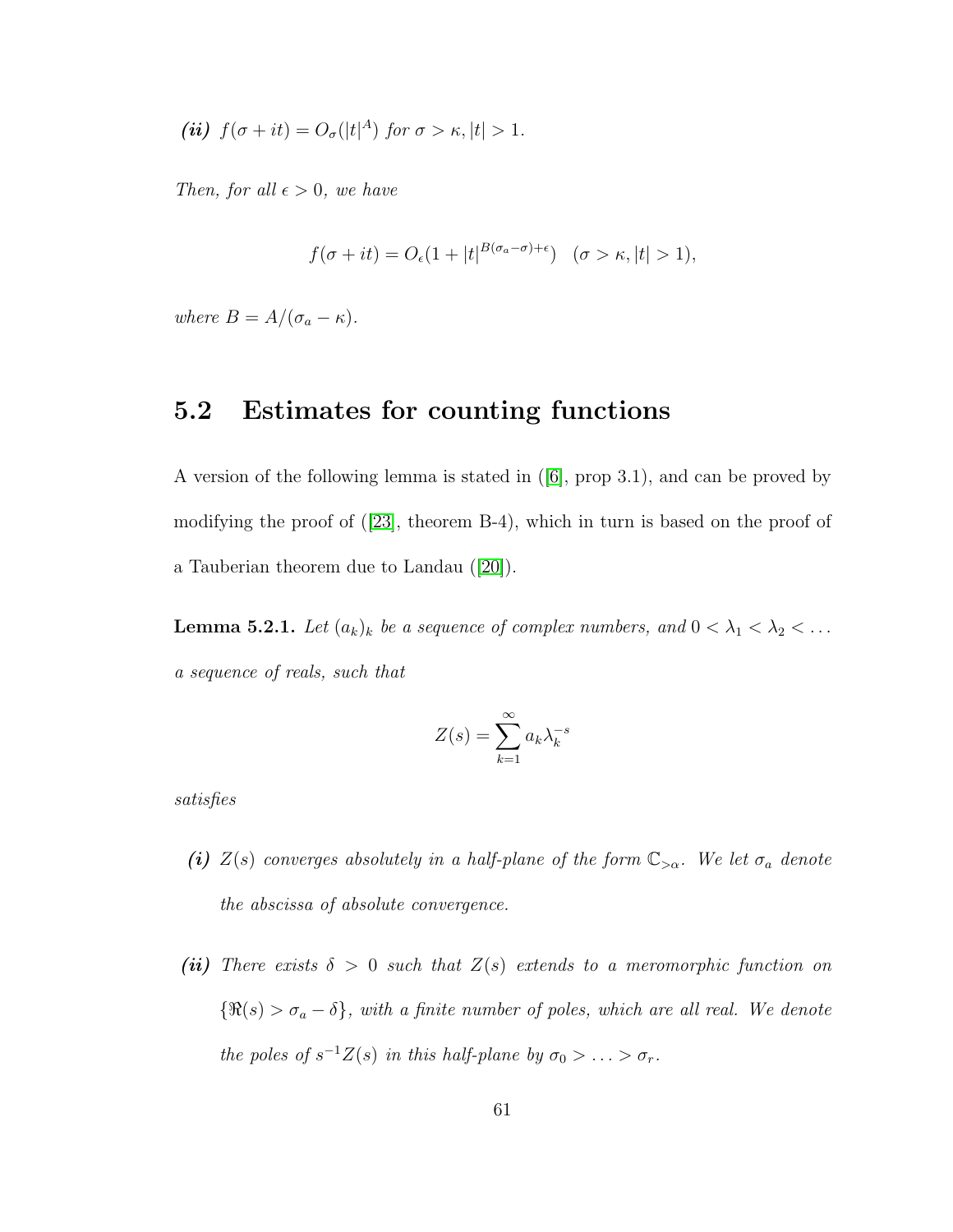(iii) There exists  $A > 0$  such that for all  $\epsilon > 0$ ,

$$
Z(\sigma + i\tau) = O(1 + |\tau|^{A(\sigma_a - \sigma)}) \quad \text{for } \sigma > \sigma_a - \delta \text{ and } |\tau| \ge 1.
$$

For  $k = 0, \ldots, r$ , define  $Q_k(x) = e^{-\sigma_k x} Res_{s=\sigma_k}(s^{-1}Z(s)e^{sx})$ , and set  $\mu = \sup\{1/\delta, A\}$ . Then for every  $\epsilon > 0$ ,

$$
\sum_{\lambda_n < t} c_n = \sum_{k=0}^r t^{\sigma_k} Q_k(\log t) + O_{\epsilon}(t^{\sigma_0 - \lfloor \mu \delta \rfloor / (1 + \lfloor \mu \delta \rfloor) \mu + \epsilon})
$$

as  $t \to \infty$ .

Corollary 5.2.2. Suppose  $K(m, c, z)$  satisfies hypotheses [3](#page-37-0) and  $(\varphi, u) \in \mathcal{Z}^{\infty}(\mathbb{R}_{\geq 0}^n)$ . Let  $\Sigma_K$  be the connected component of  $(N_K + 1)$ **1** in  $\{ \mathbf{x} \in \Omega \cap \mathbb{R}^n_{>0} \mid L(\mathbf{x}) \neq 0 \}$ , and let  $\rho = \inf\{|\mathbf{x}| \mid \mathbf{x} \in \Sigma_K\}$ . If there exists a point  $\mathbf{x} \in \Omega$  in the boundary of  $\Sigma_K$ with  $|\mathbf{x}| = \rho$ , then there exists a polynomial  $Q_0$  and  $\theta > 0$  such that  $\mathcal{N}_{\varphi,u}(K; s) =$  $t^{\rho}Q_0(\log t)+O(t^{\rho-\theta}).$ 

We do not address the question of how to describe  $Q_0$  explicitly, but in certain cases, this can be done (see [\[8\]](#page-80-3)).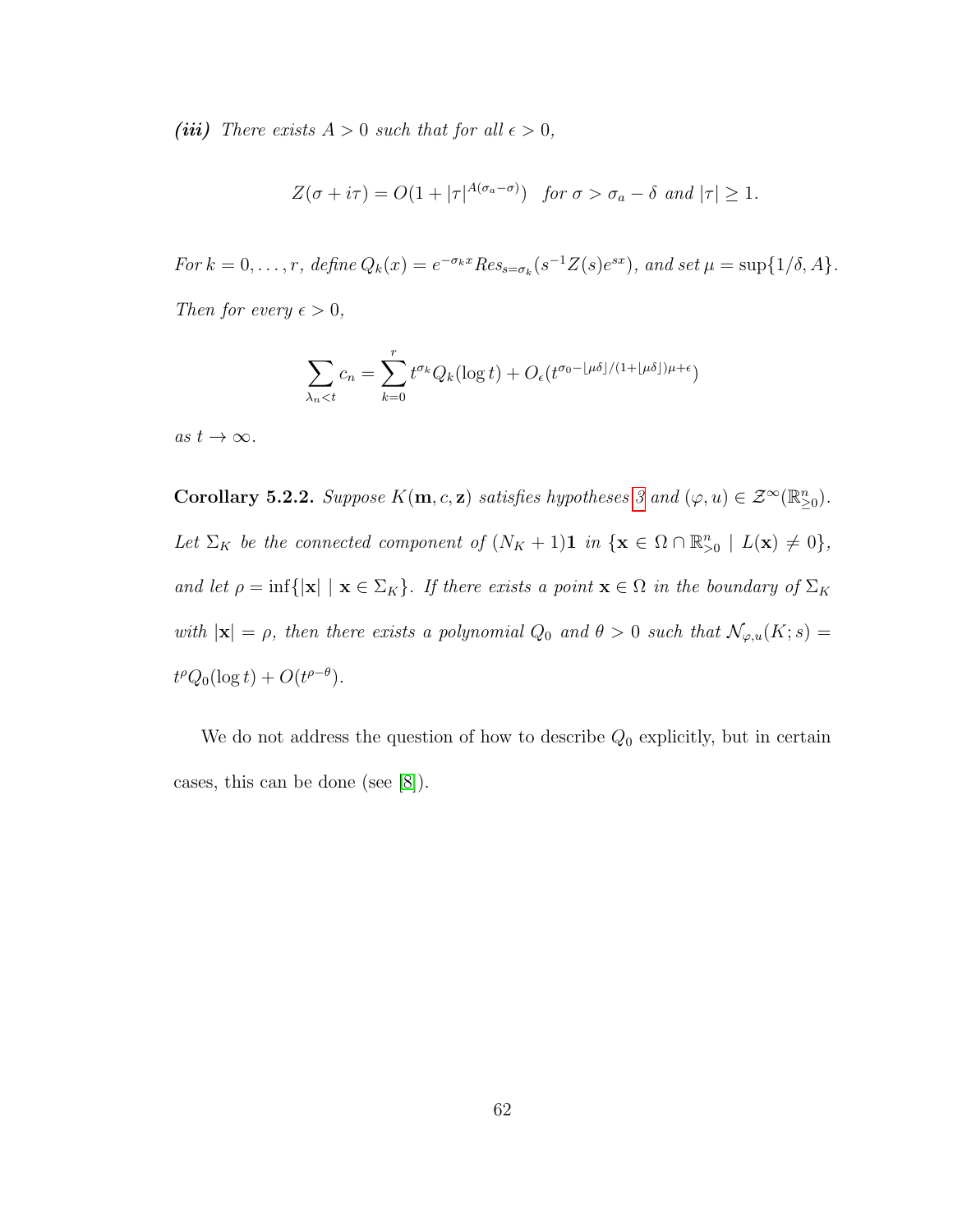# <span id="page-68-0"></span>Chapter 6

# Multivariable mixed zeta functions

For  $a \in \mathbb{R}$ ,  $\mathbf{d} \in \mathbb{R}_{>0}^r$ , let  $\mathcal{Z}_{a,\mathbf{d}}^{\infty}(\mathbb{R}_{\geq 0}^n)$  be the set of pairs  $(\varphi, \mathbf{u})$ , with  $\mathbf{u} = (u_1, \ldots, u_r)$ , where  $\varphi \in \mathcal{H}_a(\mathbb{R}^n_{\geq 0})$  and  $u_1^{1/d_1}$  $v_1^{1/d_1}, \ldots, u_r^{1/d_r} \in \mathcal{D}(\mathbb{R}^n_{\geq 0})$  are all smooth on  $\mathbb{R}^n_{\geq 0} \setminus \{\mathbf{0}\}.$ 

Suppose  $K(\mathbf{s}) = K(\mathbf{m}, c; \mathbf{s})$  and  $(\varphi, \mathbf{u}) \in \mathcal{Z}_{0,1}^{\infty}(\mathbb{R}_{\geq 0}^n)$ . Since  $u_j$  is a continuous distance function on  $\mathbb{R}^n_{\geq 0}$ ,  $\|\mathbf{x}\| \ll u_j(\mathbf{x}) \ll \|\mathbf{x}\|$  for  $j = 1, \ldots, r$ . In particular,  $u_j(\mathbf{m}_\alpha)^\lambda \ll_\lambda \|\mathbf{m}_\alpha\|^\lambda$  for any real  $\lambda$  and  $\alpha \in \mathcal{A}$ . Therefore, if  $\mathbf{s} \in \mathbb{C}^r$  with  $|\mathbf{s}| > nN_K$ ,

$$
\sum_{\alpha\in\mathcal{A}}|c_{\alpha}|\prod_{j=1}^ru_j(\mathbf{m}_{\alpha})^{-\Re(s_j)}\ll_{\mathbf{s}}\sum_{\alpha\in\mathcal{A}}|c_{\alpha}|\,\|\mathbf{m}_{\alpha}\|^{-\Re(|\mathbf{s}|)}\ll\sum_{\alpha\in\mathcal{A}}|c_{\alpha}|\mathbf{m}_{\alpha}^{-n^{-1}\Re(|\mathbf{s}|)\mathbf{1}}<\infty,
$$

by [\(3.0.4\)](#page-22-0). Thus the series defined by

$$
\zeta_{\varphi,\mathbf{u}}(K;\mathbf{s}) := \sum_{\alpha \in \mathcal{A}} c_{\alpha} \varphi(\mathbf{m}_{\alpha}) \prod_{j=1}^{r} u_{j}(\mathbf{m}_{\alpha})^{-s_{j}}
$$

converges to an analytic function in the region  $\{s \in \mathbb{C}^r \mid \Re(|s|) > nN_K\}.$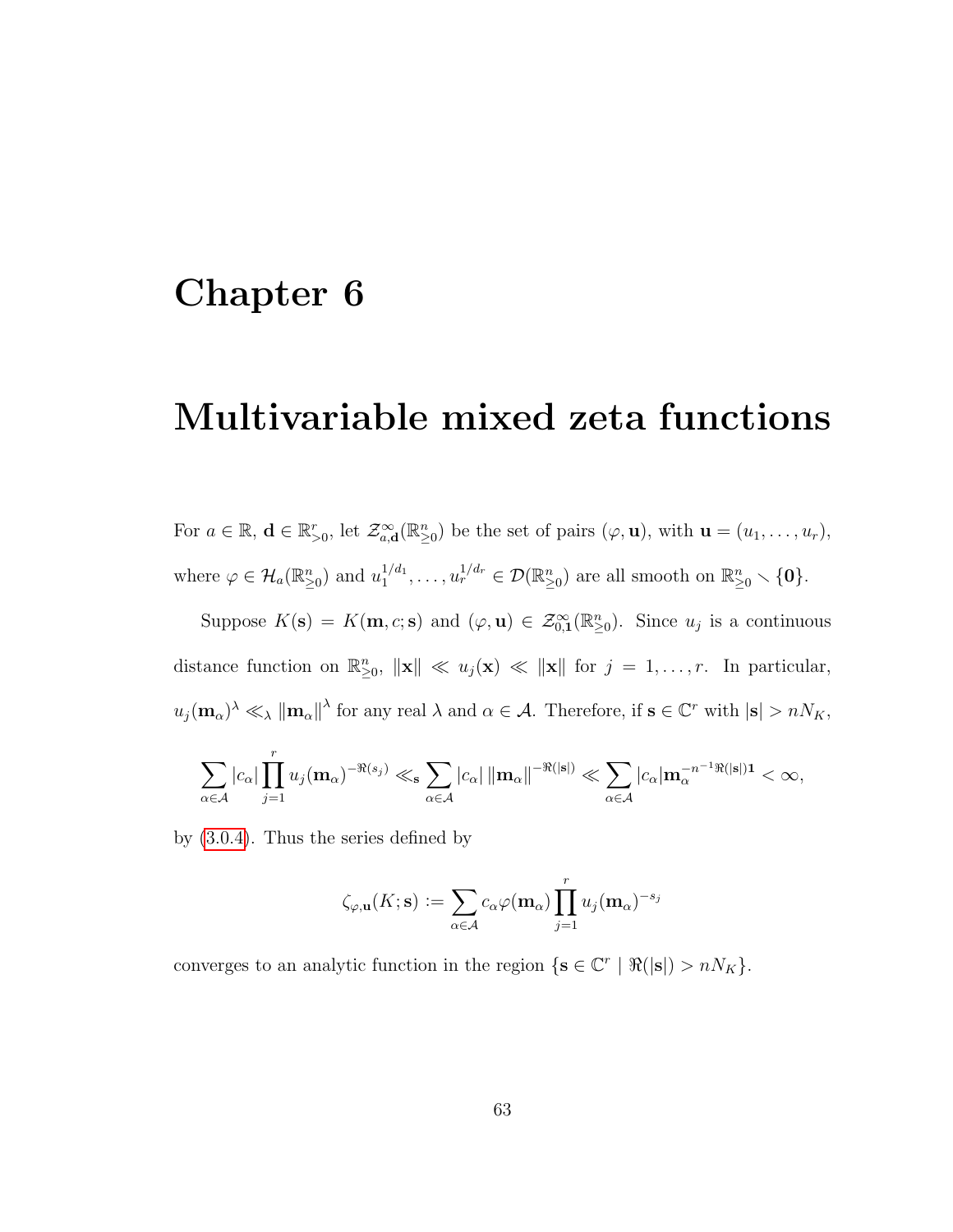## 6.1 Meromorphic continuation

Following the method of proof of [3.2.1,](#page-27-1) we can prove

**Proposition 6.1.1.** Let  $(\varphi, \mathbf{u}) \in \mathcal{Z}_{0,1}^{\infty}(\mathbb{R}_{\geq 0}^n)$ , and suppose  $K(\mathbf{z}) = K(\mathbf{m}, c; \mathbf{z})$  satis-fies hypotheses [4.](#page-39-0) Choose  $\varphi_1, \ldots, \varphi_r \in \mathcal{H}_0(\mathbb{R}_{\geq 0}^n)$  which are smooth on  $\mathbb{R}_{\geq 0}^n \setminus \{\mathbf{0}\},$ and such that  $\prod_{i=1}^r \varphi_i = \varphi$ . (For example, one could take  $\varphi_1 = \varphi$ , and  $\varphi_2 = \ldots =$  $\varphi_r = 1$ .

<span id="page-69-0"></span>
$$
If \mathbf{c} > \frac{N_K}{r} \mathbf{1}_{[n-1]}, then for \mathfrak{R}(\mathbf{s}) > n|\mathbf{c}| \mathbf{1}_{[r]},
$$
  

$$
\zeta_{\varphi,\mathbf{u}}(K; \mathbf{s}) = \int_{(\mathbf{c})} \dots \int_{(\mathbf{c})} K(\mathbf{y}_1 + \dots + \mathbf{y}_r, s_1 + \dots + s_r - |\mathbf{y}_1 + \dots + \mathbf{y}_r|)
$$
  

$$
\times \prod_{j=1}^r B_{\varphi_j, u_j}(\mathbf{y}_j, s_j - |\mathbf{y}_j|) d\mathbf{y}_1 \dots d\mathbf{y}_r.
$$
 (6.1.1)

*Proof.* If  $\tau_1, \ldots, \tau_r \in \mathbb{R}^n_{>0}$ , define

$$
J(\boldsymbol{\tau}_1,\ldots,\boldsymbol{\tau}_r)=\sum_{\alpha\in\mathcal{A}}c_{\alpha}\prod_{j=1}^r\left[\varphi_j(\boldsymbol{\tau}_j\circ\mathbf{m}_{\alpha})e^{-u_j(\boldsymbol{\tau}_j\circ\mathbf{m}_{\alpha})}\right].
$$

Suppose  $\mathbf{z}_1,\ldots,\mathbf{z}_r \in \mathbb{C}_{\geq N}^n$ . We take the nr-fold Mellin transform of  $J(\tau_1,\ldots,\tau_r)$ with respect to  $\tau_1, \ldots, \tau_r$ , switch the order of integration and summation, and then use the change of variables  $\mathbf{x}_j = \boldsymbol{\tau}_j \circ \mathbf{m}_\alpha$ :

<span id="page-69-1"></span>
$$
\int_{\mathbb{R}_{\geq 0}^n} \cdots \int_{\mathbb{R}_{\geq 0}^n} J(\tau_1, \ldots, \tau_r) \tau_1^{\mathbf{z}_1 - 1} \ldots \tau_r^{\mathbf{z}_r - 1} d\tau_1 \ldots d\tau_r
$$
\n
$$
= \sum_{\alpha \in \mathcal{A}} c_{\alpha} \int_{\mathbb{R}_{\geq 0}^n} \cdots \int_{\mathbb{R}_{\geq 0}^n} \prod_{j=1}^r \left[ \varphi_j(\tau_j \circ \mathbf{m}_{\alpha}) e^{-u_j(\tau_j \circ \mathbf{m}_{\alpha})} \tau_j^{\mathbf{z}_j - 1} \right] d\tau_1 \ldots d\tau_r
$$
\n
$$
= \sum_{\alpha \in \mathcal{A}} c_{\alpha} \mathbf{m}_{\alpha}^{-\mathbf{z}_1 - \ldots - \mathbf{z}_r} \prod_{j=1}^r \int_{\mathbb{R}_{\geq 0}^n} \varphi_j(\mathbf{x}_j) e^{-u_j(\mathbf{x}_j)} \mathbf{x}_j^{\mathbf{z}_j - 1} d\mathbf{x}_j
$$
\n
$$
= K(\mathbf{z}_1 + \ldots + \mathbf{z}_r) \prod_{j=1}^r \Gamma(|\mathbf{z}_j|) \ldots \Gamma(|\mathbf{z}_r|) B_{\varphi_j, u_j}(\mathbf{z}_j). \tag{6.1.2}
$$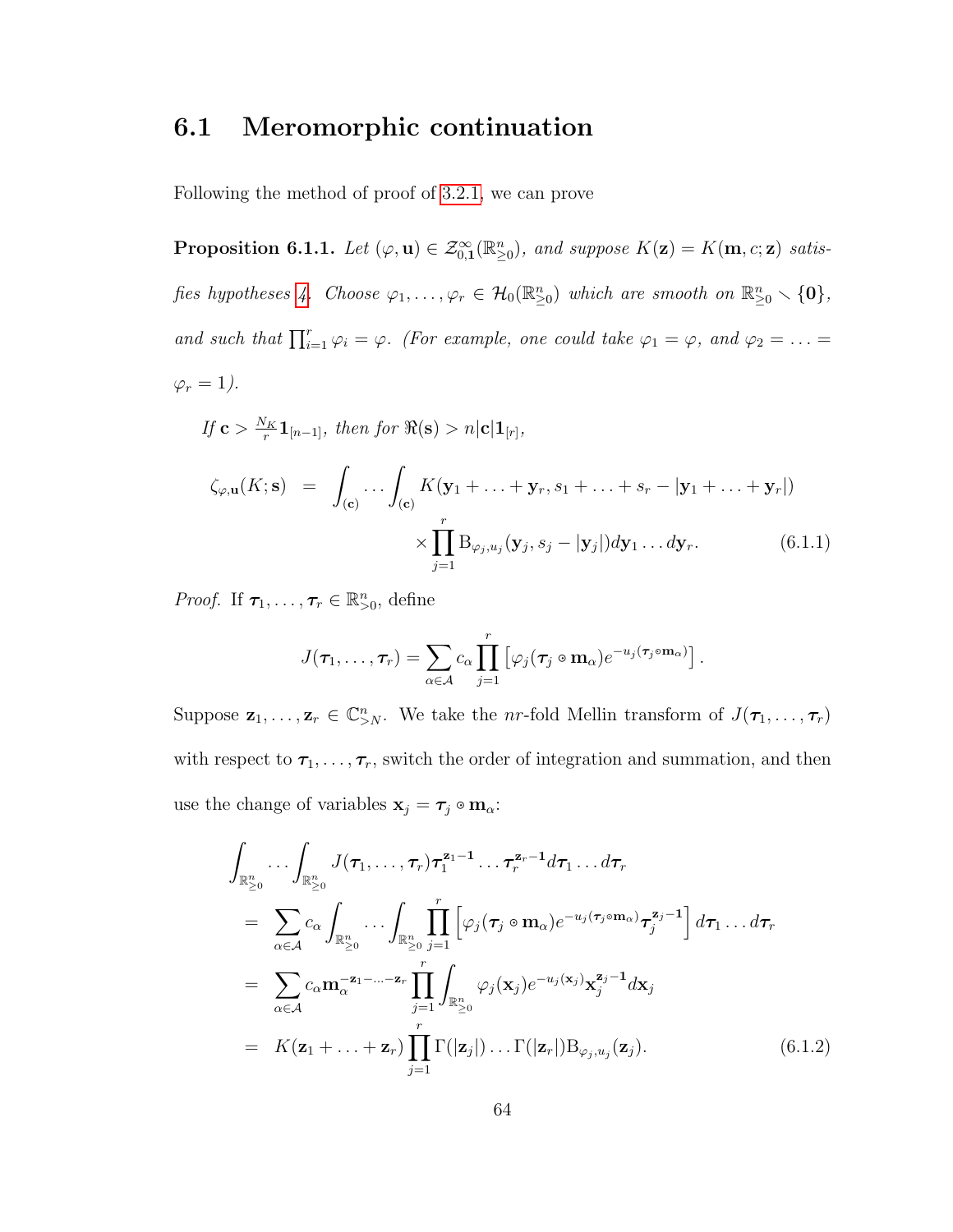As in the proof of theorem [3.2.1,](#page-27-1) we deduce  $(6.1.1)$  by taking the *nr*-fold inverse Mellin transform of [\(6.1.2\)](#page-69-1), and setting  $\tau_j = t_j \mathbf{1}, t_j > 0$ .  $\Box$ 

The proof of proposition [3.3.5](#page-36-0) extends to show that:

**Theorem 6.1.2.** If K satisfies hypotheses [4,](#page-39-0) then  $\zeta_{\varphi,\mathbf{u}}(K;\mathbf{s})$  extends to a meromorphic function on  $\mathbb{C}^r$  with polynomial growth in vertical strips. The polar divisor consists of real hyperplanes.

In the next two sections, we will show that under certain assumptions on  $K$ , we obtain generalizations of two theorems concerning relations between values of Dirichlet series at zero, as well as relations between the first derivatives of Dirichlet series at  $s = 0$ .

The assumptions are given by the following hypotheses:

#### <span id="page-70-0"></span>Hypotheses 5.

- (i)  $K(\mathbf{z}) = K(\mathbf{m}, c; \mathbf{z})$  satisfies hypotheses [4.](#page-39-0)
- (ii) The poles of  $K(\mathbf{z})$  are at most simple, and occur along  $z_i = \kappa_i$ , for some positive constants  $\kappa_i$   $(i = 1, \ldots, n)$ .

For example, such a function can be constructed from n Dirichlet series in one variable,  $s \mapsto \sum_{k} c_{j,k} \lambda_{j,k}^{-s}, j = 1, \ldots, n$ , as in example 1 on pg [35.](#page-40-1)

In the proof of proposition [6.1.4](#page-71-0) below, we will need the following lemma, which is a multivariable version of the partial fraction decomposition: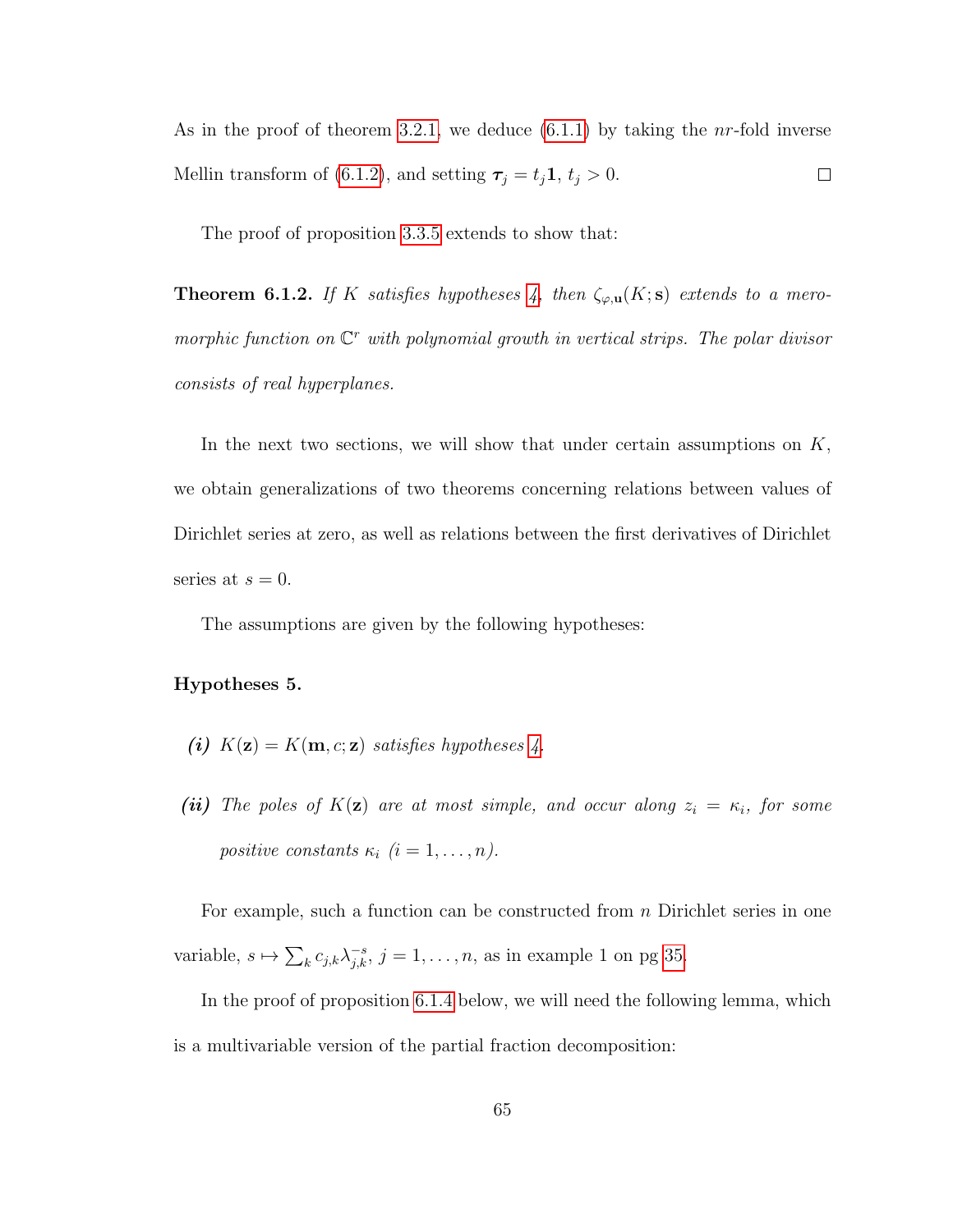**Lemma 6.1.3.** Let  $\mathbb{F}$  be a field, and let L be a product of degree 1 polynomials in  $\mathbb{F}[x_1,\ldots,x_n]$ . Then in  $\mathbb{F}(x_1,\ldots,x_n)$ ,

$$
\frac{1}{L} = \sum_{j=1}^{\ell} \frac{\alpha_j}{L_j},
$$

where for each  $j = 1, ..., \ell, \alpha_j \in \mathbb{F}$  and  $L_j \in \mathbb{F}[x_1, ..., x_n]$  is a product of degree 1 polynomials such that  $\cap_{L_j} := \bigcap_{T|L_j} \{ \mathbf{x} \in \mathbb{F}^n \mid T(\mathbf{x}) = 0 \}$  is non-empty.

*Proof.* If  $\cap_L \neq \emptyset$ , there is nothing to prove, so suppose  $\cap_L = \emptyset$ . Write  $L(s) =$  $\prod_{j=1}^d (\langle \mathbf{s}, \mu_j \rangle - \nu_j)$ , and let M be the matrix whose j-th row is  $\mu_j$ . Then the matrix equation  $Mx^T = \nu^T$  has no solutions, so a linear combination of the rows of the augmented matrix  $M:\nu^T$  is equal to  $(0,-1)$ . In other words, there exist constants  $\alpha_j \in \mathbb{F}$  such that  $\sum_j \alpha_j (\langle \mathbf{s}, \boldsymbol{\mu}_j \rangle - \nu_j) = \langle \mathbf{s}, \mathbf{0} \rangle - (-1) = 1.$ 

Therefore

$$
\frac{1}{L} = \sum_{j=1}^d \frac{\alpha_j}{\prod_{i \neq j} (\langle \mathbf{s}, \boldsymbol{\mu}_i \rangle - \nu_i)}.
$$

By induction on  $d = \deg L$ , each term  $\frac{1}{\prod_{i \neq j}(\langle s, \rangle)}$  $\frac{1}{\mu_{i\neq j}(\langle \mathbf{s}, \mu_i \rangle - \nu_i)}$  can be written in the form we desire.  $\Box$ 

<span id="page-71-0"></span>**Proposition 6.1.4.** If K satisfies hypotheses [5](#page-70-0) and  $(\varphi, \mathbf{u}) \in \mathcal{Z}_{0,1}^{\infty}(\mathbb{R}_{\geq 0}^n)$ , then each irreducible component of the polar divisor of  $\zeta_{\varphi,\mathbf{u}}(K;\mathbf{s})$  is of the form  $|\mathbf{s}| = \lambda$ , for  $\lambda \in \mathbb{R}$ , and has multiplicity one.

*Proof.* We first show that all poles have multiplicity one. Define the following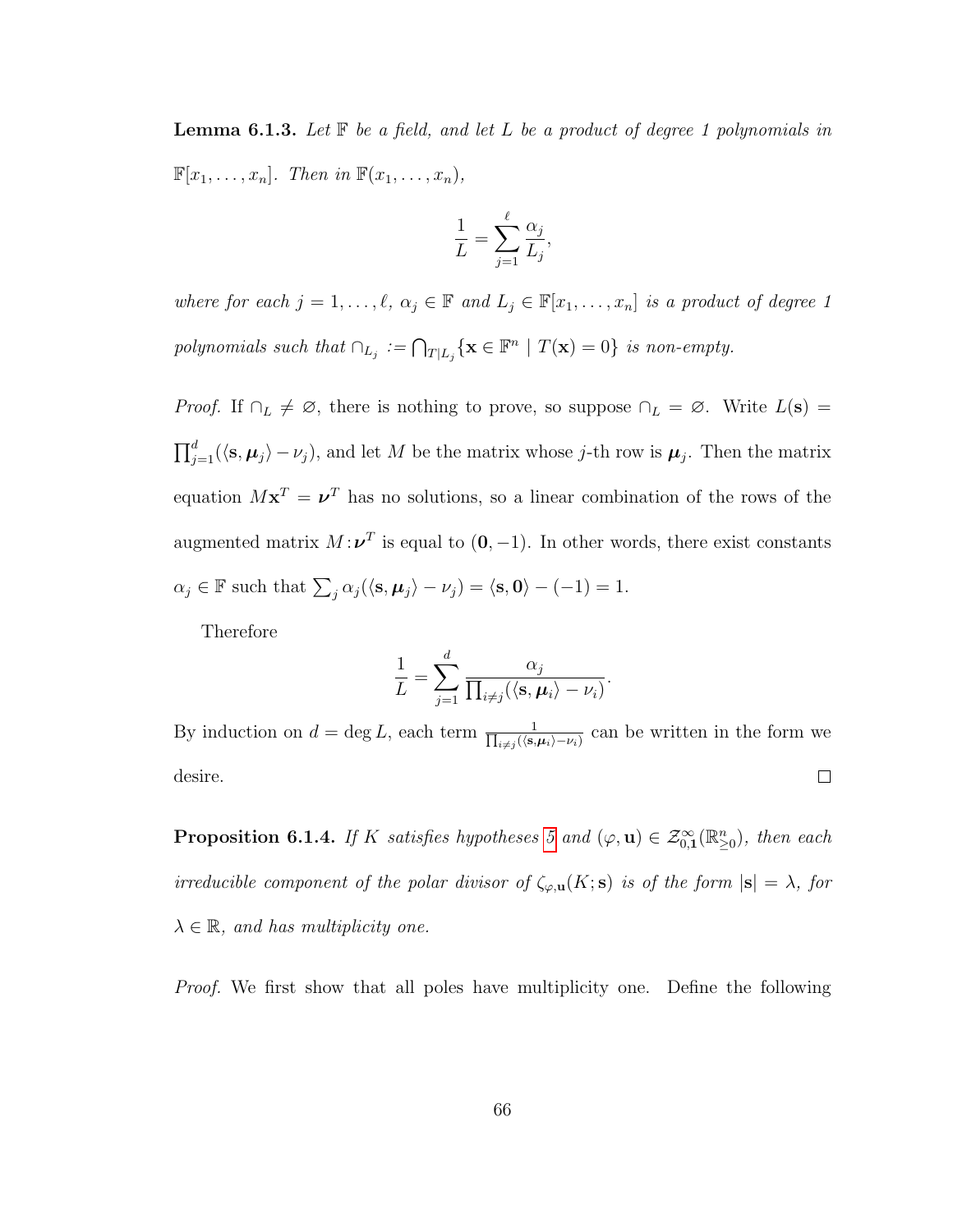hyperplanes: For  $k \in \mathbb{Z}_{\geq 0}$ ,  $i = 1, \ldots, r$ ,

$$
A_{i,j}(k) : \begin{cases} x_{i,j} = -k, & j = 1, ..., n-1, \\ x_{i,n} - \sum_{\ell=1}^{n-1} x_{i,\ell} = -k, & j = n, \end{cases}
$$
  

$$
B_j : \begin{cases} x_{1,j} + ... + x_{r,j} = \kappa_j, & j = 1, ..., n-1, \\ x_{1,n} + ... + x_{r,n} - \sum_{\ell=1}^{n-1} (x_{1,\ell} + ... + x_{r,\ell}) = \kappa_n, & j = n. \end{cases}
$$

If  $s_i = x_{i,n}$  and  $x_{i,j} = z_{i,j}$   $(i \in [r], j \in [n-1])$ , then the hyperplanes above give the (potential) poles of the integrand in [\(6.1.1\)](#page-69-0). We will abuse terminology by referring to a degree 1 polynomial P as the hyperplane  $P(\mathbf{x}) = 0$  (here P is only defined up to multiplication by elements in  $\mathbb{C}^{\times}$ ). By lemma [6.1.3,](#page-71-0) we may assume that the denominator of the integrand in [\(6.1.1\)](#page-69-0) is a product of hyperplanes with non-empty intersection. Thus for  $i \in [r]$ ,  $j \in [n]$ , the set S of factors of the denominator contains at most one hyperplane of the form  $A_{i,j}(k)$ , and for each  $j \in [n]$ , at most r hyperplanes from the set  $S_j = \{A_{1,j}(k_1), \ldots, A_{r,j}(k_r), B_j\}.$ 

To each hyperplane, we can associate a vector  $(\mu, -\nu)$ , such that the hyperplane is  $\langle \mu, \mathbf{x} \rangle = \nu$ , where the entries of  $\mu$  and  $\mathbf{x}$  are indexed by  $(i, j) \in [r] \times [n]$  (again, this is only defined up to multiplication by elements in  $\mathbb{C}^{\times}$ ). If a pole occurs with multiplicity greater than 1, the set of vectors associated to  $S$  is linearly dependent. For  $j \in [n]$ , consider the set of vectors associated to  $S_j$ . Since each vector is in the span of the others, we may assume that  $B_j$  is not in S. In other words, we may assume S is a subset of  $\{A_{i,j}(k_{i,j}) \mid i \in [r], j \in [n]\}$ . But the corresponding set of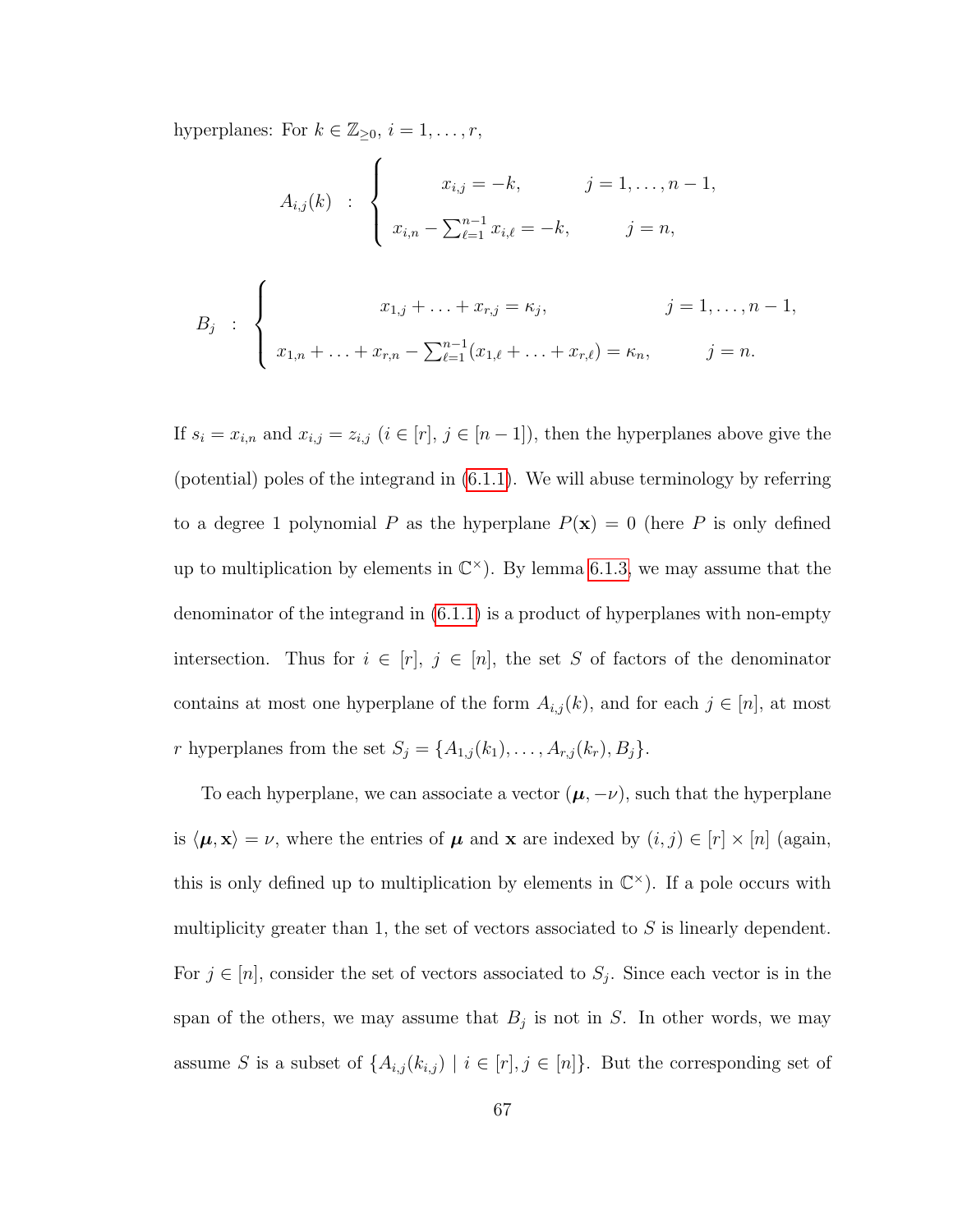rows is linearly independent, so there can be no poles with multiplicity greater than 1.

Finally, note that any hyperplane not of the form  $|\mathbf{s}| = \text{const}$  will intersect  $\{s \in \mathbb{C}^r \mid \Re(|s|) > nN_K\},\$  but we showed that  $\zeta_{\varphi,\mathbf{u}}(K;\mathbf{s})$  is analytic in this region.

 $\Box$ 

# 6.2 Relations between Laurent coefficients of Dirichlet series at  $s = 0$

### 6.2.1 Values at  $s = 0$

Friedman and Pereira prove the following theorem:

**Theorem 6.2.1.** ([\[9\]](#page-80-0), thm 1.1) Let Q and  $P_j$  ( $1 \leq j \leq r$ ) be real polynomials in n variables, where each  $P_j$  is elliptic on  $\mathbb{R}^n_{\geq 0}$ , of degree  $d_j$ . Then the Dirichlet series

$$
Z(Q, P_j; s) := \sum_{\mathbf{n} \in \mathbb{Z}_{\geq 0}^n} Q(\mathbf{n}) P_j(\mathbf{n})^{-s}, \tag{6.2.1}
$$

defined for  $\Re(s) > (n + \deg Q)/\deg P$ , can be analytically continued to  $s = 0$ , and the following product rule at  $s = 0$  holds:

<span id="page-73-0"></span>
$$
\left(\sum_{j=1}^{r} d_j\right) Z\left(Q, \prod_{j=1}^{r} P_j; 0\right) = \sum_{j=1}^{r} d_j \cdot Z(Q, P_j; 0). \tag{6.2.2}
$$

<span id="page-73-1"></span>Remark 6.2.2. The theorem remains true if we sum over  $\mathbf{n} \in \mathbb{Z}_{\geq 0}^n$  instead of  $\mathbf{n} \in \mathbb{Z}_{\geq 0}^n$ .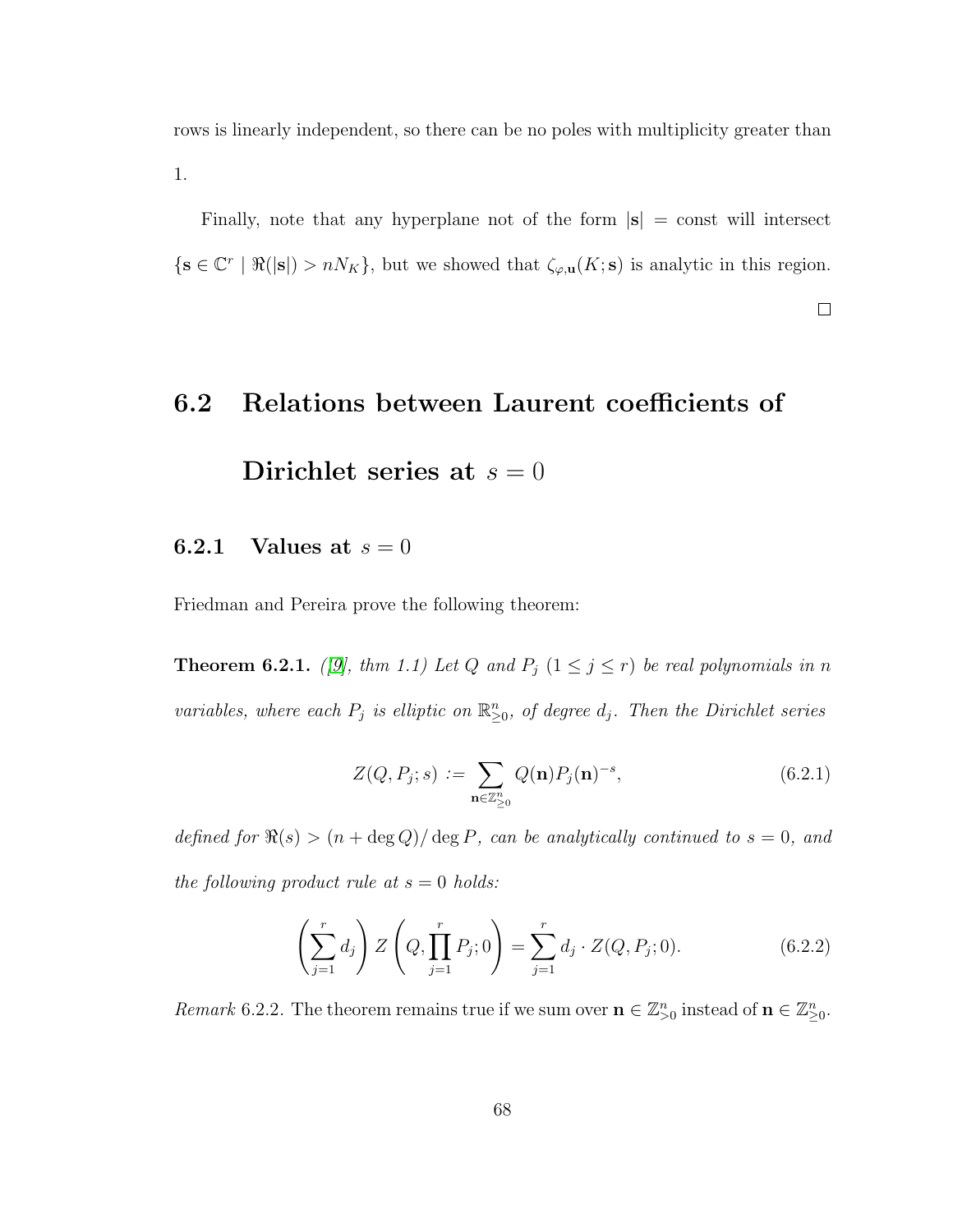To see this, let

$$
Z_{+}(Q, P_{j}; s) := \sum_{\mathbf{n} \in \mathbb{Z}_{>0}^{n}} Q(\mathbf{n}) P_{j}(\mathbf{n})^{-s},
$$
\n(6.2.3)

and note that  $Z_+(Q, P_j; s) = Z(Q^{[1]}, P_j^{[1]}; s).$ 

Conversely, suppose one can show that  $(6.2.2)$  holds with Z replaced by  $Z_+$ , for all  $Q, P_j$  as in the statement of the theorem. Then since

$$
Z(Q, P_j; s) = \sum_{I \subseteq [n]} \sum_{\mathbf{n} \in \mathbb{Z}_{>0}^I} Q(\mathbf{n}:0) P_j(\mathbf{n}:0)^{-s} = \sum_{J \subseteq [n]} Z_+(Q|_{\mathbf{x}_J = \mathbf{0}_J}, P_j|_{\mathbf{x}_J = \mathbf{0}_J}; s),
$$

 $(6.2.2)$  follows.

## 6.2.2 The discrepancy of zeta regularized products

If  $\mathbf{a} = (a_n)_{n=1}^{\infty}$  is a sequence of positive numbers such that  $Z(\mathbf{a}; s) := \sum_{n=1}^{\infty} a_n^{-s}$ converges absolutely for  $\Re(s)$  sufficiently large, and extends to an analytic function in a neighbourhood of 0, then we define the zeta-regularized product

$$
\widehat{\prod} \mathbf{a} := \exp(-Z'(\mathbf{a};0)).
$$

(see [\[19\]](#page-81-0)). In general, this construction does not commute with taking finite products: If  $\mathbf{a}_j = (a_{j,n})_n$ ,  $j = 1, ..., r$  are r sequences such that  $\widehat{\Pi} \mathbf{a}_j$  exists for  $j = 1, \ldots, r$ , and if  $\prod(\prod_j \mathbf{a}_j)$  exists (where  $\prod_j \mathbf{a}_j = (\prod_j a_{j,n})_n$  is the pointwise product), then  $\prod_j \prod_{a_j}$  and  $\prod_{j}(\prod_j a_j)$  may be different.

The *discrepancy*  $F_r(\mathbf{a}_1, \ldots, \mathbf{a}_r)$  of the zeta-regularized products is defined by

$$
F_r = Z'\left(\prod_j \mathbf{a}_j, 0\right) - \sum_j Z'(\mathbf{a}_j, 0),
$$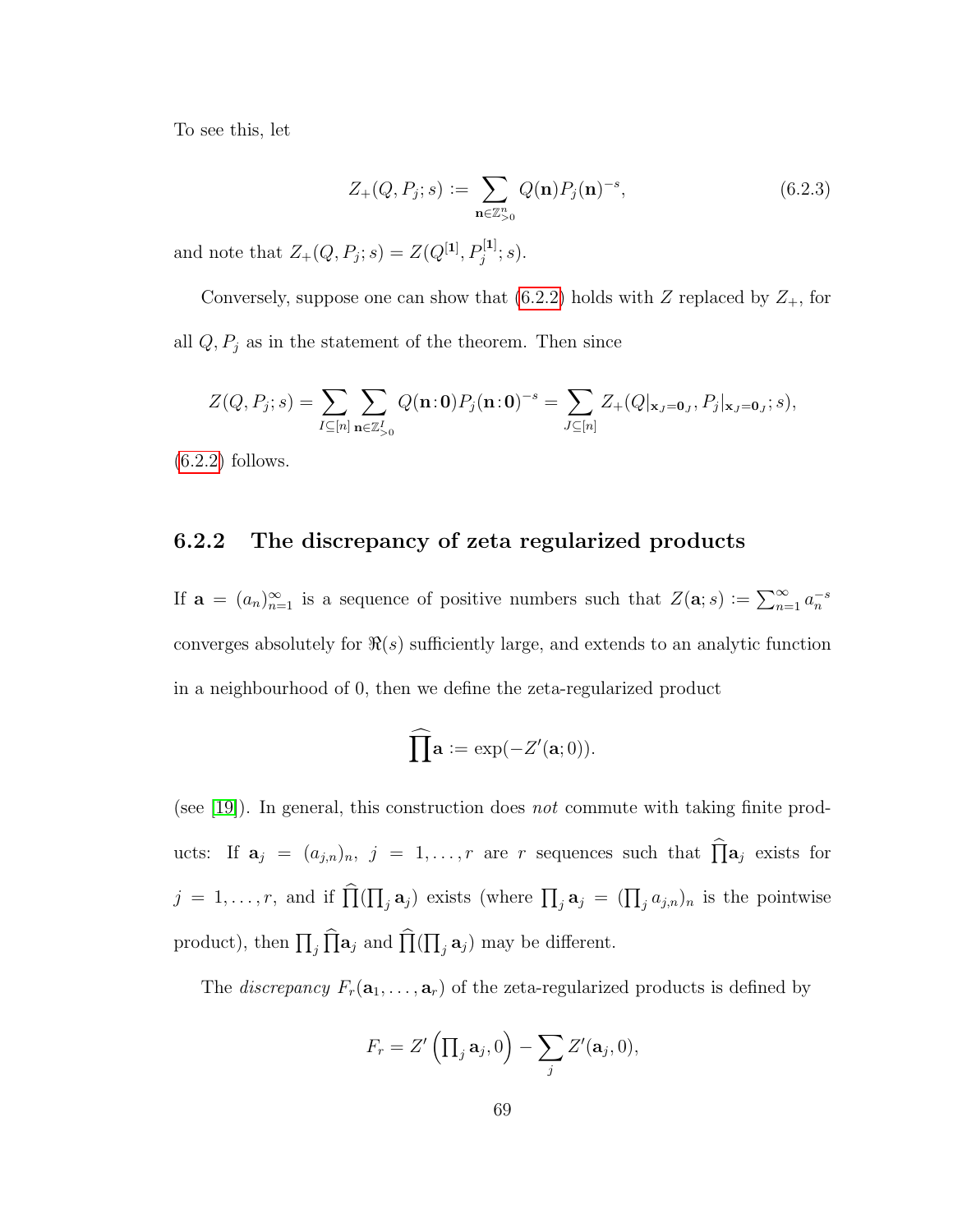so that

$$
\exp(F_r) = \frac{\widehat{\Pi}(\prod_j \mathbf{a}_j)}{\prod_j \widehat{\prod} \mathbf{a}_j}
$$

measures the extent to which taking regularized products fails to commute with taking finite products.

In [\[2\]](#page-79-0), Castillo-Garate and Friedman show that when the sequences  $a_i$  come from elliptic polynomials  $P_1, \ldots, P_r$  in several variables evaluated at points in  $\mathbb{Z}_{\geq 0}^n$ , then the discrepancy can be expressed in terms of the discrepancies associated to pairs of distinct polynomials  $P_i$ . To be explicit,

<span id="page-75-0"></span>**Theorem 6.2.3.** ([\[2\]](#page-79-0) thm 1.1) Let  $P_1, \ldots, P_r \in \mathbb{R}[x_1, \ldots, x_n]$  be elliptic polynomials, and let  $d_j = \deg P_j$ . Write  $F_r(P_1, \ldots, P_r)$  for the discrepancy associated to the sets  ${P_j(n)}_{n \in \mathbb{Z}_{\geq 0}}$  for  $j = 1, \ldots, r$ . Then

$$
\left(\sum_{j=1}^r d_j\right) F_r(P_1,\ldots,P_r) = \sum_{1 \le i < j \le r} (d_i + d_j) F_2(P_i,P_j). \tag{6.2.4}
$$

In terms of derivatives of Dirichlet series, this is

<span id="page-75-1"></span>
$$
\left(\sum_{j=1}^r d_j\right) Z'(P_1 \cdots P_r; 0) = \sum_{1 \le i < j \le r} (d_i + d_j) Z'(P_i P_j; 0) - (r - 2) \sum_{j=1}^r d_j Z'(P_j; 0).
$$
\n(6.2.5)

where  $Z(P; s)$  is the meromorphic continuation of the series  $\sum_{\mathbf{n}\in\mathbb{Z}_{\geq 0}^n} P(\mathbf{n})^{-s}$ .

Note that remark [6.2.2](#page-73-1) applies to theorem [6.2.3](#page-75-0) too.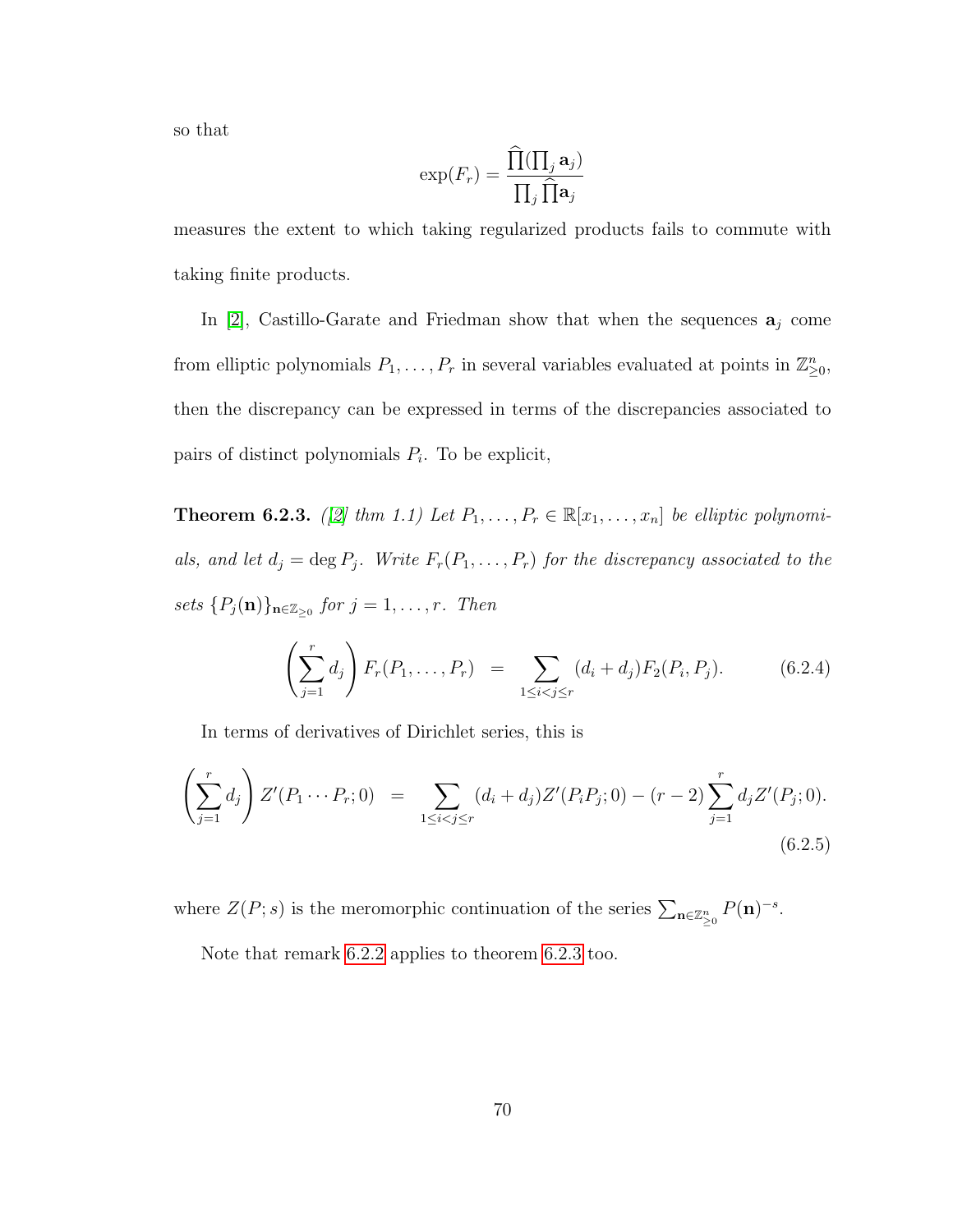#### 6.2.3 A general relation

We will prove a general theorem that implies the identities  $(6.2.2)$  and  $(6.2.5)$  when all functions are analytic at  $s = 0$ . In fact,  $(6.2.2)$  and  $(6.2.5)$  are true in general, provided we replace the zeta function by its 'regularization at  $s = 0$ ':

$$
\widehat{\zeta}_{\varphi,u}(K;s) := \zeta_{\varphi,u}(K;s) - s^{-1} \text{Res}_{z=0} \zeta_{\varphi,u}(K;z), \quad s \neq 0,
$$

which extends to a regular function at  $s = 0$ , assuming  $\zeta_{\varphi,u}(K; z)$  has a pole of order at most 1 at  $z = 0$ .

If 
$$
d_I := \sum_{i \in I} d_i
$$
 and  $v_I := \prod_{i \in I} v_i$ , set

<span id="page-76-0"></span>
$$
C_r^k(i) := \sum_{I \subseteq [r], \#I = i} d_I \cdot \hat{\zeta}_{\varphi, v_I}^{(k-1)}(K; 0)
$$
(6.2.6)

for  $k, r, i \geq 1$ . We can use this to rewrite [\(6.2.2\)](#page-73-0) and [\(6.2.5\)](#page-75-1) when the sum defining  $Z(P, s)$  is over  $\mathbb{Z}_{>0}^n$ . By expressing  $Z(P; s)$  as a mixed zeta function, as we did in  $(4.1.1)$ , we find that for  $v_i = P_i$ ,  $(6.2.2)$  becomes

$$
C_r^1(r) = C_r^1(1), \t\t(6.2.7)
$$

and [\(6.2.5\)](#page-75-1) becomes

$$
C_r^2(r) = C_r^2(2) - (r-2)C_r^2(1)
$$
\n(6.2.8)

These two identities are the cases  $k = 1$  and  $k = 2$  in the following theorem.

**Theorem 6.2.4.** Suppose K satisfies hypotheses [5,](#page-70-0) and  $(\varphi, \mathbf{v}) \in \mathcal{Z}_{0,\mathbf{d}}^{\infty}(\mathbb{R}_{\geq 0}^n)$  for  $\mathbf{d} \in \mathbb{R}_{>0}^r$ . Then  $d_j Res_{s=0} \zeta_{\varphi,v_j}(K; s)$  is independent of j, and for positive integers k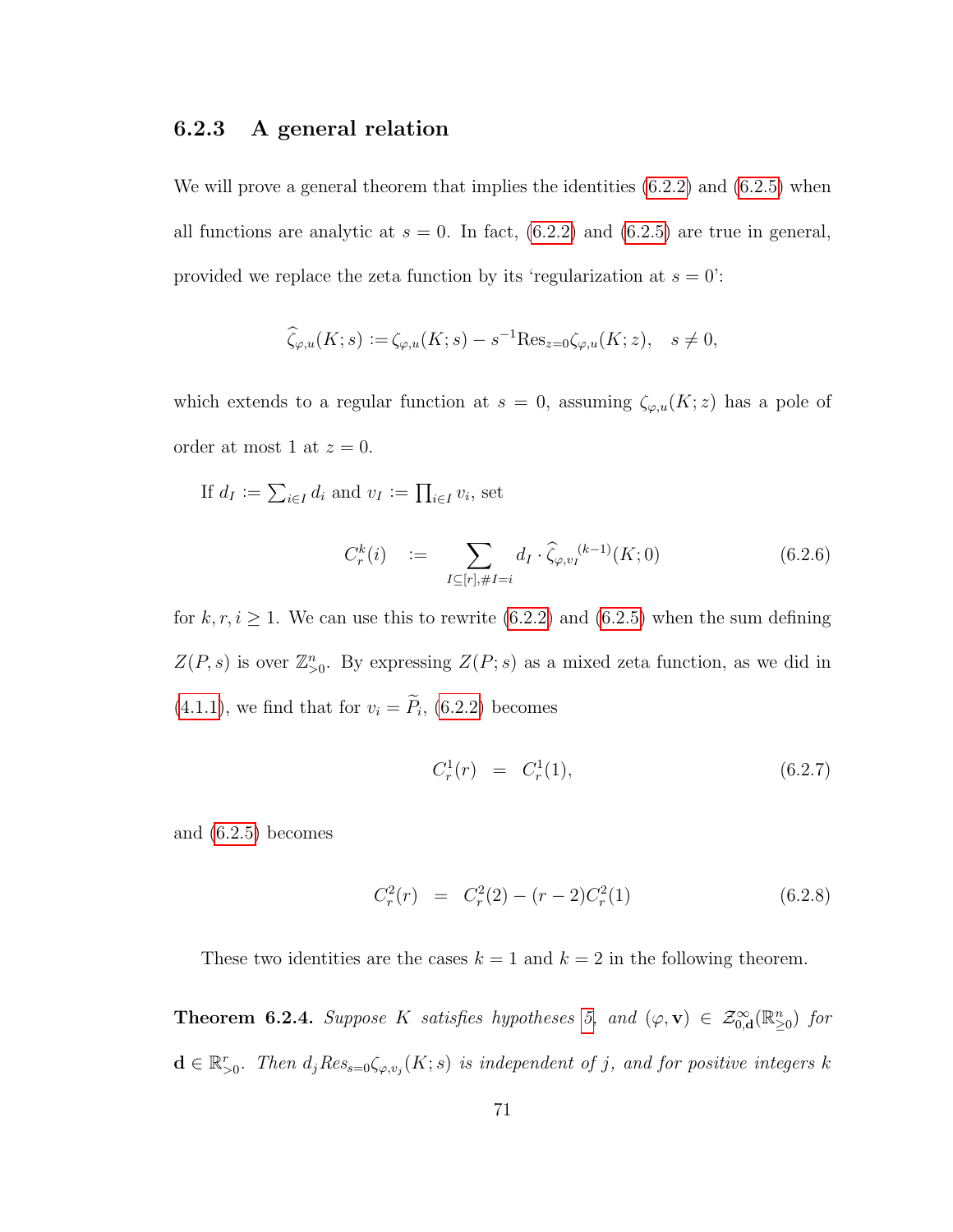and r with  $r \geq k+1$ ,

<span id="page-77-1"></span>
$$
C_r^k(r) = \sum_{i=1}^k (-1)^{k-i} {r-1-i \choose k-i} C_r^k(i). \tag{6.2.9}
$$

*Proof.* Around  $s = 0$ ,

$$
\zeta_{\varphi,v_1,\dots,v_r}(K;\mathbf{s}) = \zeta_{\varphi,v_1^{1/d_1},\dots,v_r^{1/d_r}}(K;d_1s_1,\dots,d_r s_r) = \frac{\sum_{i=0}^k H_i(\mathbf{s}) + O(||\mathbf{s}||^{k+1})}{d_1s_1 + \dots + d_r s_r},
$$

where  $H_i(\mathbf{s})$  is a homogeneous, degree i polynomial in s. Therefore, for  $I \subseteq [r]$ ,

$$
\zeta_{\varphi, v_I}(K; s) = \zeta_{\varphi, v_1, \dots, v_r}(K; s\mathbf{1}_I; \mathbf{0})
$$
  
= 
$$
\frac{\sum_{i=0}^k H_i(s\mathbf{1}_I; \mathbf{0}) + O(s^{k+1})}{d_I s} = d_I^{-1} \left( \sum_{i=0}^k H_i(\mathbf{1}_I; \mathbf{0}) s^{i-1} + O(s^k) \right)
$$

as  $s \to 0$ . We write

$$
H_i(\mathbf{s}) = \sum_{\mathbf{j} \in [r]^i} \alpha_{\mathbf{j}} \prod_{\ell=1}^i s_{j_\ell},
$$

where  $\alpha_{\mathbf{j}}\in\mathbb{C}$  are constants which are invariant under permutations of the entries of **j**. Thus  $d_j \text{Res}_{s=0} \zeta_{\varphi,v_j}(K; s) = H_0(\mathbf{1}_I; \mathbf{0}) = \alpha_{\varnothing}$  is independent of j, and for  $k \in \mathbb{Z}_{>0}$ ,

<span id="page-77-0"></span>
$$
d_I \widehat{\zeta}_{\varphi, v_I}^{(k-1)}(K; 0) = (k-1)! H_k(\mathbf{1}_I : \mathbf{0}) = (k-1)! \sum_{\mathbf{j} \in I^k} \alpha_{\mathbf{j}}.
$$
 (6.2.10)

Let  $s(j)$  be the set of entries in j. Equations [\(6.2.6\)](#page-76-0) and [\(6.2.10\)](#page-77-0) imply

$$
\frac{C_r^k(i)}{(k-1)!} = \sum_{I \subseteq [r], \#I = i} \sum_{\mathbf{j} \in I^k} \alpha_{\mathbf{j}} = \sum_{\mathbf{j} \in [r]^k} \sum_{s(\mathbf{j}) \subseteq I \subseteq [r], \#I = i} \alpha_{\mathbf{j}} = \sum_{\mathbf{j} \in [r]^k} {r - \#s(\mathbf{j}) \choose i - \#s(\mathbf{j})} \alpha_{\mathbf{j}}.
$$

Therefore, if we put  $j = \#s(j)$ , the coefficient of  $\alpha_j$  in the right-hand side of [\(6.2.9\)](#page-77-1) is  $(k-1)!$  times

$$
\sum_{i=j}^{k} (-1)^{k-i} \binom{r-1-i}{k-i} \binom{r-j}{i-j}
$$
\n
$$
= \sum_{i=j}^{k} \binom{k-r}{k-i} \binom{r-j}{i-j} = \sum_{\ell=0}^{k-j} \binom{k-r}{k-j-\ell} \binom{r-j}{\ell} = \binom{k-j}{k-j} = 1,
$$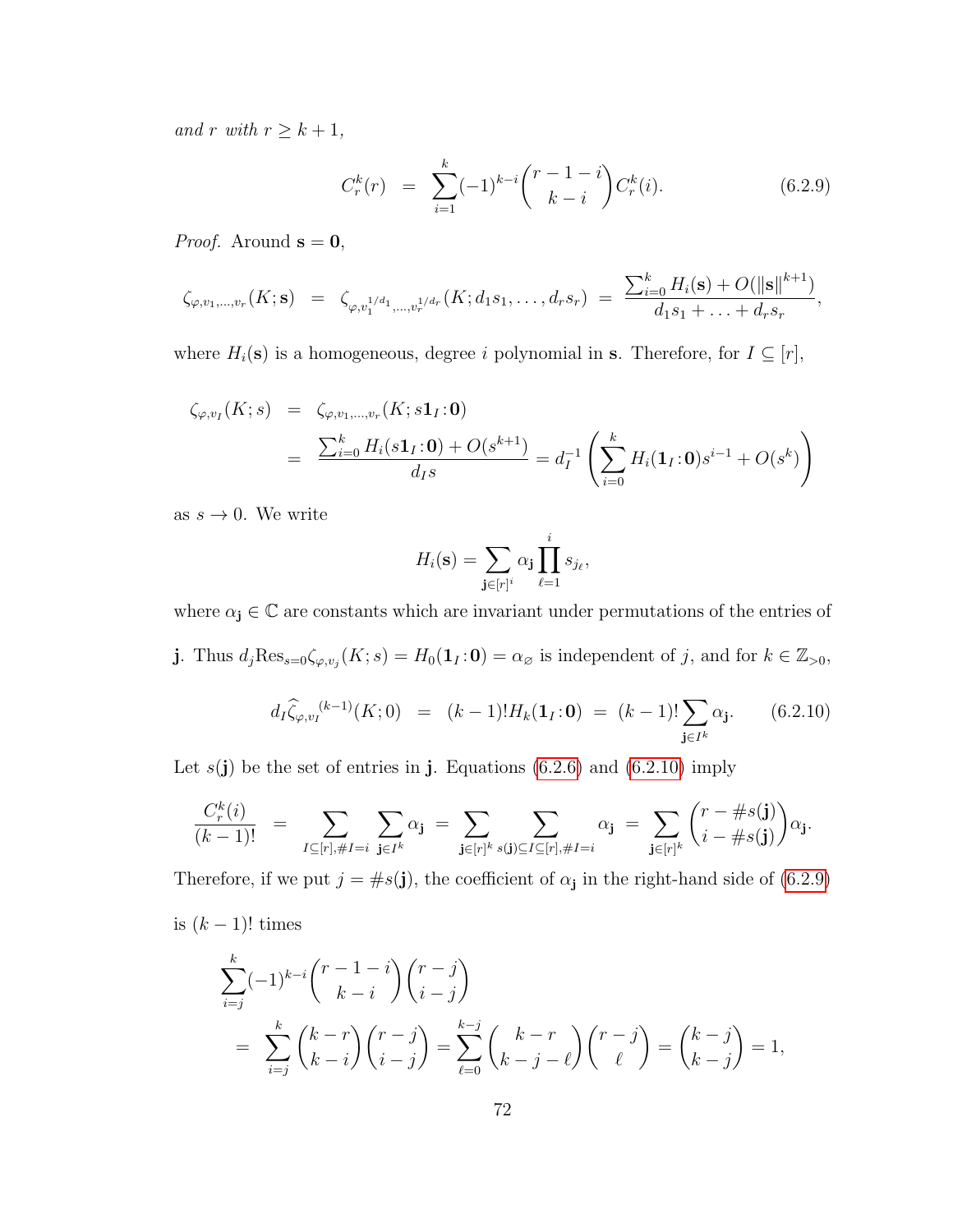Remark 6.2.5. One can prove other relations in this manner. For example, under the hypotheses of the theorem,

$$
\sum_{i=1}^{r} (-1)^{i} C_{r}^{k}(i) = 0.
$$
 (6.2.11)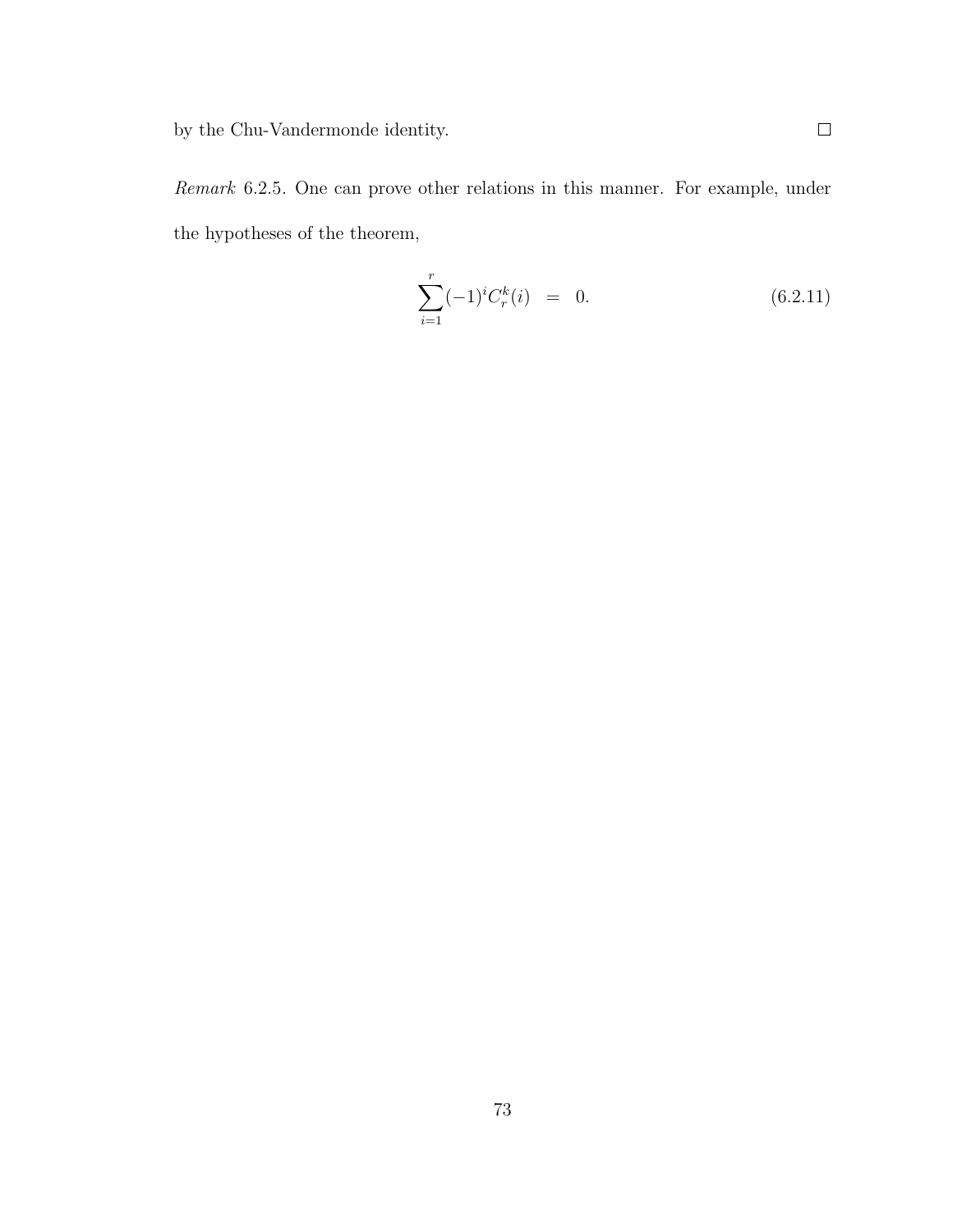# Bibliography

- [1] C. Berkesch, J. Forsgård, and M. Passare. *Euler-Mellin integrals and A*hypergeometric functions, Preprint: [arXiv:1103.6273v2](http://arxiv.org/abs/1103.6273) [math.CV] (2011)
- <span id="page-79-0"></span>[2] V. Castillo-Garate and E. Friedman, Discrepancies of products of zetaregularized products Math. Res. Lett. 19, no. 1, (2012), 199-212.
- [3] M. de Crisenoy, Values at T-tuples of negative integers of twisted multivariable zeta series associated to polynomials of several variables, Compositio Math., 142 (2006) 1373-1402.
- [4] D. Essouabri, Singularités des séries de Dirichlet associées à des polynômes de plusiers variables et applications à la théorie analytique des nombres, Thèse, Université Henri-Poincaré, Nancy I (1995)
- $[5]$  D. Essouabri, *Singularité de séries de Dirichlet associées à des polynômes de* plusiers variables et application en théorie analytique des nombres, Annales de l'institute Fourier, 47, no. 2, (1997) 429-483.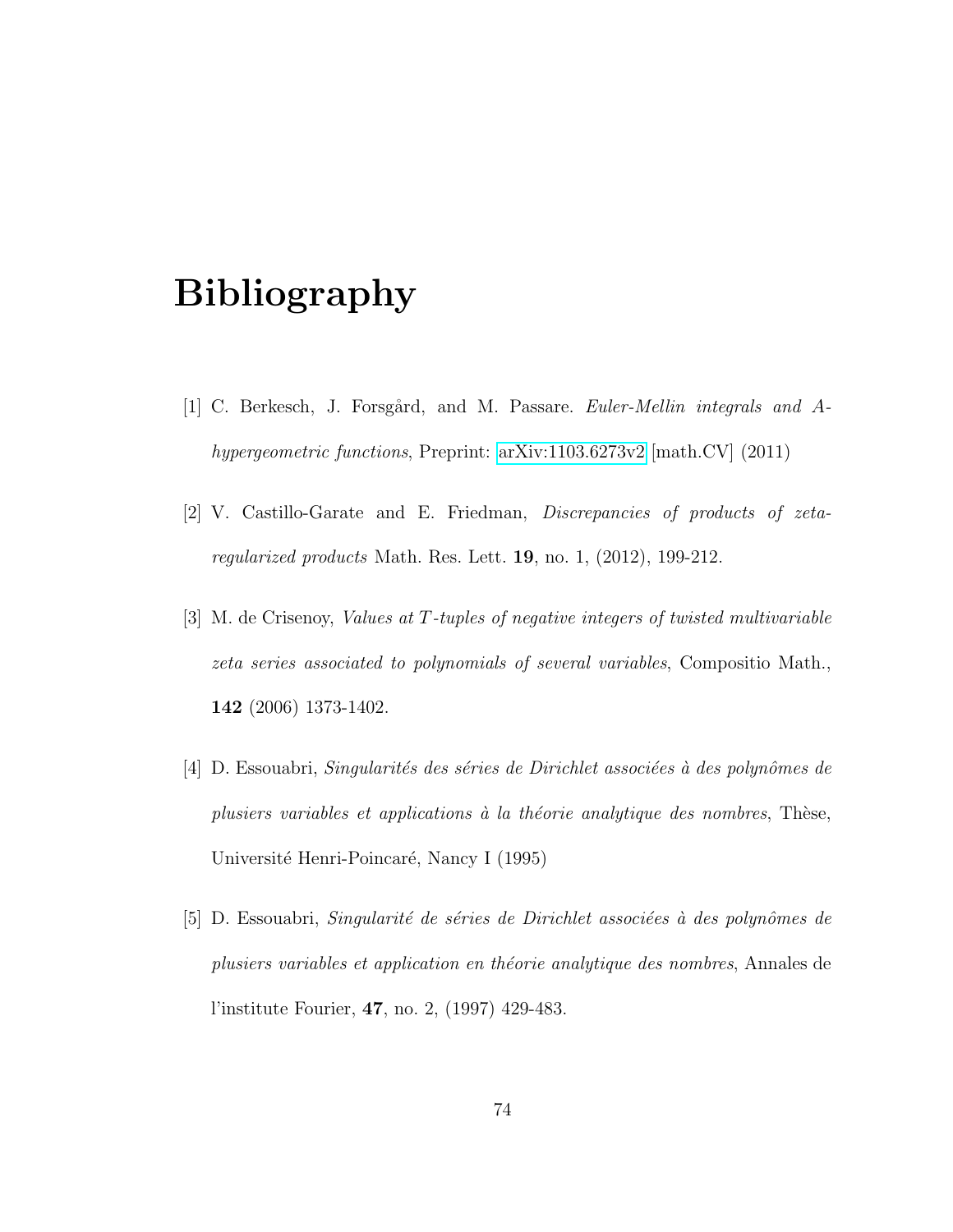- $[6]$  D. Essouabri, *Prolongements analytiques d'une classe de fonctions zêta des* hauteurs et applications, Bull. Soc. math. France, 133, no. 2, (2005) 297-329.
- [7] D. Essouabri, *Erratum à la Note de Driss Essouabri*, C. R. Acad. Sci. Paris, 331, no. 1, (2000) 661-662.
- [8] D. Essouabri, Mixed zeta functions and application to some lattice points problems, Preprint: [arXiv:math/0505558v2](http://arxiv.org/abs/math/0505558v2) [math.NT] (2005)
- <span id="page-80-0"></span>[9] E. Friedman, and A. Pereira, Special values of Dirichlet series and zeta integrals Int. J. Number Theory, 8, no. 3, (2012) 697-714.
- [10] G. H. Hardy, and J. E. Littlewood, Some problems of Diophantine approximation: the lattice points of a right-angled triangle, Hamburg. Math. Abh.,  $1$ (1921) 212-249.
- [11] G. H. Hardy, and J. E. Littlewood, Some problems of Diophantine approximation: the analytic properties of certain Dirichlet series associated with the distribution of numbers to modulus unity, Trans. Cambridge Phil. Soc., **XXII** (1923) 519-534.
- [12] G. H. Hardy, and J. E. Littlewood, Some problems of Diophantine approximation: The analytic character of the sum of a Dirichlet's series considered by Hecke, Abh. Math. Sem. Univ. Hamburg, 3, no. 1, (1924) 57-68.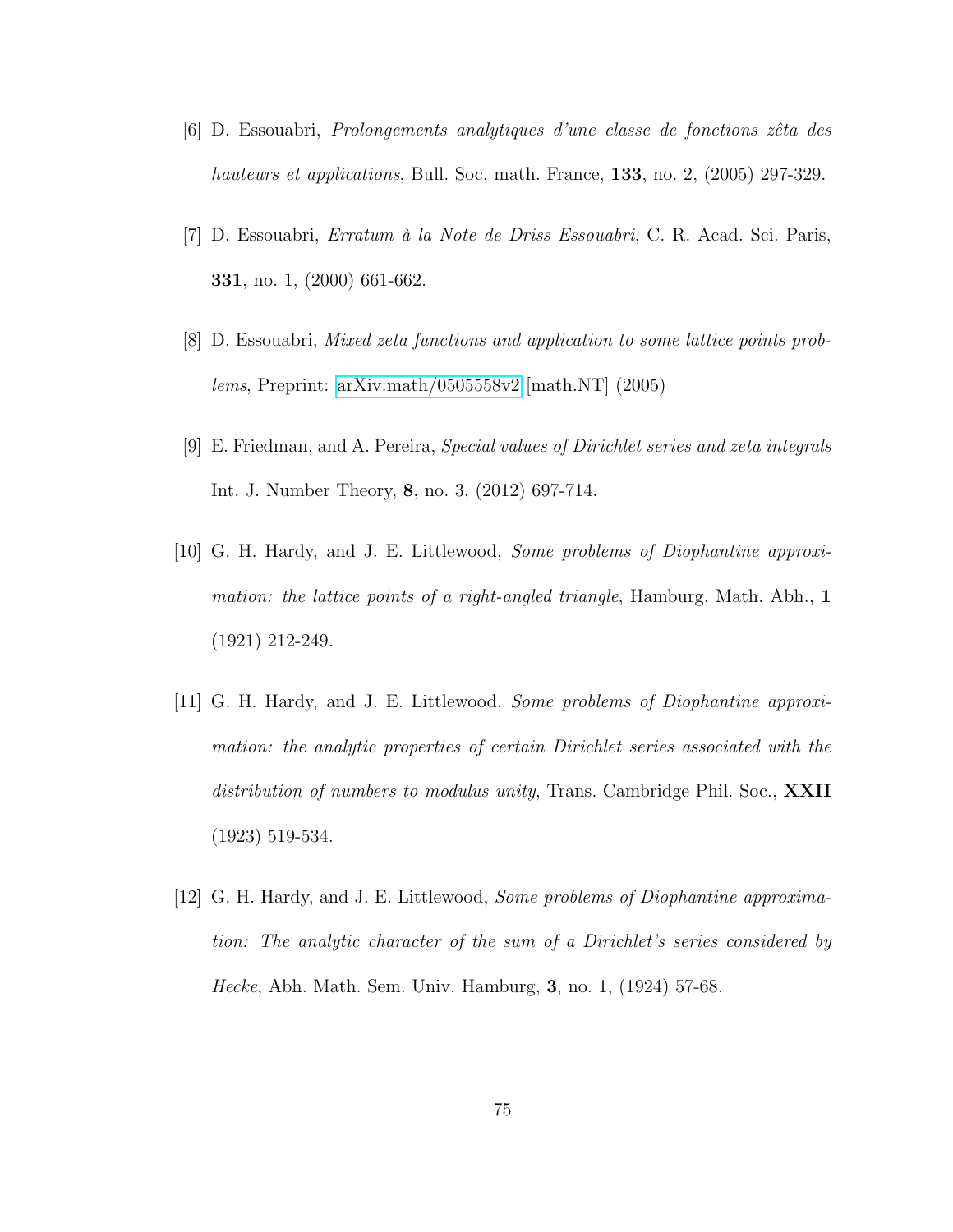- [13] E. Hecke, Uber Analytische Funktionen und die verteilung von zahlen mod eins, Hamburg. Math. Abh., 1 (1921) 54-76.
- [14] G. Herglotz, Uber die analytische Fortsetzung gewisser Dirichletscher Reihen, Math. Ann., 61 (1905) 551-560.
- [15] C. S. Herz, Fourier Transforms Related to Convex Sets, Annals of Mathematics, Second Series, 75, no. 1 (Jan. 1962) 81-92.
- [16] E. Hlawka, Über Integrale auf konvexen Körpern I, Monatshefte für Mathematik, 54 (1950) 1-36.
- $[17]$  E. Hlawka, Uber Integrale auf konvexen Körpern II, Monatshefte für Mathematik, 54 (1950) 81-99.
- [18] E. Hlawka, Uber die Zetafunktionen konvexer Körpern, Monatshefte für Mathematik, 54 (1950) 100-107.
- <span id="page-81-0"></span>[19] J. Jorgenson and S. Lang, *Basic analysis of regularized series and products*, Springer Lecture Notes in Math. 1425, Springer, Berlin, 1993.
- [20] E. Landau, Uber die Anzahl der Gitterpunkte in gewissen Bereichen (Zweite ¨  $Abhandlung$ , Kgl. Ges. d. Wiss. Nachrichten. Math. Phys. Klasse. (Göttingen), 2 (1915), 209-243.
- [21] B. Lichtin, Generalized Dirichlet series and b-functions, Compos. Math. 65 (1988), 81-120.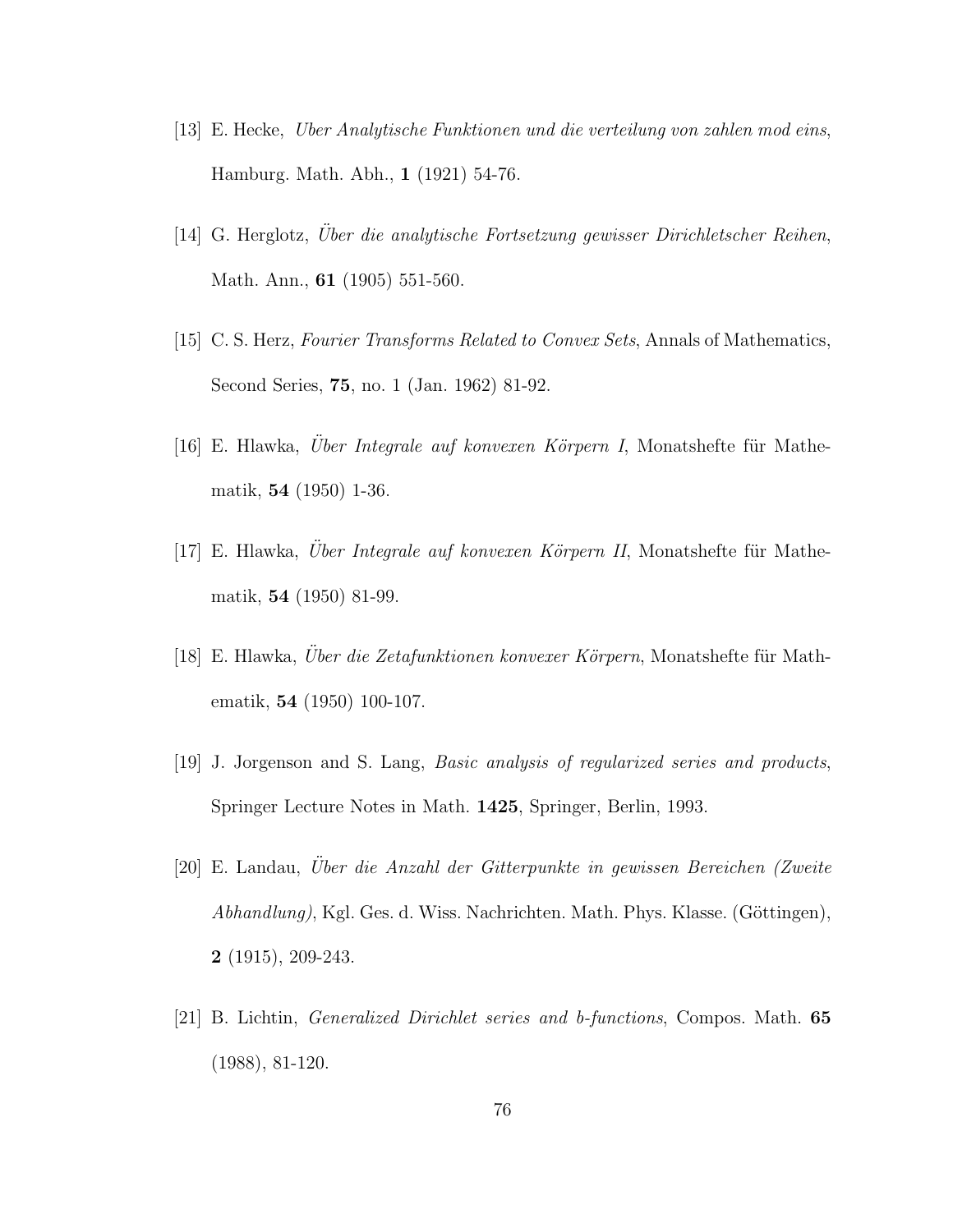- [22] B. Lichtin, The asymptotics of a lattice point problem determined by a hypoelliptic polynomial, in: D-Modules and Microlocal Geometry, Proceedings of a conference held in Lisbon in 1990. Walter de Gruyter, 75-106.
- [23] B. Lichtin, Geometric features of lattice point problems, in Singularity Theory (Trieste, 1991), World Sci. Publishing, River Edge, NJ, 1995, 370-443.
- [24] G. Lowther, Meromorphic continuation of a Dirichlet series associated to an irrational number, [http://mathoverflow.net/126151.](http://mathoverflow.net/questions/126151/meromorphic-continuation-of-a-dirichlet-series-associated-to-an-irrational-number)
- $[25]$  K. Mahler, *Uber einen Satz von Mellin*, Math. Annal. **100** (1928) 384-398.
- [26] K. Mahler, Zur Fortsetzbarkeit gewisser Dirichletscher Reihen, Math. Ann. 102 (1930), no. 1, 30-48.
- [27] Hj. Mellin, Eine Formel für den Logarithmus transcendenter Funktionen von endlichen Geschlecht, Acta Soc. Sci. Fennicae 29 (1900) 3-49.
- [28] Hj. Mellin, Die Dirichlet'schen Reihen, die zahlentheoretischen Funktionen und die unendlichen Produkte von endlichem Geschlecht, Acta Math. 28 (1904) 37- 64.
- [29] L. Nilsson and M. Passare, Mellin transforms of multivariate rational functions, J Geom Anal, 23, no. 1, (2013) 24-46.
- [30] M. Peter, Dirichlet series associated with polynomials, Acta Arith 84, no. 3, (1998) 245-278.